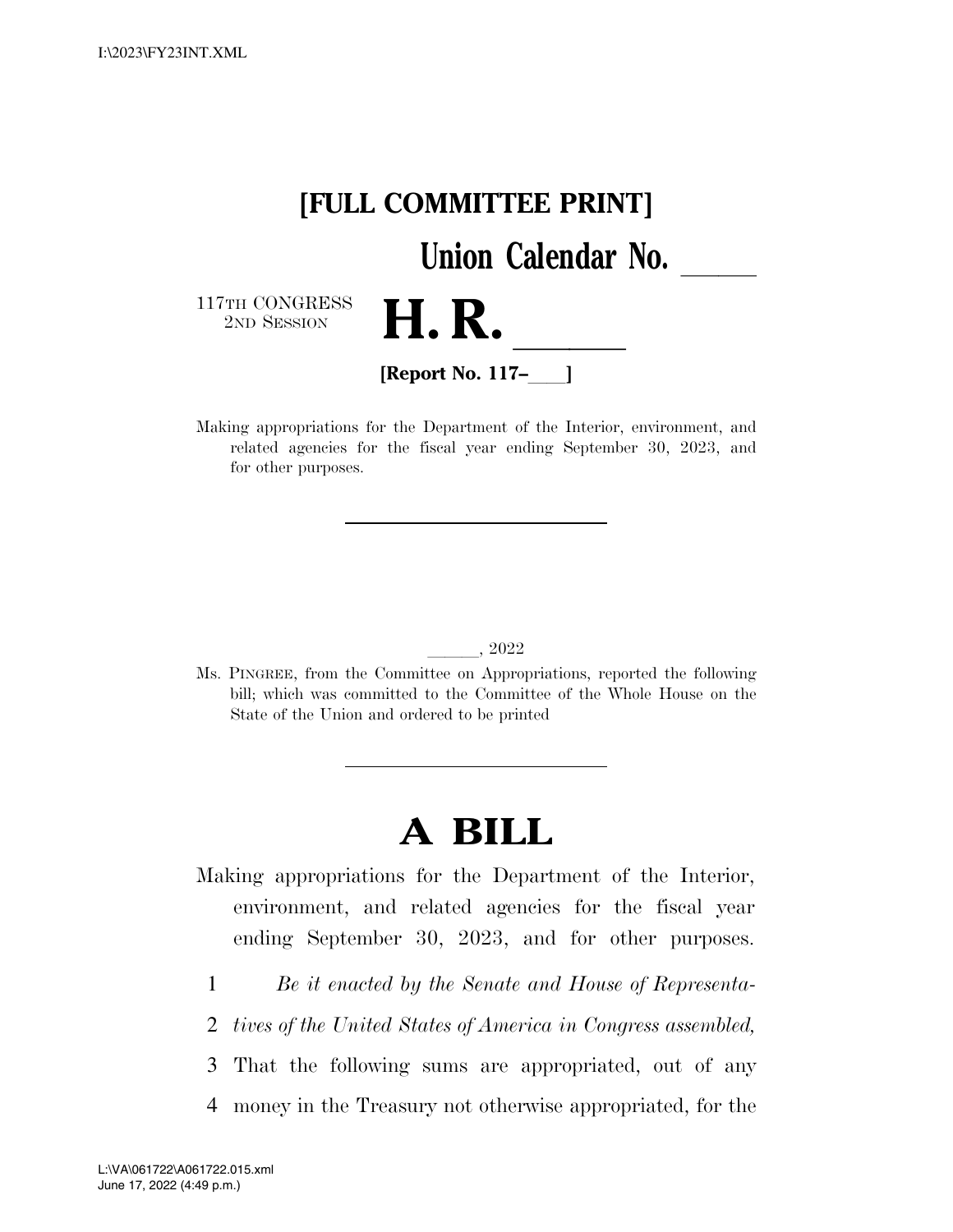Department of the Interior, environment, and related agencies for the fiscal year ending September 30, 2023, and for other purposes, namely:

# TITLE I

- DEPARTMENT OF THE INTERIOR
- BUREAU OF LAND MANAGEMENT

MANAGEMENT OF LANDS AND RESOURCES

 For necessary expenses for protection, use, improve- ment, development, disposal, cadastral surveying, classi- fication, acquisition of easements and other interests in lands, and performance of other functions, including main- tenance of facilities, as authorized by law, in the manage- ment of lands and their resources under the jurisdiction of the Bureau of Land Management, including the general administration of the Bureau, and assessment of mineral potential of public lands pursuant to section 1010(a) of Public Law 96–487 (16 U.S.C. 3150(a)), \$1,416,126,000, to remain available until September 30, 2024; of which \$79,345,000 for annual and deferred maintenance and \$156,100,000 for the wild horse and burro program, as authorized by Public Law 92–195 (16 U.S.C. 1331 et seq.), shall remain available until expended: *Provided*, That amounts in the fee account of the BLM Permit Proc- essing Improvement Fund may be used for any bureau-related expenses associated with the processing of oil and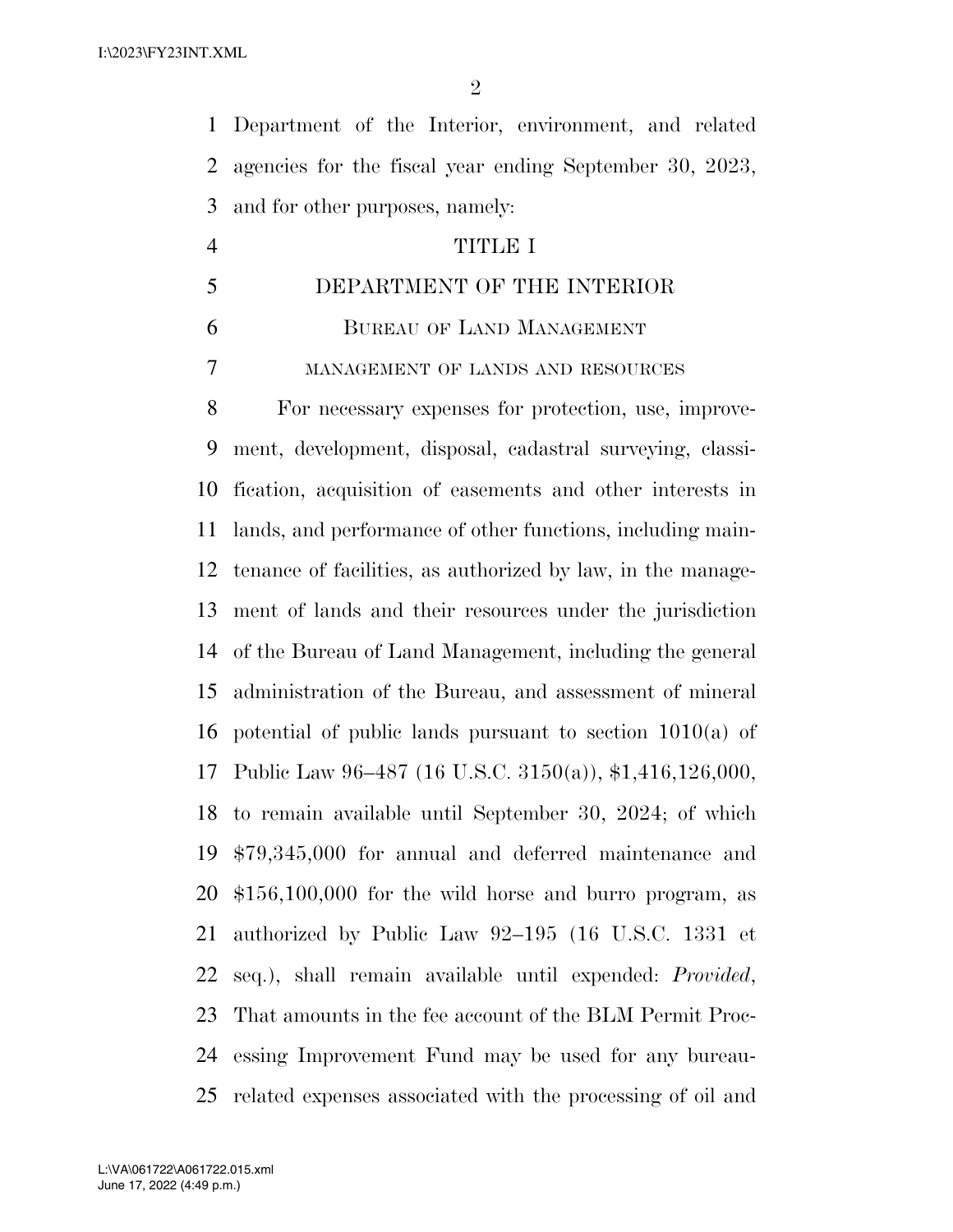gas applications for permits to drill and related use of au- thorizations: *Provided further*, That of the amounts made available under this heading, up to \$1,000,000 may be made available for the purposes described in section 5 122(e)(1)(A) of division G of Public Law 115–31 (43 6 U.S.C.  $1748e(e)(1)(A)$ .

 In addition, \$51,020,000, to remain available until expended, is for conducting oil and gas inspection activi- ties, to be reduced by amounts collected by the Bureau and credited to this appropriation from onshore oil and gas inspection fees that the Bureau shall collect, as pro- vided for in this Act; and \$39,696,000 is for Mining Law Administration program operations, including the cost of administering the mining claim fee program, to remain available until expended, to be reduced by amounts col- lected by the Bureau and credited to this appropriation from mining claim maintenance fees and location fees that are hereby authorized for fiscal year 2023, so as to result in a final appropriation estimated at not more than \$1,416,126,000 and \$2,000,000, to remain available until expended, from communication site rental fees established by the Bureau for the cost of administering communica-tion site activities.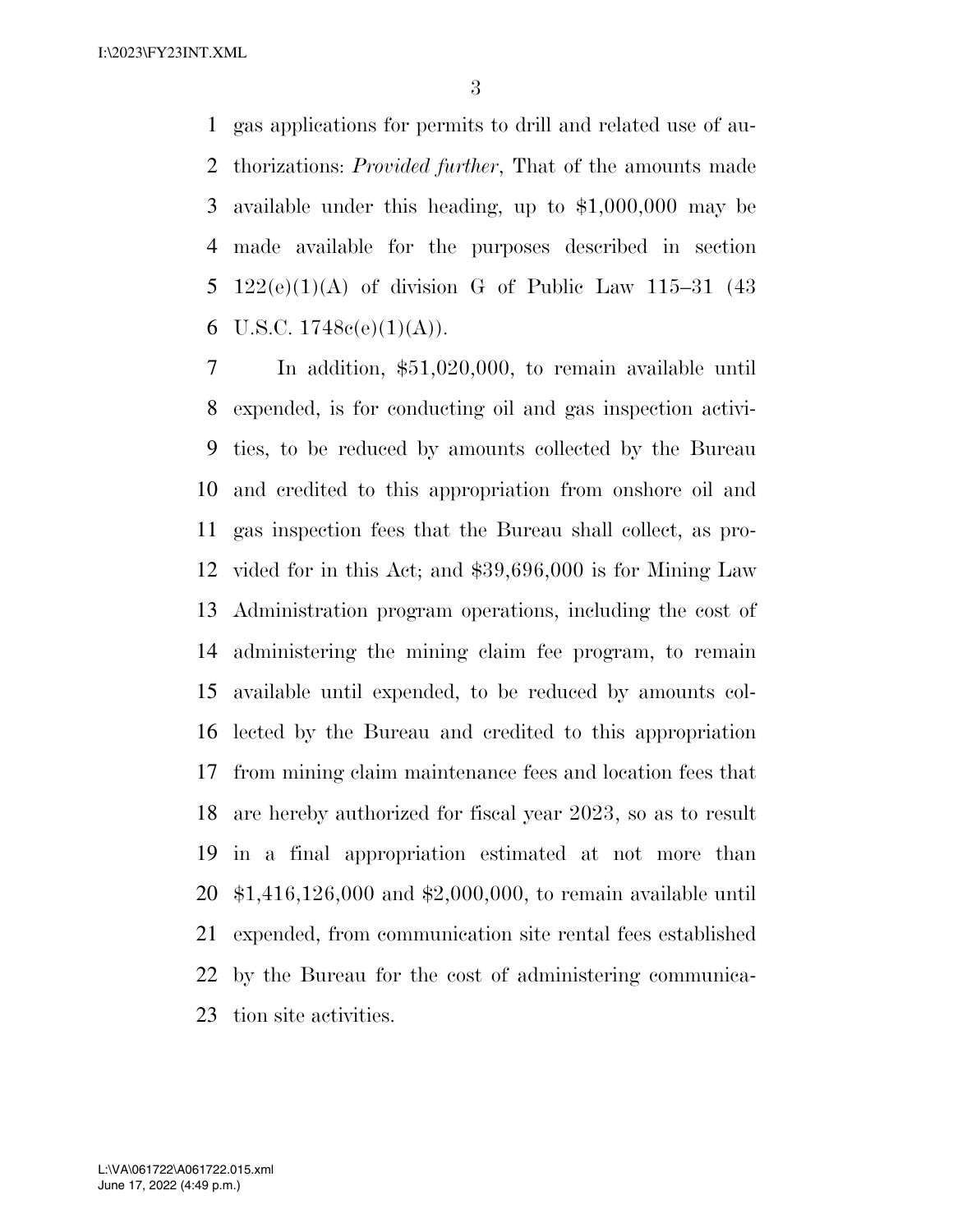## OREGON AND CALIFORNIA GRANT LANDS

 For expenses necessary for management, protection, and development of resources and for construction, oper- ation, and maintenance of access roads, reforestation, and other improvements on the revested Oregon and California Railroad grant lands, on other Federal lands in the Or- egon and California land-grant counties of Oregon, and on adjacent rights-of-way; and acquisition of lands or in- terests therein, including existing connecting roads on or adjacent to such grant lands; \$125,049,000, to remain available until expended: *Provided*, That 25 percent of the aggregate of all receipts during the current fiscal year from the revested Oregon and California Railroad grant lands is hereby made a charge against the Oregon and California land-grant fund and shall be transferred to the General Fund in the Treasury in accordance with the sec- ond paragraph of subsection (b) of title II of the Act of August 28, 1937 (43 U.S.C. 2605).

RANGE IMPROVEMENTS

 For rehabilitation, protection, and acquisition of lands and interests therein, and improvement of Federal rangelands pursuant to section 401 of the Federal Land Policy and Management Act of 1976 (43 U.S.C. 1751), notwithstanding any other Act, sums equal to 50 percent of all moneys received during the prior fiscal year under

June 17, 2022 (4:49 p.m.) L:\VA\061722\A061722.015.xml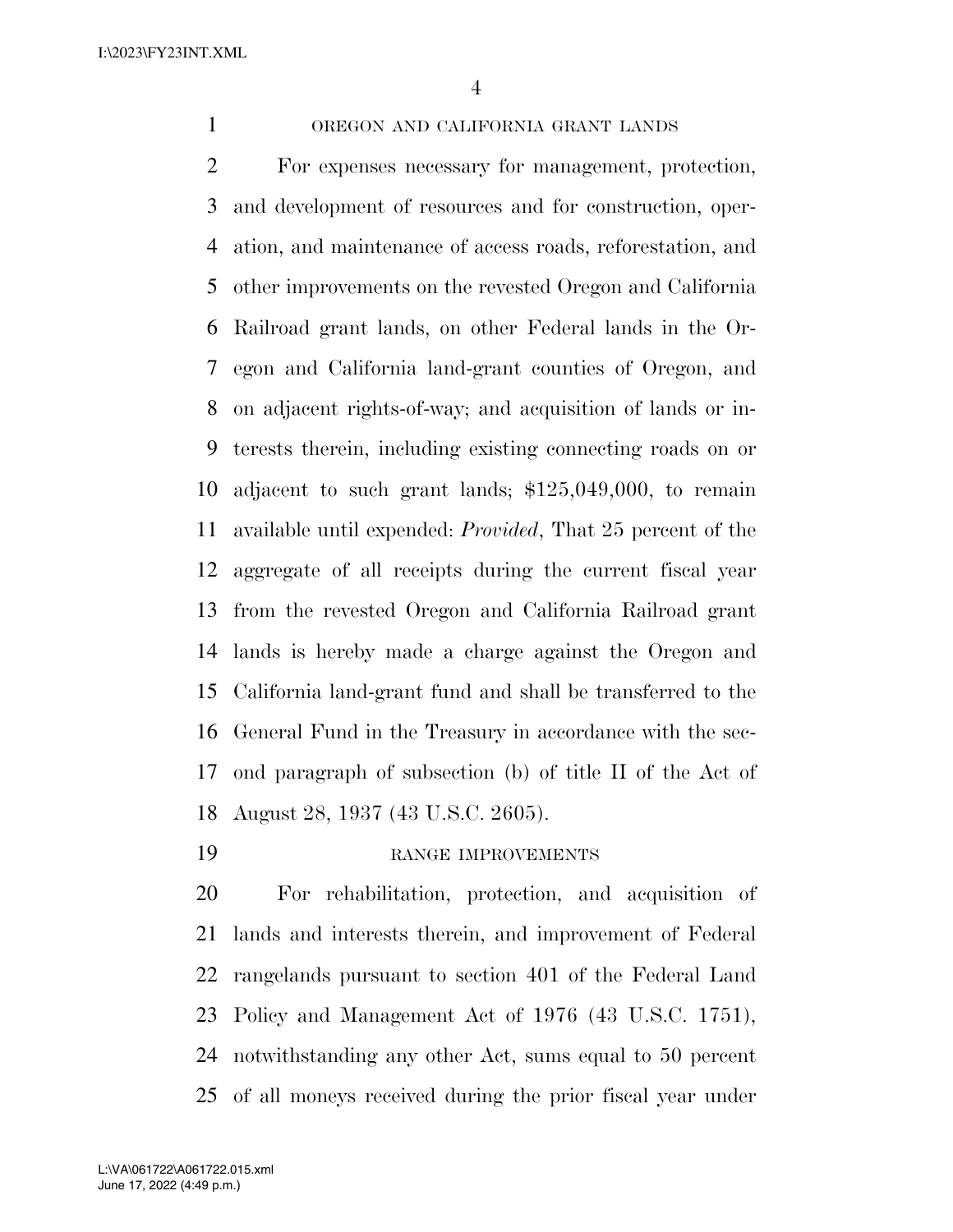sections 3 and 15 of the Taylor Grazing Act (43 U.S.C. 315b, 315m) and the amount designated for range im- provements from grazing fees and mineral leasing receipts from Bankhead-Jones lands transferred to the Depart- ment of the Interior pursuant to law, but not less than \$10,000,000, to remain available until expended: *Pro- vided*, That not to exceed \$600,000 shall be available for administrative expenses.

SERVICE CHARGES, DEPOSITS, AND FORFEITURES

 For administrative expenses and other costs related to processing application documents and other authoriza- tions for use and disposal of public lands and resources, for costs of providing copies of official public land docu- ments, for monitoring construction, operation, and termi- nation of facilities in conjunction with use authorizations, and for rehabilitation of damaged property, such amounts as may be collected under Public Law 94–579 (43 U.S.C. 1701 et seq.), and under section 28 of the Mineral Leasing Act (30 U.S.C. 185), to remain available until expended: *Provided*, That notwithstanding any provision to the con- trary of section 305(a) of Public Law 94–579 (43 U.S.C. 1735(a)), any moneys that have been or will be received pursuant to that section, whether as a result of forfeiture, compromise, or settlement, if not appropriate for refund pursuant to section 305(c) of that Act (43 U.S.C.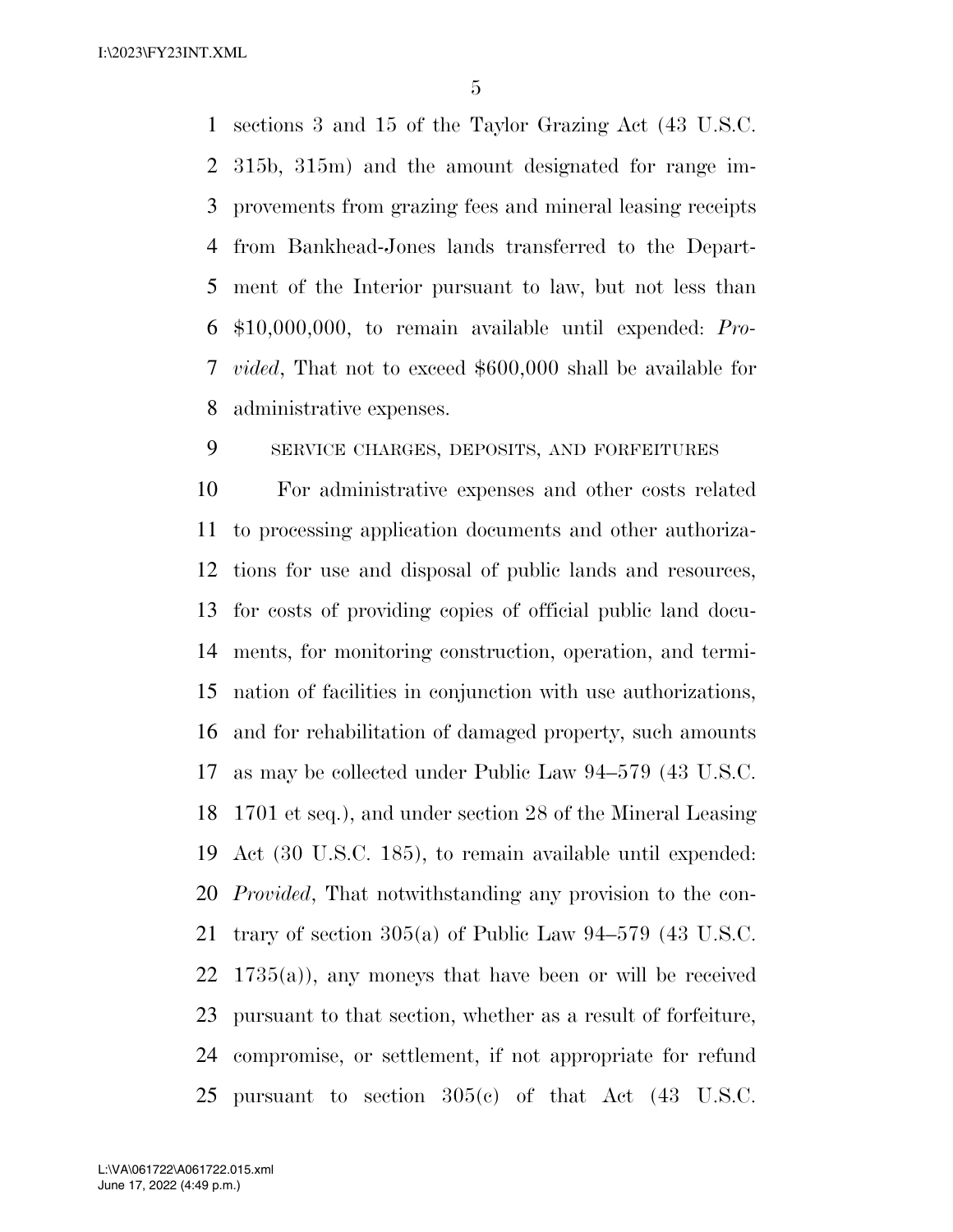1735(c)), shall be available and may be expended under the authority of this Act by the Secretary of the Interior to improve, protect, or rehabilitate any public lands ad- ministered through the Bureau of Land Management which have been damaged by the action of a resource de- veloper, purchaser, permittee, or any unauthorized person, without regard to whether all moneys collected from each such action are used on the exact lands damaged which led to the action: *Provided further*, That any such moneys that are in excess of amounts needed to repair damage to the exact land for which funds were collected may be used to repair other damaged public lands.

13 MISCELLANEOUS TRUST FUNDS

 In addition to amounts authorized to be expended under existing laws, there is hereby appropriated such amounts as may be contributed under section 307 of Pub- lic Law 94–579 (43 U.S.C. 1737), and such amounts as may be advanced for administrative costs, surveys, ap- praisals, and costs of making conveyances of omitted lands 20 under section  $211(b)$  of that Act  $(43 \text{ U.S.C. } 1721(b))$ , to remain available until expended.

**ADMINISTRATIVE PROVISIONS** 

 The Bureau of Land Management may carry out the operations funded under this Act by direct expenditure, contracts, grants, cooperative agreements, and reimburs-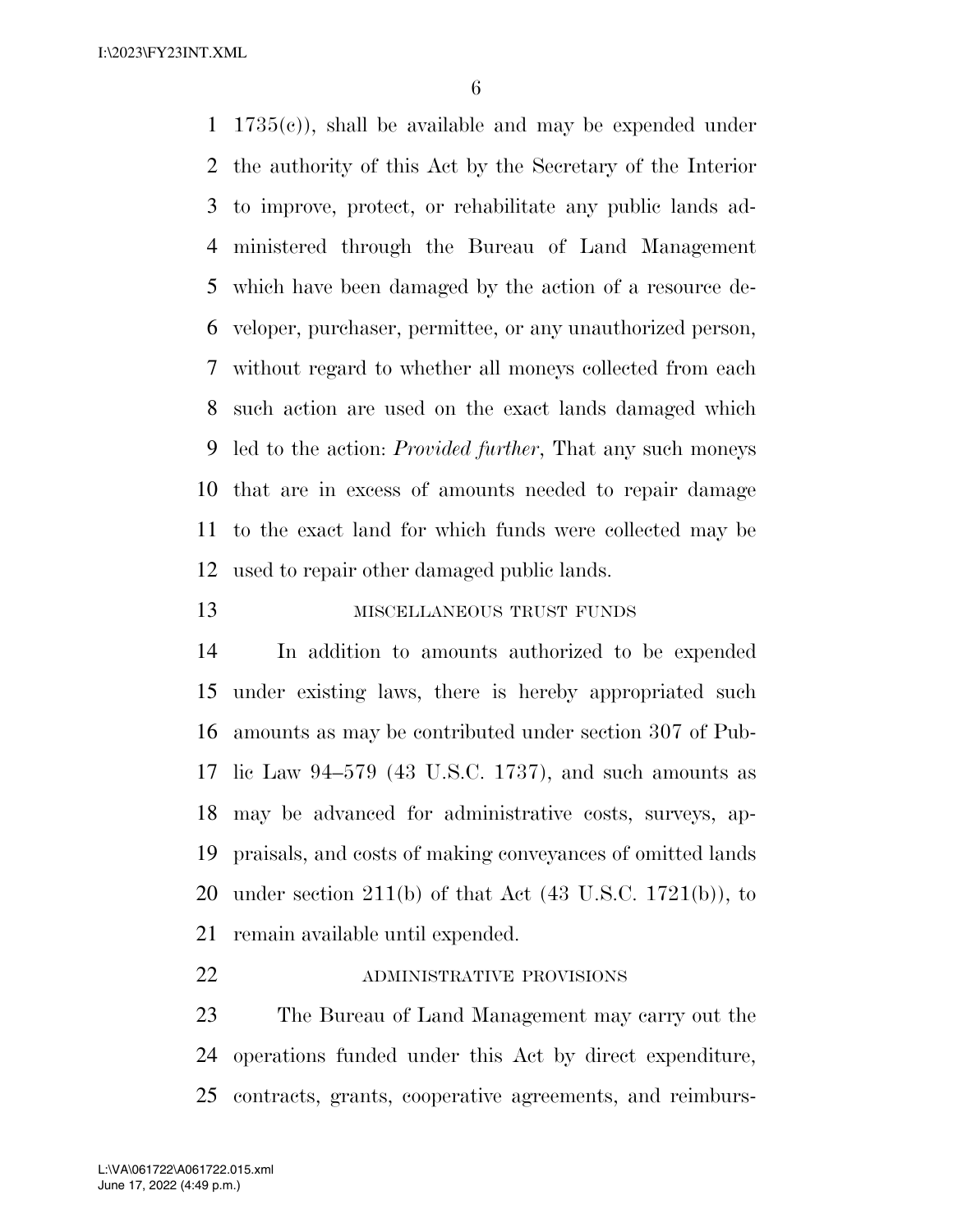able agreements with public and private entities, including with States. Appropriations for the Bureau shall be avail- able for purchase, erection, and dismantlement of tem- porary structures, and alteration and maintenance of nec- essary buildings and appurtenant facilities to which the United States has title; up to \$100,000 for payments, at the discretion of the Secretary, for information or evidence concerning violations of laws administered by the Bureau; miscellaneous and emergency expenses of enforcement ac- tivities authorized or approved by the Secretary and to be accounted for solely on the Secretary's certificate, not to exceed \$10,000: *Provided*, That notwithstanding Public Law 90–620 (44 U.S.C. 501), the Bureau may, under co- operative cost-sharing and partnership arrangements au- thorized by law, procure printing services from cooperators in connection with jointly produced publications for which the cooperators share the cost of printing either in cash or in services, and the Bureau determines the cooperator is capable of meeting accepted quality standards: *Provided further*, That projects to be funded pursuant to a written commitment by a State government to provide an identi- fied amount of money in support of the project may be carried out by the Bureau on a reimbursable basis.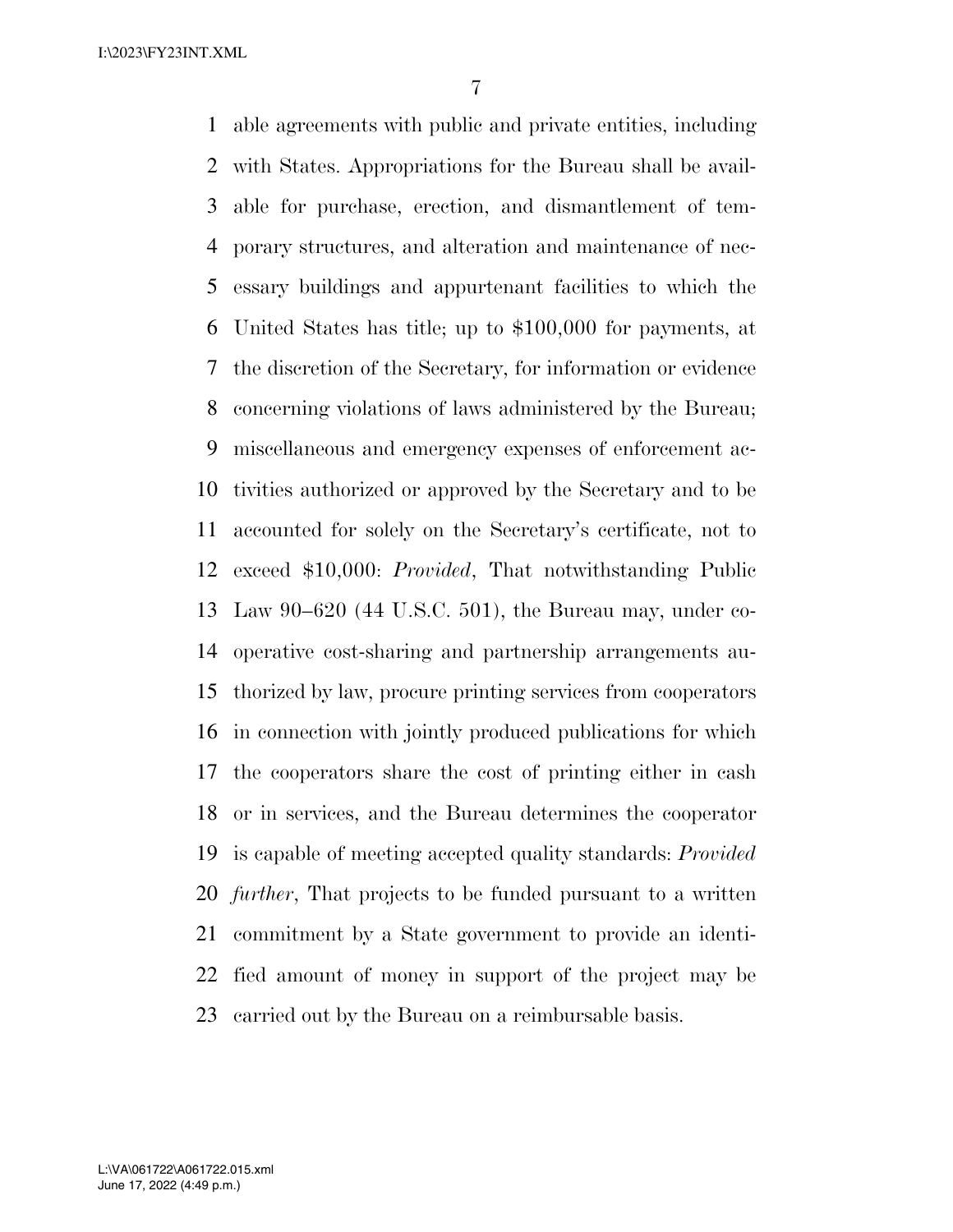UNITED STATES FISH AND WILDLIFE SERVICE

# 2 RESOURCE MANAGEMENT

 For necessary expenses of the United States Fish and Wildlife Service, as authorized by law, and for scientific and economic studies, general administration, and for the performance of other authorized functions related to such resources, \$1,649,753,000, to remain available until Sep- tember 30, 2024: *Provided*, That not to exceed \$25,946,000 shall be used for implementing subsections (a), (b), (c), and (e) of section 4 of the Endangered Spe- cies Act of 1973 (16 U.S.C. 1533) (except for processing petitions, developing and issuing proposed and final regu- lations, and taking any other steps to implement actions 14 described in subsection  $(c)(2)(A)$ ,  $(c)(2)(B)(i)$ , or 15 (c)(2)(B)(ii)) of such section.

### CONSTRUCTION

 For construction, improvement, acquisition, or re- moval of buildings and other facilities required in the con- servation, management, investigation, protection, and uti- lization of fish and wildlife resources, and the acquisition of lands and interests therein; \$32,904,000, to remain available until expended: *Provided*, That such amounts are available for the modernization of field communication ca- pabilities, in addition to amounts otherwise available for such purpose.

June 17, 2022 (4:49 p.m.) L:\VA\061722\A061722.015.xml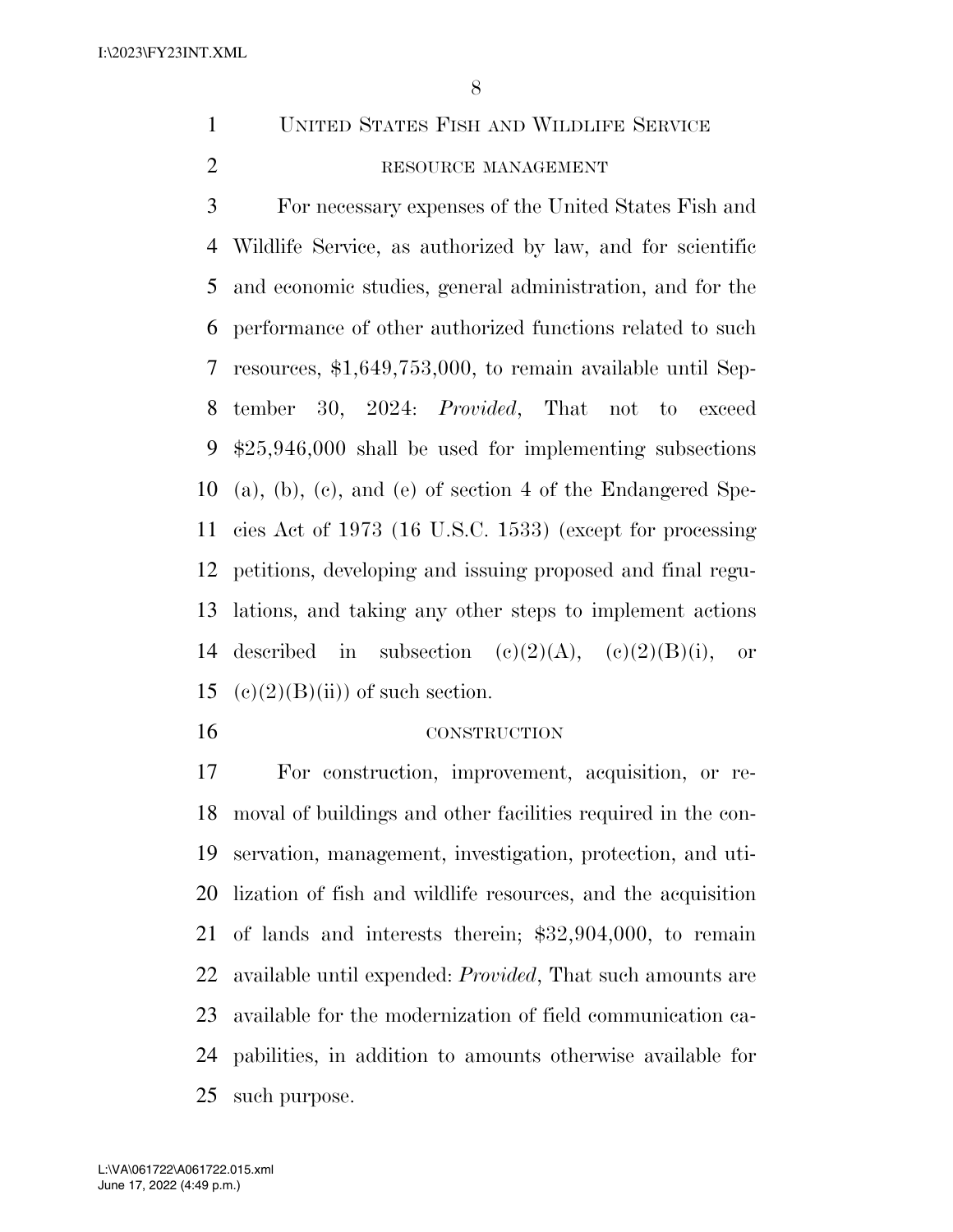| $\mathbf{1}$   | COOPERATIVE ENDANGERED SPECIES CONSERVATION                   |
|----------------|---------------------------------------------------------------|
| $\overline{2}$ | <b>FUND</b>                                                   |
| 3              | For expenses necessary to carry out section 6 of the          |
| 4              | Endangered Species Act of 1973 (16 U.S.C. 1535),              |
| 5              | $$24,564,000$ , to remain available until expended, to be de- |
| 6              | rived from the Cooperative Endangered Species Conserva-       |
| 7              | tion Fund.                                                    |
| 8              | NATIONAL WILDLIFE REFUGE FUND                                 |
| 9              | For expenses necessary to implement the Act of Octo-          |
| 10             | ber 17, 1978 (16 U.S.C. 715s), \$13,228,000.                  |
| 11             | NORTH AMERICAN WETLANDS CONSERVATION FUND                     |
| 12             | For expenses necessary to carry out the provisions            |
| 13             | of the North American Wetlands Conservation Act (16)          |
| 14             | U.S.C. 4401 et seq.), $$50,000,000$ , to remain available     |
| 15             | until expended.                                               |
| 16             | NEOTROPICAL MIGRATORY BIRD CONSERVATION                       |
| 17             | For expenses necessary to carry out the Neotropical           |
|                | 18 Migratory Bird Conservation Act (16 U.S.C. 6101 et         |
| 19             | seq.), $$5,100,000$ , to remain available until expended.     |
| 20             | MULTINATIONAL SPECIES CONSERVATION FUND                       |
| 21             | For expenses necessary to carry out the African Ele-          |
| 22             | phant Conservation Act (16 U.S.C. 4201 et seq.), the          |
| 23             | Asian Elephant Conservation Act of 1997 (16 U.S.C.            |
|                | 24 4261 et seq.), the Rhinoceros and Tiger Conservation Act   |
|                | 25 of 1994 (16 U.S.C. 5301 et seq.), the Great Ape Con-       |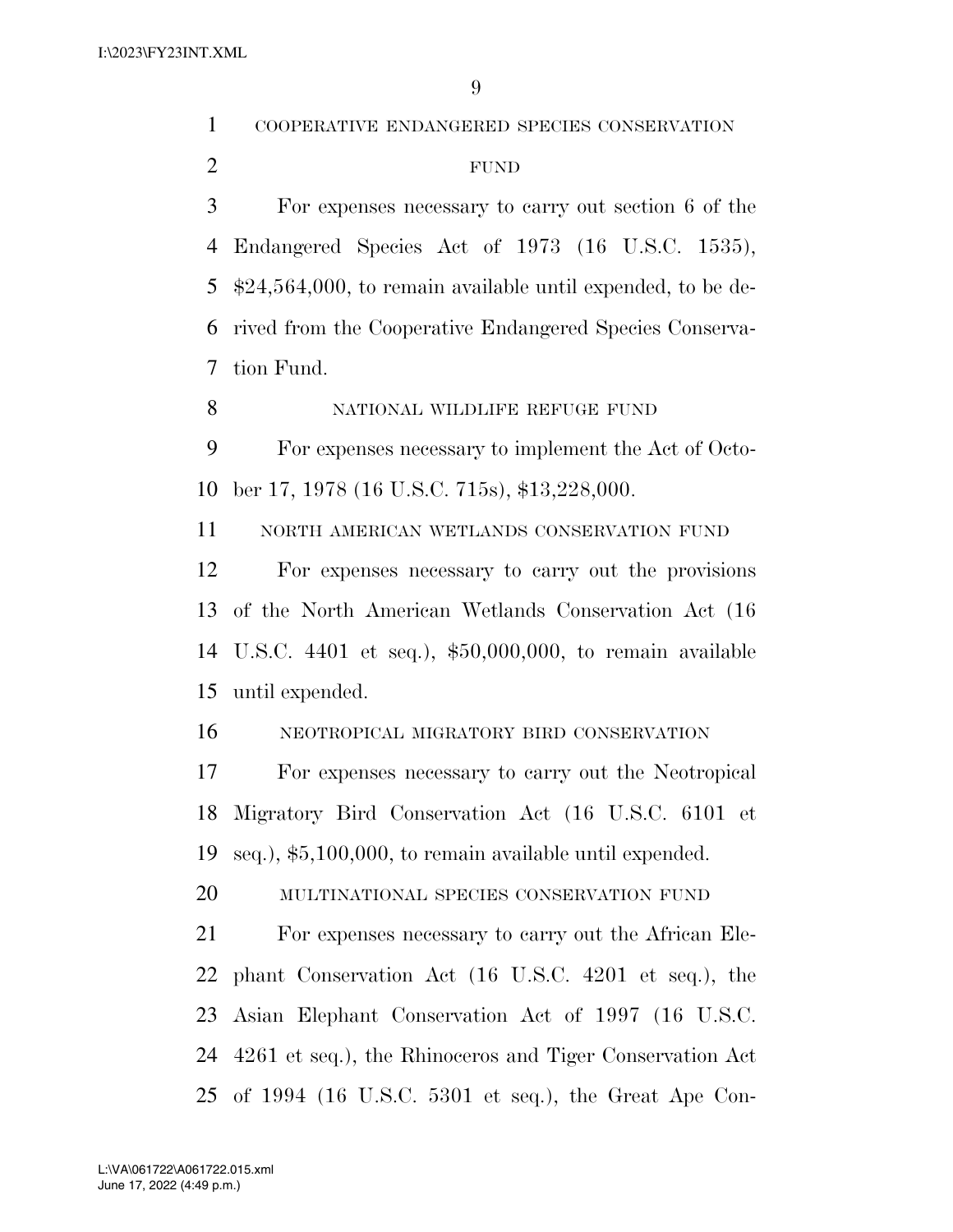servation Act of 2000 (16 U.S.C. 6301 et seq.), and the Marine Turtle Conservation Act of 2004 (16 U.S.C. 6601 et seq.), \$25,500,000, to remain available until expended. STATE AND TRIBAL WILDLIFE GRANTS

 For wildlife conservation grants to States and to the District of Columbia, Puerto Rico, Guam, the United States Virgin Islands, the Northern Mariana Islands, American Samoa, and Indian tribes under the provisions of the Fish and Wildlife Act of 1956 and the Fish and Wildlife Coordination Act, for the development and imple- mentation of programs for the benefit of wildlife and their habitat, including species that are not hunted or fished, \$74,362,000, to remain available until expended: *Pro- vided*, That of the amount provided herein, \$6,250,000 is for a competitive grant program for Indian tribes not sub- ject to the remaining provisions of this appropriation: *Pro- vided further*, That \$7,862,000 is for a competitive grant program to implement approved plans for States, terri- tories, and other jurisdictions and at the discretion of af- fected States, the regional Associations of fish and wildlife agencies, not subject to the remaining provisions of this appropriation: *Provided further*, That the Secretary shall, after deducting \$14,112,000 and administrative expenses, apportion the amount provided herein in the following manner: (1) to the District of Columbia and to the Com-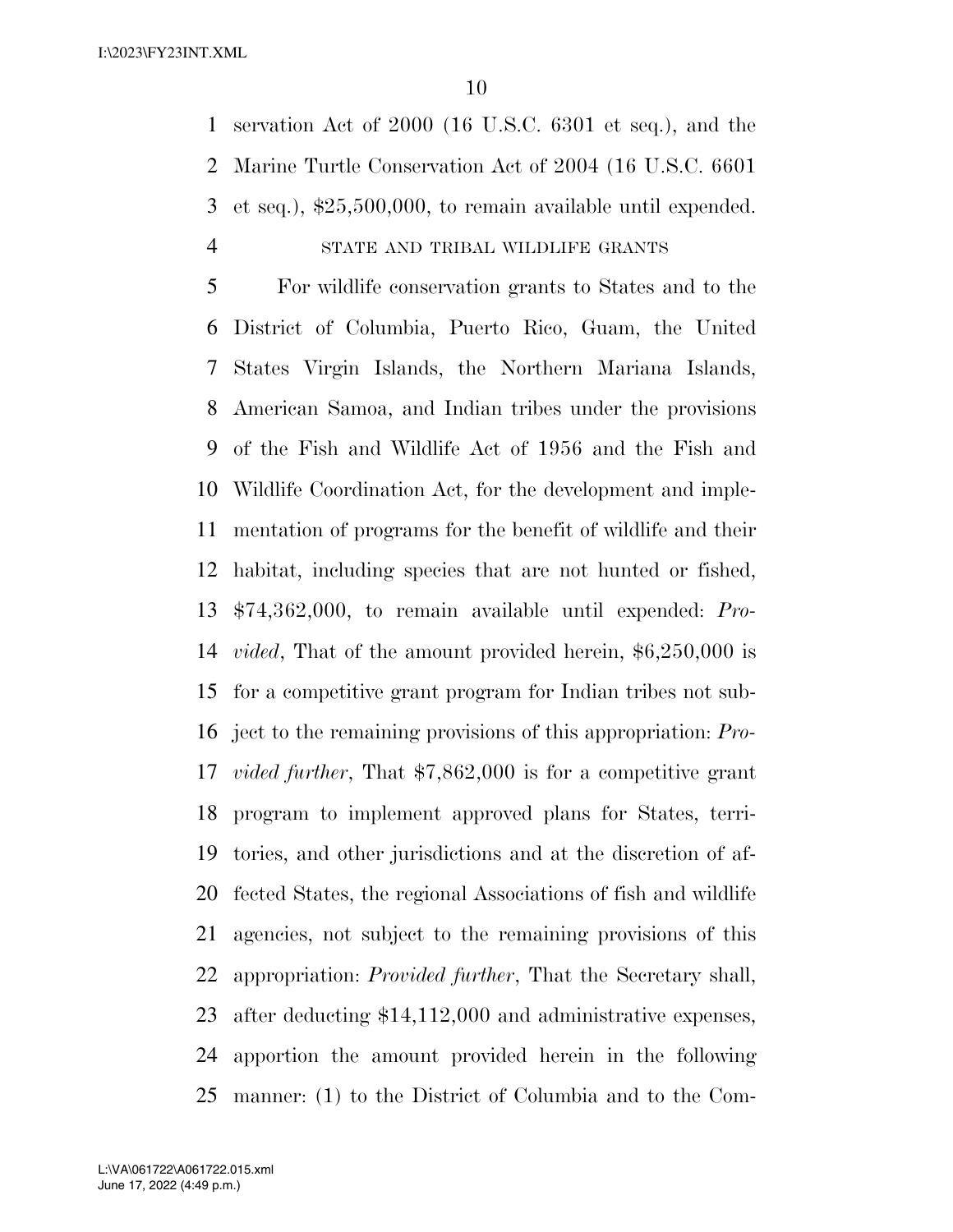monwealth of Puerto Rico, each a sum equal to not more than one-half of 1 percent thereof; and (2) to Guam, American Samoa, the United States Virgin Islands, and the Commonwealth of the Northern Mariana Islands, each a sum equal to not more than one-fourth of 1 percent thereof: *Provided further*, That the Secretary of the Inte- rior shall apportion the remaining amount in the following manner: (1) one-third of which is based on the ratio to which the land area of such State bears to the total land area of all such States; and (2) two-thirds of which is based on the ratio to which the population of such State bears to the total population of all such States: *Provided further*, That the amounts apportioned under this para- graph shall be adjusted equitably so that no State shall be apportioned a sum which is less than 1 percent of the amount available for apportionment under this paragraph for any fiscal year or more than 5 percent of such amount: *Provided further*, That the Federal share of planning grants shall not exceed 75 percent of the total costs of such projects and the Federal share of implementation grants shall not exceed 65 percent of the total costs of such projects: *Provided further*, That the non-Federal share of such projects may not be derived from Federal grant programs: *Provided further*, That any amount ap-portioned in 2023 to any State, territory, or other jurisdic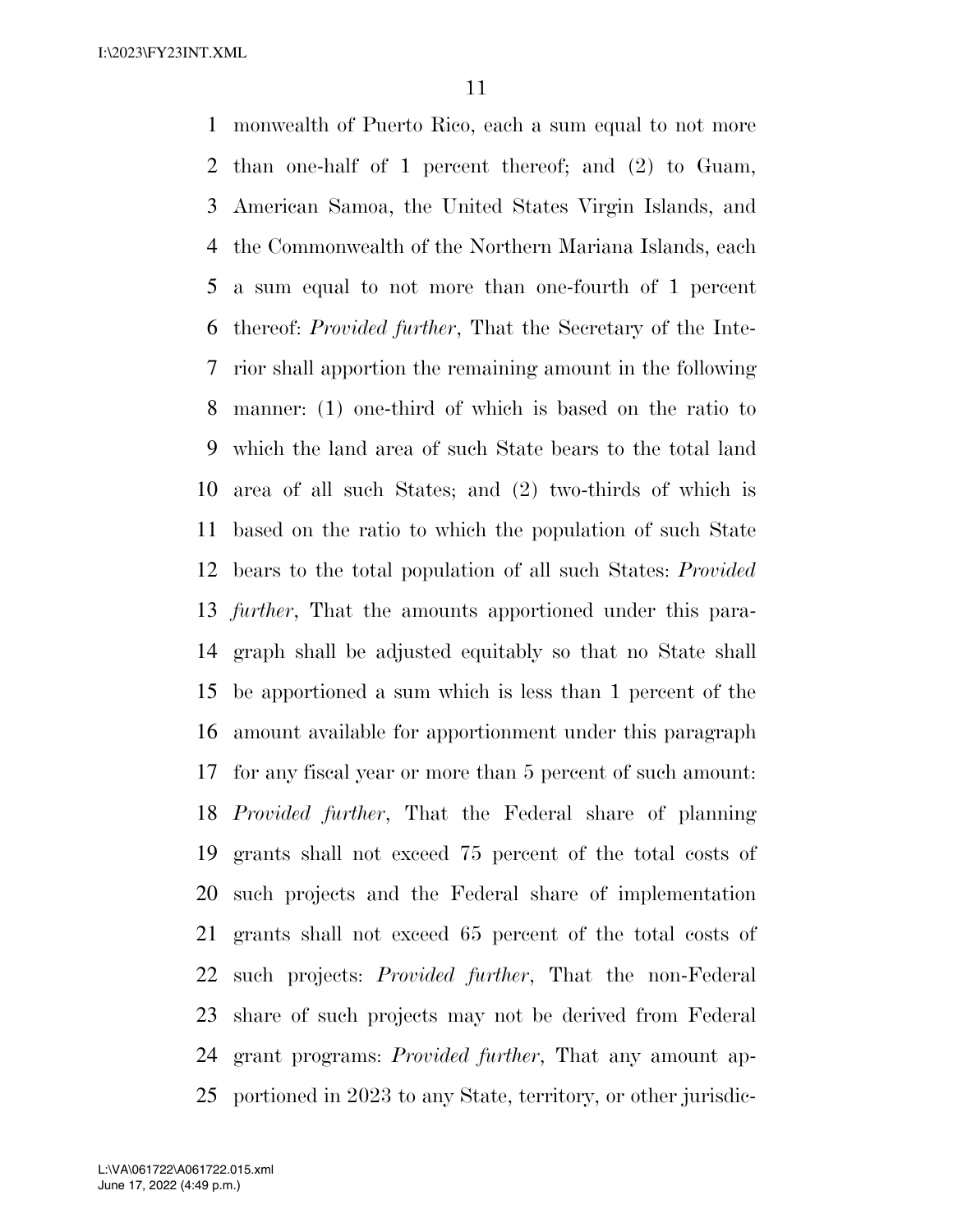tion that remains unobligated as of September 30, 2024, shall be reapportioned, together with funds appropriated in 2025, in the manner provided herein.

## ADMINISTRATIVE PROVISIONS

 The United States Fish and Wildlife Service may carry out the operations of Service programs by direct ex- penditure, contracts, grants, cooperative agreements and reimbursable agreements with public and private entities. Appropriations and funds available to the United States Fish and Wildlife Service shall be available for repair of damage to public roads within and adjacent to reservation areas caused by operations of the Service; options for the purchase of land at not to exceed one dollar for each op- tion; facilities incident to such public recreational uses on conservation areas as are consistent with their primary purpose; and the maintenance and improvement of aquar- ia, buildings, and other facilities under the jurisdiction of the Service and to which the United States has title, and which are used pursuant to law in connection with man- agement, and investigation of fish and wildlife resources: *Provided*, That notwithstanding 44 U.S.C. 501, the Serv- ice may, under cooperative cost sharing and partnership arrangements authorized by law, procure printing services from cooperators in connection with jointly produced pub-lications for which the cooperators share at least one-half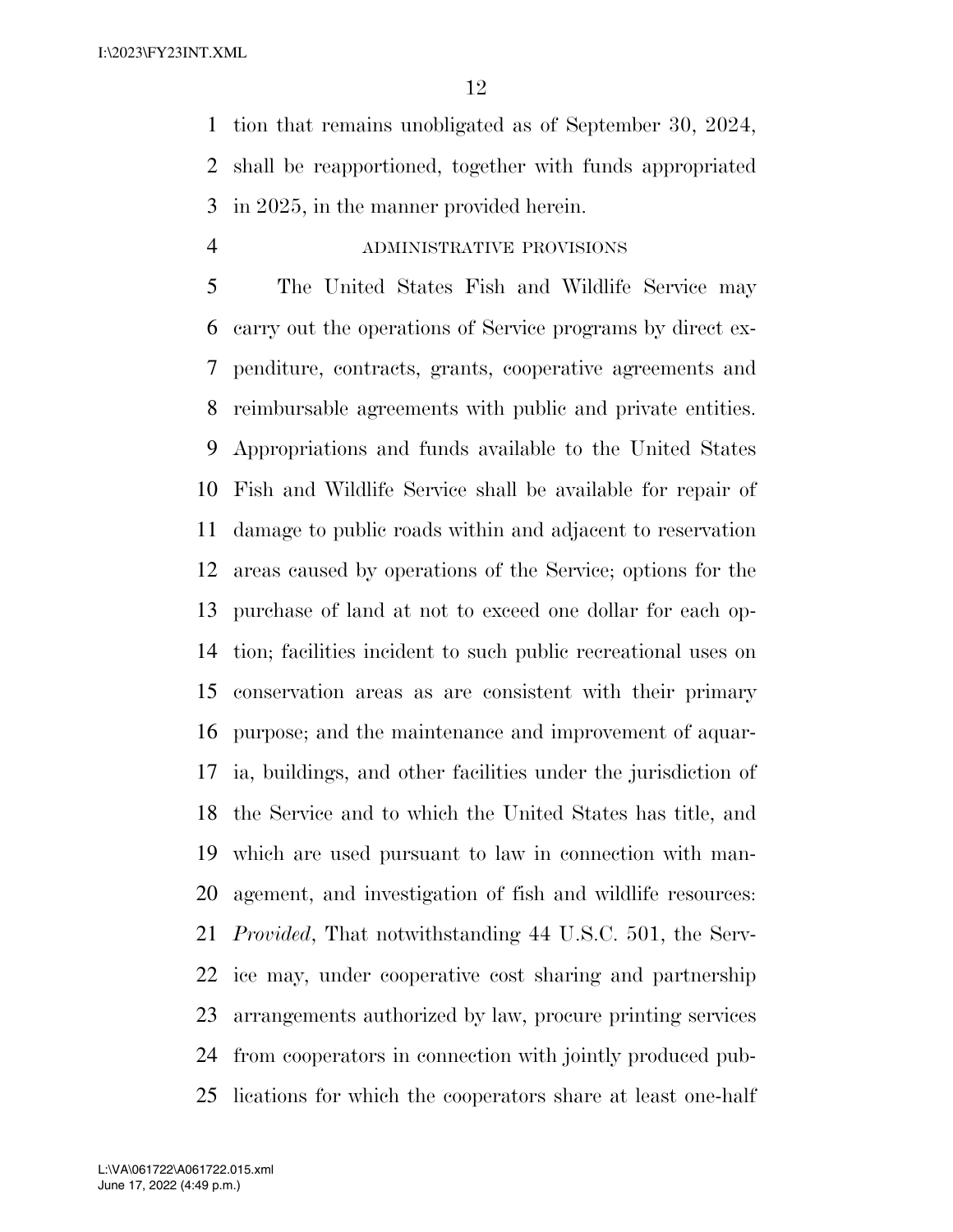the cost of printing either in cash or services and the Serv- ice determines the cooperator is capable of meeting accept- ed quality standards: *Provided further*, That the Service may accept donated aircraft as replacements for existing aircraft: *Provided further*, That notwithstanding 31 U.S.C. 3302, all fees collected for non-toxic shot review and ap- proval shall be deposited under the heading ''United States Fish and Wildlife Service—Resource Management'' and shall be available to the Secretary, without further appropriation, to be used for expenses of processing of such non-toxic shot type or coating applications and revis- ing regulations as necessary, and shall remain available until expended: *Provided further*, That the second proviso under the heading ''United States Fish and Wildlife Serv- ice–Resource Management'' in title I of division E of Pub- lic Law 112–74 (16 U.S.C. 742l–1) is amended by striking ''2012'' and inserting ''2023'' and striking ''\$400,000'' and inserting ''\$750,000''.

NATIONAL PARK SERVICE

OPERATION OF THE NATIONAL PARK SYSTEM

 For expenses necessary for the management, oper- ation, and maintenance of areas and facilities adminis- tered by the National Park Service and for the general administration of the National Park Service, \$3,089,856,000, of which \$11,661,000 for planning and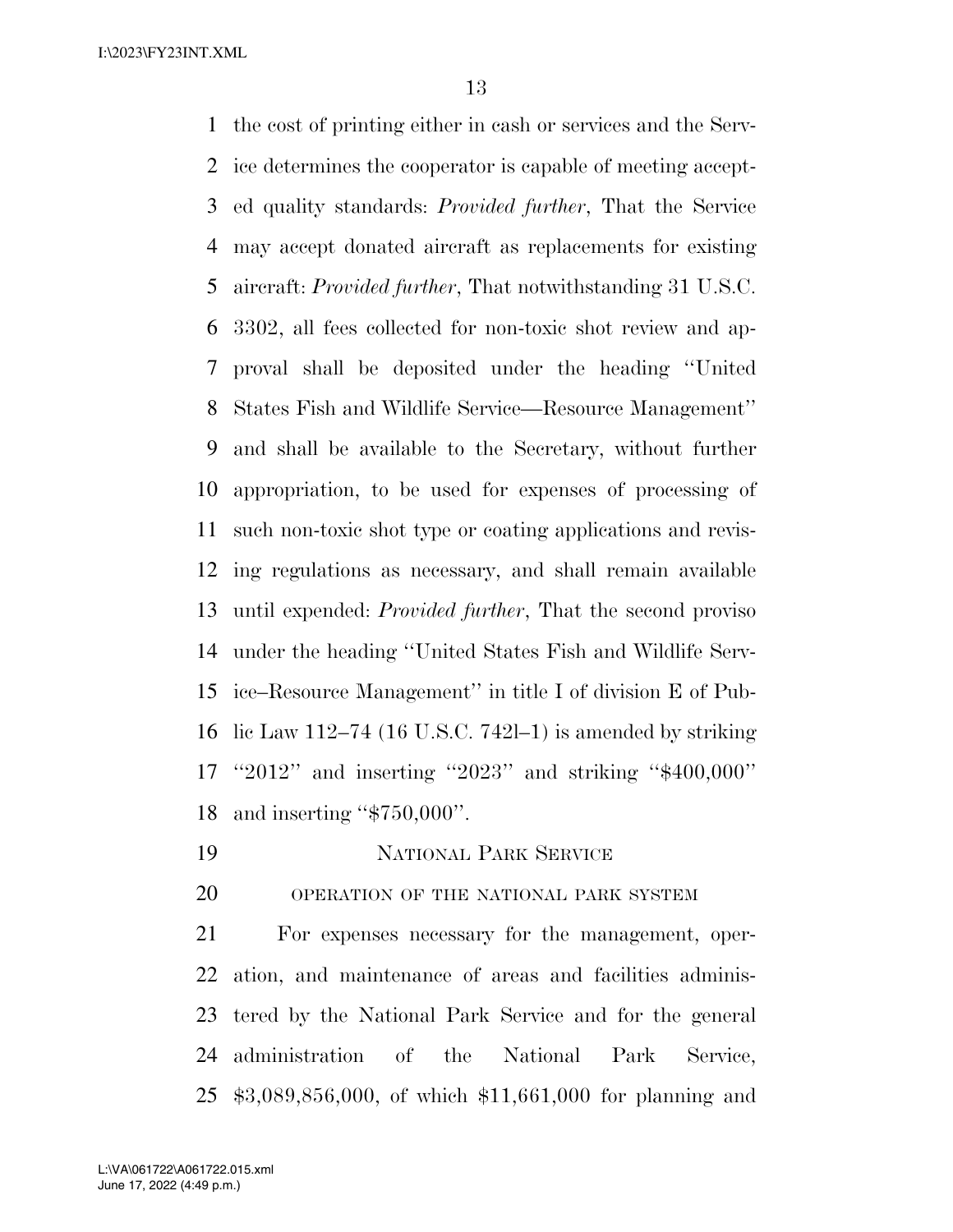interagency coordination in support of Everglades restora- tion and \$135,980,000 for maintenance, repair, or reha- bilitation projects for constructed assets and \$188,184,000 for cyclic maintenance projects for con- structed assets and cultural resources and \$5,000,000 for uses authorized by section 101122 of title 54, United States Code shall remain available until September 30, 2024: *Provided*, That funds appropriated under this head- ing in this Act are available for the purposes of section 5 of Public Law 95–348: *Provided further*, That notwith- standing section 9 of the 400 Years of African-American History Commission Act (36 U.S.C. note prec. 101; Public Law 115–102), \$3,300,000 of the funds provided under this heading shall be made available for the purposes spec- ified by that Act: *Provided further*, That sections (7)(b) and (8) of that Act shall be amended by striking ''July 1, 2023'' and inserting ''July 1, 2024''.

 In addition, for purposes described in section 2404 of Public Law 116–9, an amount equal to the amount de- posited in this fiscal year into the National Park Medical Services Fund established pursuant to such section of such Act, to remain available until expended, shall be de-rived from such Fund.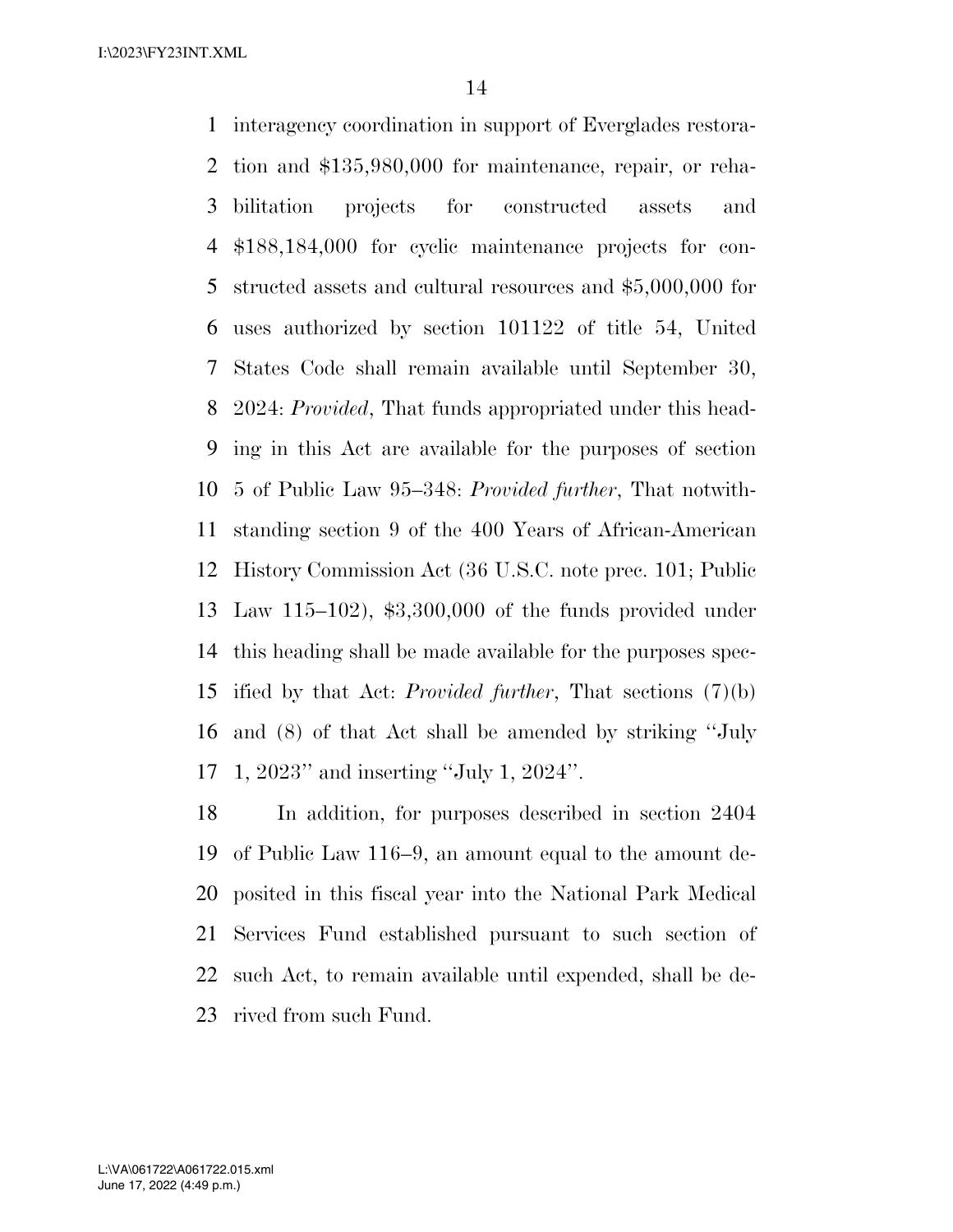NATIONAL RECREATION AND PRESERVATION

 For expenses necessary to carry out recreation pro- grams, natural programs, cultural programs, heritage partnership programs, environmental compliance and re- view, international park affairs, and grant administration, not otherwise provided for, \$88,243,000, to remain avail-able until September 30, 2024.

## **HISTORIC PRESERVATION FUND**

 For expenses necessary in carrying out the National Historic Preservation Act (division A of subtitle III of title 54, United States Code), \$170,825,000, to be derived from the Historic Preservation Fund and to remain avail- able until September 30, 2024, of which \$26,500,000 shall be for Save America's Treasures grants for preservation of nationally significant sites, structures and artifacts as authorized by section 7303 of the Omnibus Public Land Management Act of 2009 (54 U.S.C. 3089): *Provided*, That an individual Save America's Treasures grant shall be matched by non-Federal funds: *Provided further*, That individual projects shall only be eligible for one grant: *Pro- vided further*, That all projects to be funded shall be ap- proved by the Secretary of the Interior in consultation with the House and Senate Committees on Appropria- tions: *Provided further*, That of the funds provided for the Historic Preservation Fund, \$1,250,000 is for competitive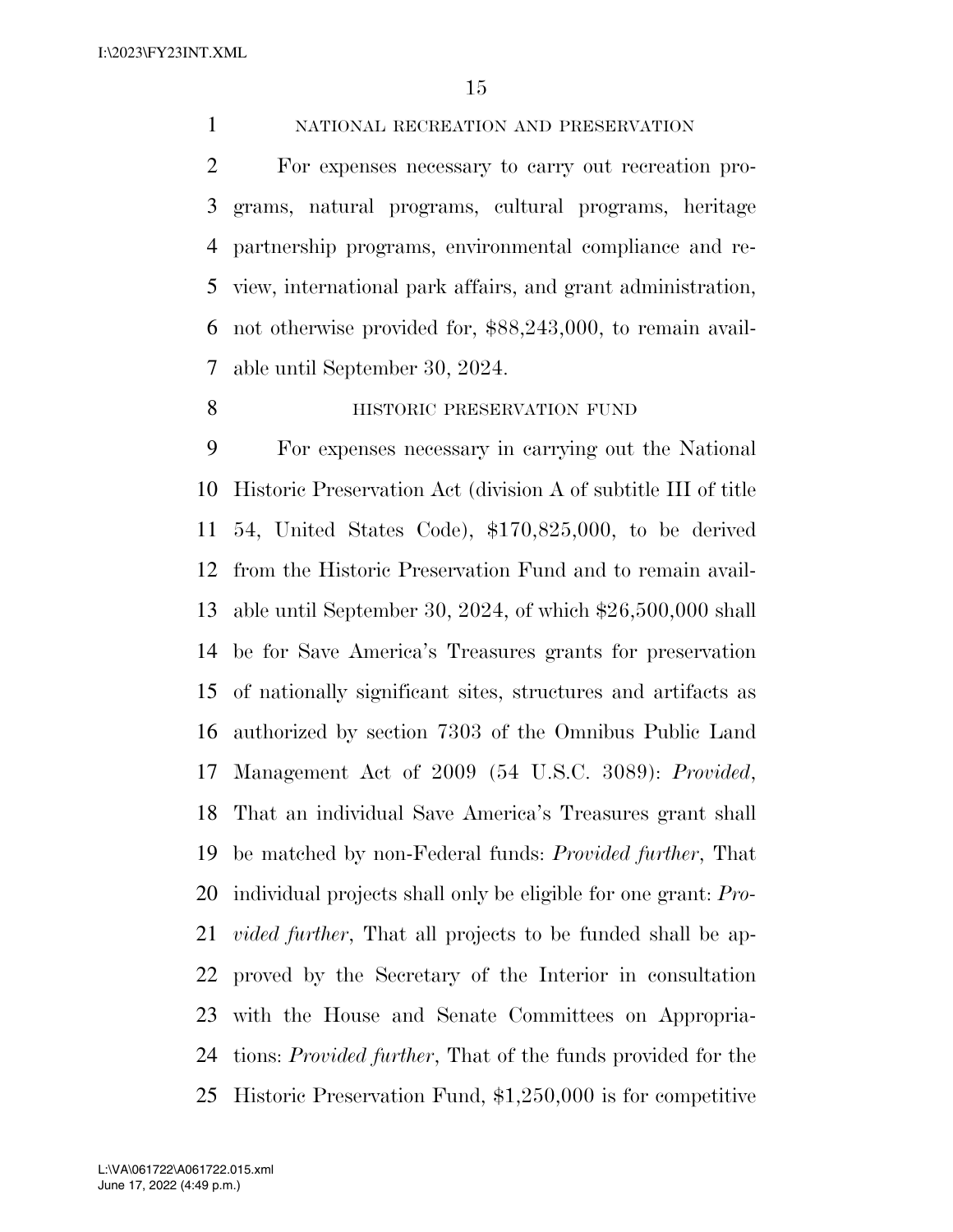grants for the survey and nomination of properties to the National Register of Historic Places and as National His- toric Landmarks associated with communities currently under-represented, as determined by the Secretary; \$26,750,000 is for competitive grants to preserve the sites and stories of the Civil Rights movement; \$10,000,000 is for grants to Historically Black Colleges and Universities; \$10,000,000 is for competitive grants for the restoration of historic properties of national, State, and local signifi- cance listed on or eligible for inclusion on the National Register of Historic Places, to be made without imposing 12 the usage or direct grant restrictions of section  $101(e)(3)$  (54 U.S.C. 302904) of the National Historical Preserva- tion Act; \$3,000,000 is for a competitive grant program to honor the semiquincentennial anniversary of the United States by restoring and preserving sites and structures listed on the National Register of Historic Places that commemorate the founding of the nation; and \$11,650,000 is for projects specified for the Historic Pres- ervation Fund in the table titled ''Interior and Environ- ment Incorporation of Community Project Funding Items'' included for this division in the report accom- panying this Act: *Provided further*, That such competitive grants shall be made without imposing the matching re-quirements in section 302902(b)(3) of title 54, United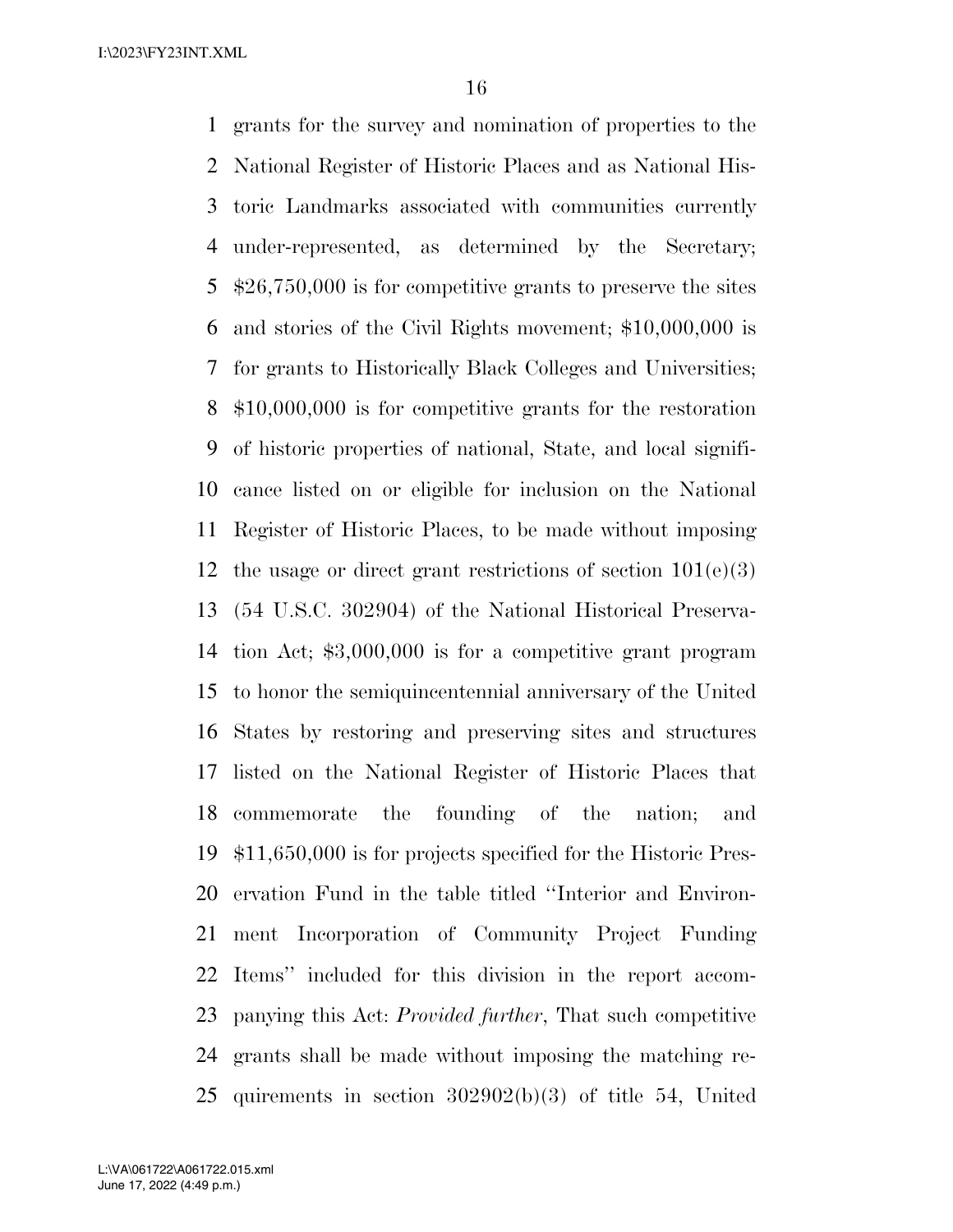States Code to States and Indian tribes as defined in chapter 3003 of such title, Native Hawaiian organizations, local governments, including Certified Local Governments, and non-profit organizations.

## CONSTRUCTION

 For construction, improvements, repair, or replace- ment of physical facilities, and compliance and planning for programs and areas administered by the National Park Service, \$279,340,000, to remain available until ex- pended: *Provided*, That notwithstanding any other provi- sion of law, for any project initially funded in fiscal year 2023 with a future phase indicated in the National Park Service 5–Year Line Item Construction Plan, a single pro- curement may be issued which includes the full scope of the project: *Provided further*, That the solicitation and contract shall contain the clause availability of funds found at 48 CFR 52.232–18: *Provided further*, That Na- tional Park Service Donations, Park Concessions Fran- chise Fees, and Recreation Fees may be made available for the cost of adjustments and changes within the origi- nal scope of effort for projects funded by the National Park Service Construction appropriation: *Provided further*, That the Secretary of the Interior shall consult with the Committees on Appropriations, in accordance with current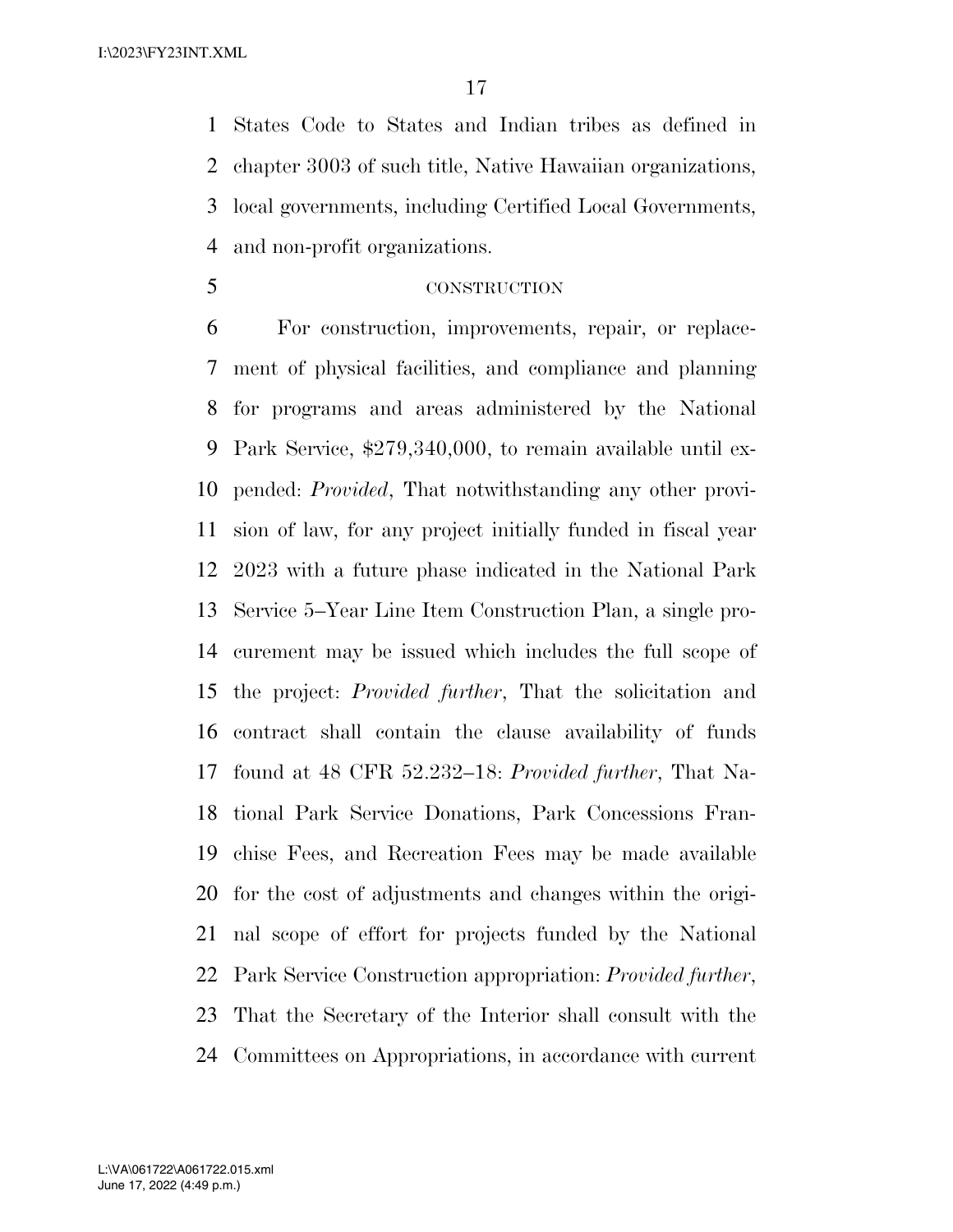reprogramming thresholds, prior to making any charges authorized by this section.

# CENTENNIAL CHALLENGE

 For expenses necessary to carry out the provisions of section 101701 of title 54, United States Code, relating to challenge cost share agreements, \$15,000,000, to re- main available until expended, for Centennial Challenge projects and programs: *Provided*, That not less than 50 percent of the total cost of each project or program shall be derived from non-Federal sources in the form of do- nated cash, assets, or a pledge of donation guaranteed by an irrevocable letter of credit.

## ADMINISTRATIVE PROVISIONS

(INCLUDING TRANSFER OF FUNDS)

 In addition to other uses set forth in section 101917(c)(2) of title 54, United States Code, franchise fees credited to a sub-account shall be available for ex- penditure by the Secretary, without further appropriation, for use at any unit within the National Park System to extinguish or reduce liability for Possessory Interest or leasehold surrender interest. Such funds may only be used for this purpose to the extent that the benefitting unit an- ticipated franchise fee receipts over the term of the con- tract at that unit exceed the amount of funds used to ex-tinguish or reduce liability. Franchise fees at the benefit-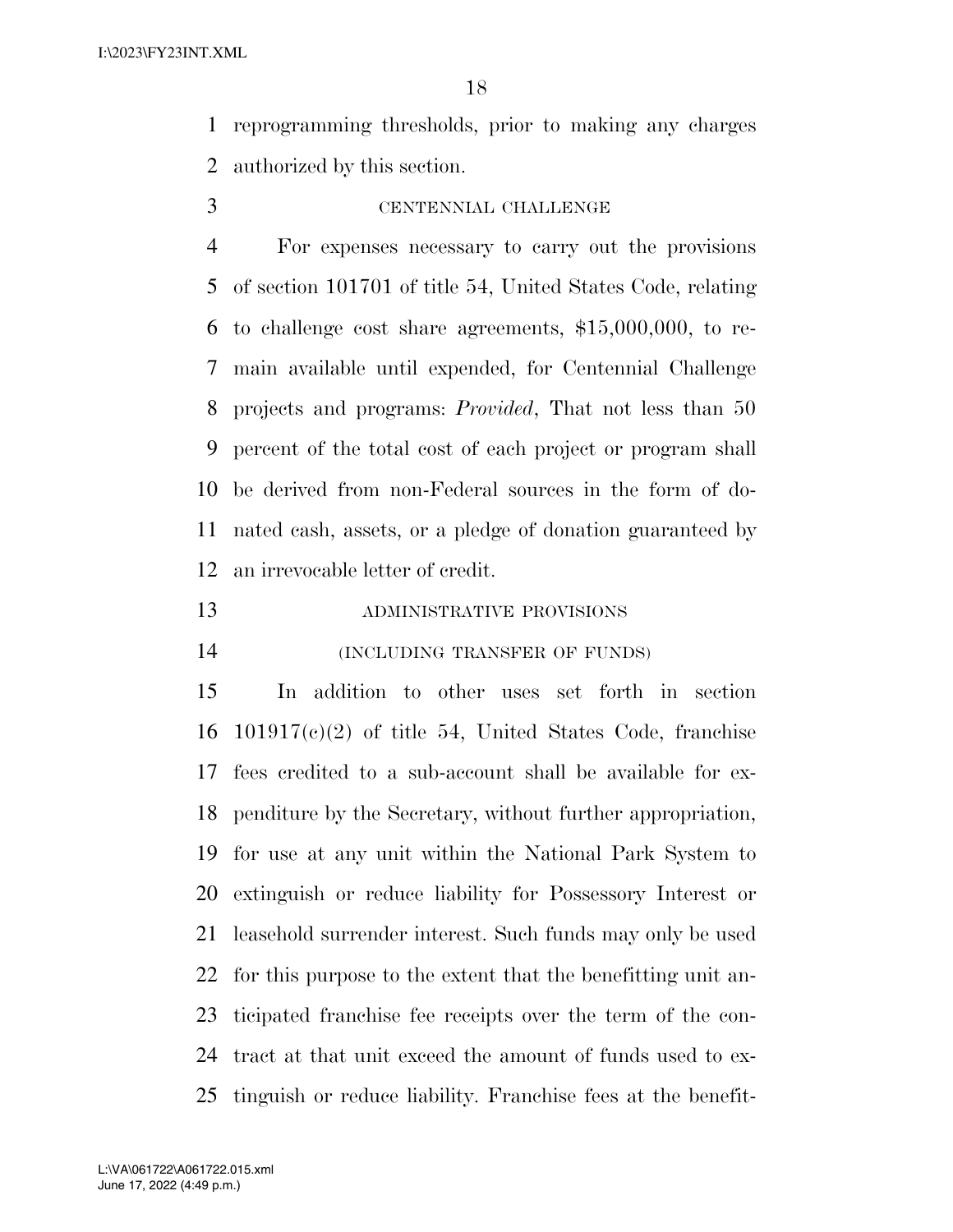ting unit shall be credited to the sub-account of the origi- nating unit over a period not to exceed the term of a single contract at the benefitting unit, in the amount of funds so expended to extinguish or reduce liability.

 For the costs of administration of the Land and Water Conservation Fund grants authorized by section 105(a)(2)(B) of the Gulf of Mexico Energy Security Act of 2006 (Public Law 109–432), the National Park Service may retain up to 3 percent of the amounts which are au- thorized to be disbursed under such section, such retained amounts to remain available until expended.

 National Park Service funds may be transferred to the Federal Highway Administration (FHWA), Depart- ment of Transportation, for purposes authorized under 23 U.S.C. 203. Transfers may include a reasonable amount for FHWA administrative support costs.

- UNITED STATES GEOLOGICAL SURVEY
- SURVEYS, INVESTIGATIONS, AND RESEARCH

 For expenses necessary for the United States Geo- logical Survey to perform surveys, investigations, and re- search covering topography, geology, hydrology, biology, and the mineral and water resources of the United States, its territories and possessions, and other areas as author- ized by 43 U.S.C. 31, 1332, and 1340; classify lands as to their mineral and water resources; give engineering su-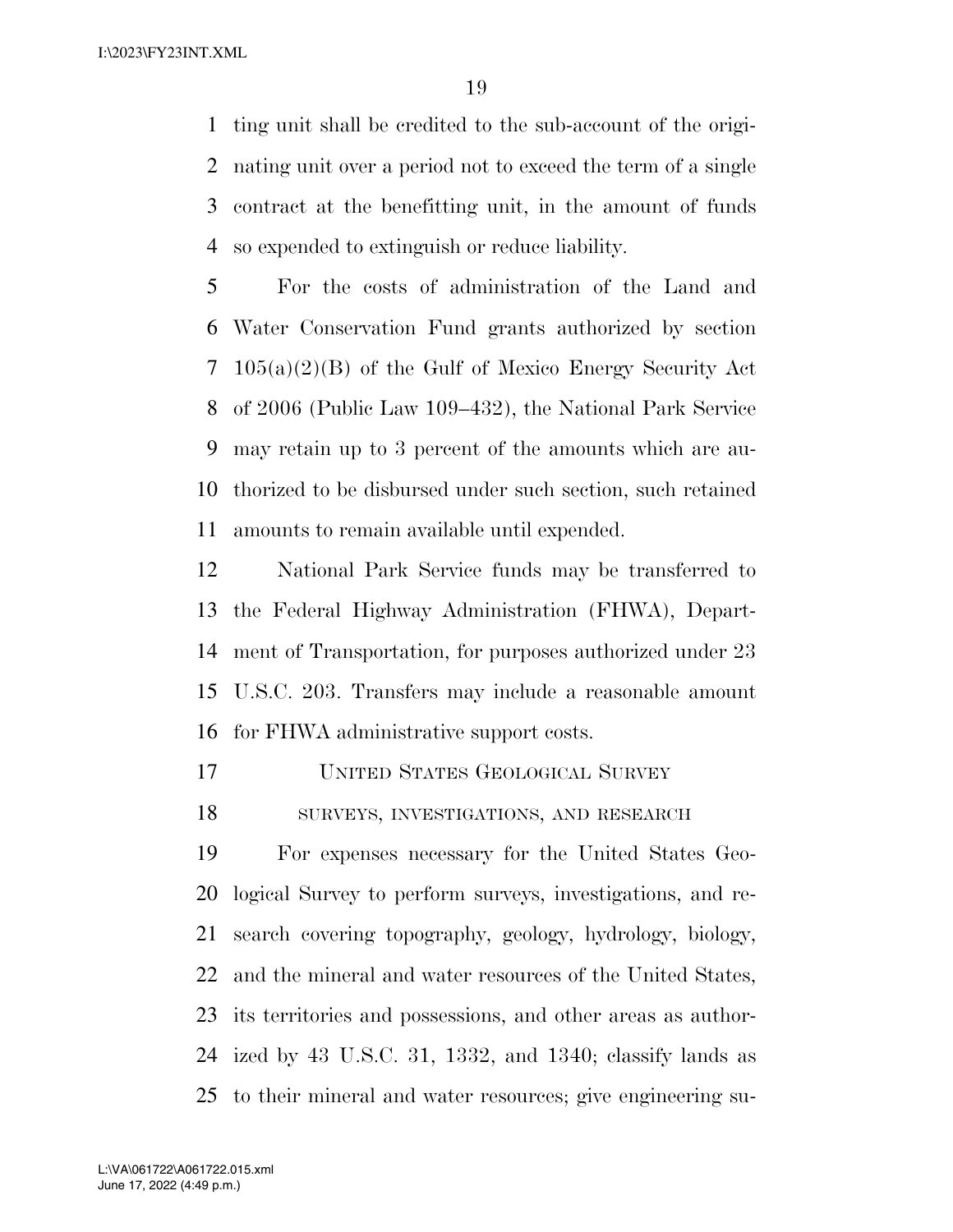pervision to power permittees and Federal Energy Regu- latory Commission licensees; administer the minerals ex- ploration program (30 U.S.C. 641); conduct inquiries into the economic conditions affecting mining and materials processing industries (30 U.S.C. 3, 21a, and 1603; 50 6 U.S.C.  $98g(a)(1)$  and related purposes as authorized by law; and to publish and disseminate data relative to the foregoing activities; \$1,644,232,000, to remain available until September 30, 2024; of which \$92,274,000 shall re- main available until expended for satellite operations; and of which \$74,840,000 shall be available until expended for deferred maintenance and capital improvement projects that exceed \$100,000 in cost: *Provided*, That none of the funds provided for the ecosystem research activity shall be used to conduct new surveys on private property, unless specifically authorized in writing by the property owner: *Provided further*, That no part of this appropriation shall be used to pay more than one-half the cost of topographic mapping or water resources data collection and investiga- tions carried on in cooperation with States and municipali-ties.

#### 22 ADMINISTRATIVE PROVISIONS

 From within the amount appropriated for activities of the United States Geological Survey such sums as are necessary shall be available for contracting for the fur-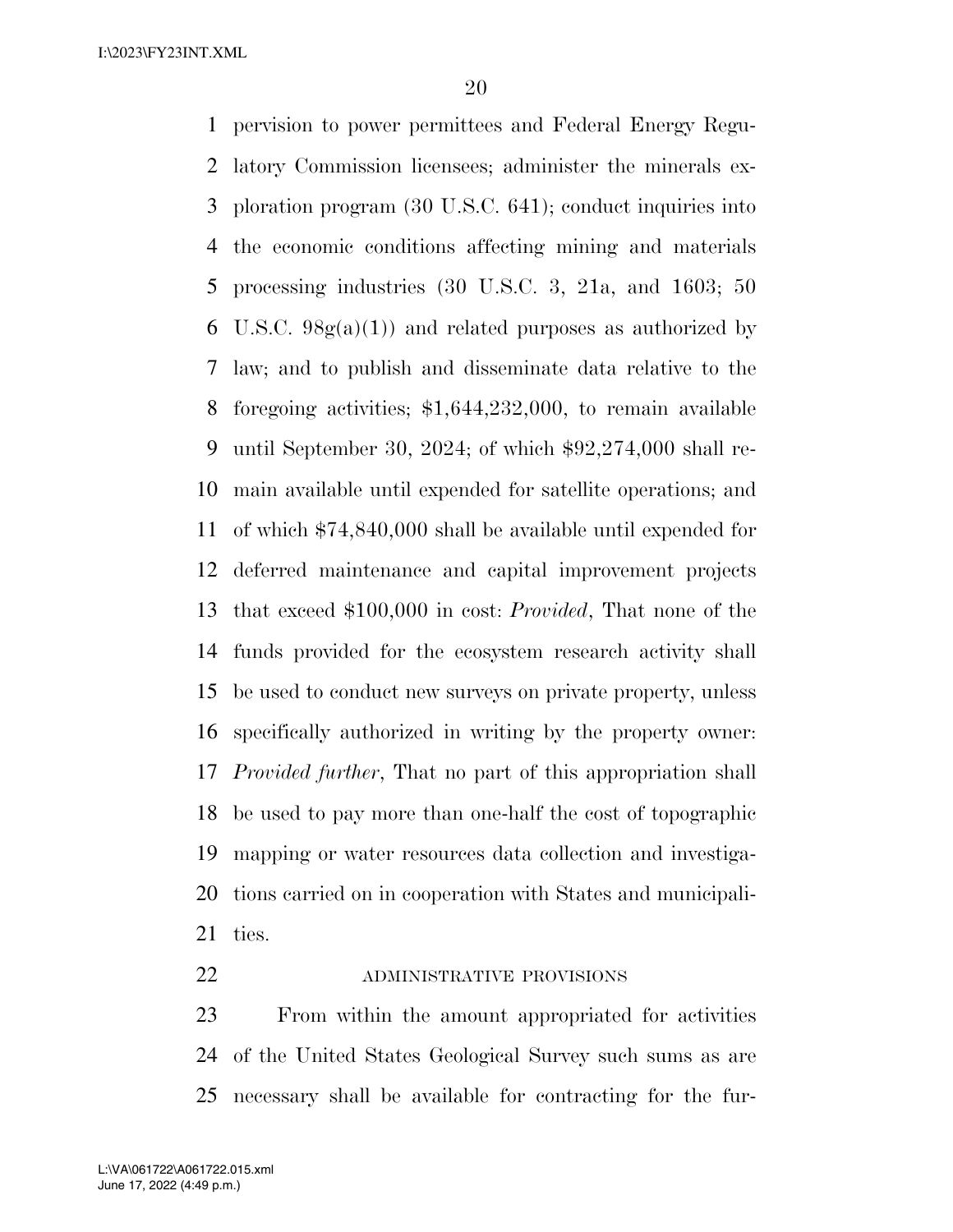nishing of topographic maps and for the making of geo- physical or other specialized surveys when it is administra- tively determined that such procedures are in the public interest; construction and maintenance of necessary build- ings and appurtenant facilities; acquisition of lands for gauging stations, observation wells, and seismic equip- ment; expenses of the United States National Committee for Geological Sciences; and payment of compensation and expenses of persons employed by the Survey duly ap- pointed to represent the United States in the negotiation and administration of interstate compacts: *Provided*, That activities funded by appropriations herein made may be accomplished through the use of contracts, grants, or co- operative agreements as defined in section 6302 of title 31, United States Code: *Provided further*, That the United States Geological Survey may enter into contracts or coop- erative agreements directly with individuals or indirectly with institutions or nonprofit organizations, without re- gard to 41 U.S.C. 6101, for the temporary or intermittent services of students or recent graduates, who shall be con- sidered employees for the purpose of chapters 57 and 81 of title 5, United States Code, relating to compensation for travel and work injuries, and chapter 171 of title 28, United States Code, relating to tort claims, but shall not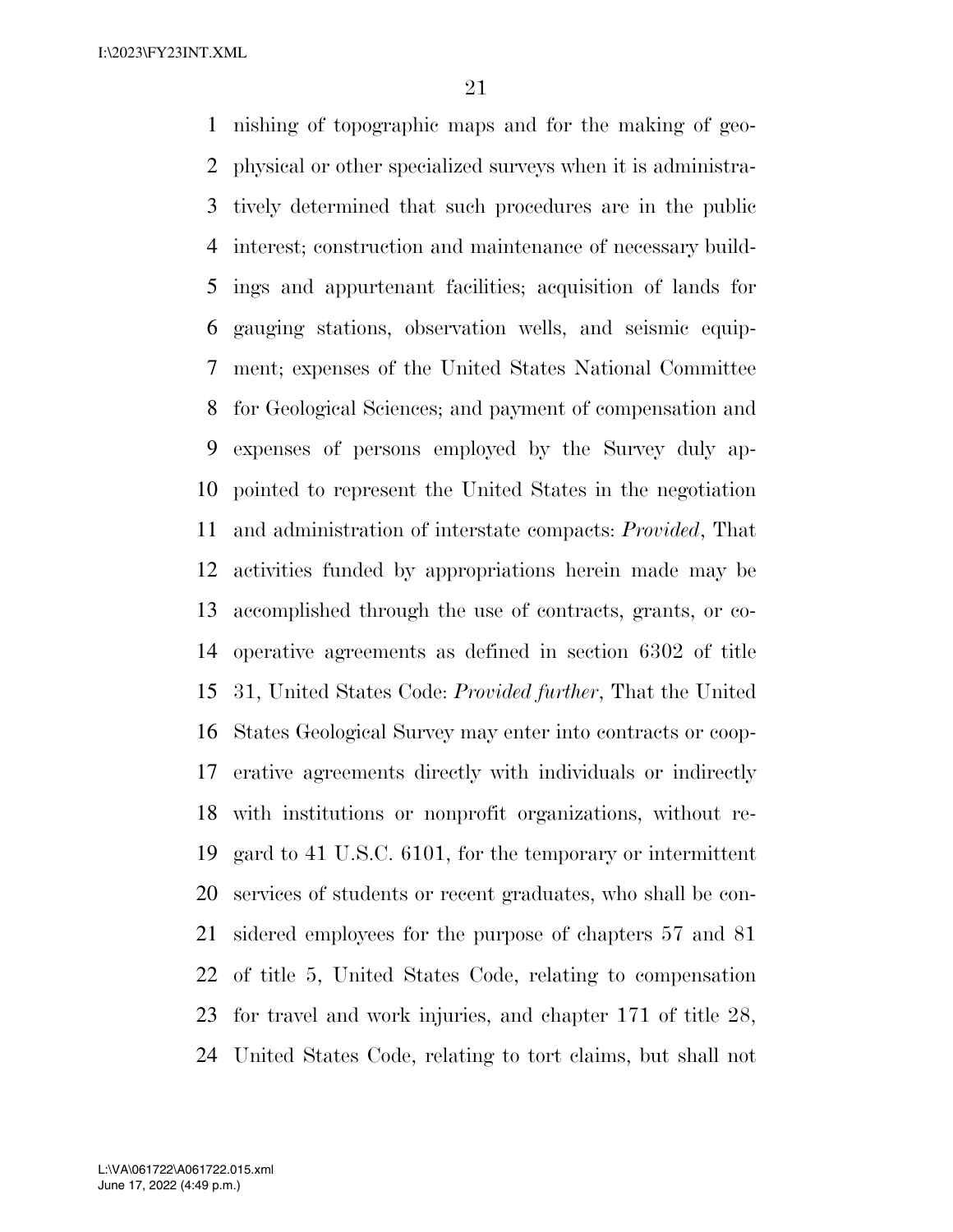be considered to be Federal employees for any other pur-poses.

BUREAU OF OCEAN ENERGY MANAGEMENT

#### OCEAN ENERGY MANAGEMENT

 For expenses necessary for granting and admin- istering leases, easements, rights-of-way, and agreements for use for oil and gas, other minerals, energy, and ma- rine-related purposes on the Outer Continental Shelf and approving operations related thereto, as authorized by law; for environmental studies, as authorized by law; for imple- menting other laws and to the extent provided by Presi- dential or Secretarial delegation; and for matching grants or cooperative agreements \$228,765,000, of which \$191,765,000 is to remain available until September 30, 2024, and of which \$37,000,000 is to remain available until expended: *Provided*, That this total appropriation shall be reduced by amounts collected by the Secretary of the Interior and credited to this appropriation from addi- tions to receipts resulting from increases to lease rental rates in effect on August 5, 1993, and from cost recovery fees from activities conducted by the Bureau of Ocean En- ergy Management pursuant to the Outer Continental Shelf Lands Act, including studies, assessments, analysis, and miscellaneous administrative activities: *Provided further*, That the sum herein appropriated shall be reduced as such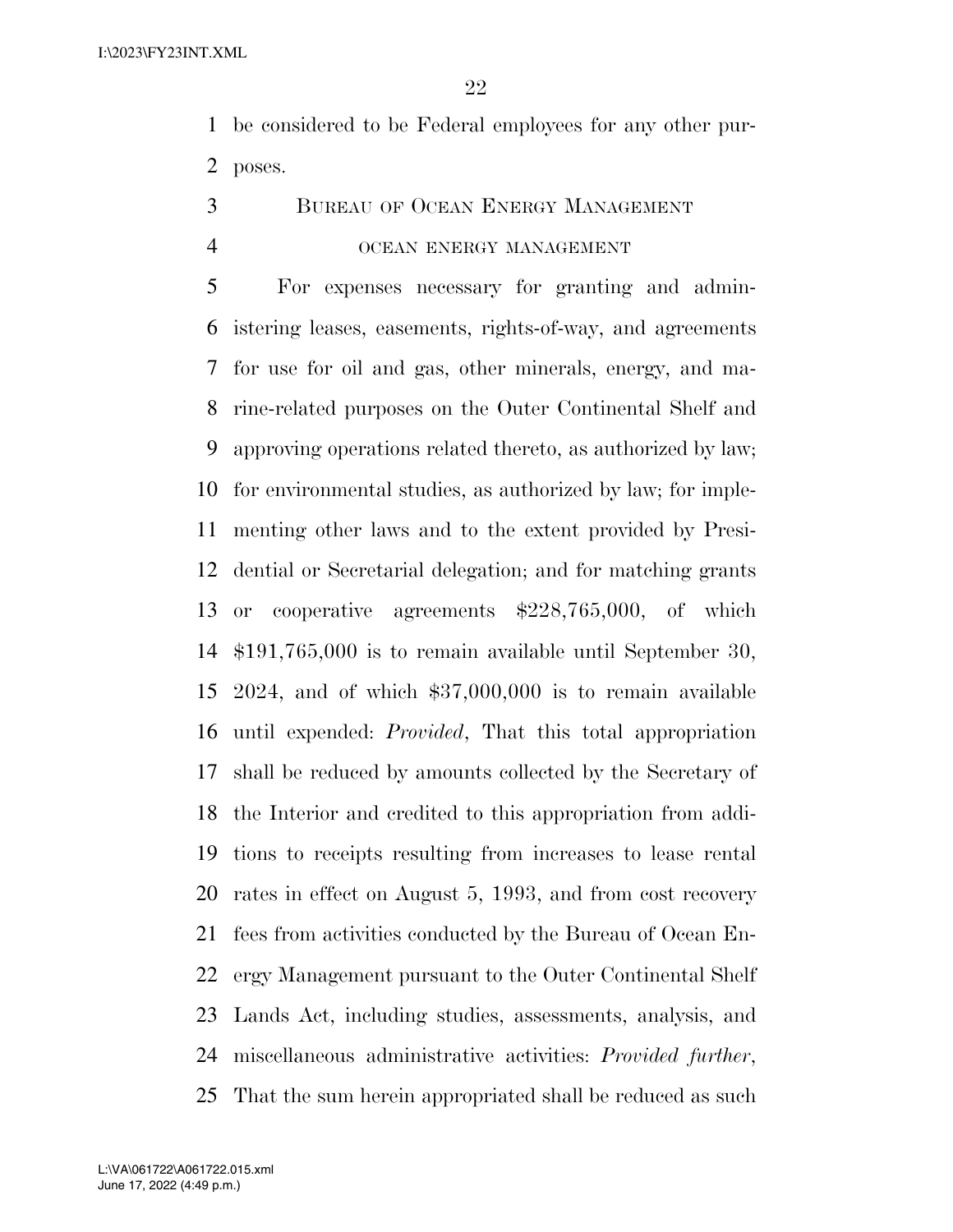collections are received during the fiscal year, so as to re- sult in a final fiscal year 2023 appropriation estimated at not more than \$191,765,000: *Provided further*, That not to exceed \$3,000 shall be available for reasonable ex- penses related to promoting volunteer beach and marine cleanup activities.

- BUREAU OF SAFETY AND ENVIRONMENTAL
- 

## 8 ENFORCEMENT

 OFFSHORE SAFETY AND ENVIRONMENTAL ENFORCEMENT For expenses necessary for the regulation of oper- ations related to leases, easements, rights-of-way, and agreements for use for oil and gas, other minerals, energy, and marine-related purposes on the Outer Continental Shelf, as authorized by law; for enforcing and imple- menting laws and regulations as authorized by law and to the extent provided by Presidential or Secretarial dele- gation; and for matching grants or cooperative agree- ments, \$175,086,000, of which \$151,086,000 is to remain available until September 30, 2024, and of which \$24,000,000 is to remain available until expended, includ- ing \$5,000,000 for offshore decommissioning activities: *Provided*, That this total appropriation shall be reduced by amounts collected by the Secretary of the Interior and credited to this appropriation from additions to receipts resulting from increases to lease rental rates in effect on

June 17, 2022 (4:49 p.m.) L:\VA\061722\A061722.015.xml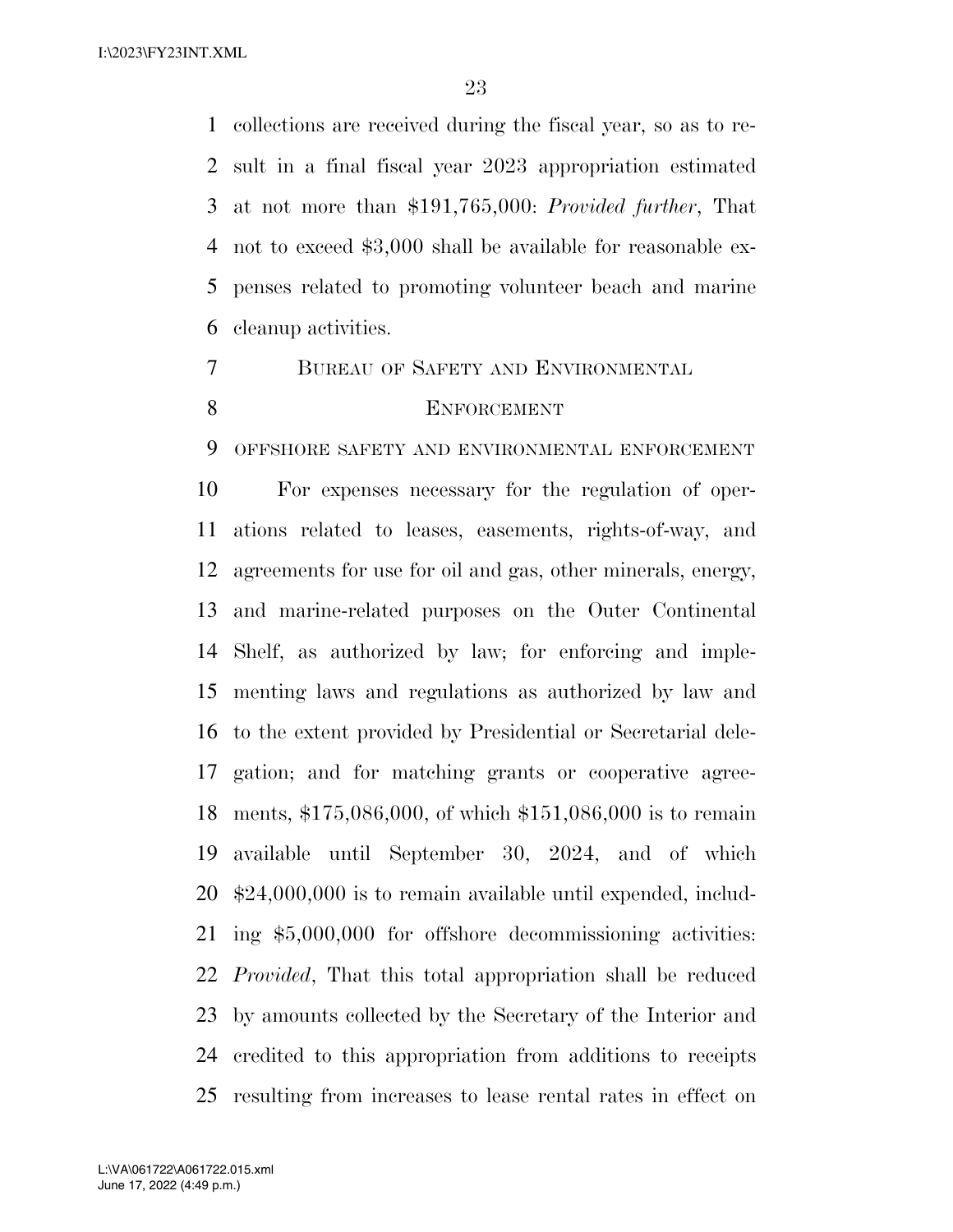August 5, 1993, and from cost recovery fees from activi- ties conducted by the Bureau of Safety and Environmental Enforcement pursuant to the Outer Continental Shelf Lands Act, including studies, assessments, analysis, and miscellaneous administrative activities: *Provided further*, That the sum herein appropriated shall be reduced as such collections are received during the fiscal year, so as to re- sult in a final fiscal year 2023 appropriation estimated at not more than \$156,086,000.

 For an additional amount, \$44,000,000, to remain available until expended, to be reduced by amounts col- lected by the Secretary and credited to this appropriation, which shall be derived from non-refundable inspection fees collected in fiscal year 2023, as provided in this Act: *Pro- vided*, That to the extent that amounts realized from such inspection fees exceed \$44,000,000, the amounts realized in excess of \$44,000,000 shall be credited to this appro- priation and remain available until expended: *Provided further*, That for fiscal year 2023, not less than 50 percent of the inspection fees expended by the Bureau of Safety and Environmental Enforcement will be used to fund per- sonnel and mission-related costs to expand capacity and expedite the orderly development, subject to environmental safeguards, of the Outer Continental Shelf pursuant to the Outer Continental Shelf Lands Act (43 U.S.C. 1331 et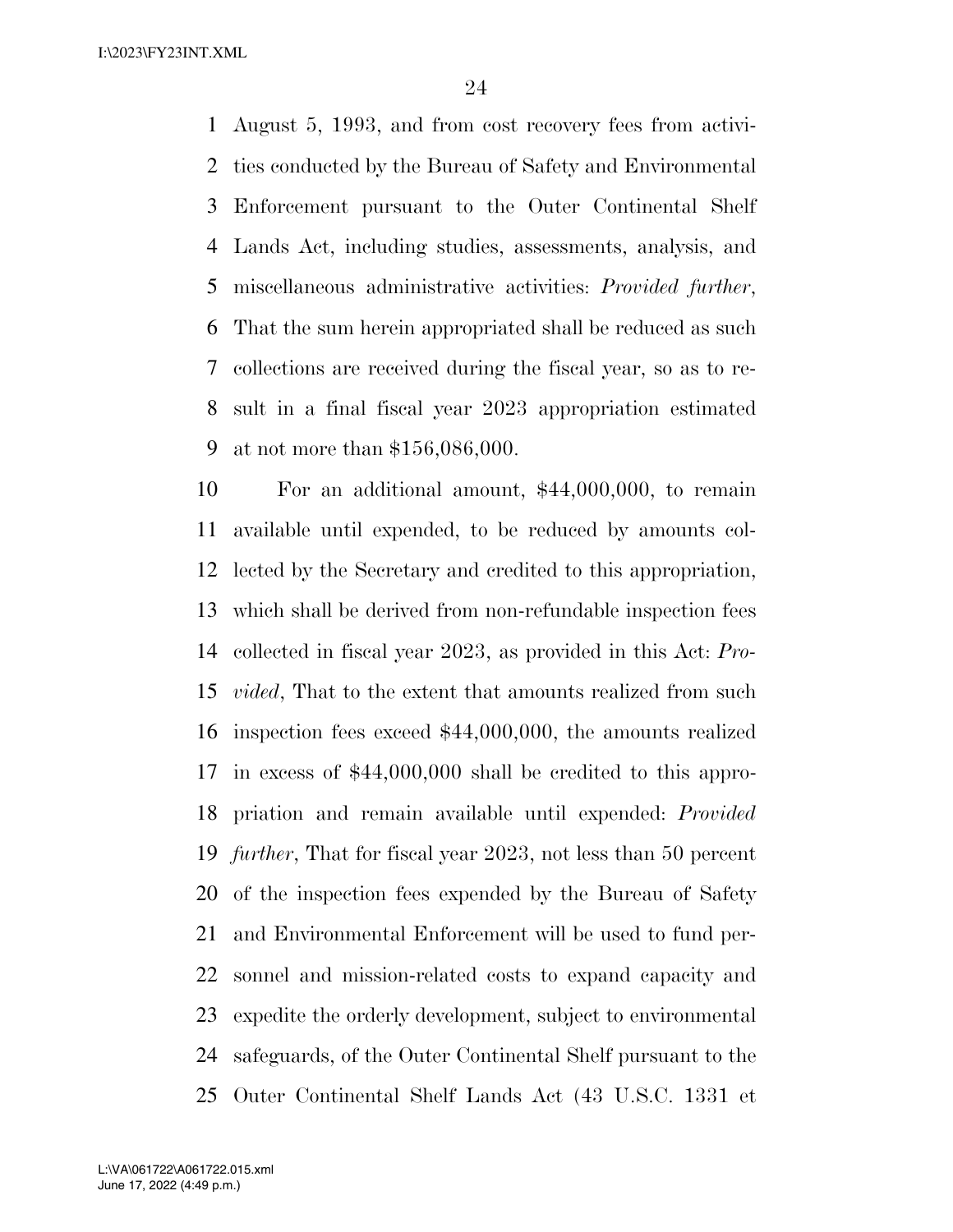seq.), including the review of applications for permits to drill.

# OIL SPILL RESEARCH

 For necessary expenses to carry out title I, section 1016; title IV, sections 4202 and 4303; title VII; and title VIII, section 8201 of the Oil Pollution Act of 1990, \$15,099,000, which shall be derived from the Oil Spill Li-ability Trust Fund, to remain available until expended.

 OFFICE OF SURFACE MINING RECLAMATION AND ENFORCEMENT

11 REGULATION AND TECHNOLOGY

 For necessary expenses to carry out the provisions of the Surface Mining Control and Reclamation Act of 1977, Public Law 95–87, \$122,076,000, to remain avail- able until September 30, 2024, of which \$65,000,000 shall be available for state and tribal regulatory grants: *Pro- vided*, That appropriations for the Office of Surface Min- ing Reclamation and Enforcement may provide for the travel and per diem expenses of State and tribal personnel attending Office of Surface Mining Reclamation and En-forcement sponsored training.

 In addition, for costs to review, administer, and en- force permits issued by the Office pursuant to section 507 of Public Law 95–87 (30 U.S.C. 1257), \$40,000, to re-main available until expended: *Provided*, That fees as-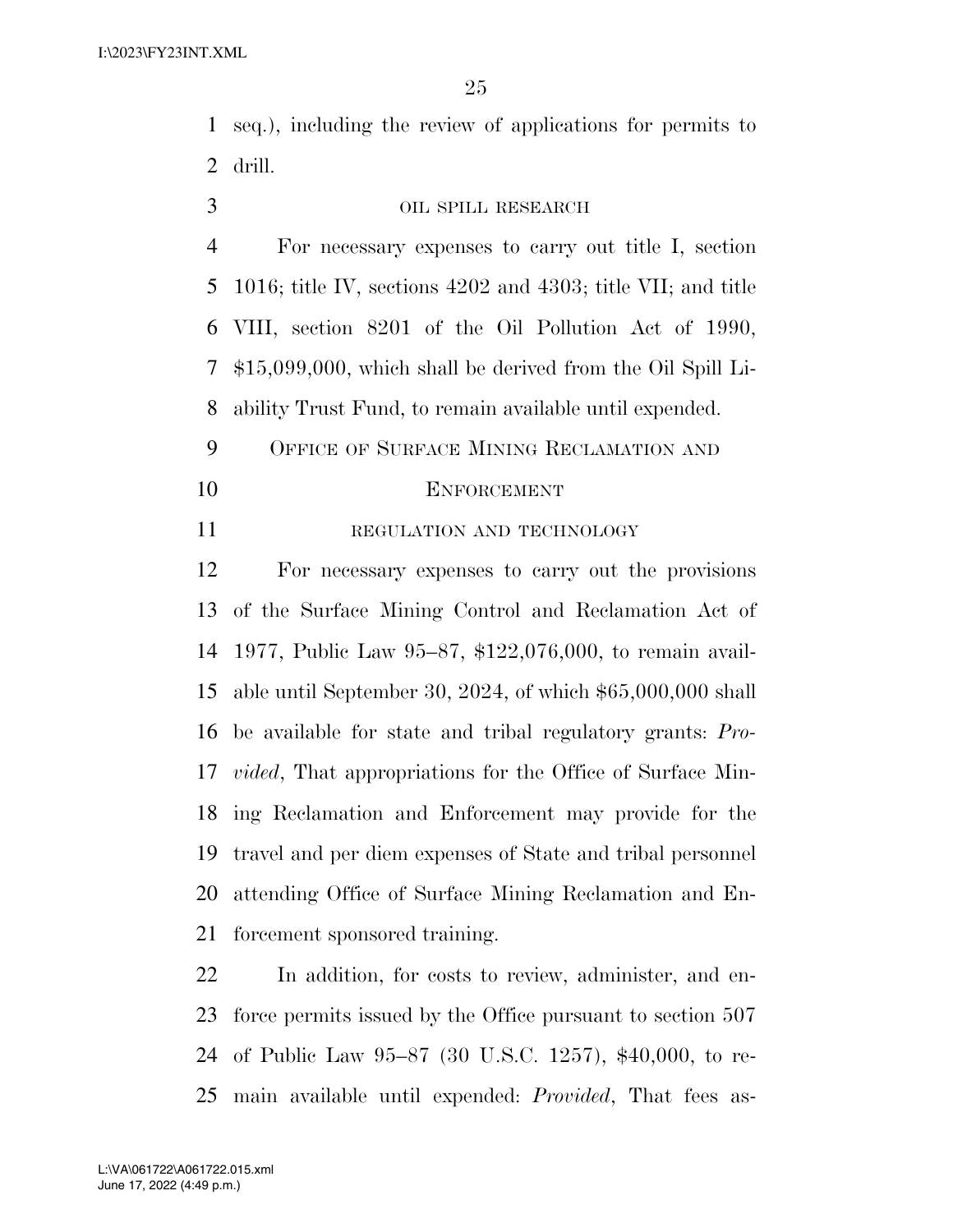sessed and collected by the Office pursuant to such section 507 shall be credited to this account as discretionary off- setting collections, to remain available until expended: *Provided further*, That the sum herein appropriated from the general fund shall be reduced as collections are re- ceived during the fiscal year, so as to result in a fiscal year 2023 appropriation estimated at not more than \$122,076,000.

## ABANDONED MINE RECLAMATION FUND

 For necessary expenses to carry out title IV of the Surface Mining Control and Reclamation Act of 1977, Public Law 95–87, \$34,142,000, to be derived from re- ceipts of the Abandoned Mine Reclamation Fund and to remain available until expended: *Provided*, That pursuant to Public Law 97–365, the Department of the Interior is authorized to use up to 20 percent from the recovery of the delinquent debt owed to the United States Government to pay for contracts to collect these debts: *Provided fur- ther*, That funds made available under title IV of Public Law 95–87 may be used for any required non-Federal share of the cost of projects funded by the Federal Gov- ernment for the purpose of environmental restoration re- lated to treatment or abatement of acid mine drainage from abandoned mines: *Provided further*, That such projects must be consistent with the purposes and prior-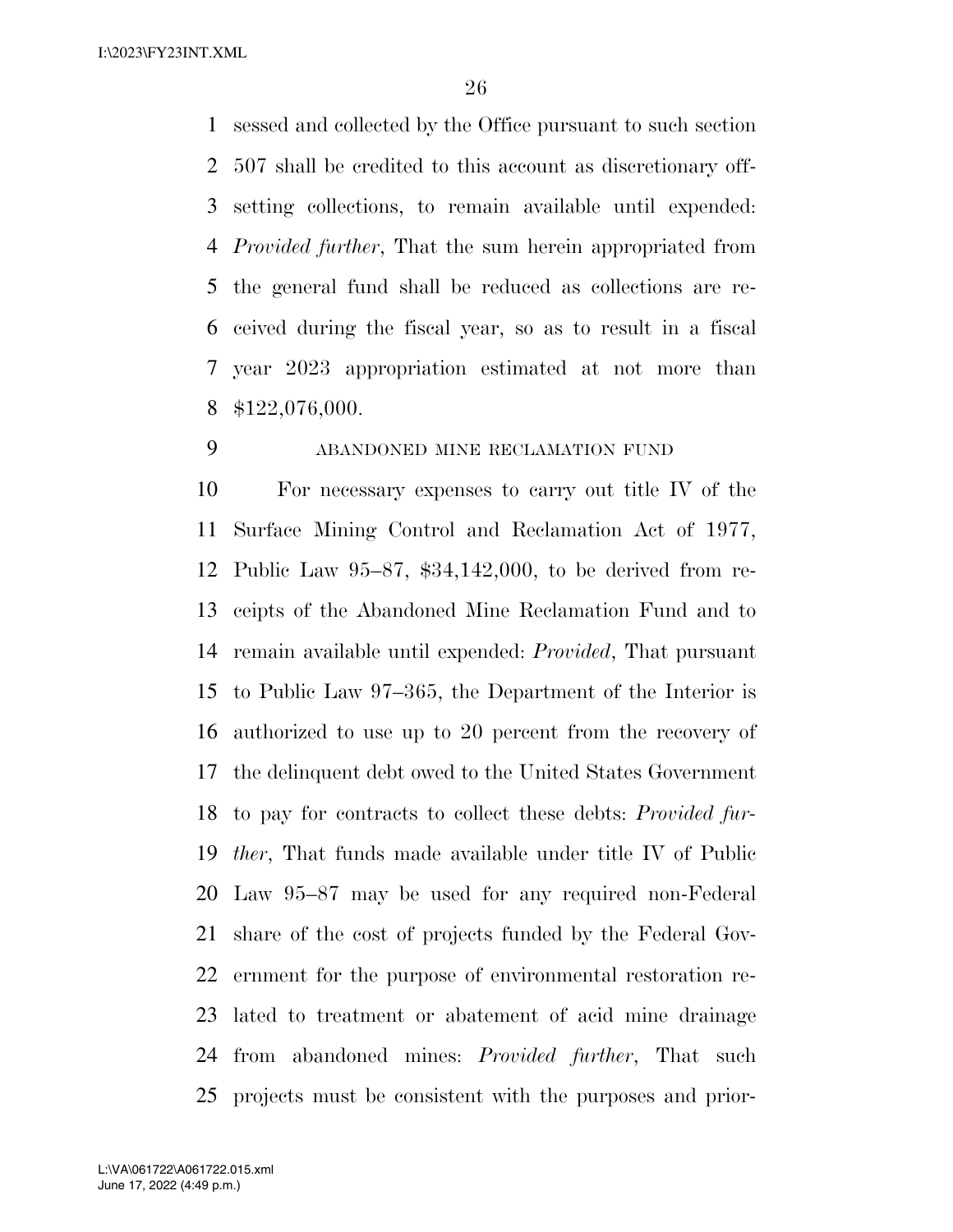ities of the Surface Mining Control and Reclamation Act: *Provided further*, That amounts provided under this head- ing may be used for the travel and per diem expenses of State and tribal personnel attending Office of Surface Mining Reclamation and Enforcement sponsored training. In addition, \$135,000,000, to remain available until expended, for grants to States and federally recognized In- dian Tribes for reclamation of abandoned mine lands and other related activities in accordance with the terms and conditions described in the report accompanying this Act: *Provided*, That such additional amount shall be used for economic and community development in conjunction with the priorities in section 403(a) of the Surface Mining Con- trol and Reclamation Act of 1977 (30 U.S.C. 1233(a)): *Provided further*, That of such additional amount, \$88,042,000 shall be distributed in equal amounts to the three Appalachian States with the greatest amount of un- funded needs to meet the priorities described in para- graphs (1) and (2) of such section, \$35,218,000 shall be distributed in equal amounts to the three Appalachian States with the subsequent greatest amount of unfunded needs to meet such priorities, and \$11,740,000 shall be for grants to federally recognized Indian Tribes without regard to their status as certified or uncertified under the Surface Mining Control and Reclamation Act of 1977 (30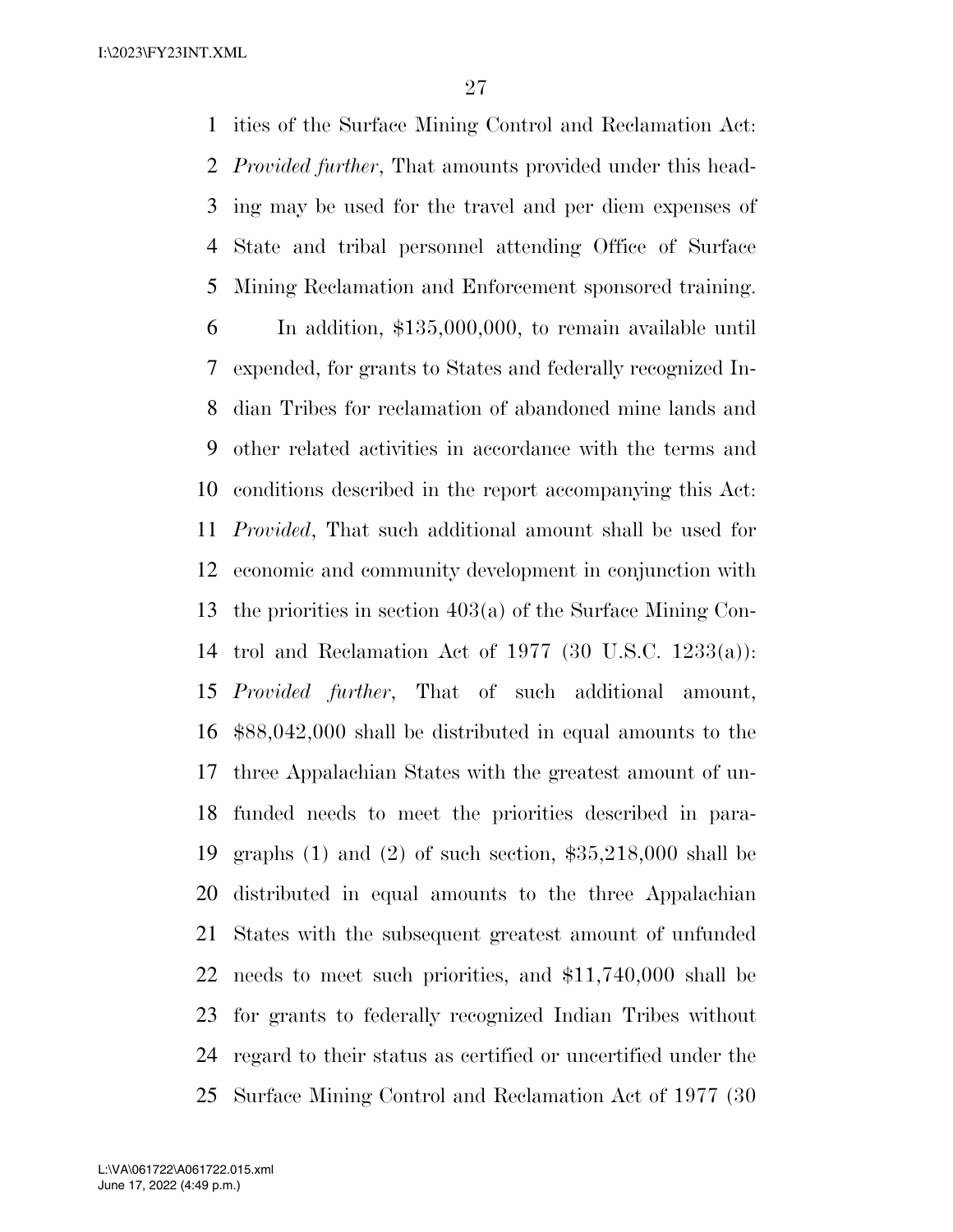| $\mathbf 1$ | U.S.C. $1233(a)$ , for reclamation of abandoned mine lands        |
|-------------|-------------------------------------------------------------------|
| 2           | and other related activities in accordance with the terms         |
| 3           | and conditions described in the report accompanying this          |
| 4           | Act and shall be used for economic and community devel-           |
| 5           | opment in conjunction with the priorities in section $403(a)$     |
| 6           | of the Surface Mining Control and Reclamation Act of              |
| 7           | 1977: Provided further, That such additional amount shall         |
| 8           | be allocated to States and Indian Tribes within 60 days           |
| 9           | after the date of enactment of this Act.                          |
| 10          | <b>INDIAN AFFAIRS</b>                                             |
| 11          | <b>BUREAU OF INDIAN AFFAIRS</b>                                   |
| 12          | OPERATION OF INDIAN PROGRAMS                                      |
| 13          | (INCLUDING TRANSFERS OF FUNDS)                                    |
| 14          | For expenses necessary for the operation of Indian                |
| 15          | programs, as authorized by law, including the Snyder Act          |
| 16          | of November 2, $1921$ (25 U.S.C. 13) and the Indian Self-         |
| 17          | Determination and Education Assistance Act of 1975 (25)           |
|             | 18 U.S.C. 5301 et seq.), \$2,149,387,000, to remain available     |
| 19          | until September 30, 2024, except as otherwise provided            |
| 20          | herein; of which not to exceed \$8,500 may be for official        |
| 21          | reception and representation expenses; of which not to ex-        |
| 22          | ceed \$78,488,000 shall be for welfare assistance pay-            |
| 23          | ments: <i>Provided</i> , That in cases of designated Federal dis- |
| 24          | asters, the Secretary of the Interior may exceed such cap         |
| 25          | for welfare payments from the amounts provided herein,            |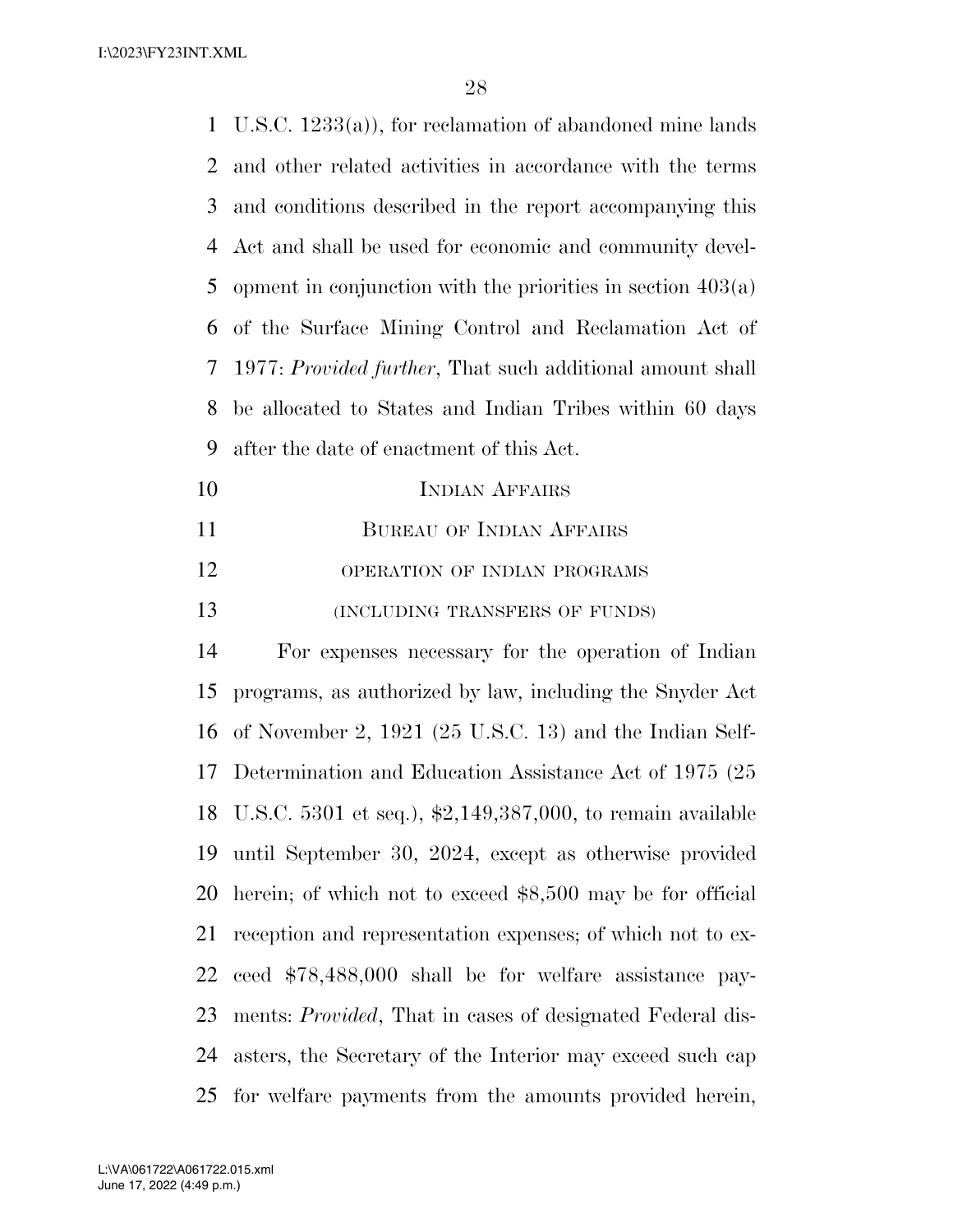to provide for disaster relief to Indian communities af- fected by the disaster: *Provided further*, That federally rec- ognized Indian tribes and tribal organizations of federally recognized Indian tribes may use their tribal priority allo- cations for unmet welfare assistance costs: *Provided fur- ther*, That not to exceed \$67,084,000 shall remain avail- able until expended for housing improvement, road main- tenance, land acquisition, attorney fees, litigation support, land records improvement, and the Navajo-Hopi Settle- ment Program: *Provided further*, That any forestry funds allocated to a federally recognized tribe which remain un- obligated as of September 30, 2024, may be transferred during fiscal year 2025 to an Indian forest land assistance account established for the benefit of the holder of the funds within the holder's trust fund account: *Provided fur- ther*, That any such unobligated balances not so trans- ferred shall expire on September 30, 2025: *Provided fur- ther*, That in order to enhance the safety of Bureau field employees, the Bureau may use funds to purchase uni- forms or other identifying articles of clothing for per- sonnel: *Provided further*, That the Bureau of Indian Af- fairs may accept transfers of funds from United States Customs and Border Protection to supplement any other funding available for reconstruction or repair of roads owned by the Bureau of Indian Affairs as identified on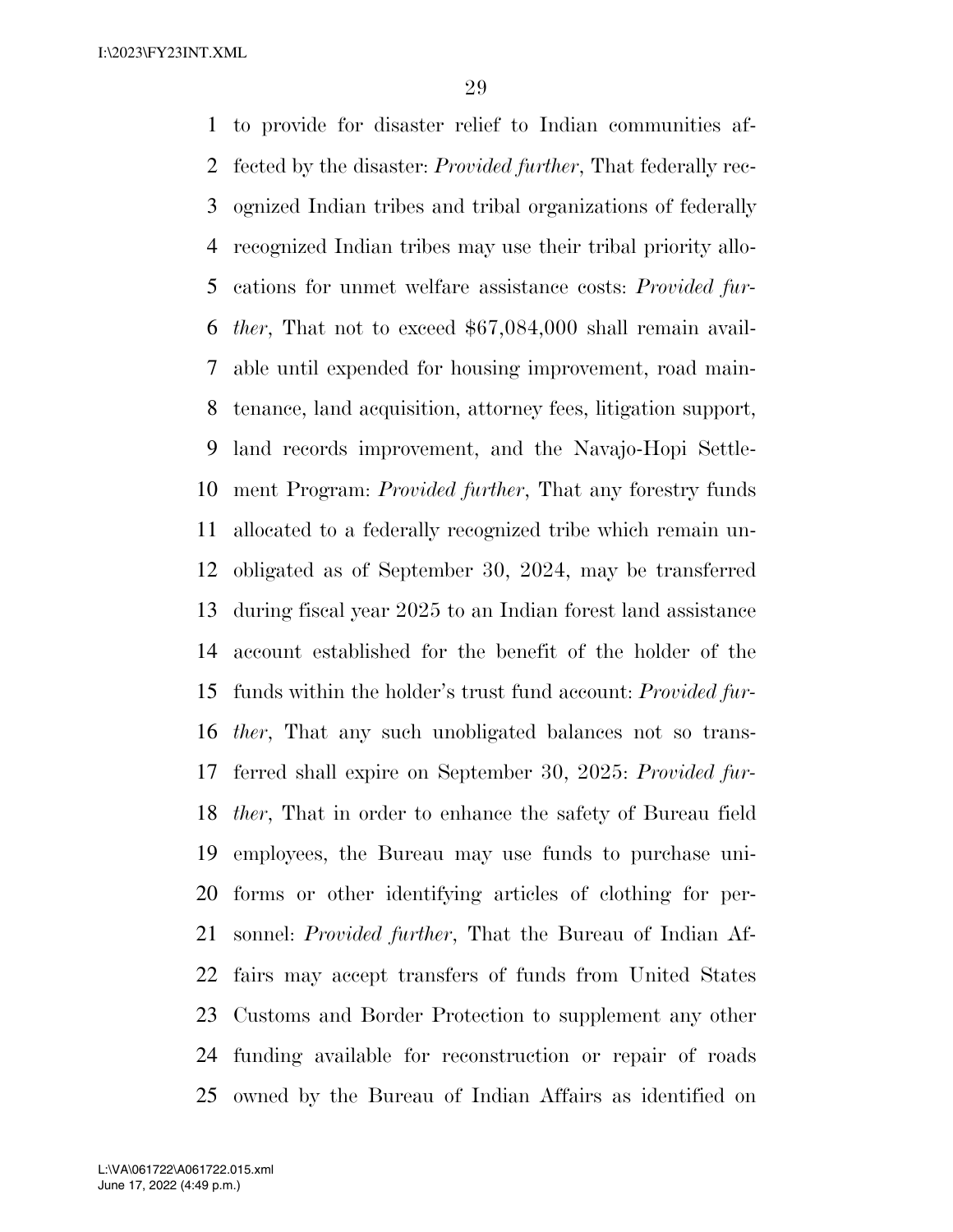the National Tribal Transportation Facility Inventory, 23 2 U.S.C.  $202(b)(1)$ .

INDIAN LAND CONSOLIDATION

 For the acquisition of fractional interests to further land consolidation as authorized under the Indian Land Consolidation Act Amendments of 2000 (Public Law 106– 462), and the American Indian Probate Reform Act of 2004 (Public Law 108–374), \$50,000,000, to remain available until expended: *Provided*, That any provision of the Indian Land Consolidation Act Amendments of 2000 (Public Law 106–462) that requires or otherwise relates to application of a lien shall not apply to the acquisitions funded herein.

CONTRACT SUPPORT COSTS

 For payments to tribes and tribal organizations for contract support costs associated with Indian Self-Deter- mination and Education Assistance Act agreements with the Bureau of Indian Affairs and the Bureau of Indian Education for fiscal year 2023, such sums as may be nec- essary, which shall be available for obligation through Sep- tember 30, 2024: *Provided*, That notwithstanding any other provision of law, no amounts made available under this heading shall be available for transfer to another budget account.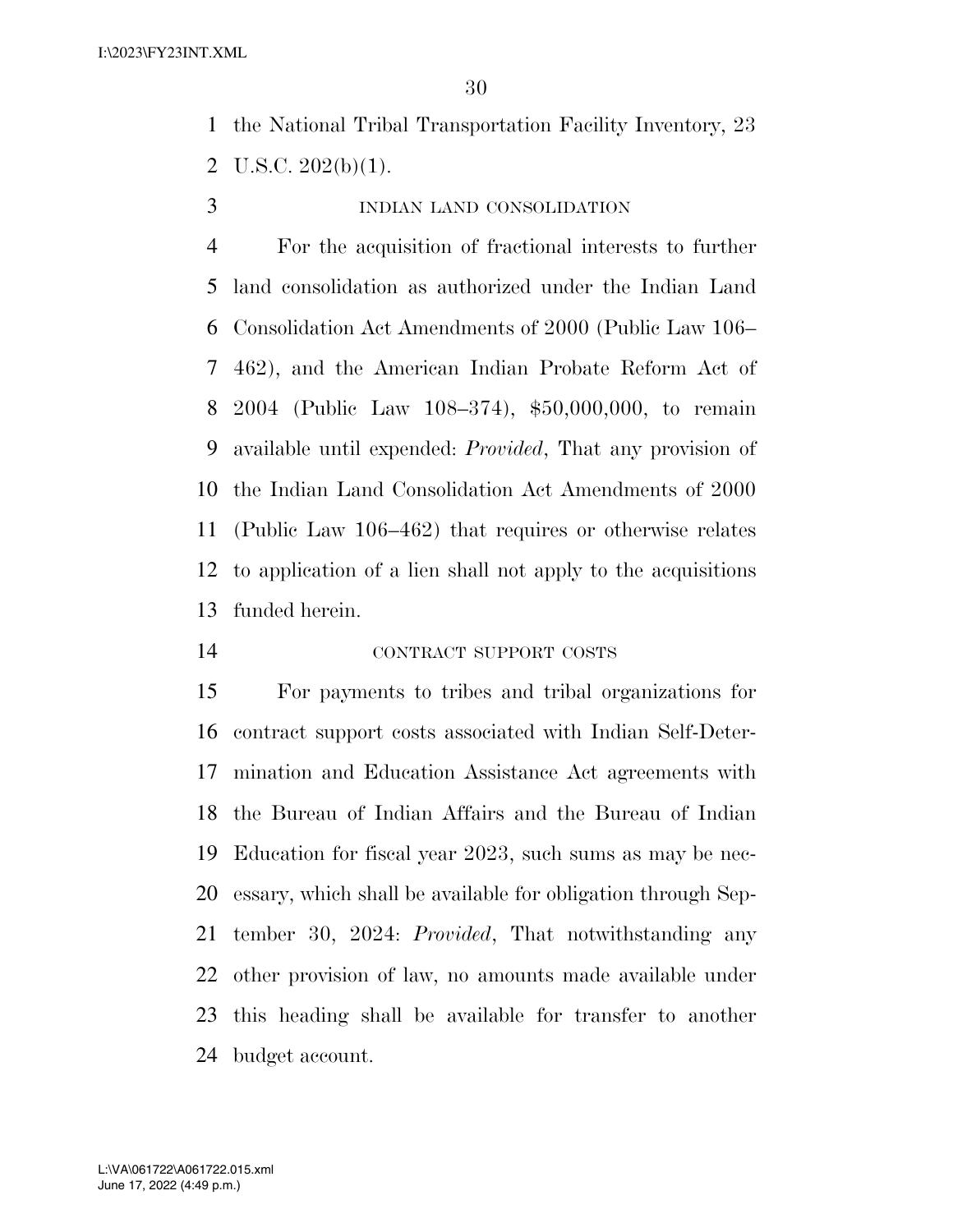#### PAYMENTS FOR TRIBAL LEASES

 For payments to tribes and tribal organizations for leases pursuant to section 105(l) of the Indian Self-Deter- mination and Education Assistance Act (25 U.S.C. 5324(l)) for fiscal year 2023, such sums as may be nec- essary, which shall be available for obligation through Sep- tember 30, 2024: *Provided*, That notwithstanding any other provision of law, no amounts made available under this heading shall be available for transfer to another budget account.

## CONSTRUCTION

**(INCLUDING TRANSFER OF FUNDS)** 

 For construction, repair, improvement, and mainte- nance of irrigation and power systems, buildings, utilities, and other facilities, including architectural and engineer- ing services by contract; acquisition of lands, and interests in lands; and preparation of lands for farming, and for construction of the Navajo Indian Irrigation Project pur- suant to Public Law 87–483; \$181,009,000, to remain available until expended: *Provided*, That such amounts as may be available for the construction of the Navajo Indian Irrigation Project may be transferred to the Bureau of Reclamation: *Provided further*, That any funds provided for the Safety of Dams program pursuant to the Act of November 2, 1921 (25 U.S.C. 13), shall be made available

June 17, 2022 (4:49 p.m.) L:\VA\061722\A061722.015.xml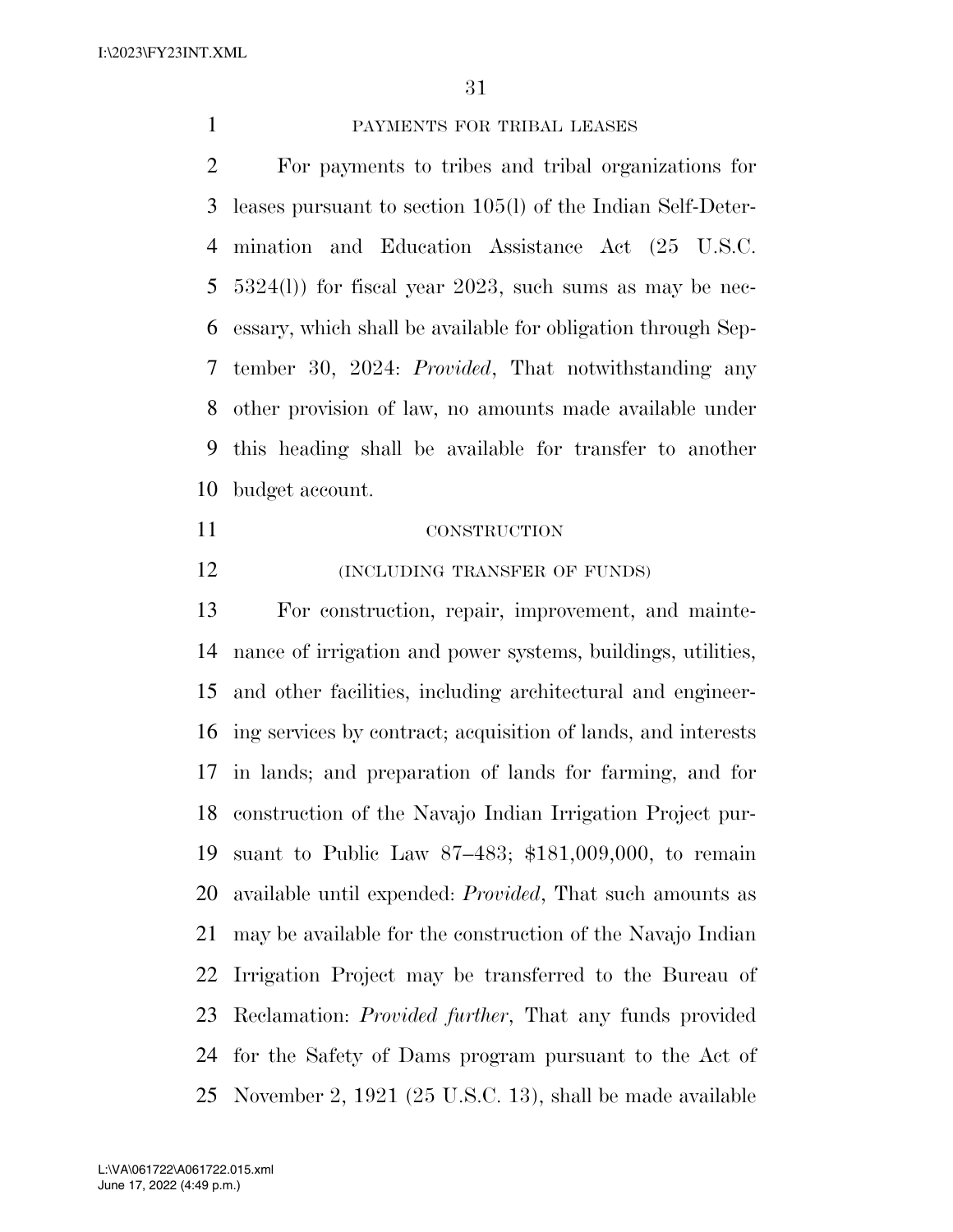on a nonreimbursable basis: *Provided further*, That this appropriation may be reimbursed from the Office of the Special Trustee for American Indians appropriation for the appropriate share of construction costs for space ex- pansion needed in agency offices to meet trust reform im- plementation: *Provided further*, That of the funds made available under this heading, \$10,000,000 shall be derived from the Indian Irrigation Fund established by section 3211 of the WIIN Act (Public Law 114–322; 130 Stat. 1749).

INDIAN LAND AND WATER CLAIM SETTLEMENTS AND

# MISCELLANEOUS PAYMENTS TO INDIANS

 For payments and necessary administrative expenses for implementation of Indian land and water claim settle- ments pursuant to Public Laws 99–264, 114–322, and 116–260, and for implementation of other land and water rights settlements, \$825,000, to remain available until ex-pended.

INDIAN GUARANTEED LOAN PROGRAM ACCOUNT

 For the cost of guaranteed loans and insured loans, \$13,884,000, to remain available until September 30, 2024, of which \$2,680,000 is for administrative expenses, as authorized by the Indian Financing Act of 1974: *Pro- vided*, That such costs, including the cost of modifying such loans, shall be as defined in section 502 of the Con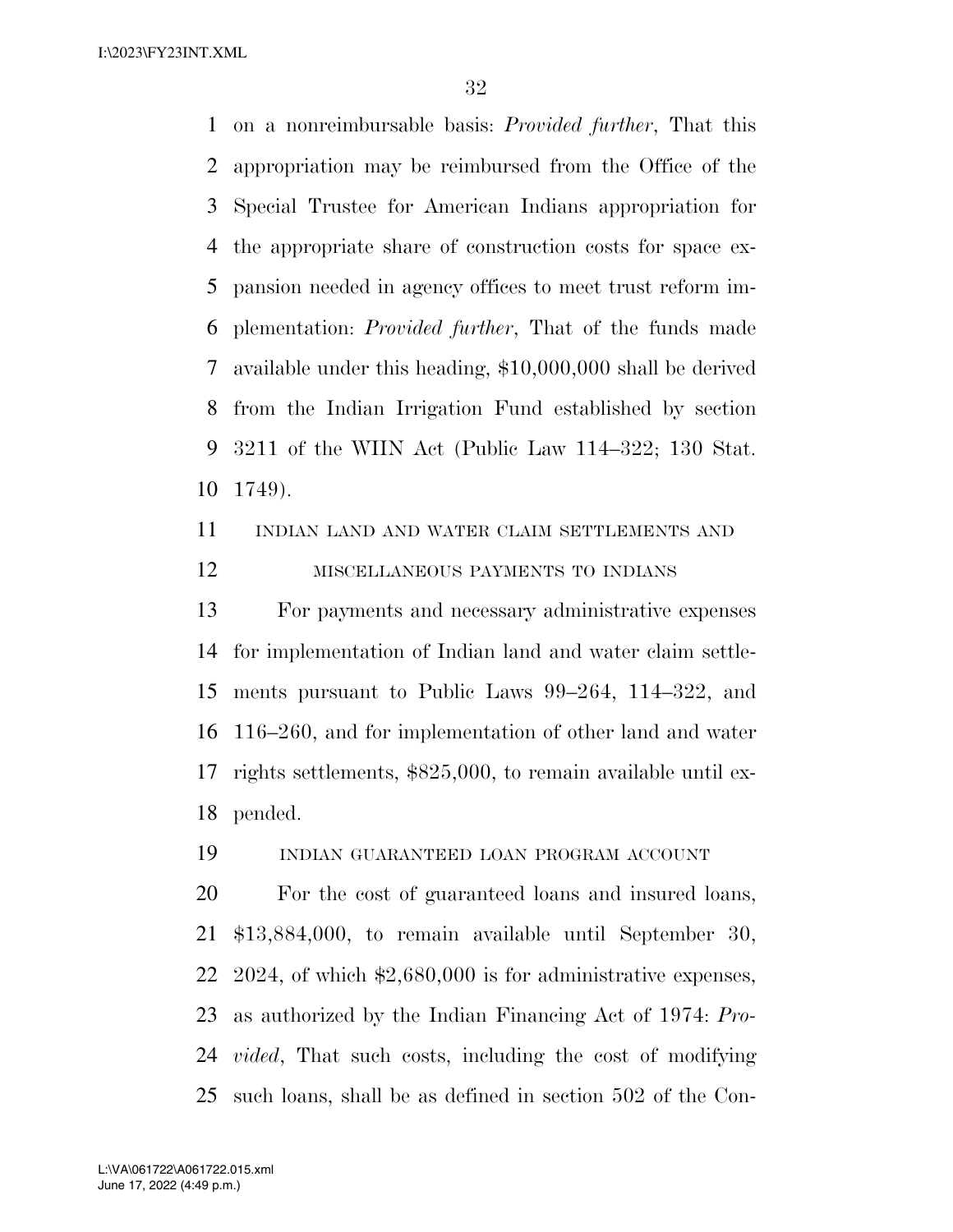gressional Budget Act of 1974: *Provided further*, That these funds are available to subsidize total loan principal, any part of which is to be guaranteed or insured, not to exceed \$150,213,551.

## BUREAU OF INDIAN EDUCATION

#### OPERATION OF INDIAN EDUCATION PROGRAMS

 For expenses necessary for the operation of Indian education programs, as authorized by law, including the Snyder Act of November 2, 1921 (25 U.S.C. 13), the In- dian Self-Determination and Education Assistance Act of 1975 (25 U.S.C. 5301 et seq.), the Education Amend- ments of 1978 (25 U.S.C. 2001–2019), and the Tribally Controlled Schools Act of 1988 (25 U.S.C. 2501 et seq.), \$1,202,676,000 to remain available until September 30, 2024, except as otherwise provided herein: *Provided*, That federally recognized Indian tribes and tribal organizations of federally recognized Indian tribes may use their tribal priority allocations for unmet welfare assistance costs: *Provided further*, That not to exceed \$870,288,000 for school operations costs of Bureau-funded schools and other education programs shall become available on July 1, 2023, and shall remain available until September 30, 2024: *Provided further*, That notwithstanding any other provision of law, including but not limited to the Indian Self–Determination Act of 1975 (25 U.S.C. 5301 et seq.)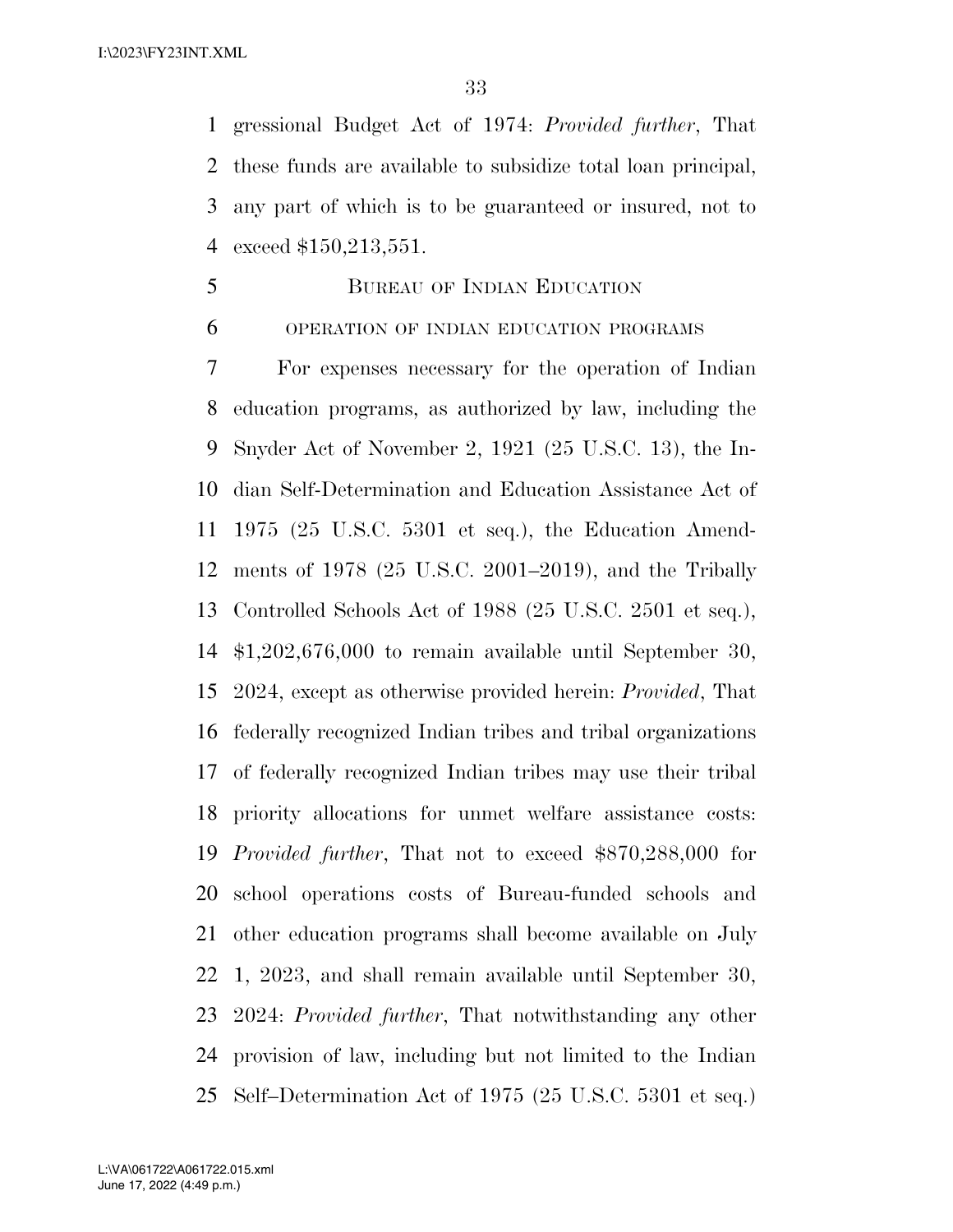and section 1128 of the Education Amendments of 1978 (25 U.S.C. 2008), not to exceed \$99,107,000 within and only from such amounts made available for school oper- ations shall be available for administrative cost grants as- sociated with grants approved prior to July 1, 2023: *Pro- vided further*, That in order to enhance the safety of Bu- reau field employees, the Bureau may use funds to pur- chase uniforms or other identifying articles of clothing for personnel.

EDUCATION CONSTRUCTION

 For construction, repair, improvement, and mainte- nance of buildings, utilities, and other facilities necessary for the operation of Indian education programs, including architectural and engineering services by contract; acquisi- tion of lands, and interests in lands; \$375,102,000 to re- main available until expended: *Provided*, That in order to ensure timely completion of construction projects, the Sec- retary of the Interior may assume control of a project and all funds related to the project, if, not later than 18 months after the date of the enactment of this Act, any Public Law 100–297 (25 U.S.C. 2501, et seq.) grantee receiving funds appropriated in this Act or in any prior Act, has not completed the planning and design phase of the project and commenced construction.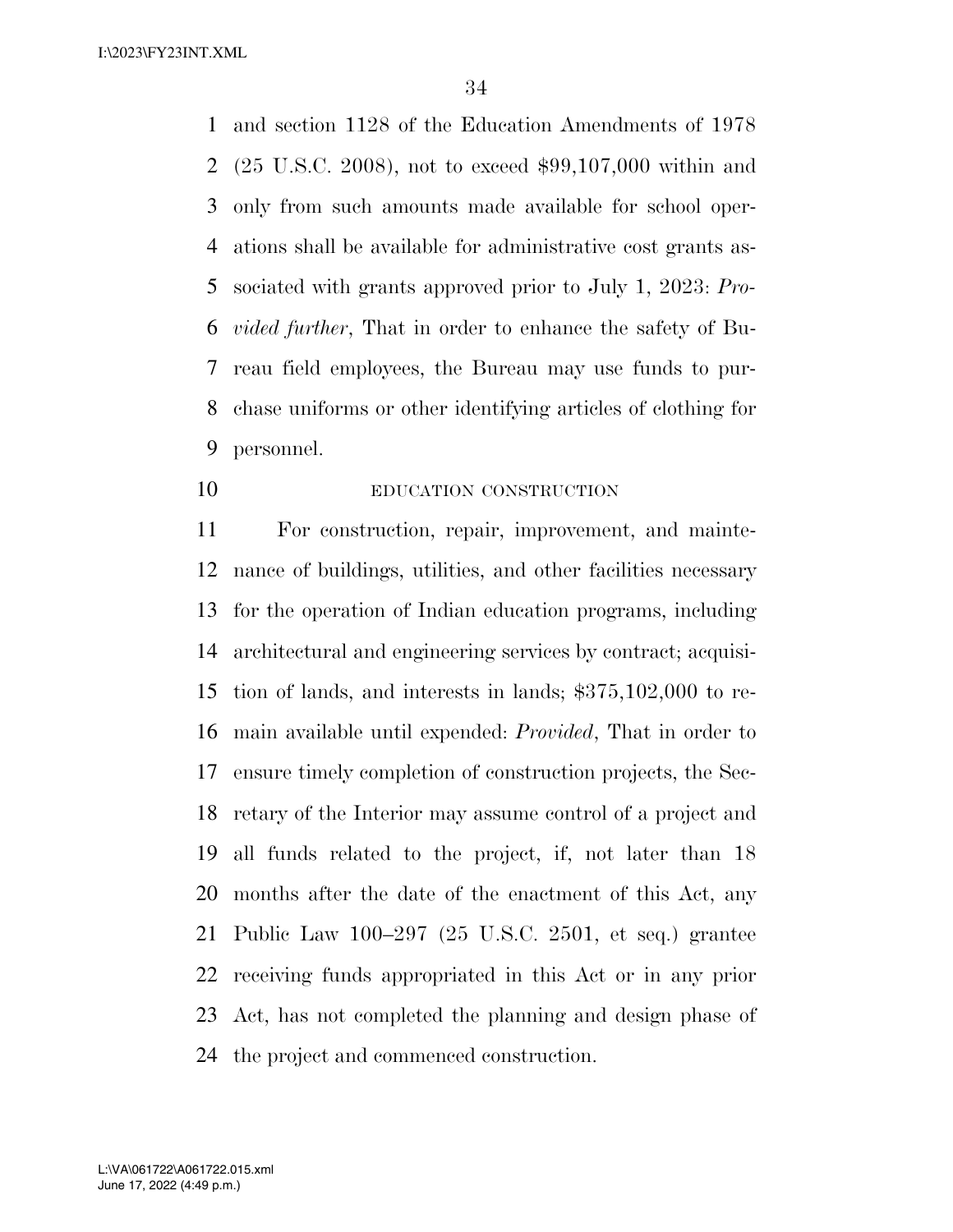#### ADMINISTRATIVE PROVISIONS

 The Bureau of Indian Affairs and the Bureau of In- dian Education may carry out the operation of Indian pro- grams by direct expenditure, contracts, cooperative agree- ments, compacts, and grants, either directly or in coopera-tion with States and other organizations.

 Notwithstanding Public Law 87–279 (25 U.S.C. 15), the Bureau of Indian Affairs may contract for services in support of the management, operation, and maintenance of the Power Division of the San Carlos Irrigation Project.

 Notwithstanding any other provision of law, no funds available to the Bureau of Indian Affairs or the Bureau of Indian Education for central office oversight and Exec- utive Direction and Administrative Services (except Exec- utive Direction and Administrative Services funding for Tribal Priority Allocations, regional offices, and facilities operations and maintenance) shall be available for con- tracts, grants, compacts, or cooperative agreements with the Bureau of Indian Affairs or the Bureau of Indian Education under the provisions of the Indian Self-Deter- mination Act or the Tribal Self-Governance Act of 1994 (Public Law 103–413).

 In the event any tribe returns appropriations made available by this Act to the Bureau of Indian Affairs or the Bureau of Indian Education, this action shall not di-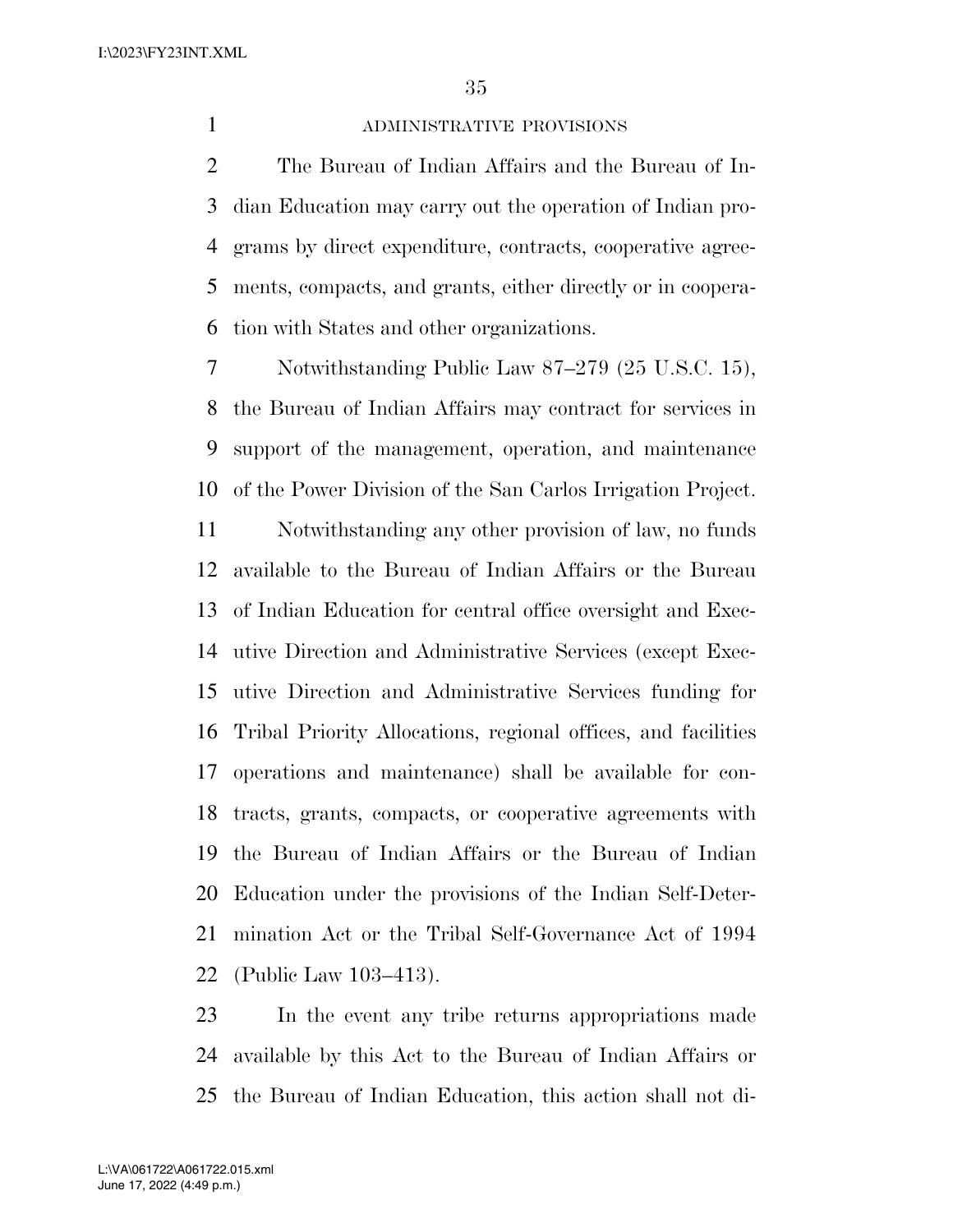minish the Federal Government's trust responsibility to that tribe, or the government-to-government relationship between the United States and that tribe, or that tribe's ability to access future appropriations.

 Notwithstanding any other provision of law, no funds available to the Bureau of Indian Education, other than the amounts provided herein for assistance to public schools under 25 U.S.C. 452 et seq., shall be available to support the operation of any elementary or secondary school in the State of Alaska.

 No funds available to the Bureau of Indian Edu- cation shall be used to support expanded grades for any school or dormitory beyond the grade structure in place or approved by the Secretary of the Interior at each school in the Bureau of Indian Education school system as of October 1, 1995, except that the Secretary of the Interior may waive this prohibition to support expansion of up to one additional grade when the Secretary determines such waiver is needed to support accomplishment of the mission of the Bureau of Indian Education, or more than one grade to expand the elementary grade structure for Bu- reau-funded schools with a K–2 grade structure on Octo- ber 1, 1996. Appropriations made available in this or any prior Act for schools funded by the Bureau shall be avail-able, in accordance with the Bureau's funding formula,

June 17, 2022 (4:49 p.m.) L:\VA\061722\A061722.015.xml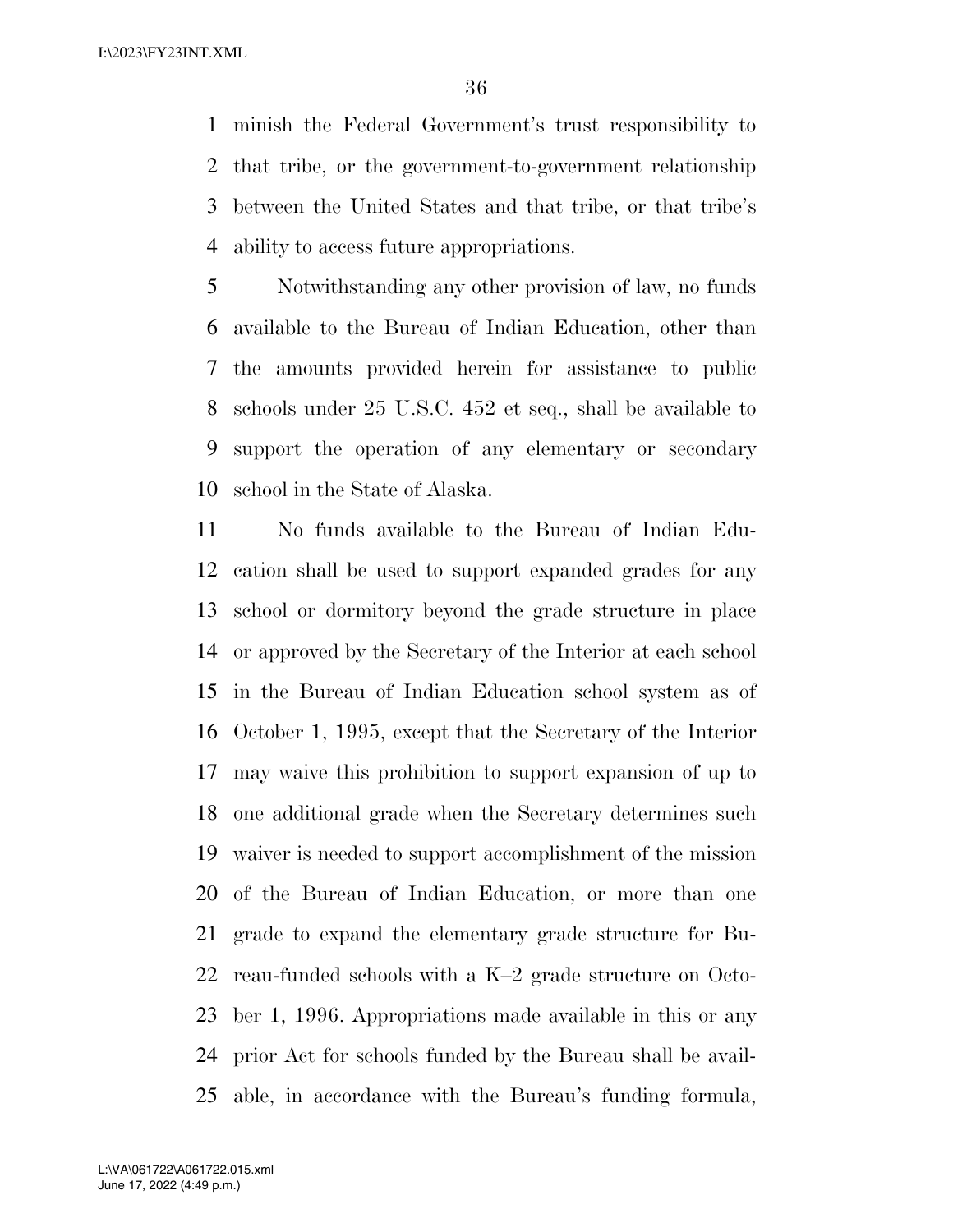only to the schools in the Bureau school system as of Sep- tember 1, 1996, and to any school or school program that was reinstated in fiscal year 2012. Funds made available under this Act may not be used to establish a charter school at a Bureau-funded school (as that term is defined in section 1141 of the Education Amendments of 1978 (25 U.S.C. 2021)), except that a charter school that is in existence on the date of the enactment of this Act and that has operated at a Bureau-funded school before Sep- tember 1, 1999, may continue to operate during that pe- riod, but only if the charter school pays to the Bureau a pro rata share of funds to reimburse the Bureau for the use of the real and personal property (including buses and vans), the funds of the charter school are kept sepa- rate and apart from Bureau funds, and the Bureau does not assume any obligation for charter school programs of the State in which the school is located if the charter school loses such funding. Employees of Bureau-funded schools sharing a campus with a charter school and per- forming functions related to the charter school's operation and employees of a charter school shall not be treated as Federal employees for purposes of chapter 171 of title 28, United States Code.

 Notwithstanding any other provision of law, including section 113 of title I of appendix C of Public Law 106–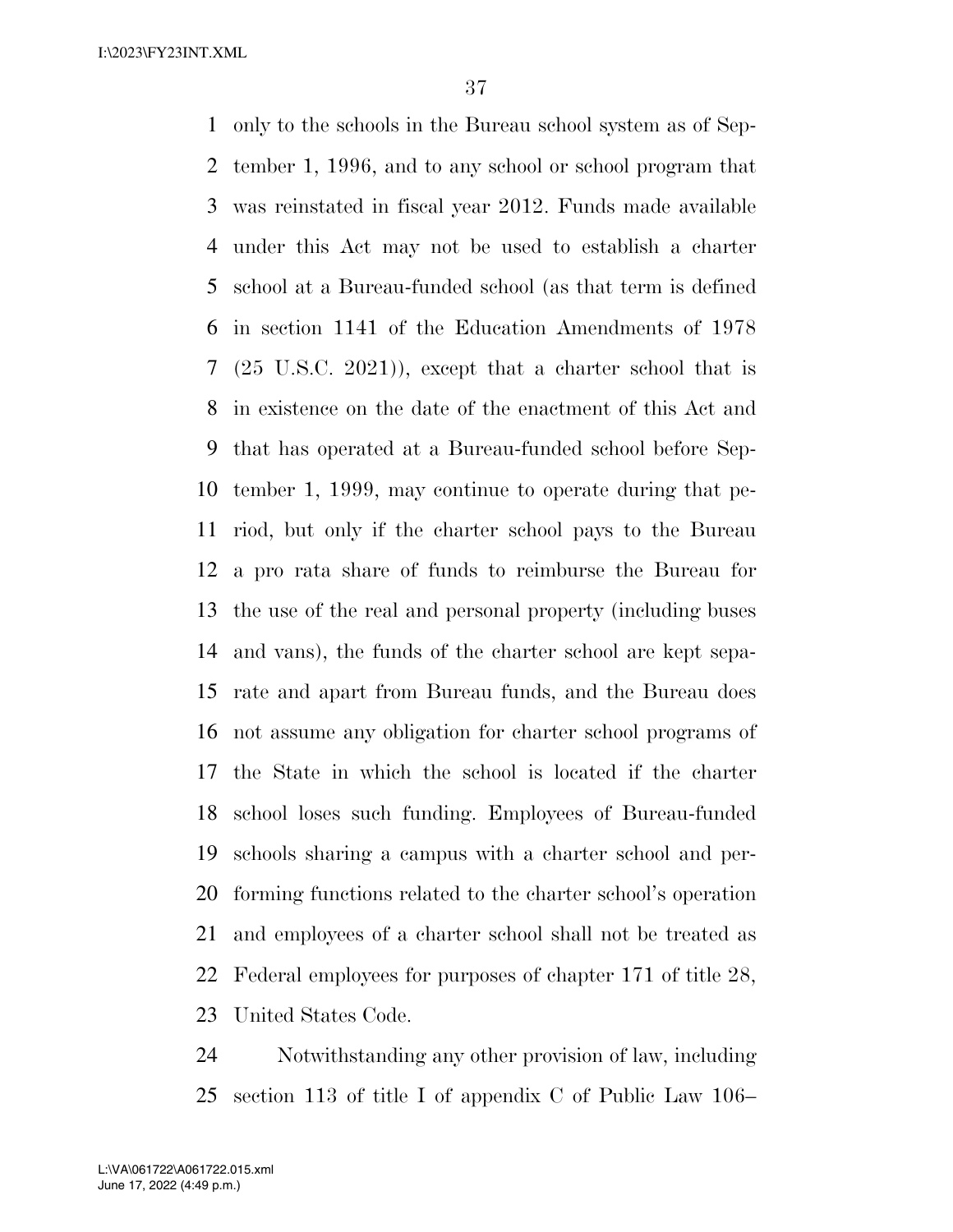113, if in fiscal year 2003 or 2004 a grantee received indi- rect and administrative costs pursuant to a distribution formula based on section 5(f) of Public Law 101–301, the Secretary shall continue to distribute indirect and admin-5 istrative cost funds to such grantee using the section  $5(f)$ distribution formula.

 Funds available under this Act may not be used to establish satellite locations of schools in the Bureau school system as of September 1, 1996, except that the Secretary may waive this prohibition in order for an Indian tribe to provide language and cultural immersion educational programs for non-public schools located within the juris- dictional area of the tribal government which exclusively serve tribal members, do not include grades beyond those currently served at the existing Bureau-funded school, provide an educational environment with educator pres- ence and academic facilities comparable to the Bureau- funded school, comply with all applicable Tribal, Federal, or State health and safety standards, and the Americans with Disabilities Act, and demonstrate the benefits of es- tablishing operations at a satellite location in lieu of incur- ring extraordinary costs, such as for transportation or other impacts to students such as those caused by busing students extended distances: *Provided*, That no funds available under this Act may be used to fund operations,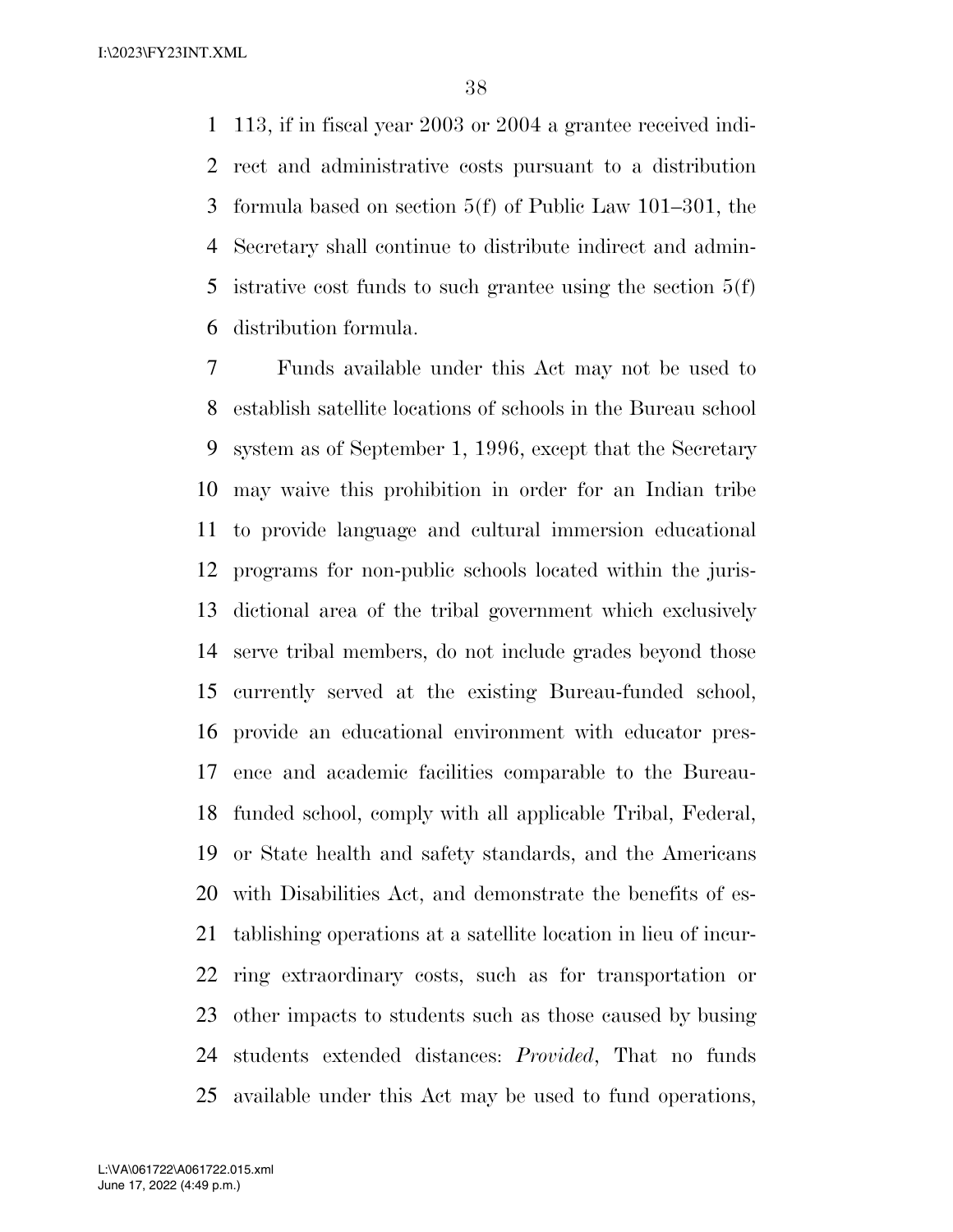maintenance, rehabilitation, construction, or other facili- ties-related costs for such assets that are not owned by the Bureau: *Provided further*, That the term ''satellite school'' means a school location physically separated from the existing Bureau school by more than 50 miles but that forms part of the existing school in all other respects.

 Funds made available for Tribal Priority Allocations within Operation of Indian Programs and Operation of In- dian Education Programs may be used to execute re- quested adjustments in tribal priority allocations initiated by an Indian Tribe.

# 12 OFFICE OF THE SPECIAL TRUSTEE FOR AMERICAN

# INDIANS

FEDERAL TRUST PROGRAMS

(INCLUDING TRANSFER OF FUNDS)

 For the operation of trust programs for Indians by direct expenditure, contracts, cooperative agreements, compacts, and grants, \$111,286,000, to remain available until expended, of which not to exceed \$17,867,000 from this or any other Act, may be available for historical ac- counting: *Provided*, That funds for trust management im- provements and litigation support may, as needed, be transferred to or merged with the Bureau of Indian Af- fairs, ''Operation of Indian Programs'' and Bureau of In-dian Education, ''Operation of Indian Education Pro-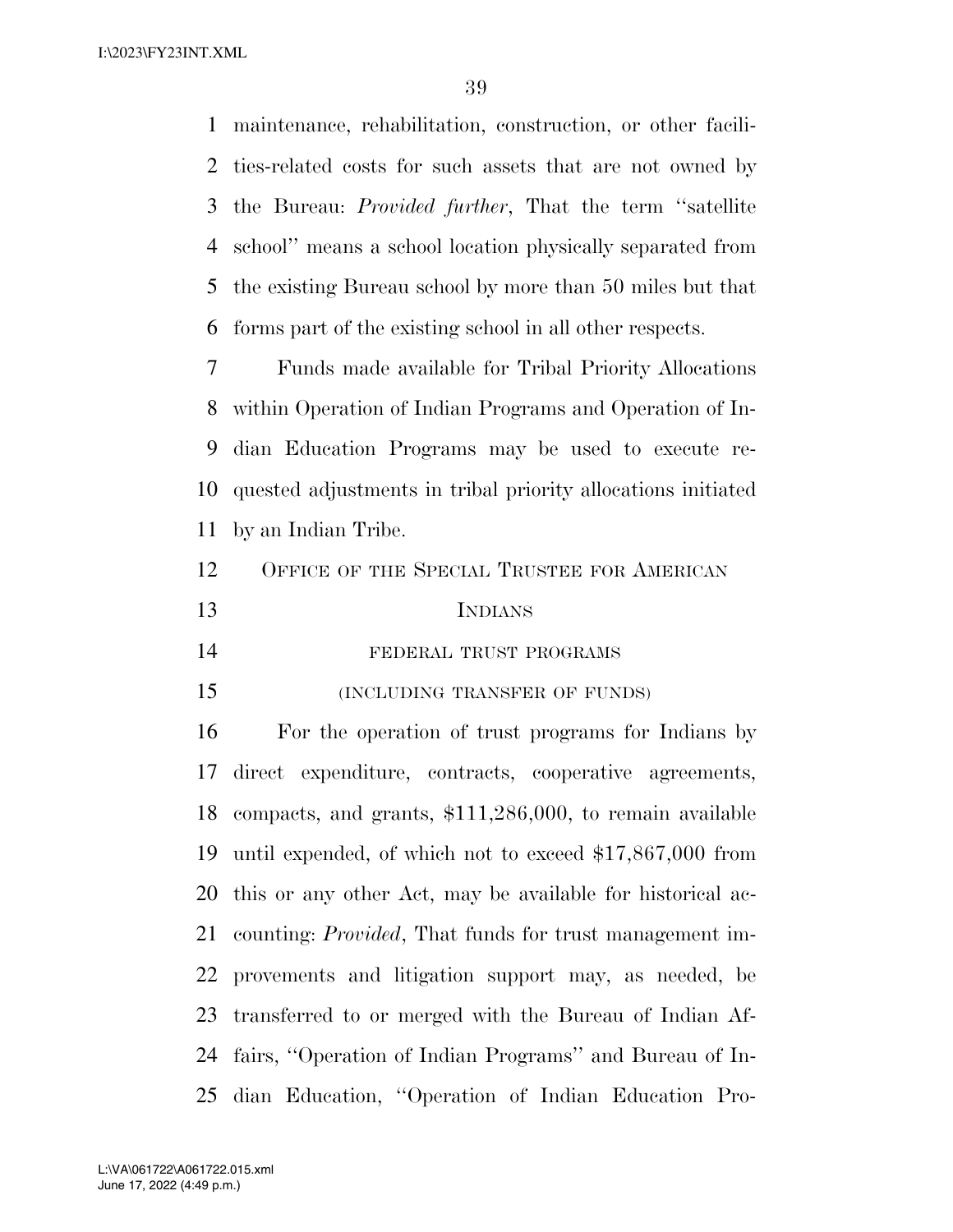grams'' accounts; the Office of the Solicitor, ''Salaries and Expenses'' account; and the Office of the Secretary, ''De- partmental Operations'' account: *Provided further*, That funds made available through contracts or grants obli- gated during fiscal year 2023, as authorized by the Indian Self-Determination Act of 1975 (25 U.S.C. 5301 et seq.), shall remain available until expended by the contractor or grantee: *Provided further*, That notwithstanding any other provision of law, the Secretary shall not be required to provide a quarterly statement of performance for any In- dian trust account that has not had activity for at least 15 months and has a balance of \$15 or less: *Provided fur- ther*, That the Secretary shall issue an annual account statement and maintain a record of any such accounts and shall permit the balance in each such account to be with- drawn upon the express written request of the account holder: *Provided further*, That not to exceed \$100,000 is available for the Secretary to make payments to correct administrative errors of either disbursements from or de- posits to Individual Indian Money or Tribal accounts after September 30, 2002: *Provided further*, That erroneous payments that are recovered shall be credited to and re- main available in this account for this purpose: *Provided further*, That the Secretary shall not be required to rec-oncile Special Deposit Accounts with a balance of less than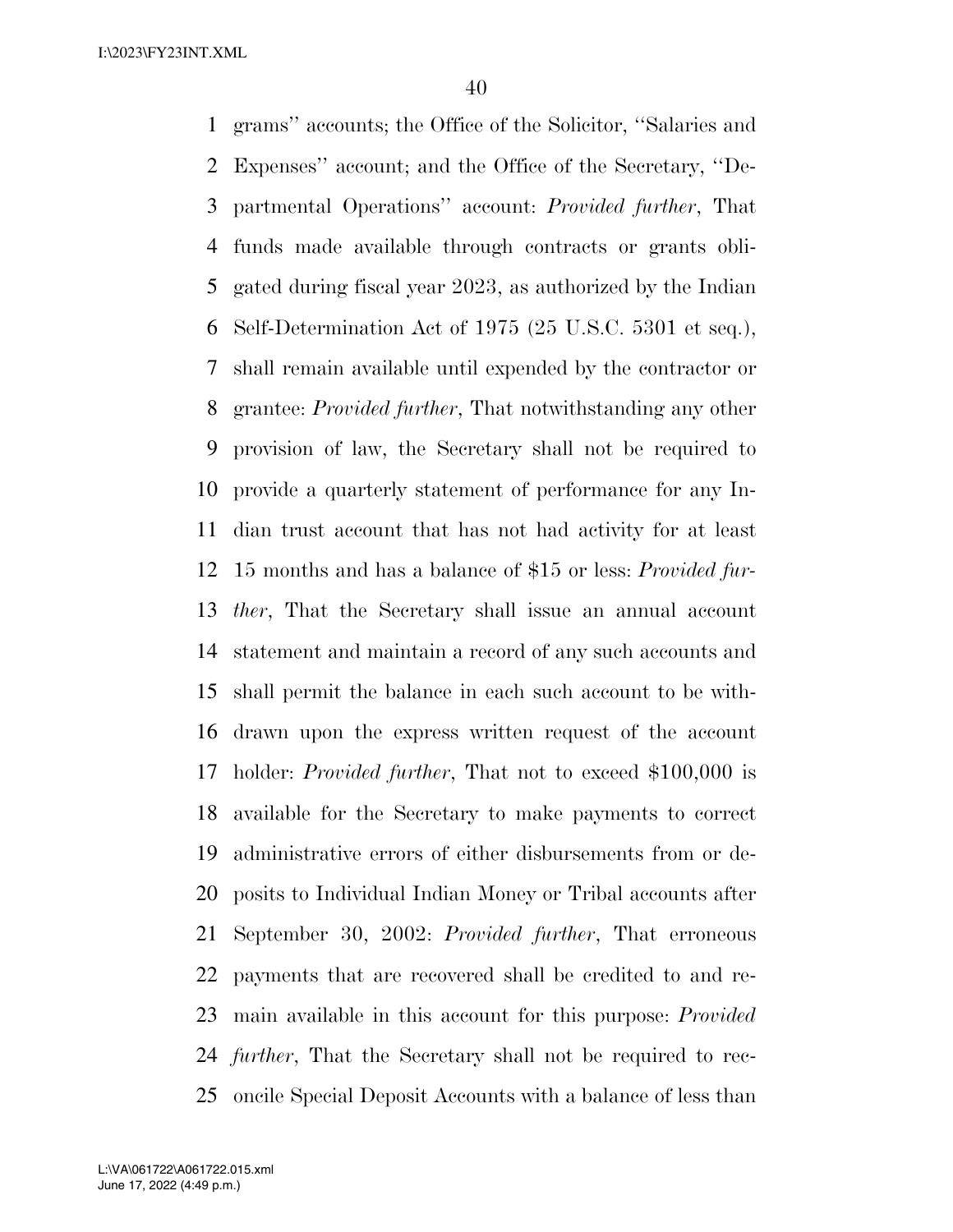\$500 unless the Office of the Special Trustee receives proof of ownership from a Special Deposit Accounts claim- ant: *Provided further*, That notwithstanding section 102 of the American Indian Trust Fund Management Reform Act of 1994 (Public Law 103–412) or any other provision of law, the Secretary may aggregate the trust accounts of individuals whose whereabouts are unknown for a con- tinuous period of at least 5 years and shall not be required to generate periodic statements of performance for the in- dividual accounts: *Provided further*, That with respect to the eighth proviso, the Secretary shall continue to main- tain sufficient records to determine the balance of the indi- vidual accounts, including any accrued interest and in- come, and such funds shall remain available to the indi-vidual account holders.

- DEPARTMENTAL OFFICES 17 OFFICE OF THE SECRETARY
- DEPARTMENTAL OPERATIONS

(INCLUDING TRANSFER OF FUNDS)

 For necessary expenses for management of the De- partment of the Interior and for grants and cooperative agreements, as authorized by law, \$147,706,000, to re- main available until September 30, 2024; of which not to exceed \$15,000 may be for official reception and represen-tation expenses; of which up to \$1,000,000 shall be avail-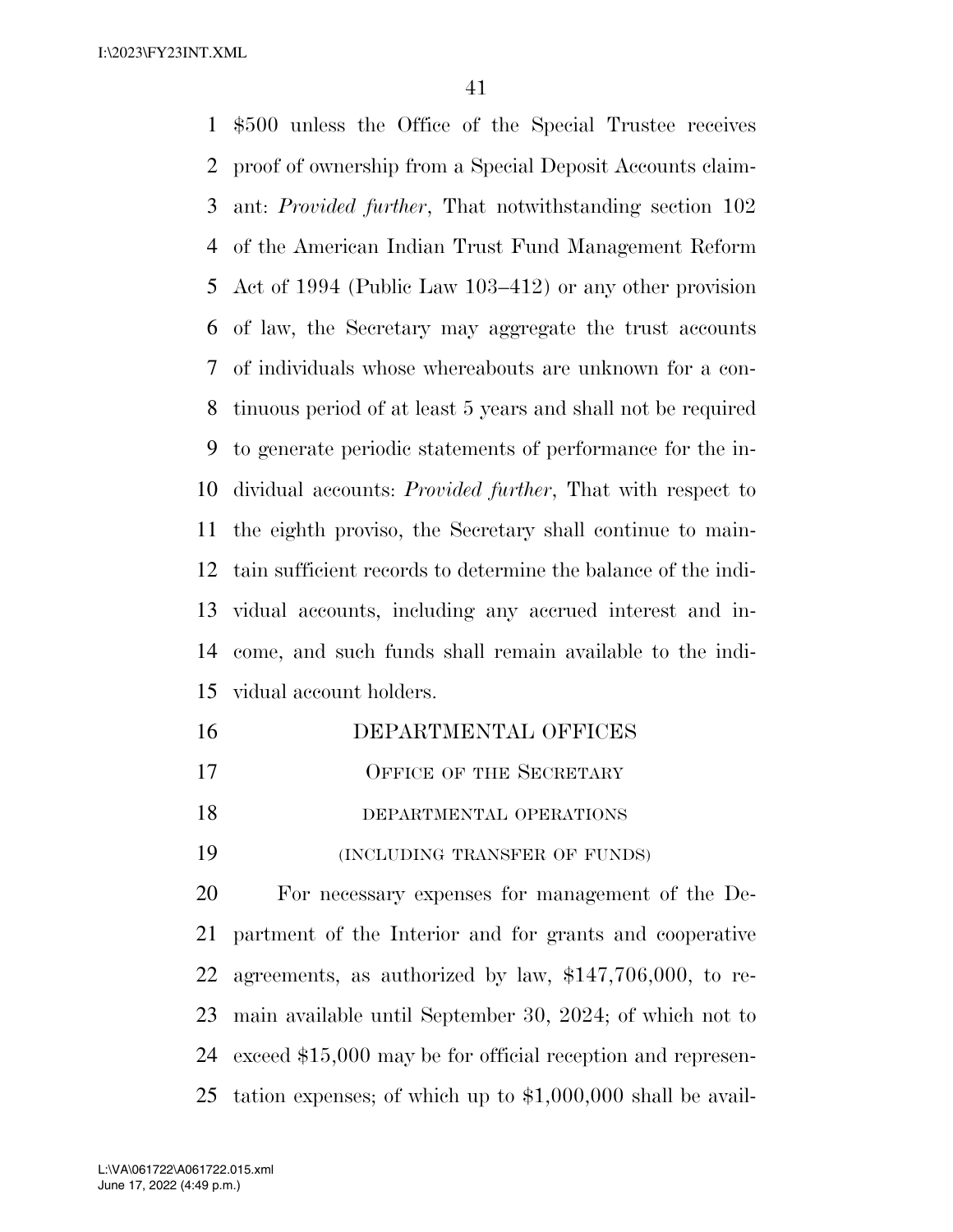able for workers compensation payments and unemploy- ment compensation payments associated with the orderly closure of the United States Bureau of Mines; and of which \$14,295,000 for Indian land, mineral, and resource valuation activities shall remain available until expended: *Provided*, That funds for Indian land, mineral, and re- source valuation activities may, as needed, be transferred to and merged with the Bureau of Indian Affairs ''Oper- ation of Indian Programs'' and Bureau of Indian Edu- cation ''Operation of Indian Education Programs'' ac- counts and the Office of the Special Trustee ''Federal Trust Programs'' account: *Provided further*, That funds made available through contracts or grants obligated dur- ing fiscal year 2023, as authorized by the Indian Self-De- termination Act of 1975 (25 U.S.C. 5301 et seq.), shall remain available until expended by the contractor or grantee.

### 18 ADMINISTRATIVE PROVISIONS

 For fiscal year 2023, up to \$400,000 of the payments authorized by chapter 69 of title 31, United States Code, may be retained for administrative expenses of the Pay- ments in Lieu of Taxes Program: *Provided*, That the amounts provided under this Act specifically for the Pay- ments in Lieu of Taxes program are the only amounts available for payments authorized under chapter 69 of

June 17, 2022 (4:49 p.m.) L:\VA\061722\A061722.015.xml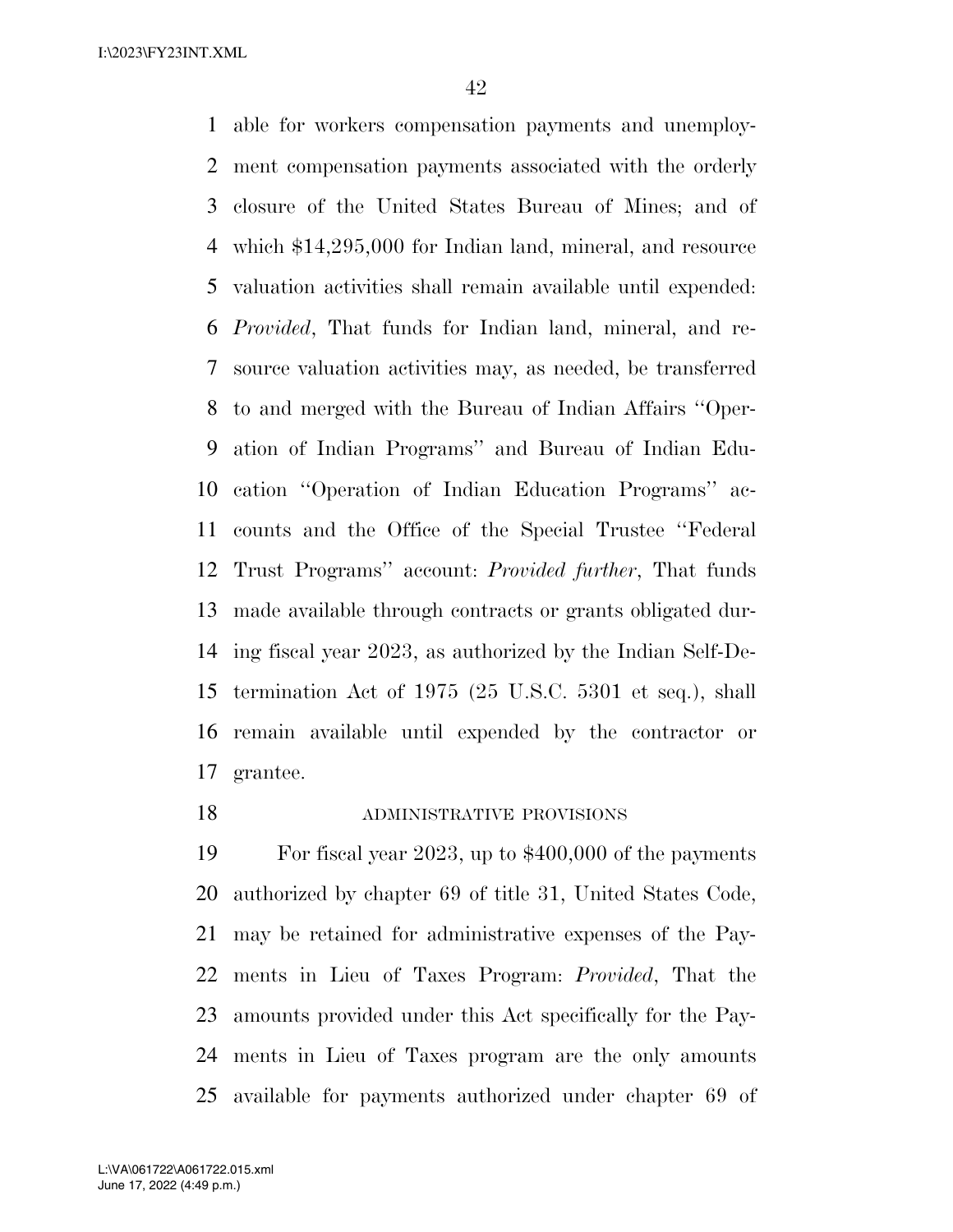title 31, United States Code: *Provided further*, That in the event the sums appropriated for any fiscal year for pay- ments pursuant to this chapter are insufficient to make the full payments authorized by that chapter to all units of local government, then the payment to each local gov- ernment shall be made proportionally: *Provided further*, That the Secretary may make adjustments to payment to individual units of local government to correct for prior overpayments or underpayments: *Provided further*, That no payment shall be made pursuant to that chapter to oth- erwise eligible units of local government if the computed amount of the payment is less than \$100.

# INSULAR AFFAIRS

ASSISTANCE TO TERRITORIES

 For expenses necessary for assistance to territories under the jurisdiction of the Department of the Interior and other jurisdictions identified in section 104(e) of Pub- lic Law 108–188, \$121,257,000, of which: (1) \$111,040,000 shall remain available until expended for territorial assistance, including general technical assist- ance, maintenance assistance, disaster assistance, coral reef initiative and natural resources activities, and brown tree snake control and research; grants to the judiciary in American Samoa for compensation and expenses, as au-25 thorized by law  $(48 \text{ U.S.C. } 1661(e))$ ; grants to the Govern-

June 17, 2022 (4:49 p.m.) L:\VA\061722\A061722.015.xml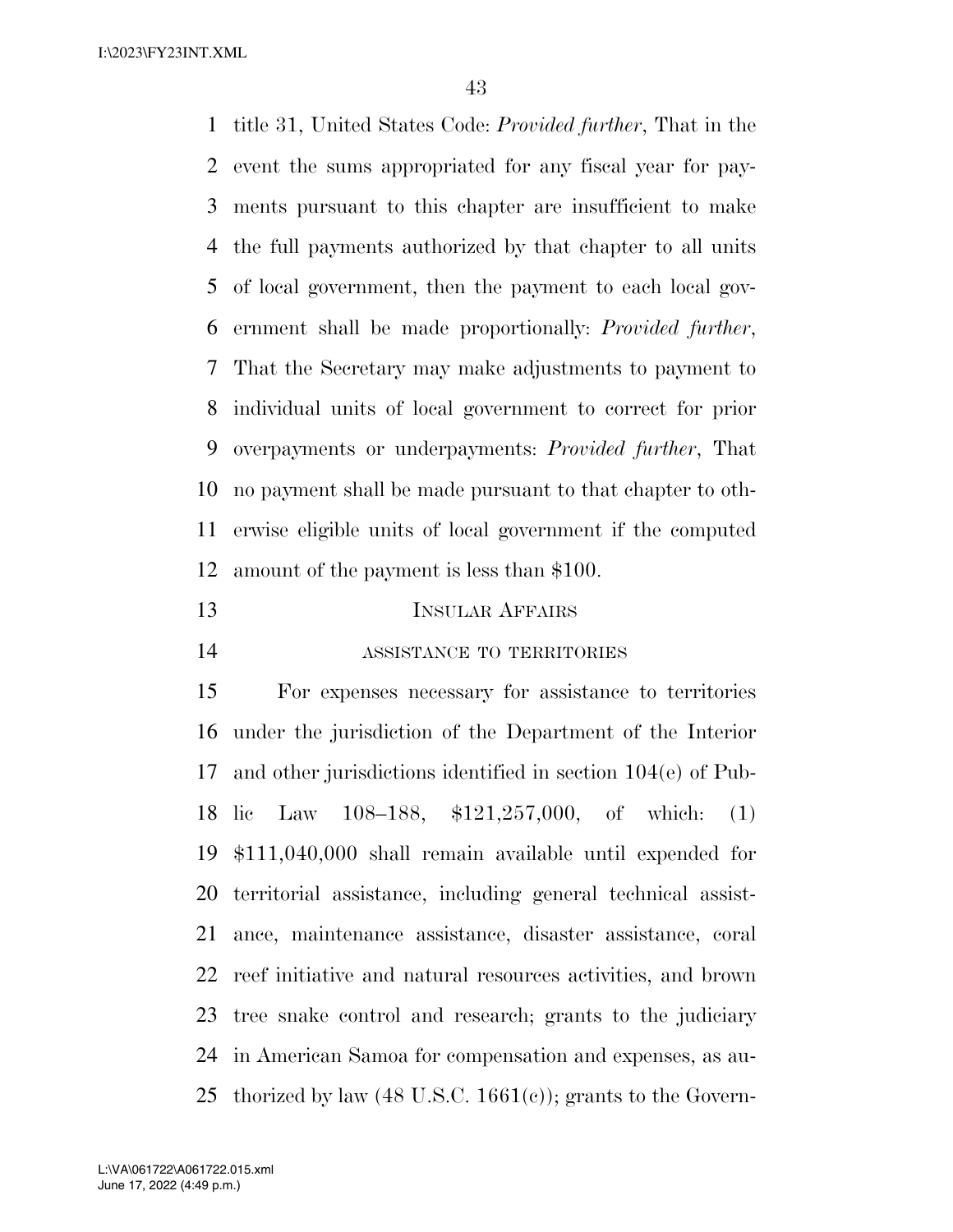ment of American Samoa, in addition to current local rev- enues, for construction and support of governmental func- tions; grants to the Government of the Virgin Islands, as authorized by law; grants to the Government of Guam, as authorized by law; and grants to the Government of the Northern Mariana Islands, as authorized by law (Pub- lic Law 94–241; 90 Stat. 272); and (2) \$10,217,000 shall be available until September 30, 2024, for salaries and expenses of the Office of Insular Affairs: *Provided*, That all financial transactions of the territorial and local gov- ernments herein provided for, including such transactions of all agencies or instrumentalities established or used by such governments, may be audited by the Government Ac- countability Office, at its discretion, in accordance with chapter 35 of title 31, United States Code: *Provided fur- ther*, That Northern Mariana Islands Covenant grant funding shall be provided according to those terms of the Agreement of the Special Representatives on Future United States Financial Assistance for the Northern Mar- iana Islands approved by Public Law 104–134: *Provided further*, That the funds for the program of operations and maintenance improvement are appropriated to institu- tionalize routine operations and maintenance improvement of capital infrastructure with territorial participation and cost sharing to be determined by the Secretary based on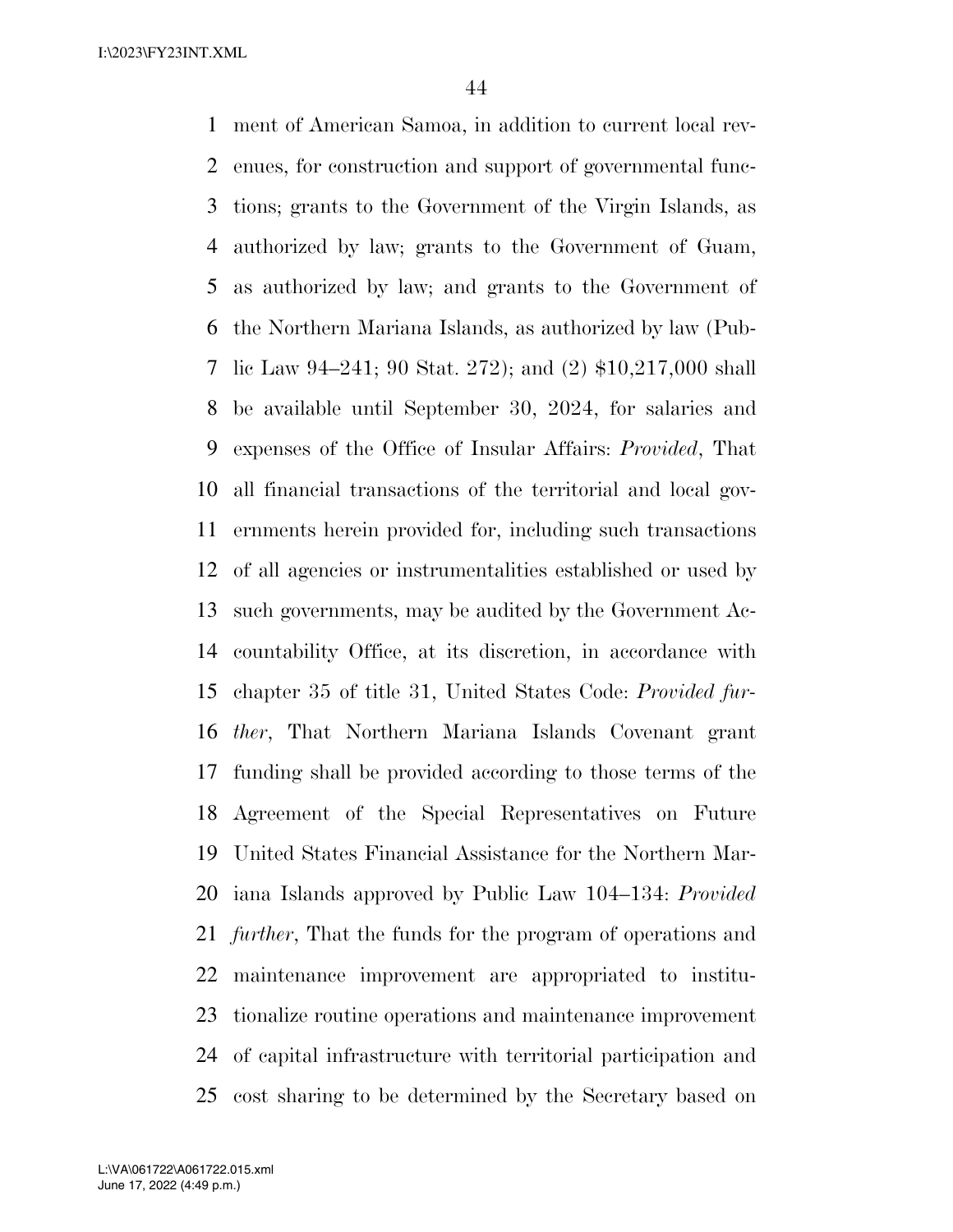the grantee's commitment to timely maintenance of its capital assets: *Provided further*, That any appropriation for disaster assistance under this heading in this Act or previous appropriations Acts may be used as non–Federal matching funds for the purpose of hazard mitigation grants provided pursuant to section 404 of the Robert T. Stafford Disaster Relief and Emergency Assistance Act (42 U.S.C. 5170c).

# COMPACT OF FREE ASSOCIATION

 For grants and necessary expenses, \$8,463,000, to remain available until expended, as provided for in sec- tions 221(a)(2) and 233 of the Compact of Free Associa-13 tion for the Republic of Palau; and section  $221(a)(2)$  of the Compacts of Free Association for the Government of the Republic of the Marshall Islands and the Federated States of Micronesia, as authorized by Public Law 99– 658 and Public Law 108–188: *Provided*, That of the funds appropriated under this heading, \$5,000,000 is for deposit into the Compact Trust Fund of the Republic of the Mar- shall Islands as compensation authorized by Public Law 108–188 for adverse financial and economic impacts.

# **ADMINISTRATIVE PROVISIONS**

(INCLUDING TRANSFER OF FUNDS)

 At the request of the Governor of Guam, the Sec-retary may transfer discretionary funds or mandatory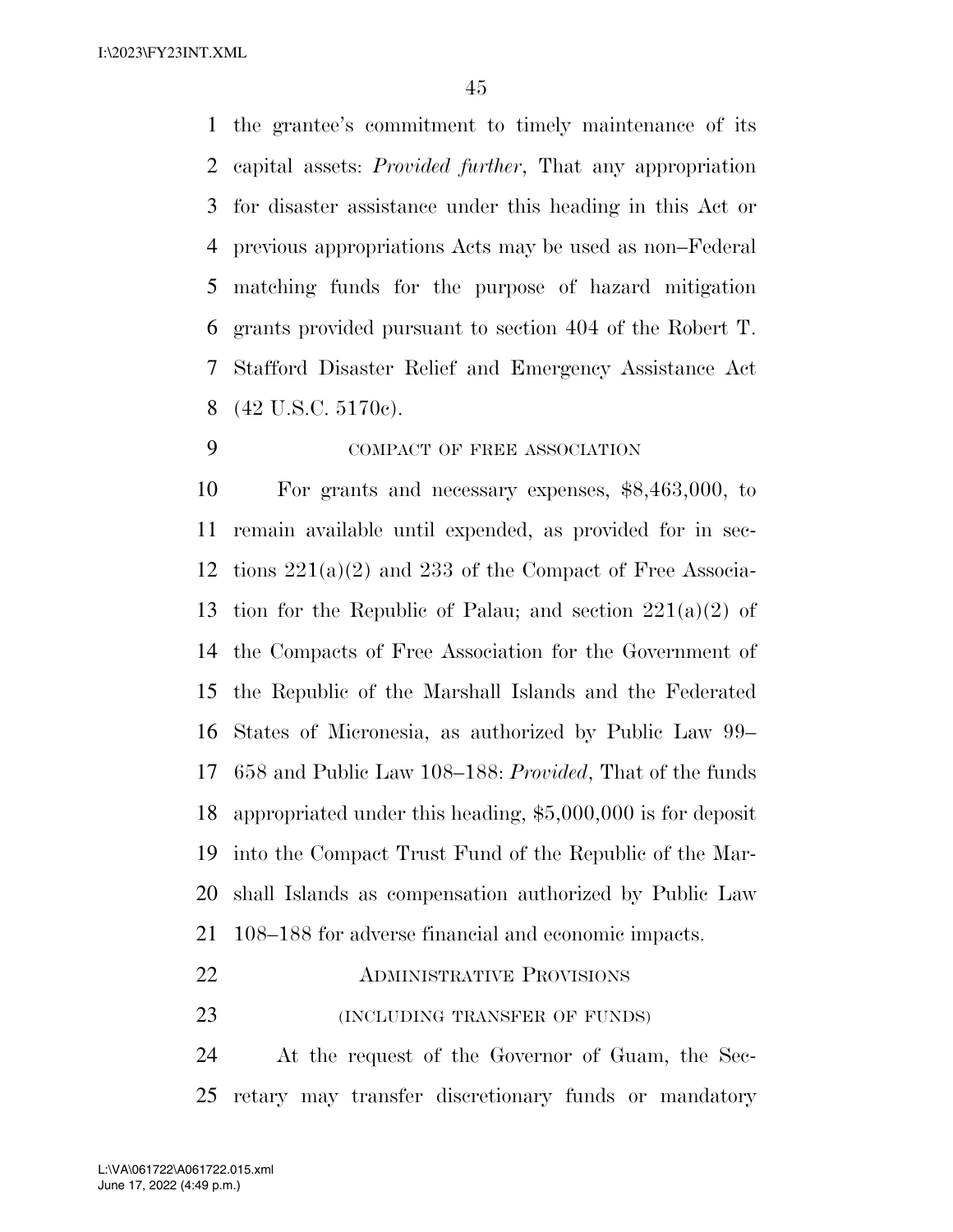funds provided under section 104(e) of Public Law 108– 188 and Public Law 104–134, that are allocated for Guam, to the Secretary of Agriculture for the subsidy cost of direct or guaranteed loans, plus not to exceed three per- cent of the amount of the subsidy transferred for the cost of loan administration, for the purposes authorized by the Rural Electrification Act of 1936 and section 306(a)(1) of the Consolidated Farm and Rural Development Act for construction and repair projects in Guam, and such funds shall remain available until expended: *Provided*, That such costs, including the cost of modifying such loans, shall be as defined in section 502 of the Congressional Budget Act of 1974: *Provided further*, That such loans or loan guaran- tees may be made without regard to the population of the area, credit elsewhere requirements, and restrictions on the types of eligible entities under the Rural Electrifica- tion Act of 1936 and section 306(a)(1) of the Consolidated Farm and Rural Development Act: *Provided further*, That any funds transferred to the Secretary of Agriculture shall be in addition to funds otherwise made available to make or guarantee loans under such authorities.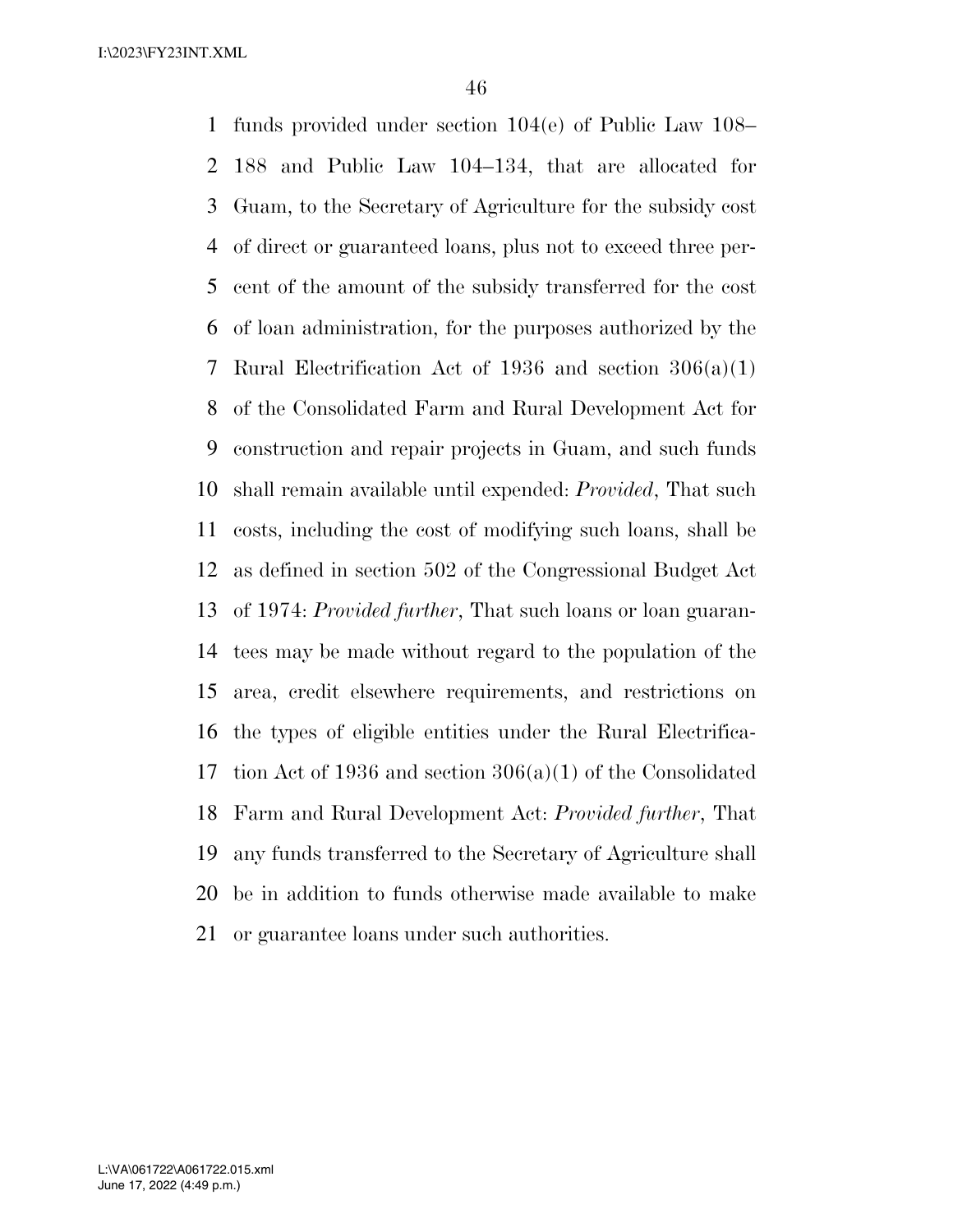| $\mathbf{1}$   | OFFICE OF THE SOLICITOR                                              |
|----------------|----------------------------------------------------------------------|
| $\overline{2}$ | SALARIES AND EXPENSES                                                |
| 3              | For necessary expenses of the Office of the Solicitor,               |
| $\overline{4}$ | $$103,190,000$ , to remain available until September 30,             |
| 5              | 2024.                                                                |
| 6              | OFFICE OF INSPECTOR GENERAL                                          |
| $\overline{7}$ | SALARIES AND EXPENSES                                                |
| 8              | For necessary expenses of the Office of Inspector                    |
| 9              | General, \$76,870,000, to remain available until September           |
| 10             | 30, 2024.                                                            |
| 11             | <b>DEPARTMENT-WIDE PROGRAMS</b>                                      |
| 12             | WILDLAND FIRE MANAGEMENT                                             |
| 13             | (INCLUDING TRANSFERS OF FUNDS)                                       |
| 14             | For necessary expenses for fire preparedness, fire                   |
| 15             | suppression operations, fire science and research, emer-             |
| 16             | gency rehabilitation, fuels management activities, and               |
| 17             | rural fire assistance by the Department of the Interior,             |
|                | 18 $$1,202,130,000$ , to remain available until expended, of         |
| 19             | which not to exceed $$10,000,000$ shall be for the renova-           |
| 20             | tion or construction of fire facilities: <i>Provided</i> , That such |
| 21             | funds are also available for repayment of advances to                |
| 22             | other appropriation accounts from which funds were pre-              |
| 23             | viously transferred for such purposes: <i>Provided further</i> ,     |
| 24             | That of the funds provided $$304,344,000$ is for fuels man-          |
| 25             | agement activities: <i>Provided further</i> , That of the funds      |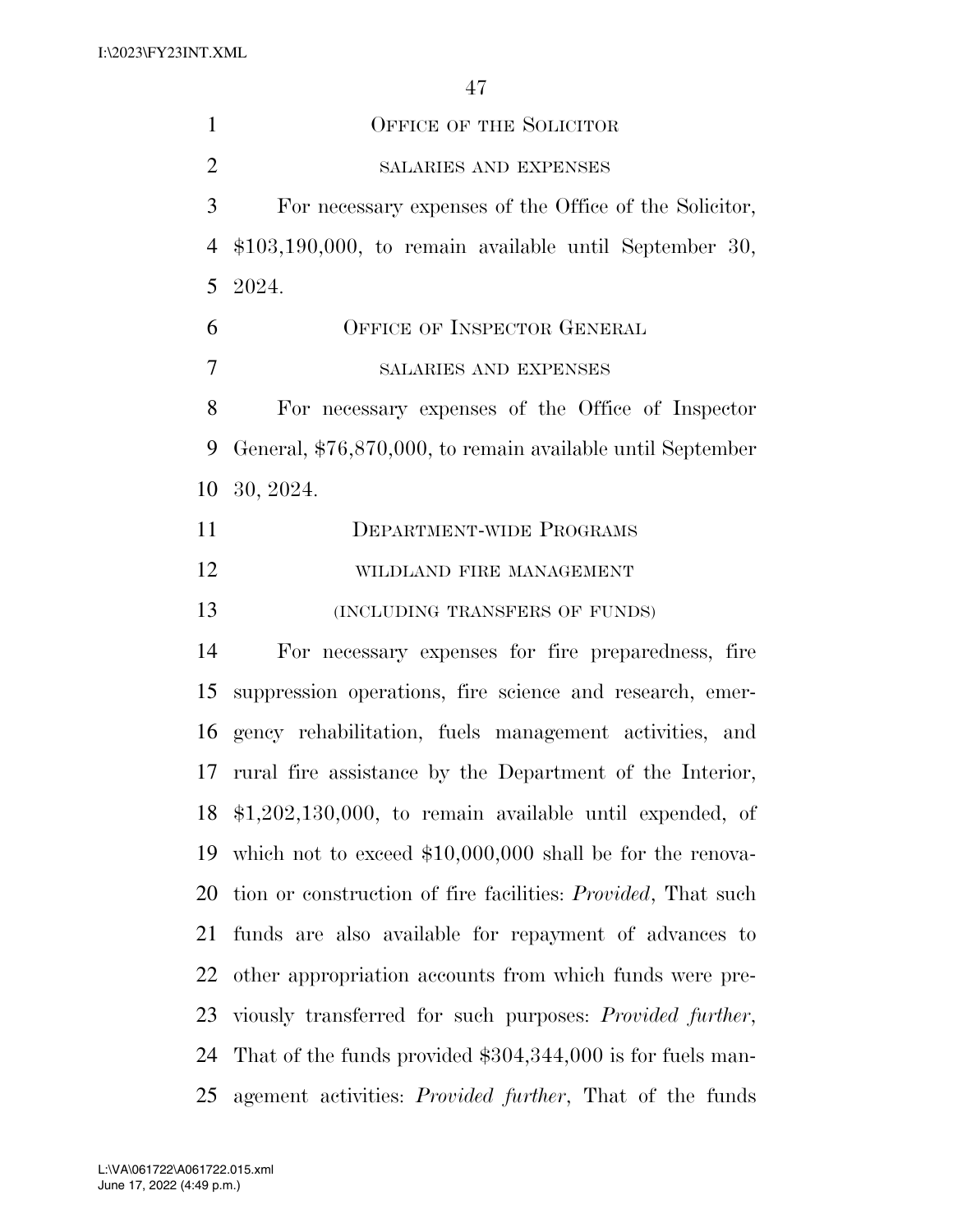provided \$22,470,000 is for burned area rehabilitation: *Provided further*, That persons hired pursuant to 43 U.S.C. 1469 may be furnished subsistence and lodging without cost from funds available from this appropriation: *Provided further*, That notwithstanding 42 U.S.C. 1856d, sums received by a bureau or office of the Department of the Interior for fire protection rendered pursuant to 42 U.S.C. 1856 et seq., protection of United States property, may be credited to the appropriation from which funds were expended to provide that protection, and are avail- able without fiscal year limitation: *Provided further*, That using the amounts designated under this title of this Act, the Secretary of the Interior may enter into procurement contracts, grants, or cooperative agreements, for fuels management activities, and for training and monitoring associated with such fuels management activities on Fed- eral land, or on adjacent non-Federal land for activities that benefit resources on Federal land: *Provided further*, That the costs of implementing any cooperative agreement between the Federal Government and any non-Federal en- tity may be shared, as mutually agreed on by the affected parties: *Provided further*, That notwithstanding require- ments of the Competition in Contracting Act, the Sec- retary, for purposes of fuels management activities, may obtain maximum practicable competition among: (1) local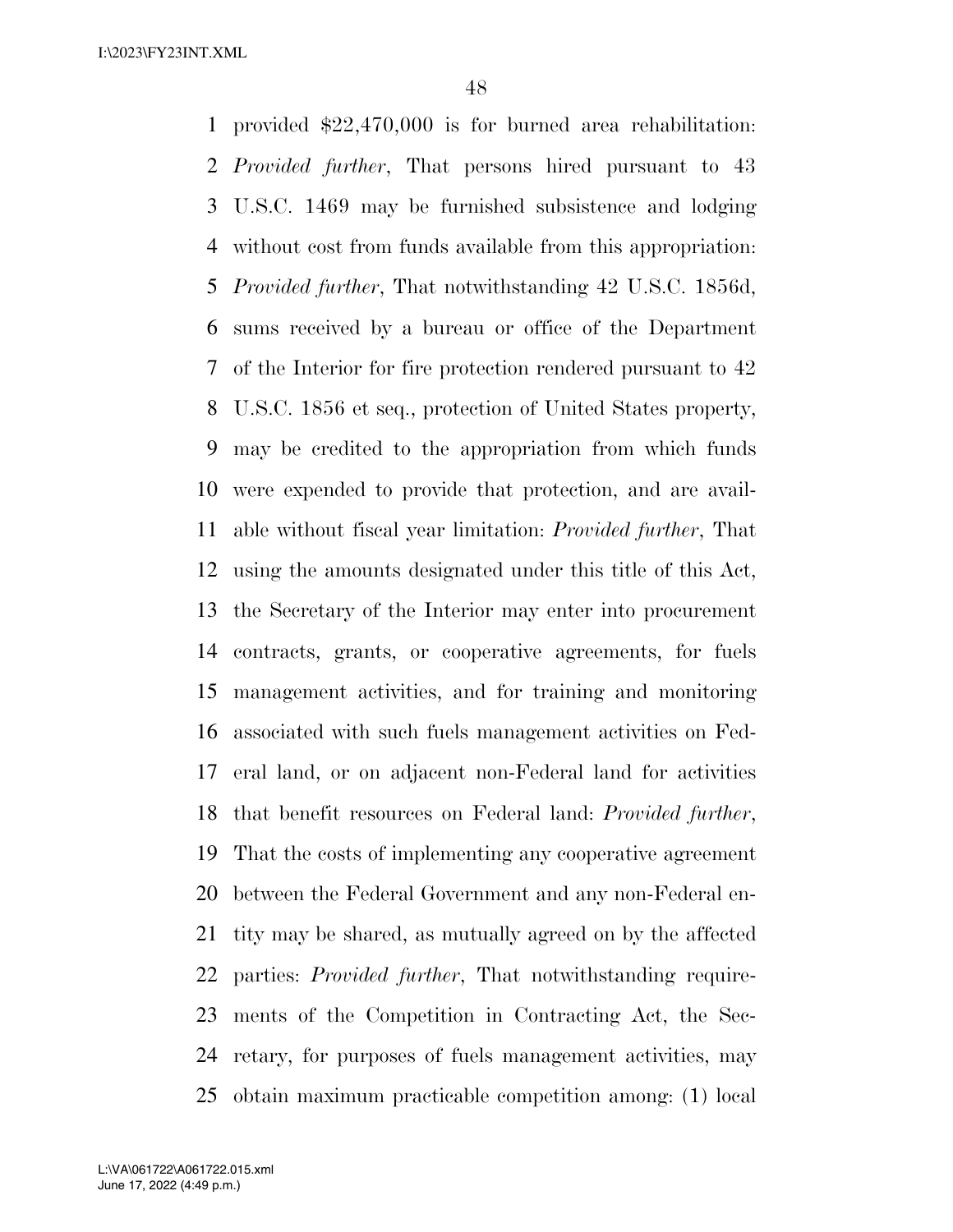private, nonprofit, or cooperative entities; (2) Youth Con- servation Corps crews, Public Lands Corps (Public Law 109–154), or related partnerships with State, local, or nonprofit youth groups; (3) small or micro-businesses; or (4) other entities that will hire or train locally a significant percentage, defined as 50 percent or more, of the project workforce to complete such contracts: *Provided further*, That in implementing this section, the Secretary shall de- velop written guidance to field units to ensure account- ability and consistent application of the authorities pro- vided herein: *Provided further*, That funds appropriated under this heading may be used to reimburse the United States Fish and Wildlife Service and the National Marine Fisheries Service for the costs of carrying out their re- sponsibilities under the Endangered Species Act of 1973 (16 U.S.C. 1531 et seq.) to consult and conference, as required by section 7 of such Act, in connection with wildland fire management activities: *Provided further*, That the Secretary of the Interior may use wildland fire appropriations to enter into leases of real property with local governments, at or below fair market value, to con- struct capitalized improvements for fire facilities on such leased properties, including but not limited to fire guard stations, retardant stations, and other initial attack and fire support facilities, and to make advance payments for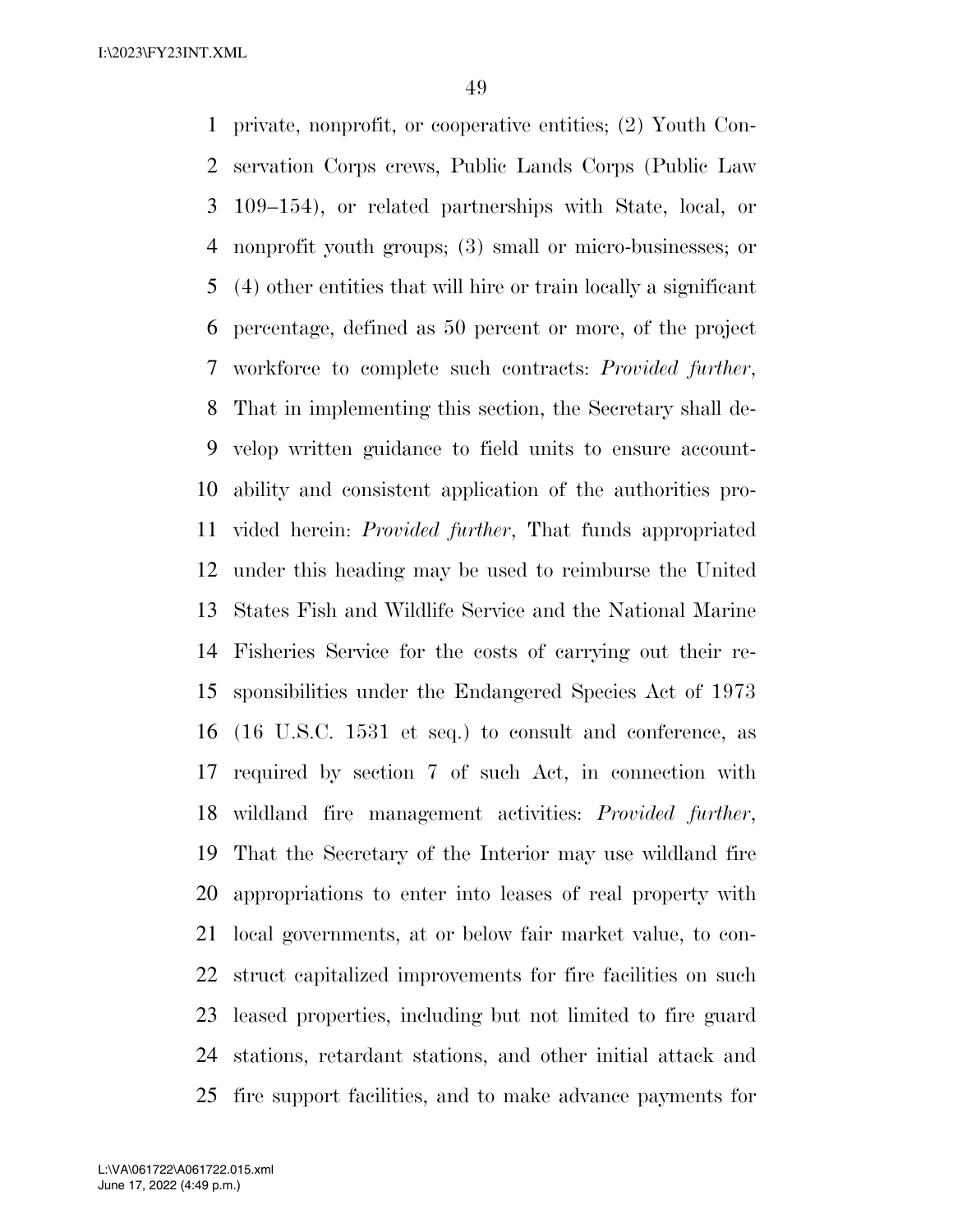any such lease or for construction activity associated with the lease: *Provided further*, That the Secretary of the Inte- rior and the Secretary of Agriculture may authorize the transfer of funds appropriated for wildland fire manage- ment, in an aggregate amount not to exceed \$50,000,000 between the Departments when such transfers would fa- cilitate and expedite wildland fire management programs and projects: *Provided further*, That funds provided for wildfire suppression shall be available for support of Fed- eral emergency response actions: *Provided further*, That funds appropriated under this heading shall be available for assistance to or through the Department of State in connection with forest and rangeland research, technical information, and assistance in foreign countries, and, with the concurrence of the Secretary of State, shall be avail- able to support forestry, wildland fire management, and related natural resource activities outside the United States and its territories and possessions, including tech- nical assistance, education and training, and cooperation with United States and international organizations: *Pro- vided further*, That of the funds provided under this head- ing, \$383,657,000 shall be available for wildfire suppres- sion operations, and is provided to meet the terms of sec- tion 4004(b)(5)(B) of S. Con. Res. 14 (117th Congress), the concurrent resolution on the budget for fiscal year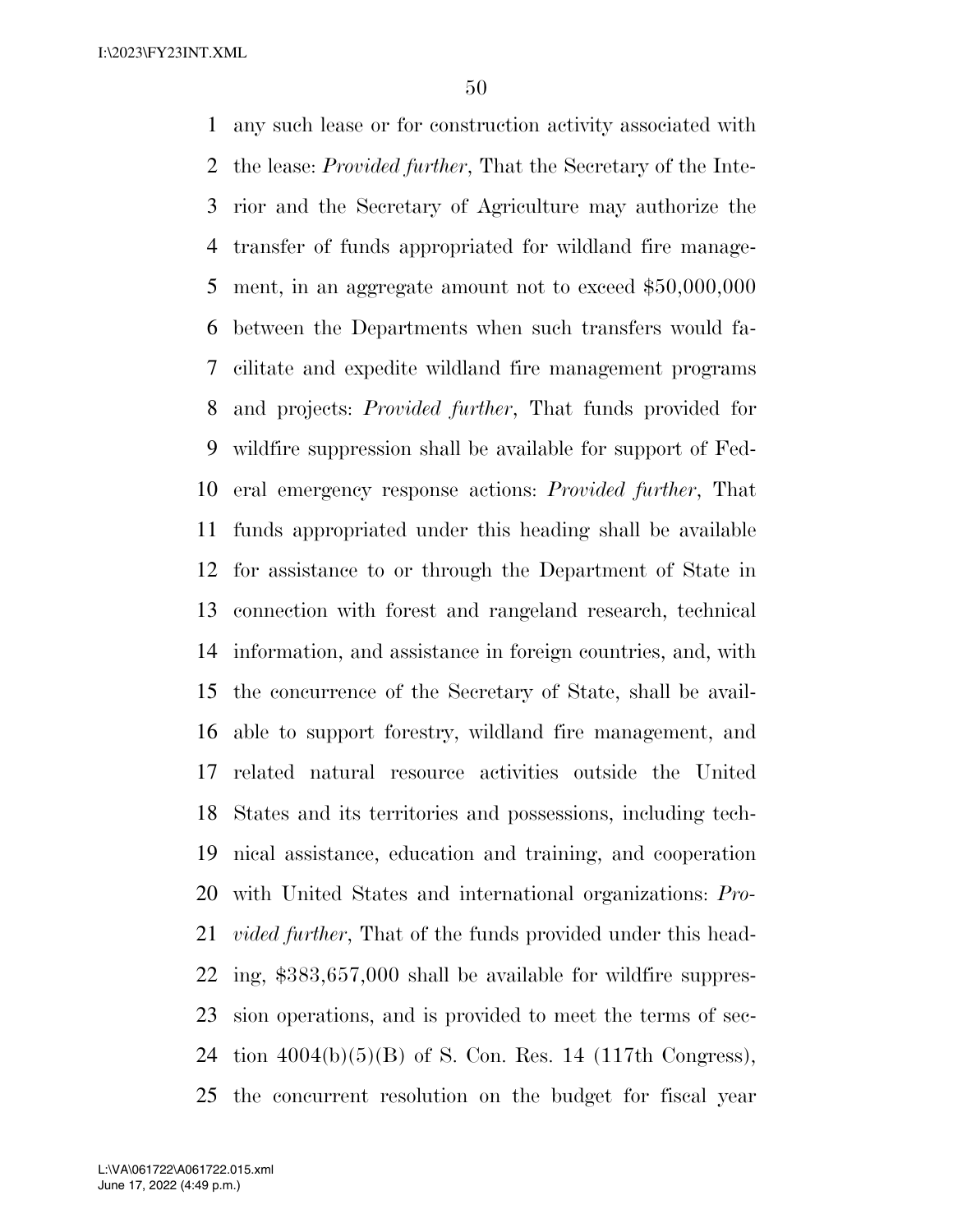1 2022, and section  $1(g)(2)$  of H. Res. 1151 (117th Con- gress), as engrossed in the House of Representatives on June 8, 2022.

### WILDFIRE SUPPRESSION OPERATIONS RESERVE FUND

# (INCLUDING TRANSFERS OF FUNDS)

 In addition to the amounts provided under the head- ing ''Department of the Interior—Department-Wide Pro- grams—Wildland Fire Management'' for wildfire suppres- sion operations, \$340,000,000, to remain available until transferred, is additional new budget authority as speci- fied for purposes of section 4004(b)(5) of S. Con. Res. 14 (117th Congress), the concurrent resolution on the budget for fiscal year 2022, and section 1(g) of H. Res. 1151 (117th Congress), as engrossed in the House of Rep- resentatives on June 8, 2022: *Provided*, That such amounts may be transferred to and merged with amounts made available under the headings ''Department of Agri- culture—Forest Service—Wildland Fire Management'' and ''Department of the Interior—Department-Wide Pro- grams—Wildland Fire Management'' for wildfire suppres- sion operations in the fiscal year in which such amounts are transferred: *Provided further*, That amounts may be transferred to the ''Wildland Fire Management'' accounts in the Department of Agriculture or the Department of the Interior only upon the notification of the House and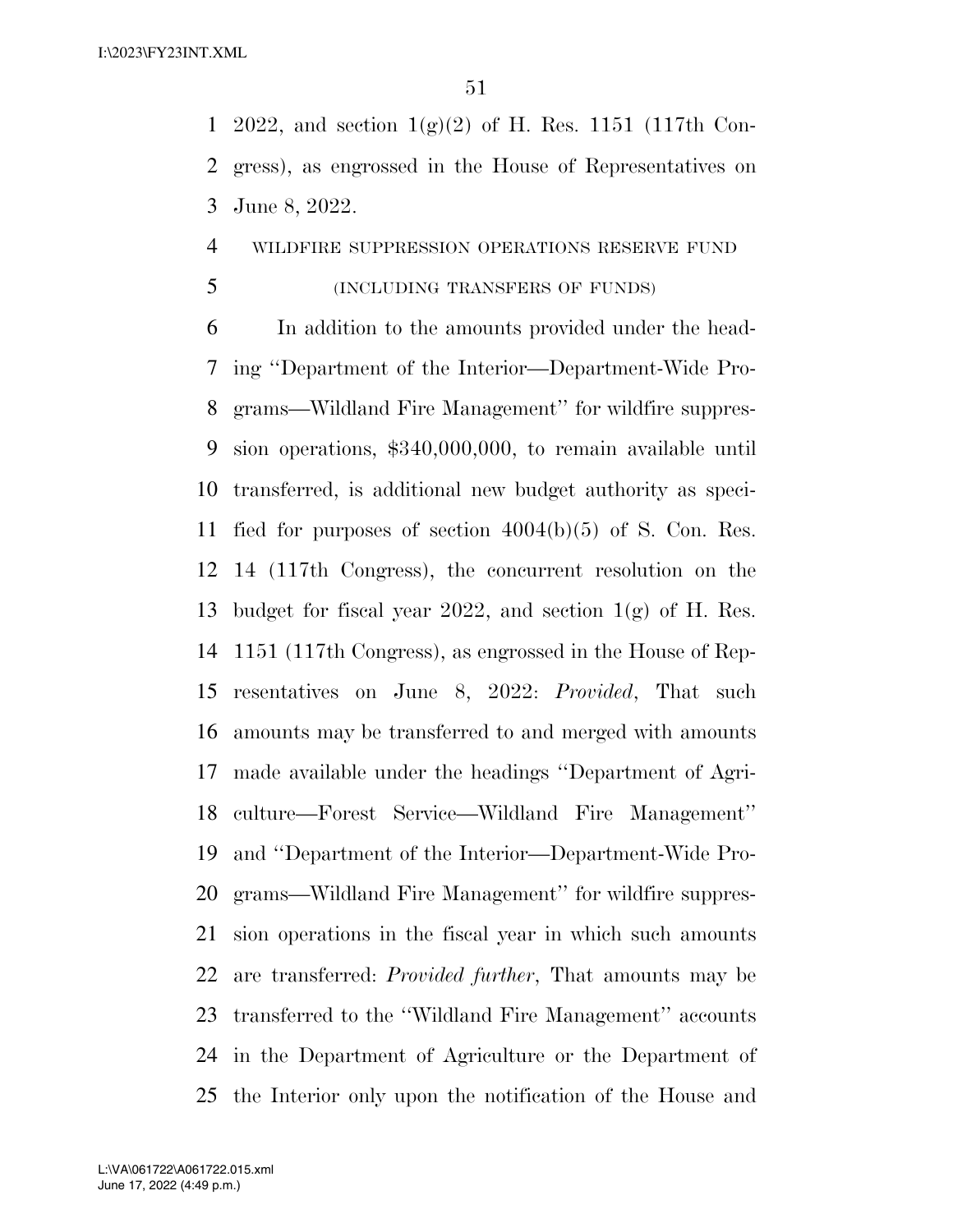Senate Committees on Appropriations that all wildfire suppression operations funds appropriated under that heading in this and prior appropriations Acts to the agen- cy to which the funds will be transferred will be obligated within 30 days: *Provided further*, That the transfer au- thority provided under this heading is in addition to any other transfer authority provided by law: *Provided further*, That, in determining whether all wildfire suppression op- erations funds appropriated under the heading ''Wildland Fire Management'' in this and prior appropriations Acts to either the Department of Agriculture or the Depart- ment of the Interior will be obligated within 30 days pur- suant to the preceding proviso, any funds transferred or permitted to be transferred pursuant to any other transfer authority provided by law shall be excluded.

#### CENTRAL HAZARDOUS MATERIALS FUND

 For necessary expenses of the Department of the In- terior and any of its component offices and bureaus for the response action, including associated activities, per- formed pursuant to the Comprehensive Environmental Re- sponse, Compensation, and Liability Act (42 U.S.C. 9601 et seq.), \$10,064,000, to remain available until expended.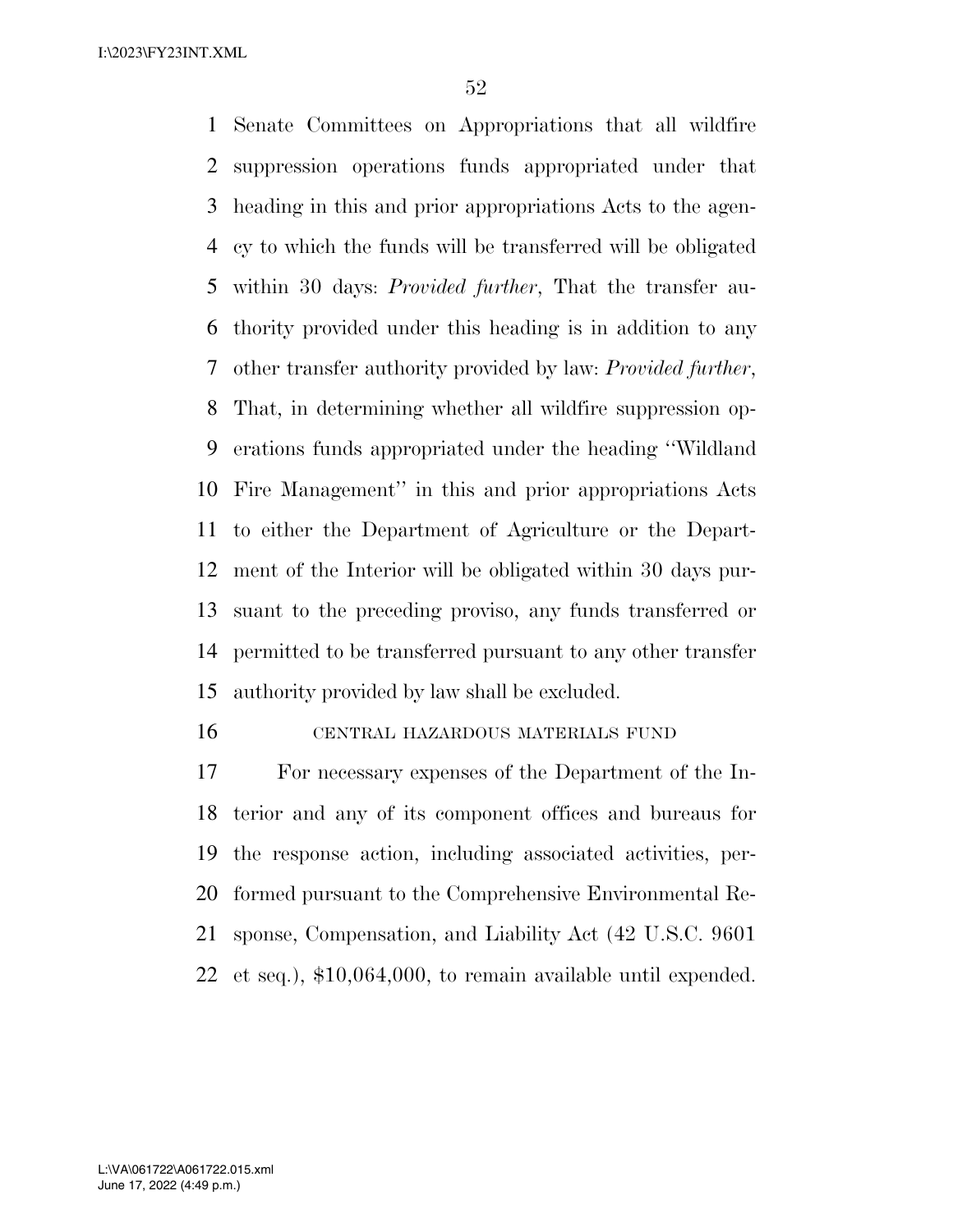ENERGY COMMUNITY REVITALIZATION PROGRAM

(INCLUDING TRANSFERS OF FUNDS)

 For necessary expenses of the Department of the In- terior to inventory, assess, decommission, reclaim, respond to hazardous substance releases, remediate lands pursuant to section 40704 of Public Law 117–58 (30 U.S.C. 1245), and carry out the purposes of section 349 of the Energy Policy Act of 2005 (42 U.S.C. 15907), as amended, \$45,000,000, to remain available until expended: *Pro- vided*, That such amount shall be in addition to amounts otherwise available for such purposes: *Provided further*, That amounts appropriated under this heading are avail- able for program management and oversight of these ac- tivities: *Provided further*, That the Secretary may transfer the funds provided under this heading in this Act to any other account in the Department to carry out such pur- poses, and may expend such funds directly, or through grants: *Provided further*, That these amounts are not available to fulfill Comprehensive Environmental Re- sponse, Compensation, and Liability Act (42 U.S.C. 9601 et seq.) obligations agreed to in settlement or imposed by a court, whether for payment of funds or for work to be performed.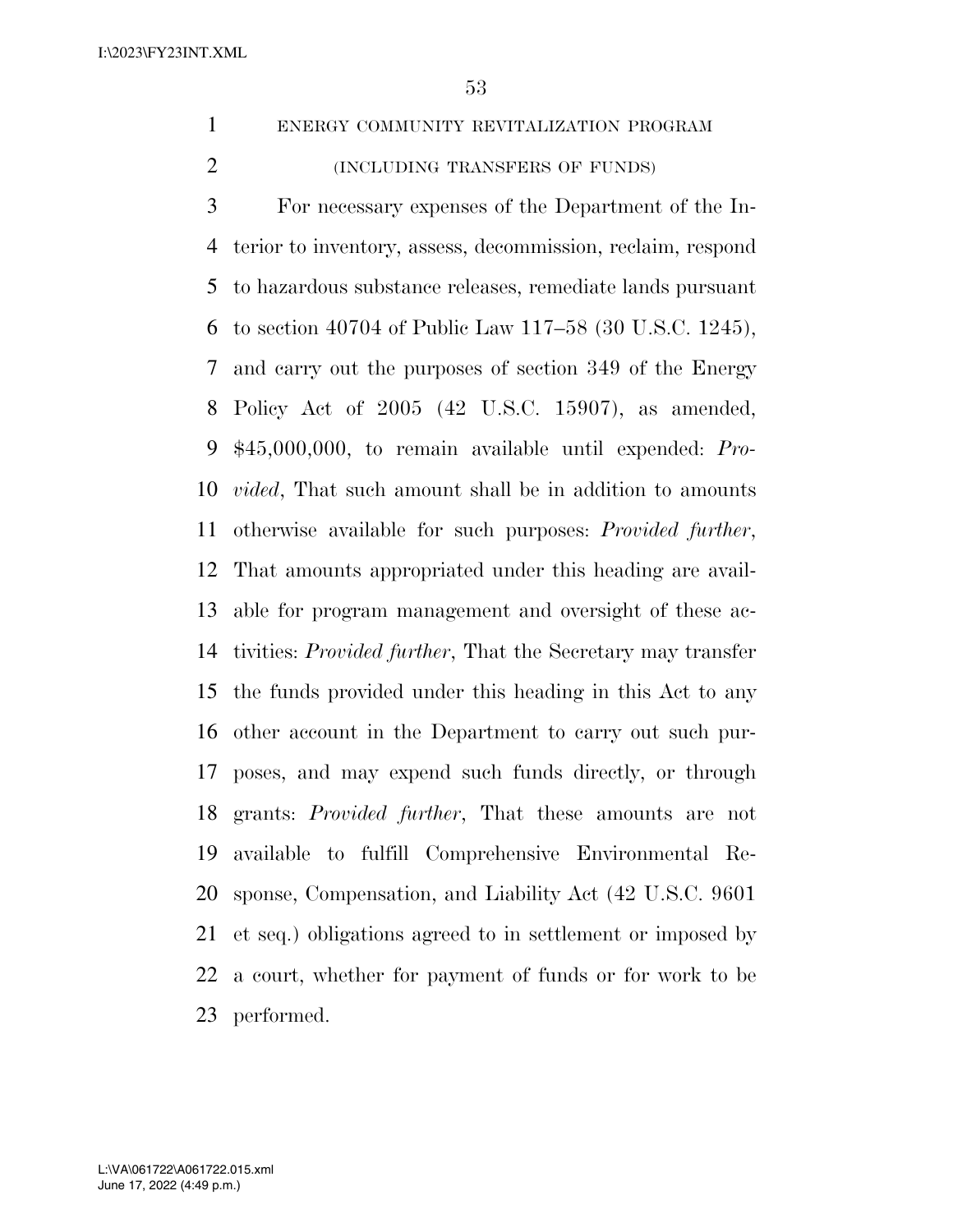| $\mathbf{1}$   | NATURAL RESOURCE DAMAGE ASSESSMENT AND                           |
|----------------|------------------------------------------------------------------|
| $\mathfrak{2}$ | <b>RESTORATION</b>                                               |
| 3              | NATURAL RESOURCE DAMAGE ASSESSMENT FUND                          |
| $\overline{4}$ | To conduct natural resource damage assessment, res-              |
| 5              | toration activities, and onshore oil spill preparedness by       |
| 6              | the Department of the Interior necessary to carry out the        |
| 7              | provisions of the Comprehensive Environmental Response,          |
| 8              | Compensation, and Liability Act (42 U.S.C. 9601 et seq.),        |
| 9              | the Federal Water Pollution Control Act (33 U.S.C. 1251)         |
| 10             | et seq.), the Oil Pollution Act of 1990 (33 U.S.C. 2701          |
| 11             | et seq.), and 54 U.S.C. 100721 et seq., \$8,059,000, to          |
| 12             | remain available until expended.                                 |
| 13             | WORKING CAPITAL FUND                                             |
|                |                                                                  |
| 14             | For the operation and maintenance of a departmental              |
| 15             | financial and business management system, data manage-           |
| 16             | ment, and information technology improvements of gen-            |
| 17             | eral benefit to the Department, cybersecurity, and the con-      |
|                | 18 solidation of facilities and operations throughout the De-    |
| 19             | partment, \$118,746,000, to remain available until ex-           |
| 20             | pended: <i>Provided</i> , That none of the funds appropriated in |
| 21             | this Act or any other Act may be used to establish reserves      |
| <u>22</u>      | in the Working Capital Fund account other than for ac-           |
| 23             | crued annual leave and depreciation of equipment without         |
| 24             | prior approval of the Committees on Appropriations of the        |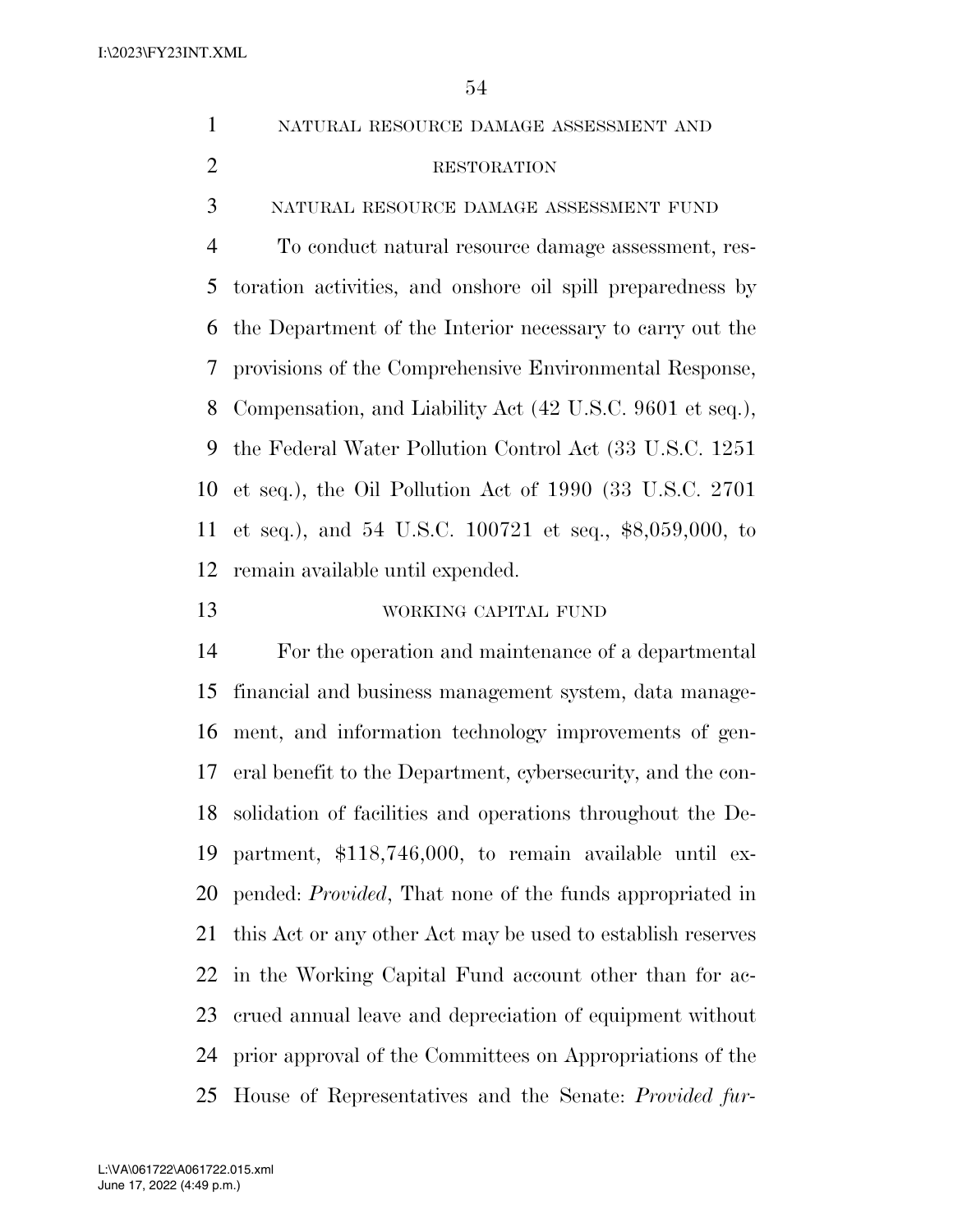*ther*, That the Secretary of the Interior may assess reason- able charges to State, local, and tribal government employ- ees for training services provided by the National Indian Program Training Center, other than training related to Public Law 93–638: *Provided further*, That the Secretary may lease or otherwise provide space and related facilities, equipment, or professional services of the National Indian Program Training Center to State, local and tribal govern- ment employees or persons or organizations engaged in cultural, educational, or recreational activities (as defined in section 3306(a) of title 40, United States Code) at the prevailing rate for similar space, facilities, equipment, or services in the vicinity of the National Indian Program Training Center: *Provided further*, That all funds received pursuant to the two preceding provisos shall be credited to this account, shall be available until expended, and shall be used by the Secretary for necessary expenses of the National Indian Program Training Center: *Provided fur- ther*, That the Secretary may enter into grants and cooper- ative agreements to support the Office of Natural Re- source Revenue's collection and disbursement of royalties, fees, and other mineral revenue proceeds, as authorized by law.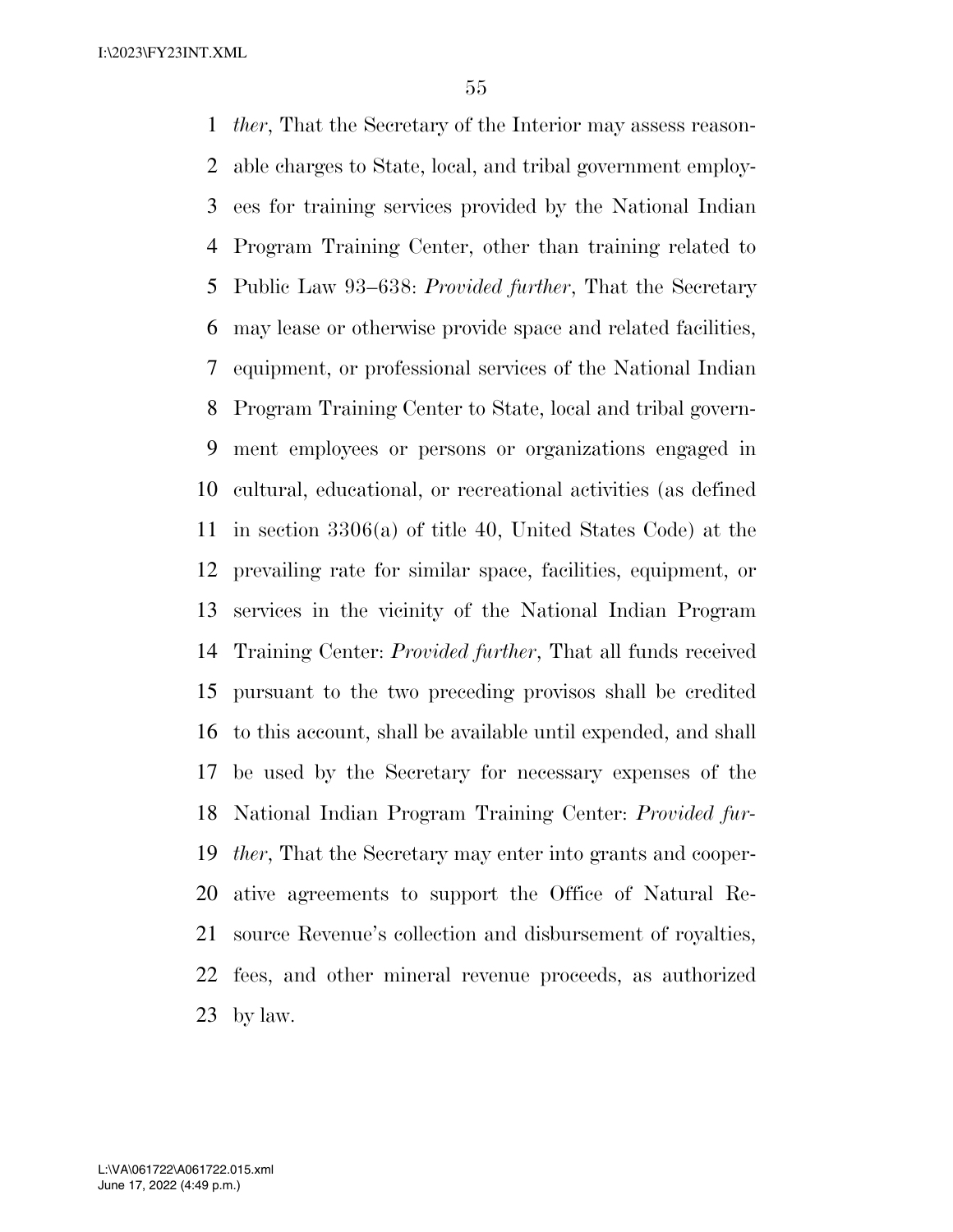# ADMINISTRATIVE PROVISION

 There is hereby authorized for acquisition from avail- able resources within the Working Capital Fund, aircraft which may be obtained by donation, purchase, or through available excess surplus property: *Provided*, That existing aircraft being replaced may be sold, with proceeds derived or trade-in value used to offset the purchase price for the replacement aircraft.

OFFICE OF NATURAL RESOURCES REVENUE

 For necessary expenses for management of the collec- tion and disbursement of royalties, fees, and other mineral revenue proceeds, and for grants and cooperative agree- ments, as authorized by law, \$174,977,000, to remain available until September 30, 2024; of which \$69,751,000 shall remain available until expended for the purpose of mineral revenue management activities: *Provided*, That notwithstanding any other provision of law, \$15,000 shall be available for refunds of overpayments in connection with certain Indian leases in which the Secretary of the Interior concurred with the claimed refund due, to pay amounts owed to Indian allottees or tribes, or to correct prior unrecoverable erroneous payments.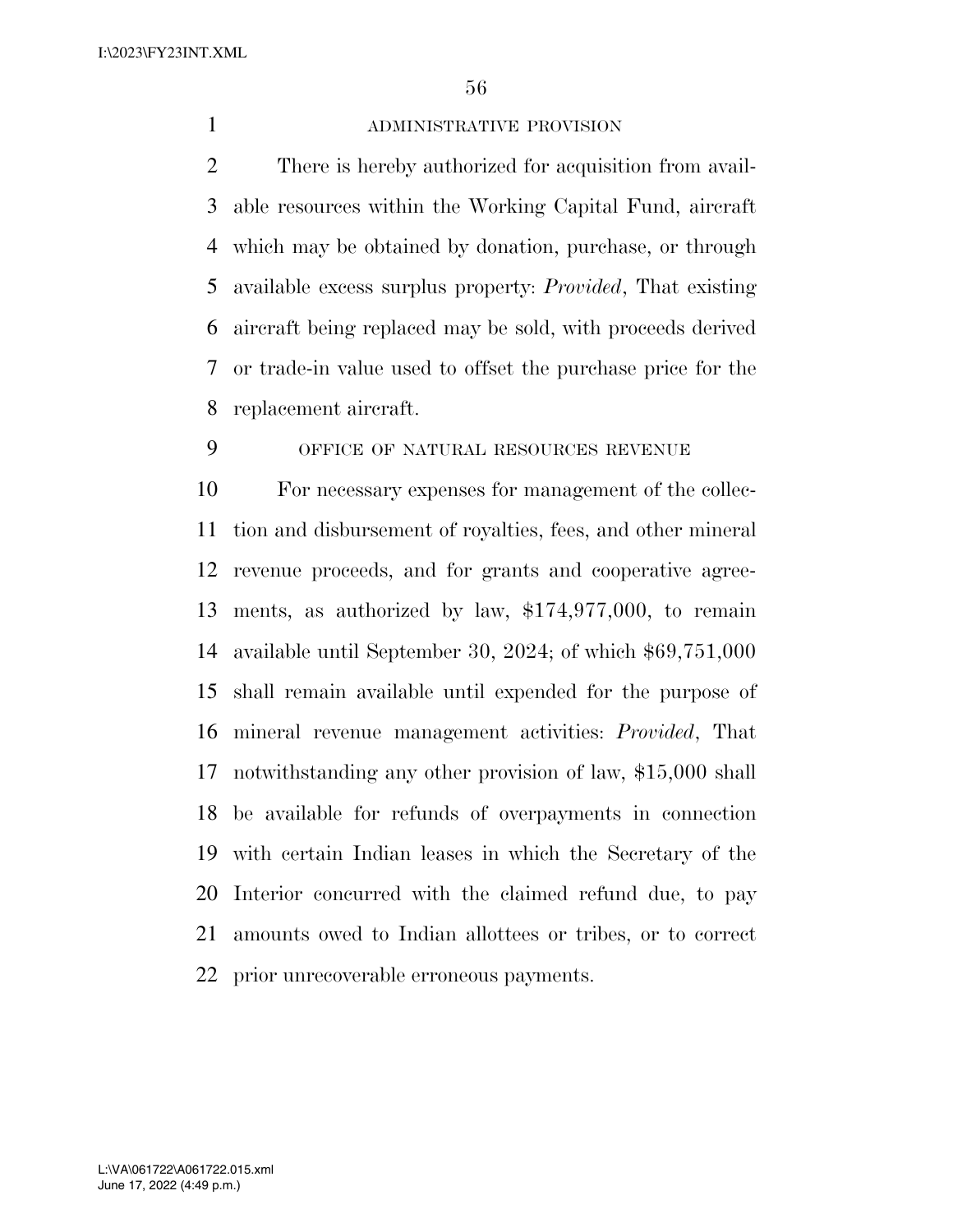GENERAL PROVISIONS, DEPARTMENT OF THE INTERIOR (INCLUDING TRANSFERS OF FUNDS)

EMERGENCY TRANSFER AUTHORITY—INTRA-BUREAU

 SEC. 101. Appropriations made in this title shall be available for expenditure or transfer (within each bureau or office), with the approval of the Secretary of the Inte- rior, for the emergency reconstruction, replacement, or re- pair of aircraft, buildings, utilities, or other facilities or equipment damaged or destroyed by fire, flood, storm, or other unavoidable causes: *Provided*, That no funds shall be made available under this authority until funds specifi- cally made available to the Department of the Interior for emergencies shall have been exhausted: *Provided further*, That all funds used pursuant to this section must be re- plenished by a supplemental appropriation, which must be requested as promptly as possible.

EMERGENCY TRANSFER AUTHORITY—DEPARTMENT-WIDE

 SEC. 102. The Secretary of the Interior may author- ize the expenditure or transfer of any no year appropria- tion in this title, in addition to the amounts included in the budget programs of the several agencies, for the sup- pression or emergency prevention of wildland fires on or threatening lands under the jurisdiction of the Depart- ment of the Interior; for the emergency rehabilitation of burned-over lands under its jurisdiction; for emergency ac-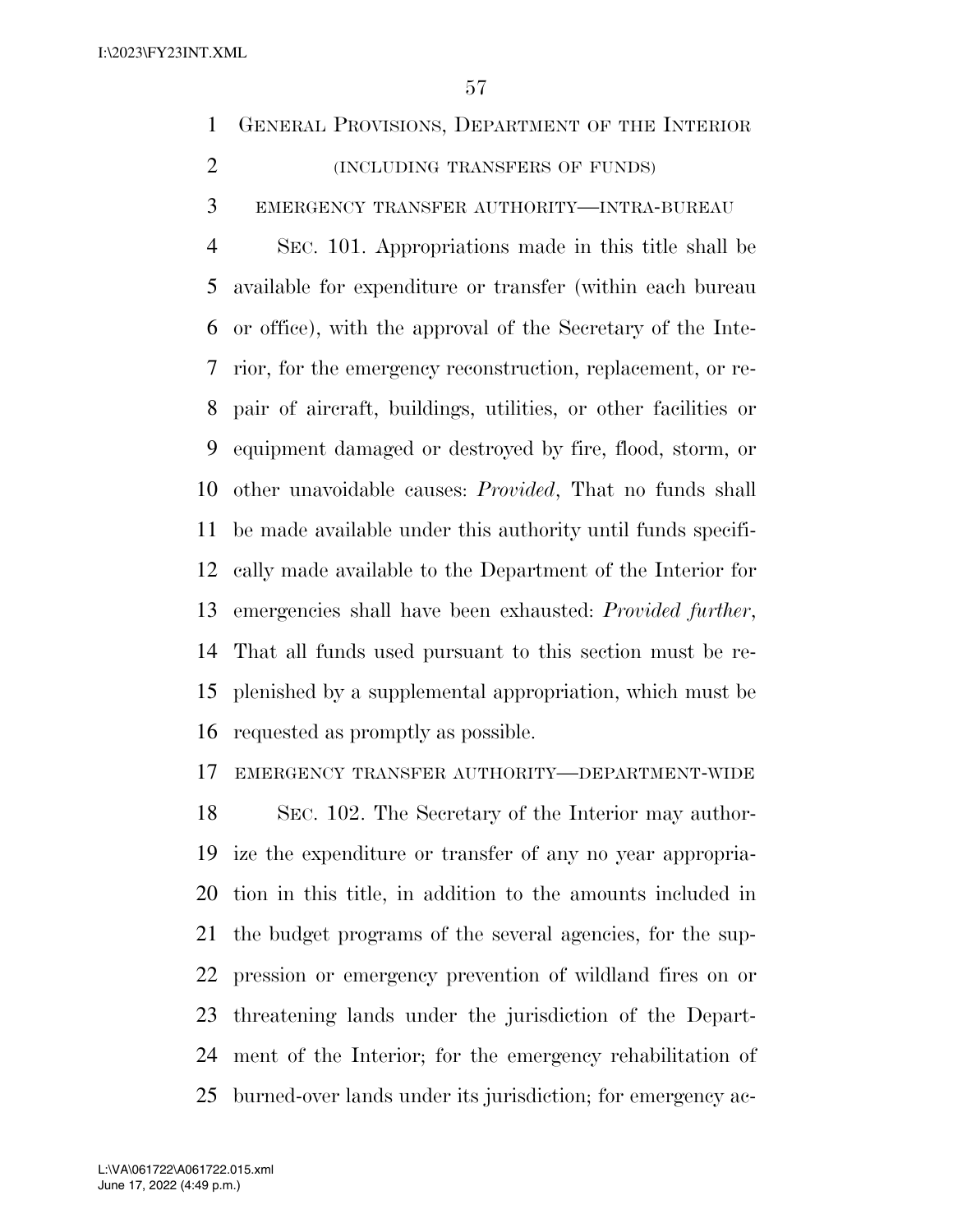tions related to potential or actual earthquakes, floods, volcanoes, storms, or other unavoidable causes; for contin- gency planning subsequent to actual oil spills; for response and natural resource damage assessment activities related to actual oil spills or releases of hazardous substances into the environment; for the prevention, suppression, and con- trol of actual or potential grasshopper and Mormon cricket outbreaks on lands under the jurisdiction of the Secretary, pursuant to the authority in section 417(b) of Public Law 106–224 (7 U.S.C. 7717(b)); for emergency reclamation projects under section 410 of Public Law 95–87; and shall transfer, from any no year funds available to the Office of Surface Mining Reclamation and Enforcement, such funds as may be necessary to permit assumption of regu- latory authority in the event a primacy State is not car- rying out the regulatory provisions of the Surface Mining Act: *Provided*, That appropriations made in this title for wildland fire operations shall be available for the payment of obligations incurred during the preceding fiscal year, and for reimbursement to other Federal agencies for de- struction of vehicles, aircraft, or other equipment in con- nection with their use for wildland fire operations, with such reimbursement to be credited to appropriations cur- rently available at the time of receipt thereof: *Provided further*, That for wildland fire operations, no funds shall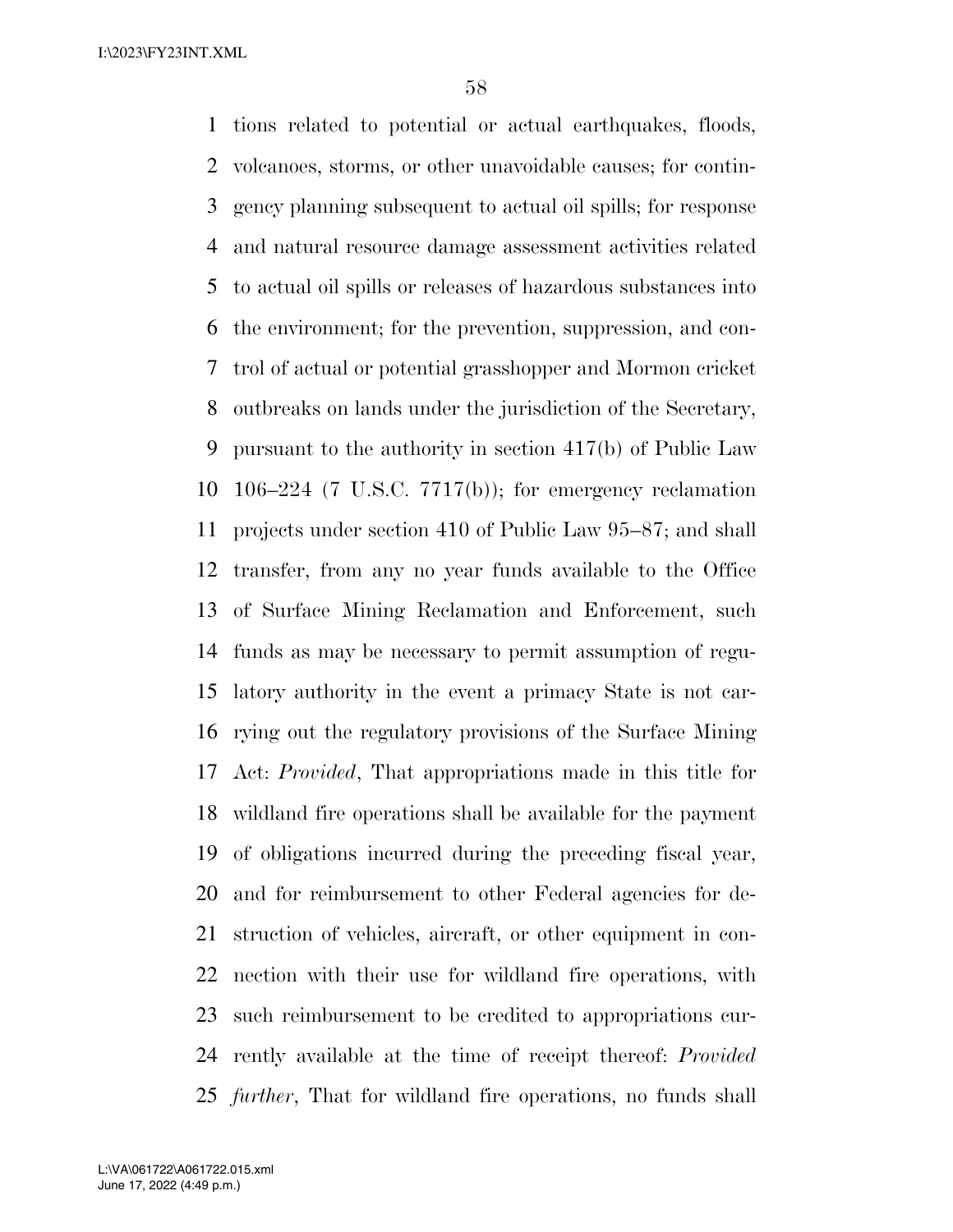be made available under this authority until the Secretary determines that funds appropriated for ''wildland fire sup- pression'' shall be exhausted within 30 days: *Provided fur- ther*, That all funds used pursuant to this section must be replenished by a supplemental appropriation, which must be requested as promptly as possible: *Provided fur- ther*, That such replenishment funds shall be used to reim- burse, on a pro rata basis, accounts from which emergency funds were transferred.

**AUTHORIZED USE OF FUNDS** 

 SEC. 103. Appropriations made to the Department of the Interior in this title shall be available for services as authorized by section 3109 of title 5, United States Code, when authorized by the Secretary of the Interior, in total amount not to exceed \$500,000; purchase and re- placement of motor vehicles, including specially equipped law enforcement vehicles; hire, maintenance, and oper- ation of aircraft; hire of passenger motor vehicles; pur- chase of reprints; payment for telephone service in private residences in the field, when authorized under regulations approved by the Secretary; and the payment of dues, when authorized by the Secretary, for library membership in so- cieties or associations which issue publications to members only or at a price to members lower than to subscribers who are not members.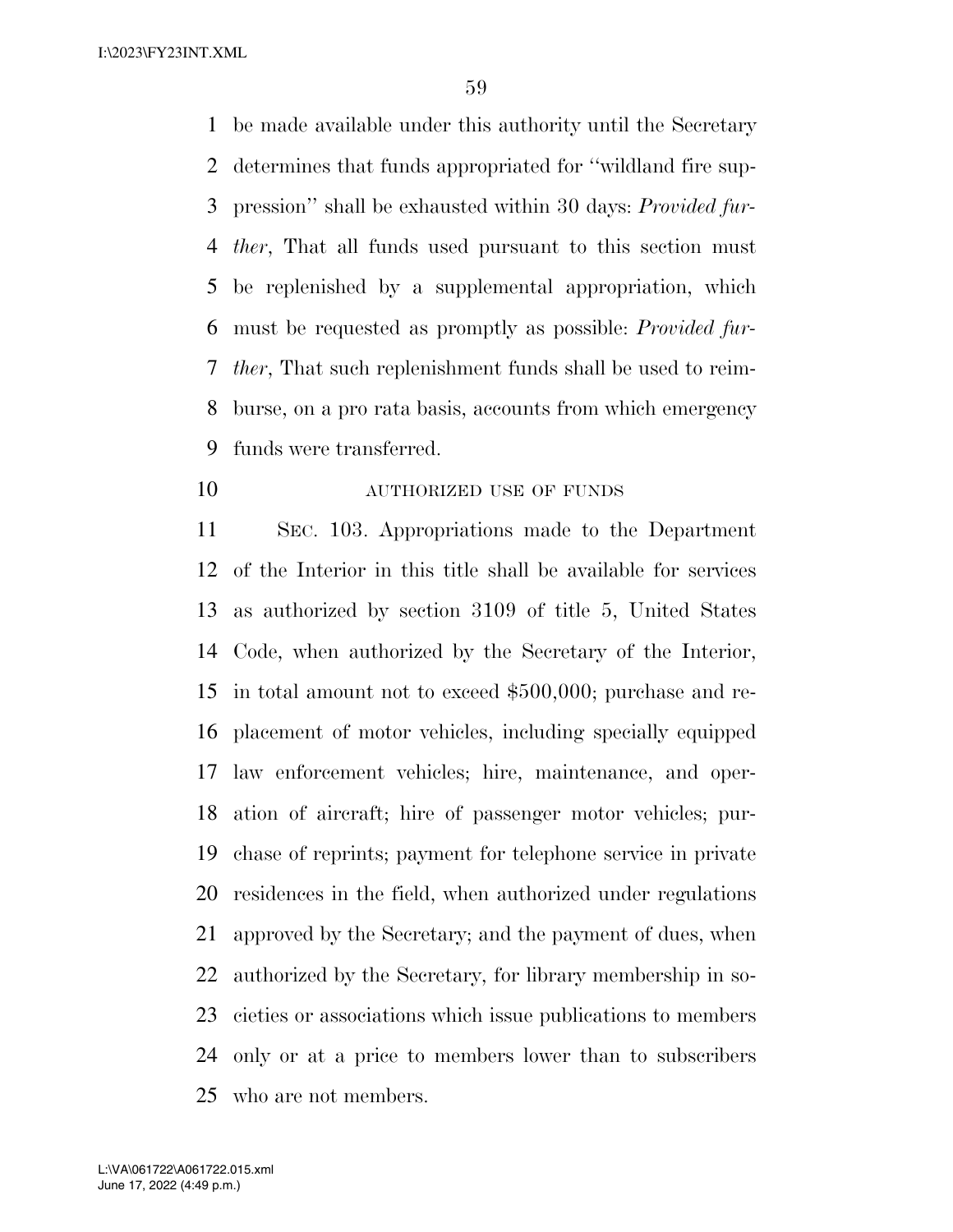AUTHORIZED USE OF FUNDS, INDIAN TRUST

# MANAGEMENT

 SEC. 104. Appropriations made in this Act under the headings Bureau of Indian Affairs and Bureau of Indian Education, and Office of the Special Trustee for American Indians and any unobligated balances from prior appro- priations Acts made under the same headings shall be available for expenditure or transfer for Indian trust man- agement and reform activities. Total funding for historical accounting activities shall not exceed amounts specifically designated in this Act for such purpose. The Secretary shall notify the House and Senate Committees on Appro- priations within 60 days of the expenditure or transfer of any funds under this section, including the amount ex-pended or transferred and how the funds will be used.

REDISTRIBUTION OF FUNDS, BUREAU OF INDIAN

# AFFAIRS

 SEC. 105. Notwithstanding any other provision of law, the Secretary of the Interior is authorized to redis- tribute any Tribal Priority Allocation funds, including tribal base funds, to alleviate tribal funding inequities by transferring funds to address identified, unmet needs, dual enrollment, overlapping service areas or inaccurate distribution methodologies. No tribe shall receive a reduc-tion in Tribal Priority Allocation funds of more than 10

June 17, 2022 (4:49 p.m.) L:\VA\061722\A061722.015.xml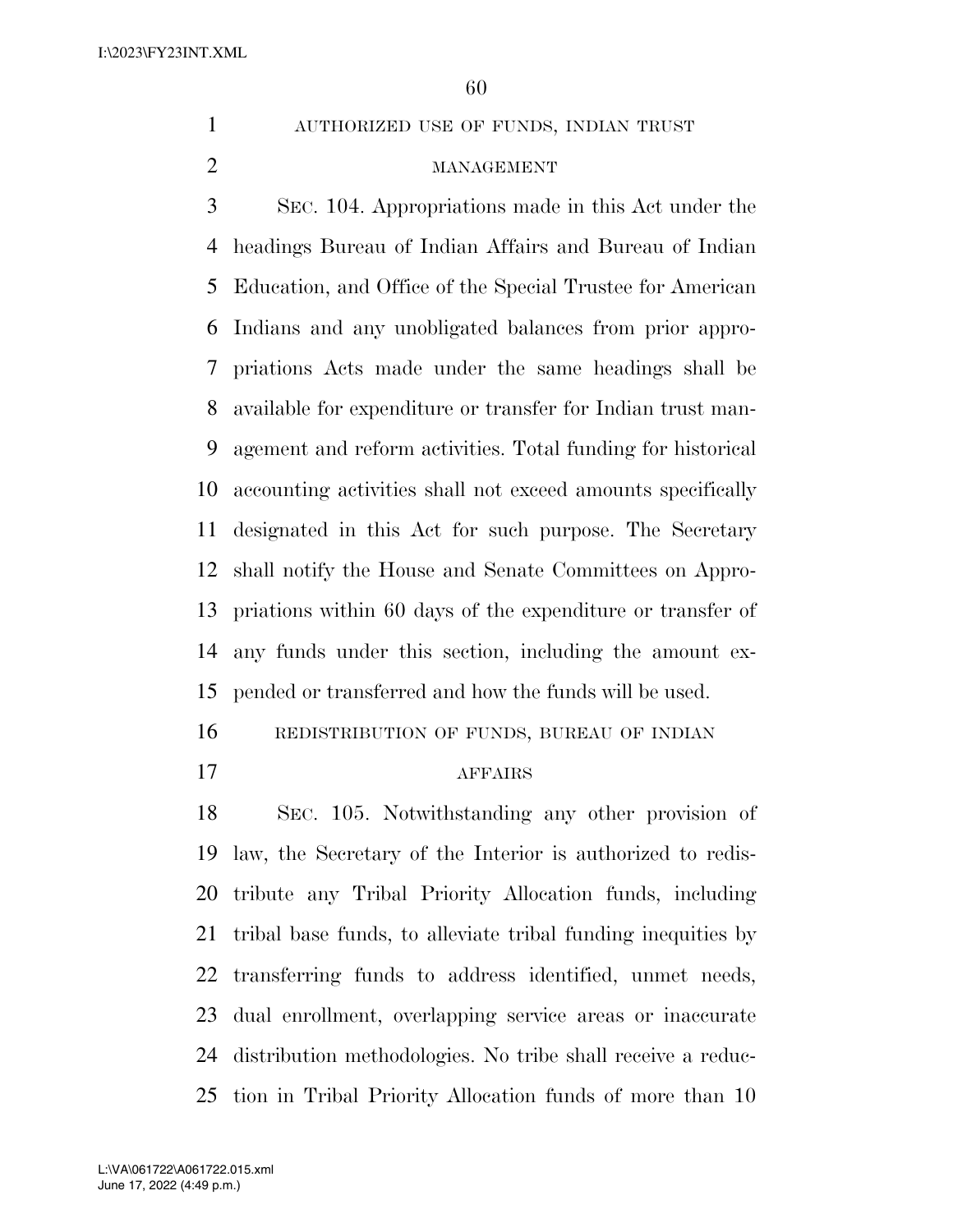percent in fiscal year 2023. Under circumstances of dual enrollment, overlapping service areas or inaccurate dis- tribution methodologies, the 10 percent limitation does not apply.

# ELLIS, GOVERNORS, AND LIBERTY ISLANDS

 SEC. 106. Notwithstanding any other provision of law, the Secretary of the Interior is authorized to acquire lands, waters, or interests therein, including the use of all or part of any pier, dock, or landing within the State of New York and the State of New Jersey, for the purpose of operating and maintaining facilities in the support of transportation and accommodation of visitors to Ellis, Governors, and Liberty Islands, and of other program and administrative activities, by donation or with appropriated funds, including franchise fees (and other monetary con- sideration), or by exchange; and the Secretary is author- ized to negotiate and enter into leases, subleases, conces- sion contracts, or other agreements for the use of such facilities on such terms and conditions as the Secretary may determine reasonable. *Provided*, That for the pur- poses of 54 U.S.C. 200306(a), such lands, waters, or in- terests therein shall be considered to be within the exterior boundary of a System unit authorized or established.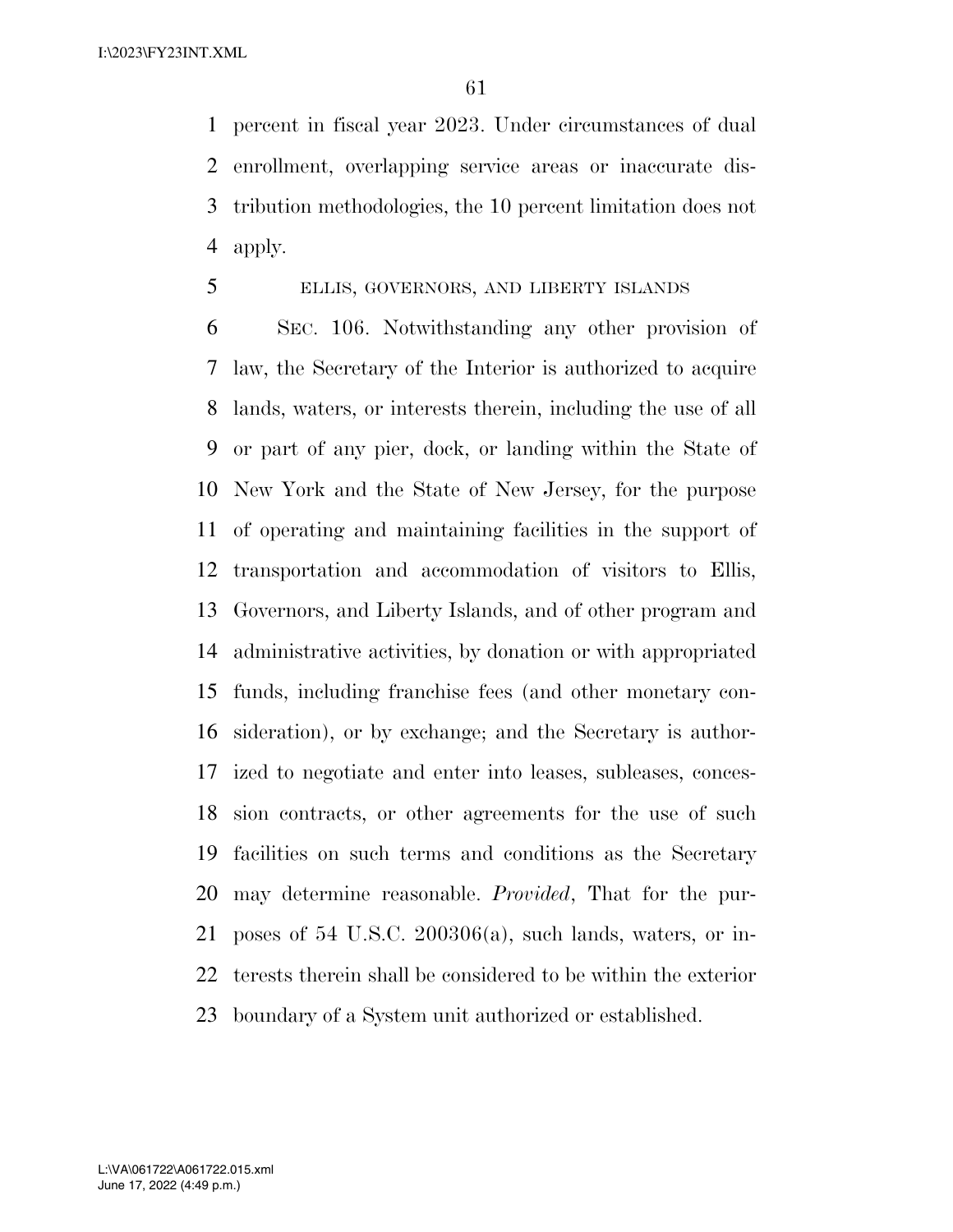OUTER CONTINENTAL SHELF INSPECTION FEES

 SEC. 107. (a) In fiscal year 2023, the Secretary of the Interior shall collect a nonrefundable inspection fee, which shall be deposited in the ''Offshore Safety and Envi- ronmental Enforcement'' account, from the designated op- erator for facilities subject to inspection under 43 U.S.C. 1348(c).

 (b) Annual fees shall be collected for facilities that are above the waterline, excluding drilling rigs, and are in place at the start of the fiscal year. Fees for fiscal year 2023 shall be—

 (1) \$11,725 for facilities with no wells, but with processing equipment or gathering lines;

 (2) \$18,984 for facilities with 1 to 10 wells, with any combination of active or inactive wells; and (3) \$35,176 for facilities with more than 10 wells, with any combination of active or inactive wells.

 (c) Fees shall be assessed for facilities that are above the waterline, excluding drilling rigs, and require follow-up inspections. Fees for fiscal year 2023 shall be—

 (1) \$5,863 for facilities with no wells, but with processing or gathering lines;

 (2) \$9,492 for facilities with 1 to 10 wells, with any combination of active or inactive wells; and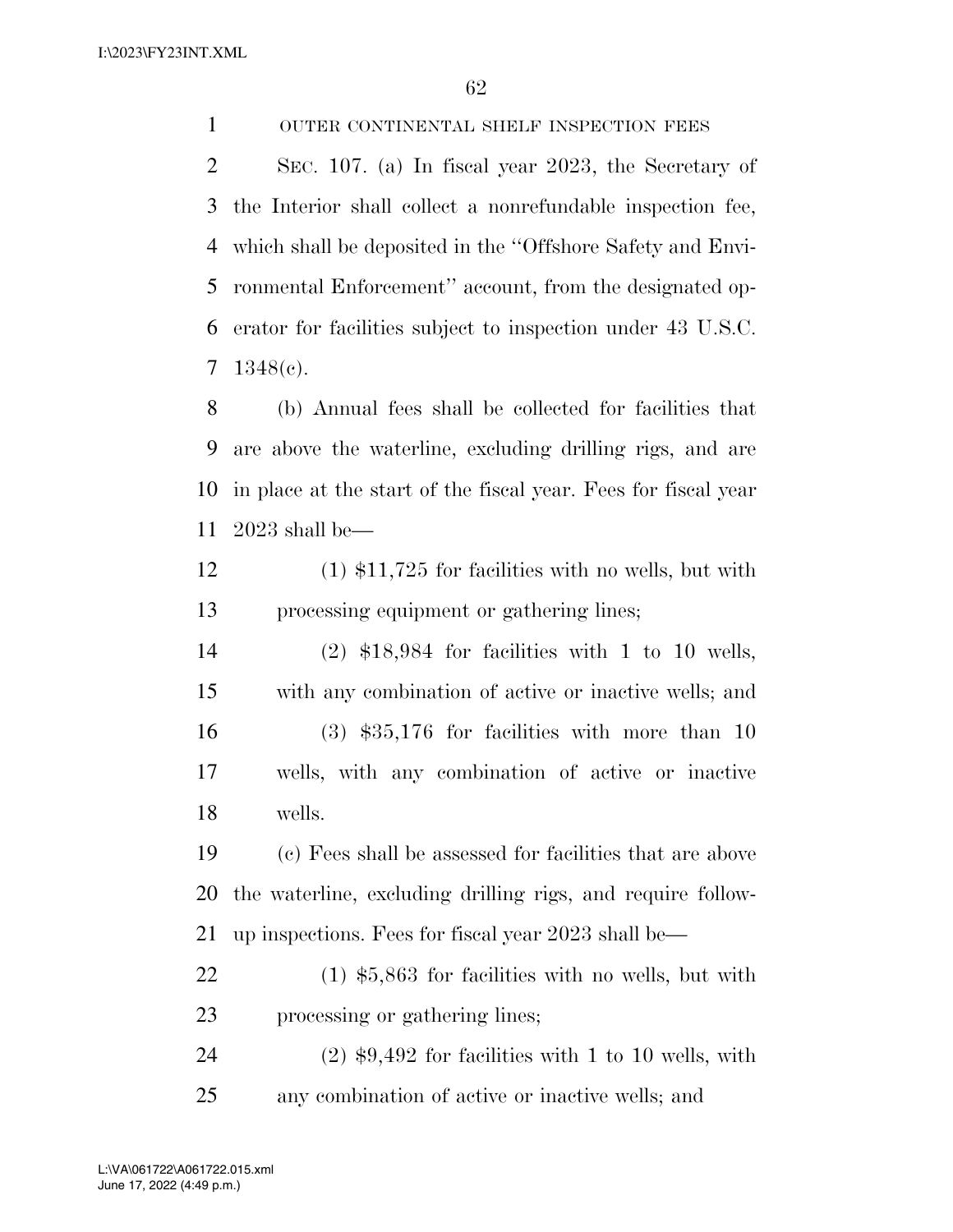(3) \$17,588 for facilities with more than 10 wells, with any combination of active or inactive wells.

 (d) Fees for drilling rigs shall be assessed for all in- spections completed in fiscal year 2023. Fees for fiscal year 2023 shall be—

 (1) \$34,059 per inspection for rigs operating in water depths of 500 feet or more; and

 (2) \$18,649 per inspection for rigs operating in water depths of less than 500 feet.

 (e) Fees for inspection of well operations conducted via non-rig units as outlined in title 30 CFR 250 subparts D, E, F, and Q shall be assessed for all inspections com- pleted in fiscal year 2023. Fees for fiscal year 2023 shall be—

 (1) \$13,260 per inspection for non-rig units op-erating in water depths of 2,500 feet or more;

 (2) \$11,530 per inspection for non-rig units op- erating in water depths between 500 and 2,499 feet; and

 (3) \$4,470 per inspection for non-rig units op-erating in water depths of less than 500 feet.

 (f) The Secretary shall bill designated operators under subsection (b) quarterly, with payment required within 30 days of billing. The Secretary shall bill des-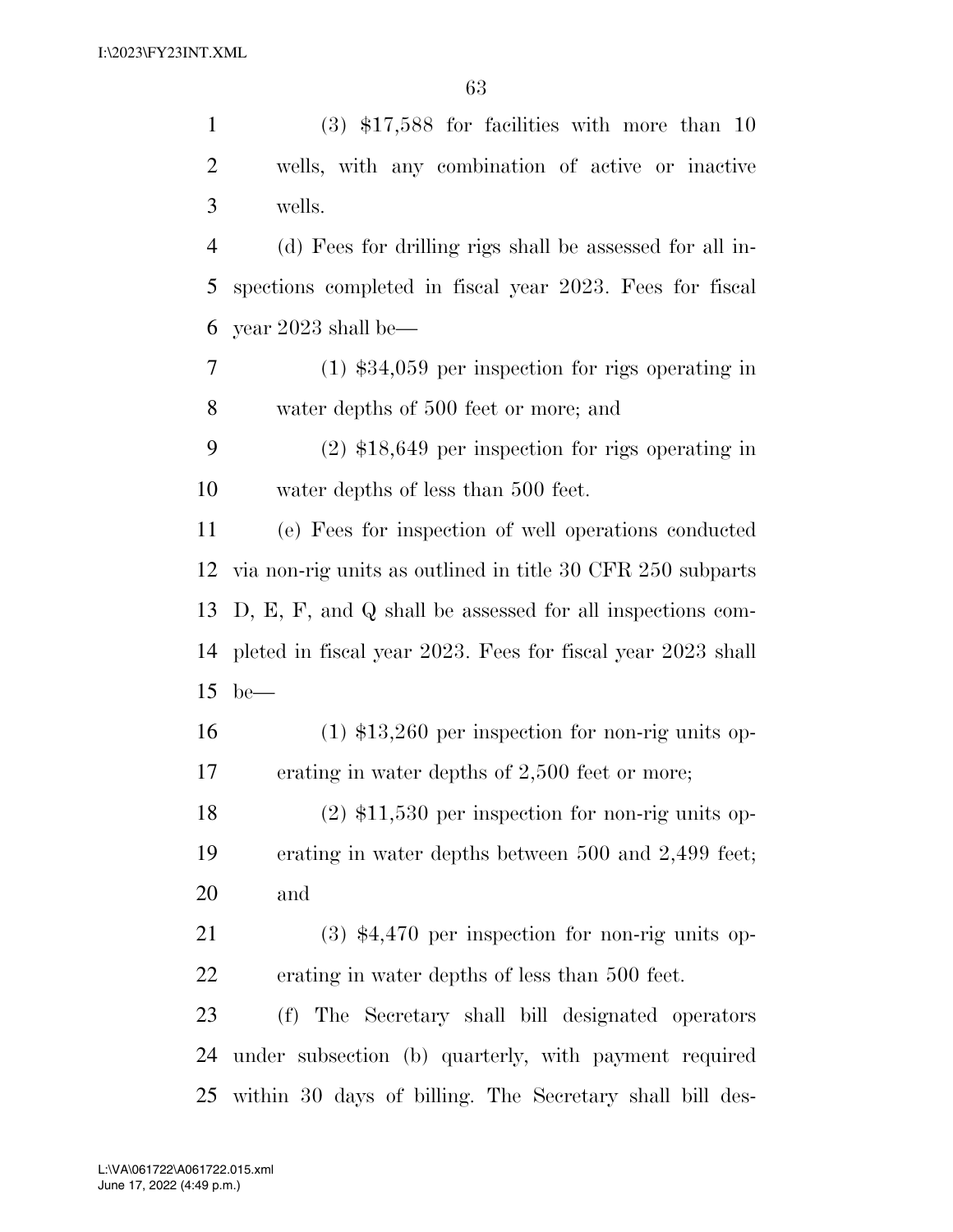ignated operators under subsection (c) within 30 days of the end of the month in which the inspection occurred, with payment required within 30 days of billing. The Sec- retary shall bill designated operators under subsection (d) with payment required by the end of the following quarter. CONTRACTS AND AGREEMENTS FOR WILD HORSE AND

# BURRO HOLDING FACILITIES

 SEC. 108. Notwithstanding any other provision of this Act, the Secretary of the Interior may enter into multiyear cooperative agreements with nonprofit organiza- tions and other appropriate entities, and may enter into multiyear contracts in accordance with the provisions of section 3903 of title 41, United States Code (except that the 5-year term restriction in subsection (a) shall not apply), for the long-term care and maintenance of excess wild free roaming horses and burros by such organizations or entities on private land. Such cooperative agreements and contracts may not exceed 10 years, subject to renewal at the discretion of the Secretary.

MASS MARKING OF SALMONIDS

 SEC. 109. The United States Fish and Wildlife Serv- ice shall, in carrying out its responsibilities to protect threatened and endangered species of salmon, implement a system of mass marking of salmonid stocks, intended for harvest, that are released from federally operated or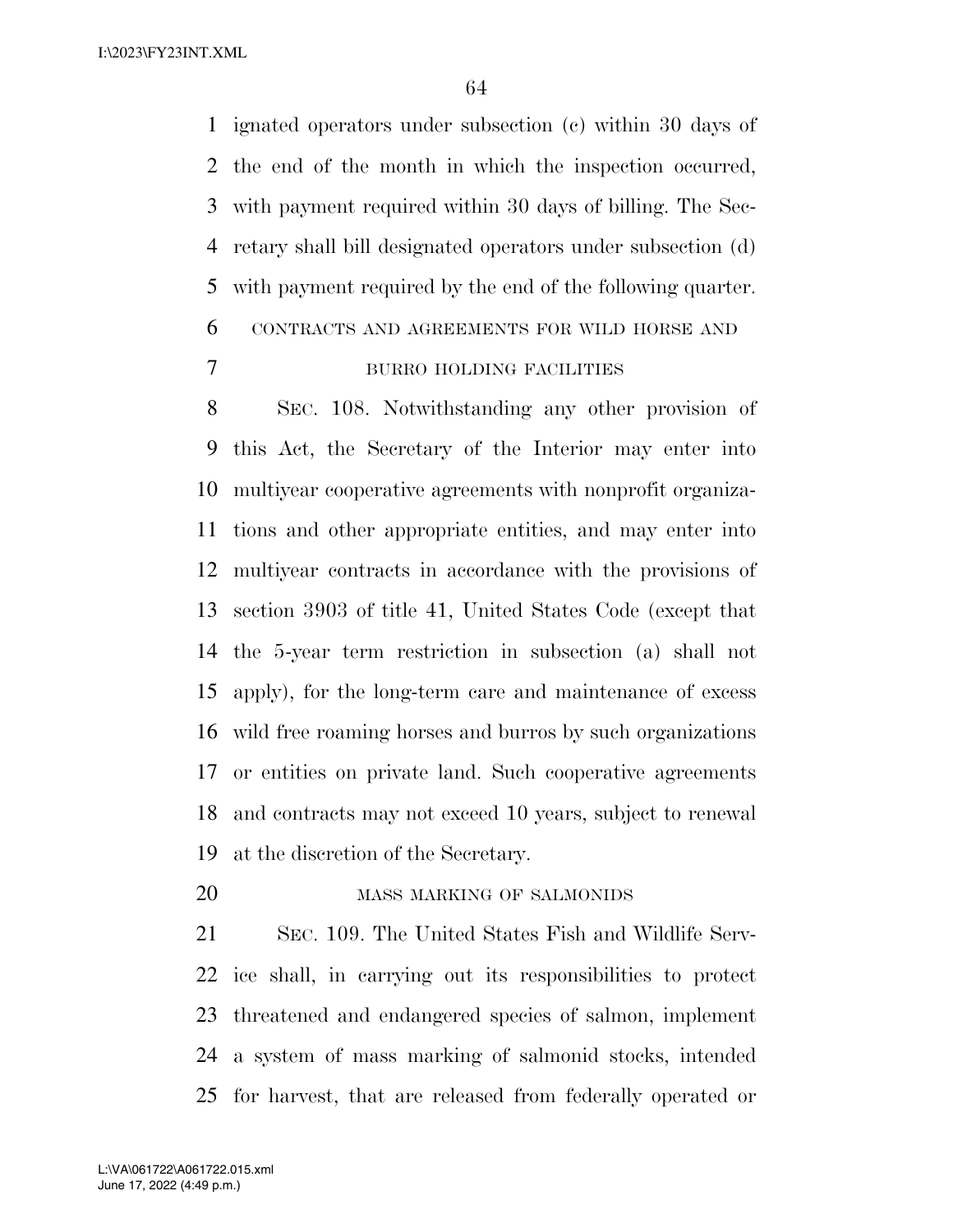federally financed hatcheries including but not limited to fish releases of coho, chinook, and steelhead species. Marked fish must have a visible mark that can be readily identified by commercial and recreational fishers.

# CONTRACTS AND AGREEMENTS WITH INDIAN AFFAIRS

 SEC. 110. Notwithstanding any other provision of law, during fiscal year 2023, in carrying out work involv- ing cooperation with State, local, and tribal governments or any political subdivision thereof, Indian Affairs may record obligations against accounts receivable from any such entities, except that total obligations at the end of the fiscal year shall not exceed total budgetary resources available at the end of the fiscal year.

DEPARTMENT OF THE INTERIOR EXPERIENCED SERVICES

#### PROGRAM

 SEC. 111. (a) Notwithstanding any other provision of law relating to Federal grants and cooperative agree- ments, the Secretary of the Interior is authorized to make grants to, or enter into cooperative agreements with, pri- vate nonprofit organizations designated by the Secretary of Labor under title V of the Older Americans Act of 1965 to utilize the talents of older Americans in programs au- thorized by other provisions of law administered by the Secretary and consistent with such provisions of law.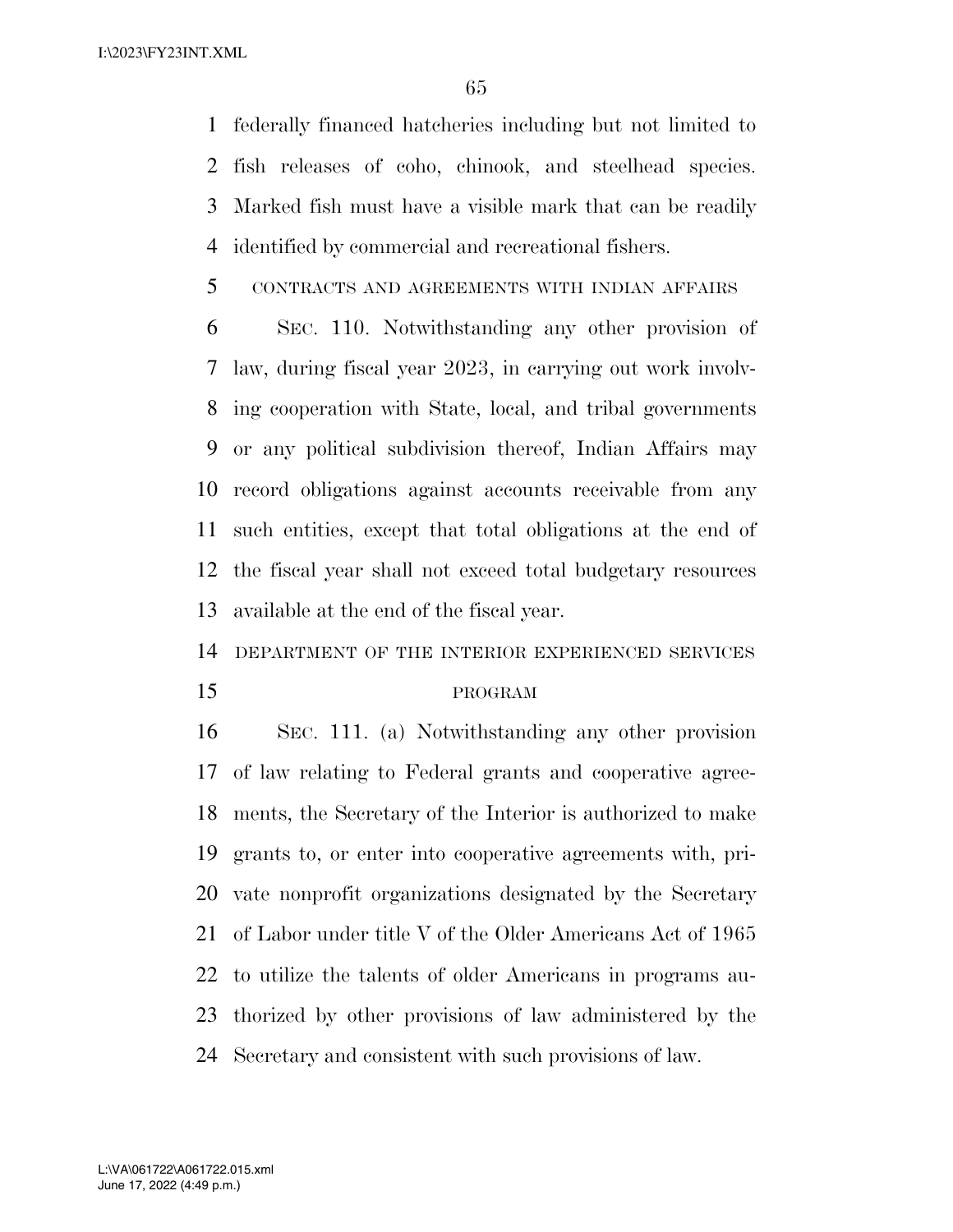(b) Prior to awarding any grant or agreement under subsection (a), the Secretary shall ensure that the agree-ment would not—

 (1) result in the displacement of individuals currently employed by the Department, including partial displacement through reduction of non-over-time hours, wages, or employment benefits;

 (2) result in the use of an individual under the Department of the Interior Experienced Services Program for a job or function in a case in which a Federal employee is in a layoff status from the same or substantially equivalent job within the Depart-ment; or

- (3) affect existing contracts for services.
- 15 OBLIGATION OF FUNDS

 SEC. 112. Amounts appropriated by this Act to the Department of the Interior shall be available for obligation and expenditure not later than 60 days after the date of enactment of this Act.

20 SEPARATION OF ACCOUNTS

 SEC. 113. The Secretary of the Interior, in order to implement an orderly transition to separate accounts of the Bureau of Indian Affairs and the Bureau of Indian Education, may transfer funds among and between the successor offices and bureaus affected by the reorganiza-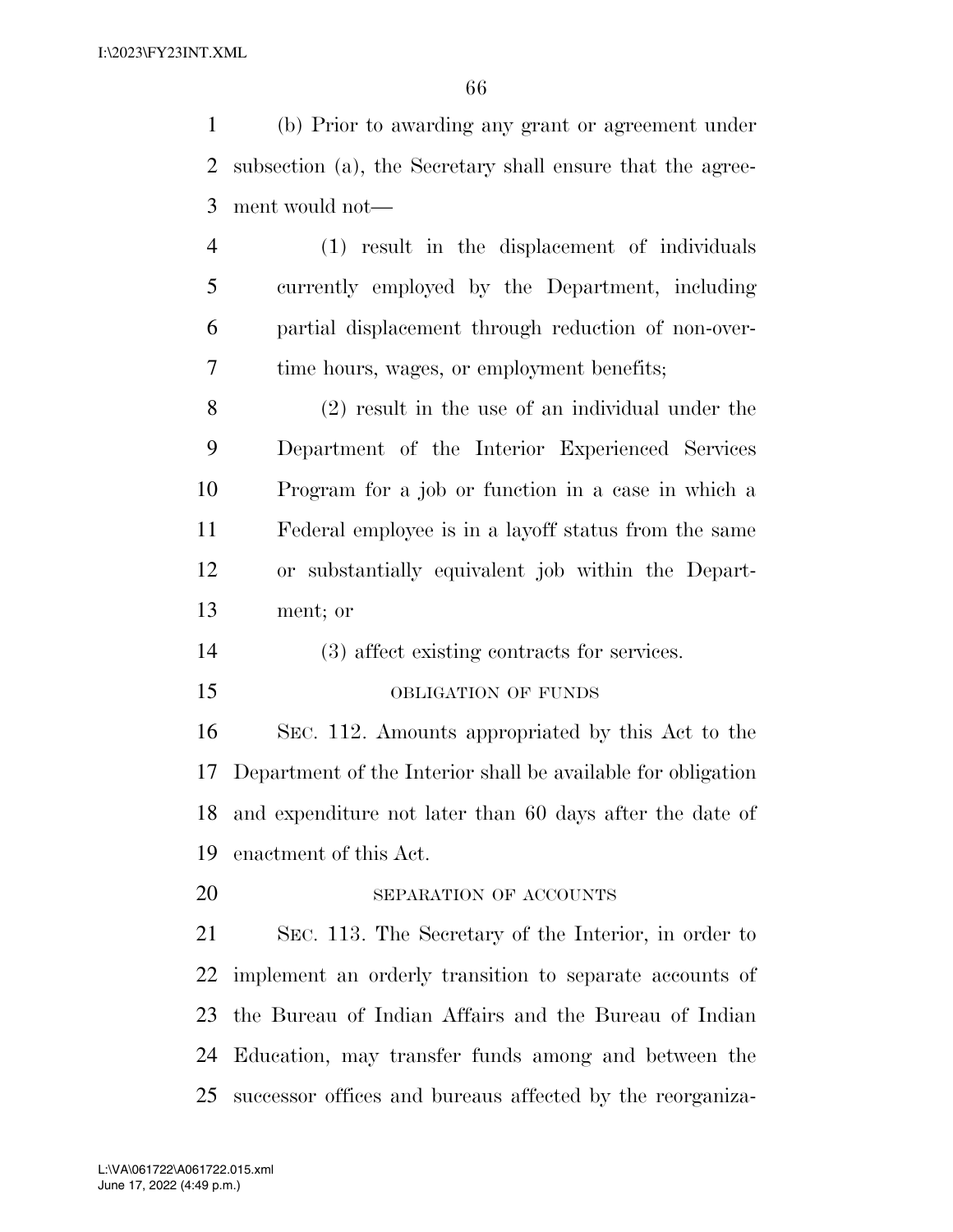tion only in conformance with the reprogramming guide-lines described in this Act.

PAYMENTS IN LIEU OF TAXES (PILT)

 SEC. 114. Section 6906 of title 31, United States Code, shall be applied by substituting ''fiscal year 2023'' for ''fiscal year 2019''.

DISCLOSURE OF DEPARTURE OR ALTERNATE PROCEDURE

### APPROVAL

 SEC. 115. (a) Subject to subsection (b), in any case in which the Bureau of Safety and Environmental En- forcement or the Bureau of Ocean Energy Management prescribes or approves any departure or use of alternate procedure or equipment, in regards to a plan or permit, under 30 CFR 585.103; 30 CFR 550.141; 30 CFR 550.142; 30 CFR 250.141; or 30 CFR 250.142, the head of such bureau shall post a description of such departure or alternate procedure or equipment use approval on such bureau's publicly available website not more than 15 busi-ness days after such issuance.

 (b) The head of each bureau may exclude confidential business information.

22 LONG BRIDGE PROJECT

 SEC. 116. (a) AUTHORIZATION OF CONVEYANCE.— On request by the State of Virginia or the District of Co-lumbia for the purpose of the construction of rail and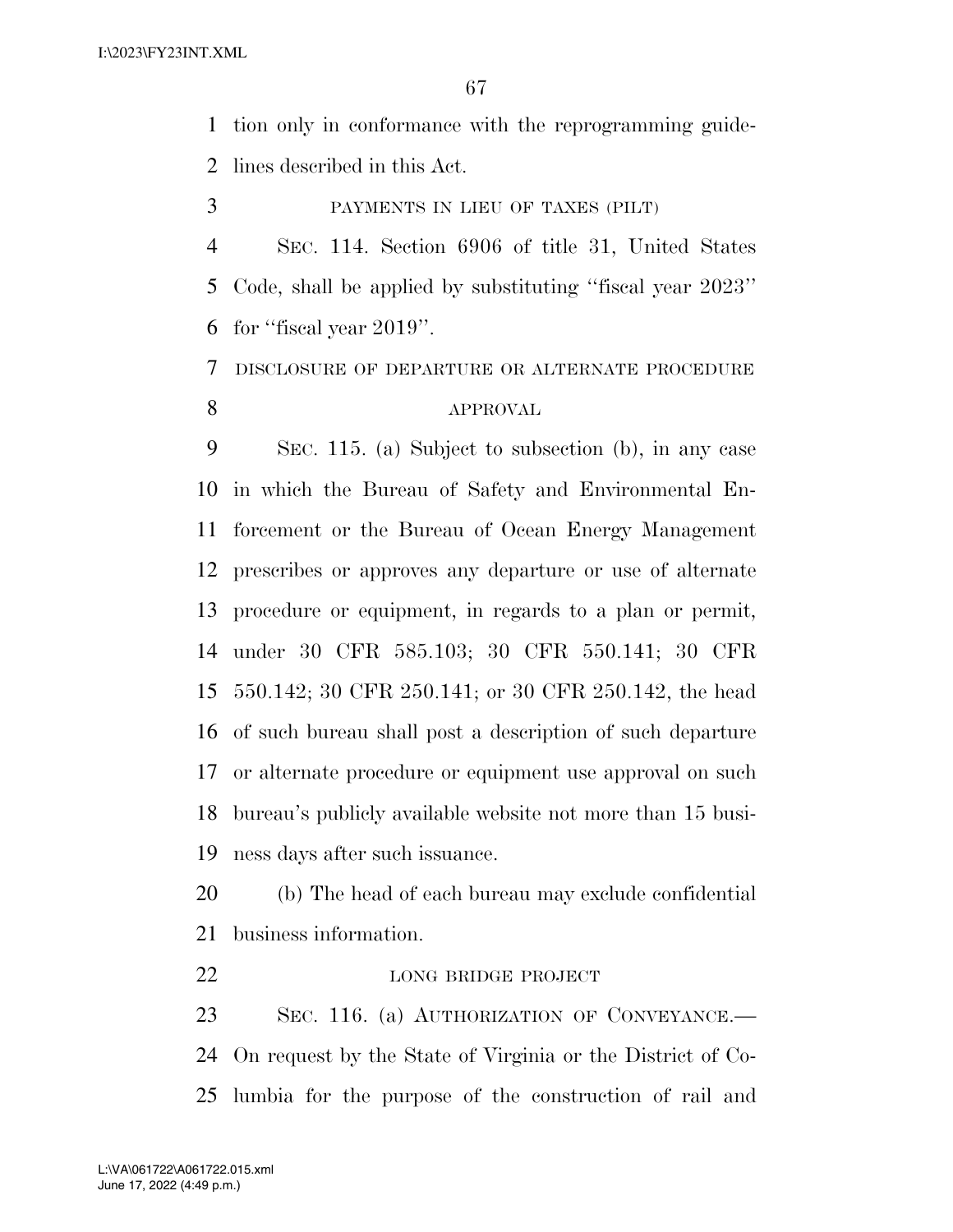other infrastructure relating to the Long Bridge Project, the Secretary of the Interior may convey to the State or the District of Columbia, as applicable, all right, title, and interest of the United States in and to any portion of the approximately 4.4 acres of National Park Service land de- picted as ''Permanent Impact to NPS Land'' on the Map dated May 15, 2020, that is identified by the State or the District of Columbia.

 (b) TERMS AND CONDITIONS.—Such conveyance of the National Park Service land under subsection (a) shall be subject to any terms and conditions that the Secretary may require. If such conveyed land is no longer being used for the purposes specified in this section, the lands or in- terests therein shall revert to the National Park Service after they have been restored or remediated to the satis-faction of the Secretary.

 (c) CORRECTIONS.—The Secretary and the State or the District of Columbia, as applicable, by mutual agree-ment, may—

 (1) make minor boundary adjustments to the National Park Service land to be conveyed to the State or the District of Columbia under subsection (a); and

 (2) correct any minor errors in the Map re-ferred to in subsection (a).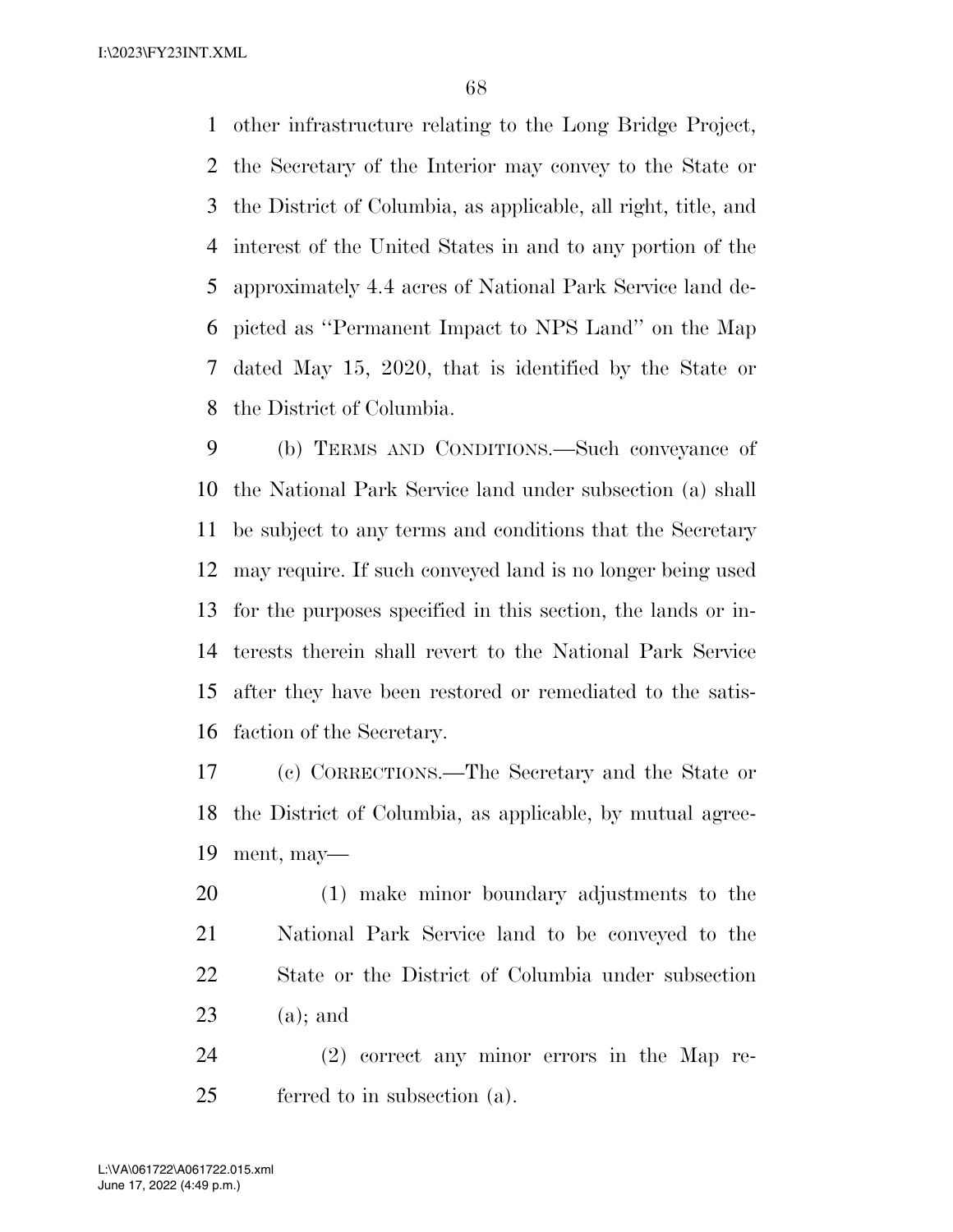(d) DEFINITIONS.—For purposes of this section: (1) LONG BRIDGE PROJECT.—The term ''Long Bridge Project'' means the rail project, as identified by the Federal Railroad Administration, from Rosslyn (RO) Interlocking in Arlington, Virginia, to L'Enfant (LE) Interlocking in Washington, DC, which includes a bicycle and pedestrian bridge. (2) SECRETARY.—The term ''Secretary'' means the Secretary of the Interior, acting through the Di- rector of the National Park Service. (3) STATE.—The term ''State'' means the State of Virginia. 13 INTERAGENCY MOTOR POOL SEC. 117. Notwithstanding any other provision of law or Federal regulation, federally recognized Indian tribes or authorized tribal organizations that receive Tribally- Controlled School Grants pursuant to Public Law 100– 297 may obtain interagency motor vehicles and related services for performance of any activities carried out under such grants to the same extent as if they were con- tracting under the Indian Self-Determination and Edu- cation Assistance Act. 23 DELAWARE WATER GAP AUTHORITY

 SEC. 118. Section 4(b) of The Delaware Water Gap National Recreation Area Improvement Act, as amended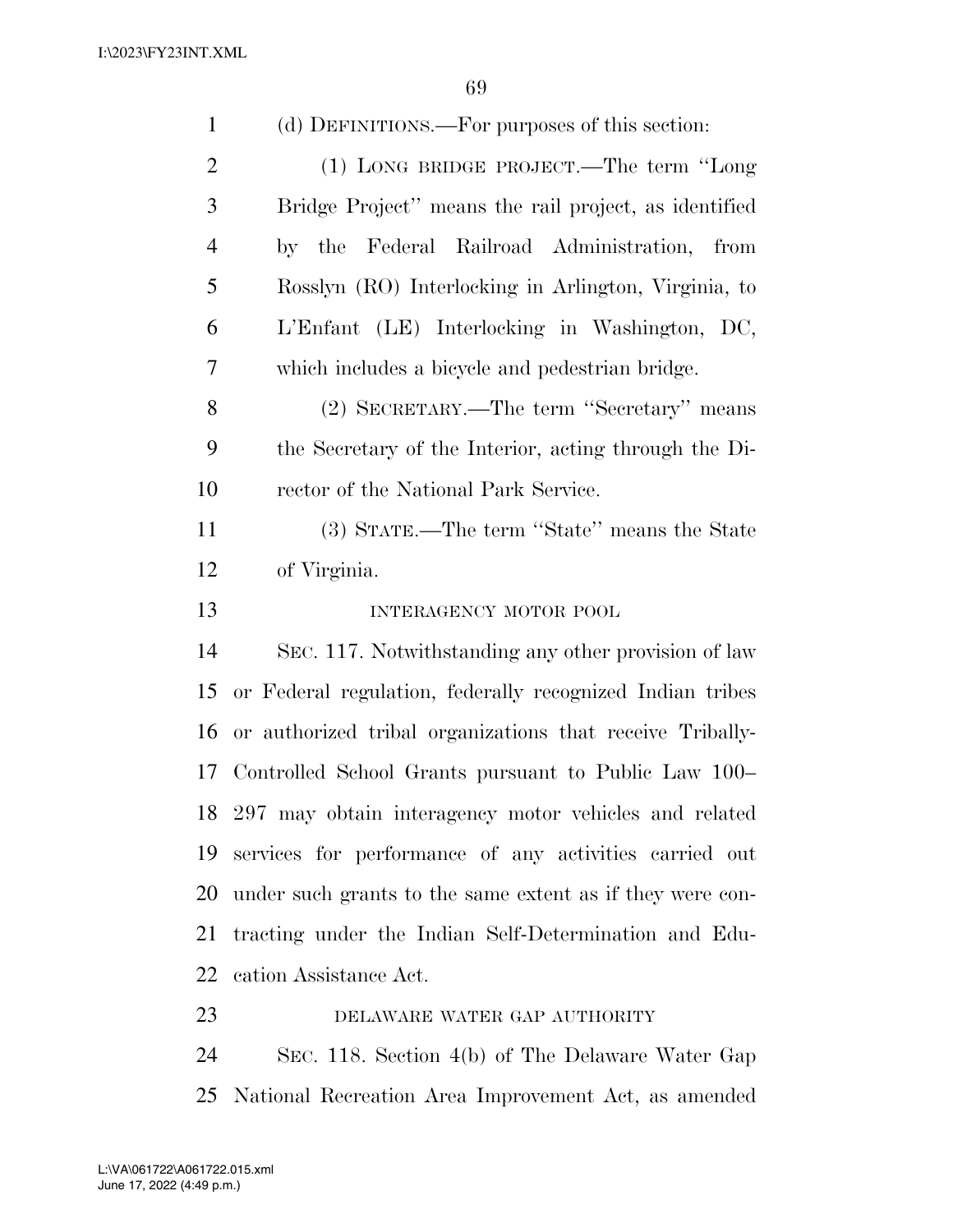by section 1 of Public Law 115–101, shall be applied by substituting ''2023'' for ''2021''.

NATIONAL HERITAGE AREAS AND CORRIDORS

 SEC. 119. (a) Section 109(a) of the Quinebaug and Shetucket Rivers Valley National Heritage Corridor Act of 1994 (title I of Public Law 103–449), is amended by striking ''\$17,000,000'' and inserting ''\$19,000,000''.

 (b) Section 409(a) of the Steel Industry American Heritage Area Act of 1996 (title IV of division II of Public Law 104–333) is amended by striking ''\$20,000,000'' and inserting ''\$22,000,000''.

 (c) Section 608(a) of the South Carolina National Heritage Corridor Act of 1996 (title VI of division II of Public Law 104–333) is amended by striking ''\$17,000,000'' and inserting ''\$19,000,000''.

16 (d) Subsection  $157(h)(1)$  of the Wheeling National Heritage Area Act of 2000 (section 157 of Public Law 106–291) is amended by striking ''\$15,000,000'' and in-serting ''\$17,000,000''.

 (e) Sections 411, 432, and 451 of title IV of the Con- solidated Natural Resources Act of 2008 (Public Law 110–229), are each amended by striking ''the date that is 15 years after the date of'' and all that follows through the end of each section and inserting ''September 30, 2024.''.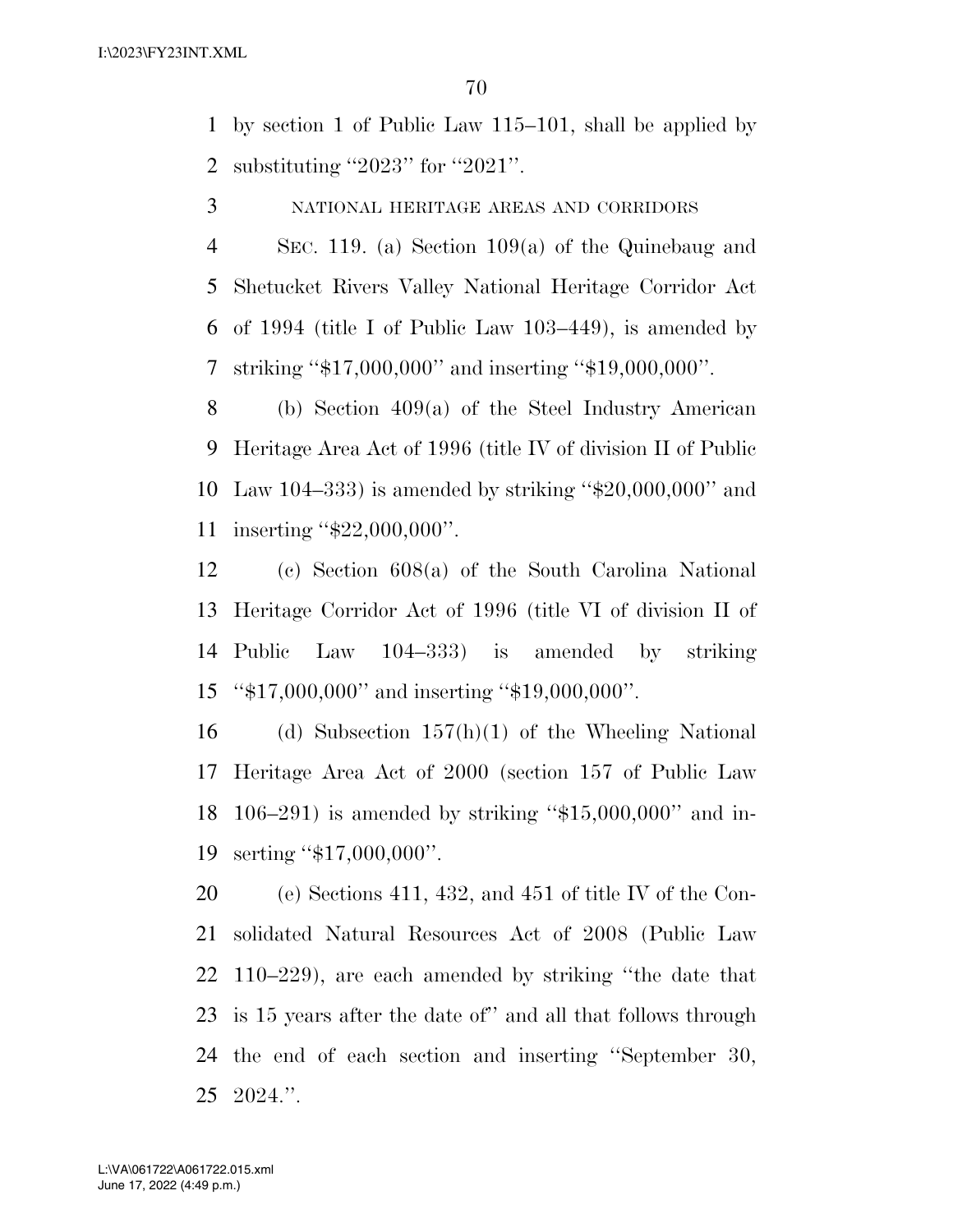(f) Section 512 of the National Aviation Heritage

 Area Act (title V of division J of Public Law 108–447), is amended by striking ''2022'' and inserting ''2024''. (g) Section 608 of the Oil Region National Heritage Area Act (title VI of Public Law 108–447) is amended by striking ''2022'' and inserting ''2024''. (h) Section 125(a) of Public Law 98–398, as amend- ed by section 402 of Public Law 109–338 (120 Stat. 1853), is amended by striking ''\$10,000,000'' and insert-10 ing "\$12,000,000". STUDY FOR SELMA TO MONTGOMERY NATIONAL HISTORIC TRAIL SEC. 120. (a) STUDY.—The Secretary of the Interior (Secretary) shall conduct a study to evaluate— (1) resources associated with the 1965 Voting Rights March from Selma to Montgomery not cur- rently part of the Selma to Montgomery National 18 Historic Trail (Trail) (16 U.S.C.  $1244(a)(20)$ ) that would be appropriate for addition to the Trail; and (2) the potential designation of the Trail as a unit of the National Park System instead of, or in addition to, remaining a designated part of the Na- tional Trails System. (b) REPORT.—Not later than one year after the date

of enactment of this Act, the Secretary shall submit to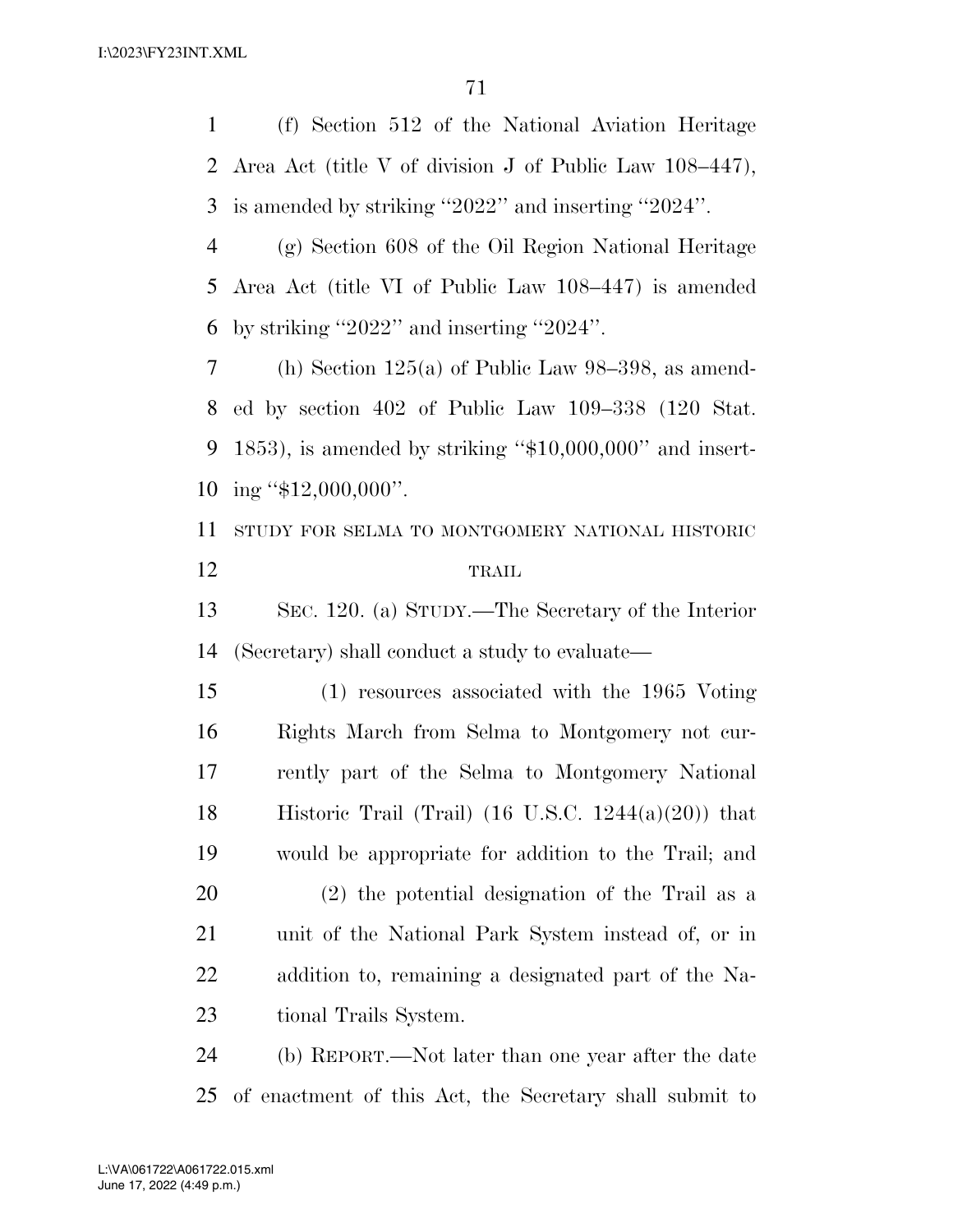the House and Senate Committees on Appropriations, the Committee on Natural Resources of the House of Rep- resentatives and the Committee on Energy and Natural Resources of the Senate a report that describes the results of the study and the conclusions and recommendations of the study.

 (c) LAND ACQUISITION.—The Secretary is author- ized, subject to the availability of appropriations and at her discretion, to acquire property or interests therein lo- cated in the city of Selma, Alabama and generally depicted on the map entitled, ''Selma to Montgomery NHT Pro- posed Addition,'' numbered 628/177376 and dated Sep- tember 14, 2021, with the consent of the owner, for the benefit of the Selma to Montgomery National Historic Trail and to further the purpose for which the trail has been established.

### APPRAISER PAY AUTHORITY

 SEC. 121. For fiscal year 2023, funds made available in this or any other Act or otherwise made available to the Department of the Interior for the Appraisal and Valuation Services Office may be used by the Secretary of the Interior to establish higher minimum rates of basic pay for employees of the Department of the Interior in the Appraiser (GS–1171) job series at grades 11 through 15 carrying out appraisals of real property and appraisal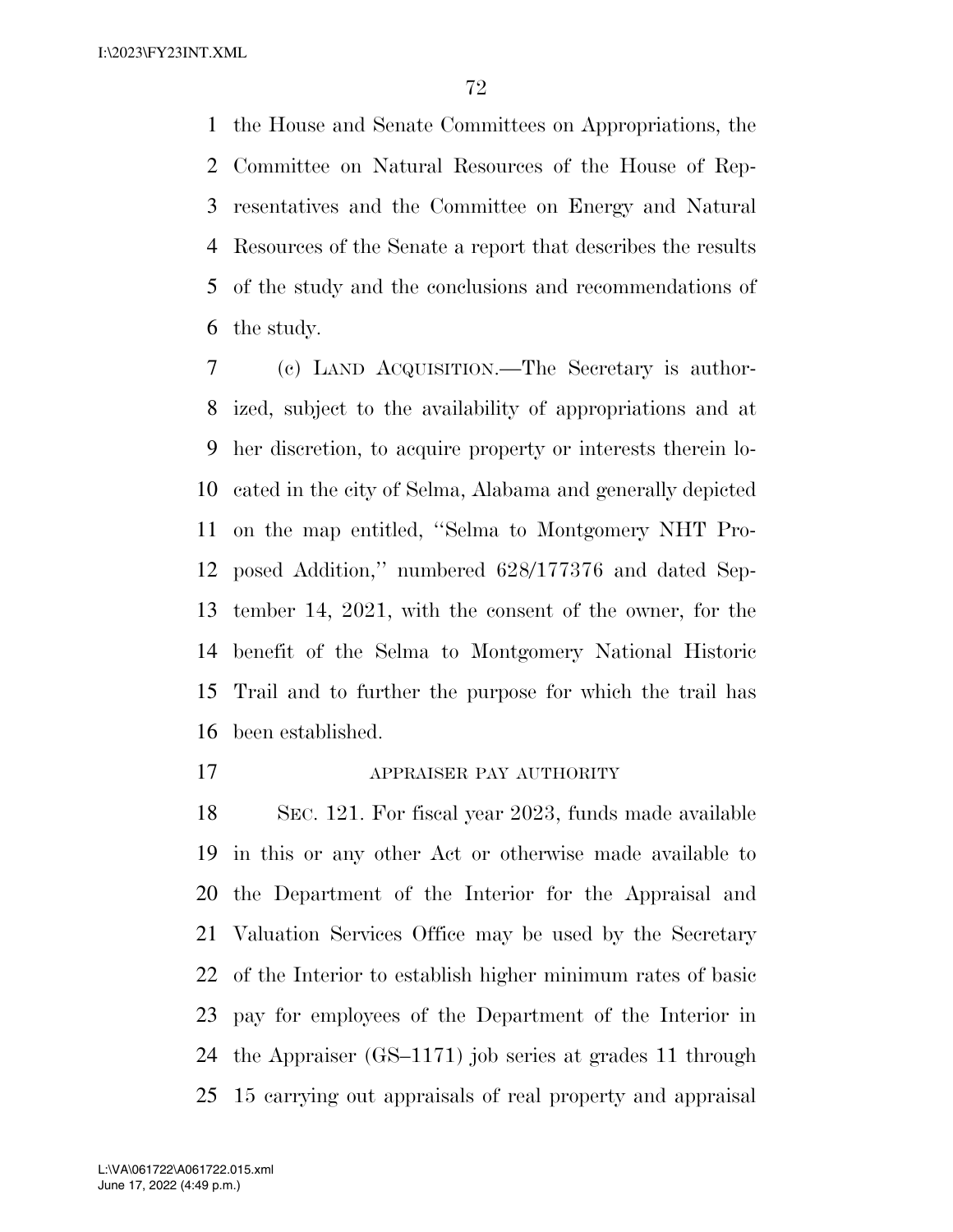reviews conducted in support of the Department's realty programs at rates no greater than 15 percent above the minimum rates of basic pay normally scheduled, and such higher rates shall be consistent with subsections (e) through (h) of section 5305 of title 5, United States Code.

ONSHORE OIL AND GAS INSPECTION FEE

 SEC. 122. (a) ONSHORE OIL AND GAS INSPECTION FEES.—The designated operator under each oil and gas lease on Federal or Indian lands, or under each unit and communitization agreement that includes one or more such Federal or Indian leases, that is subject to inspection under section 108(b) of the Federal Oil and Gas Royalty Management Act of 1982 (30 U.S.C. 1718(b)) and that is in force at the start of fiscal year 2022 shall pay a non- refundable annual inspection fee that the Bureau of Land Management (BLM) shall collect and deposit in the ''Man-agement of Lands and Resources'' account.

(b) FEES.—Fees for fiscal year 2023 shall be—

 (1) \$1,560 for each lease or unit or communitization agreement with 1 to 10 wells, with any combination of active or inactive wells;

 (2) \$7,000 for each lease or unit or communitization agreement with 11 to 50 wells, with any combination of active or inactive wells; and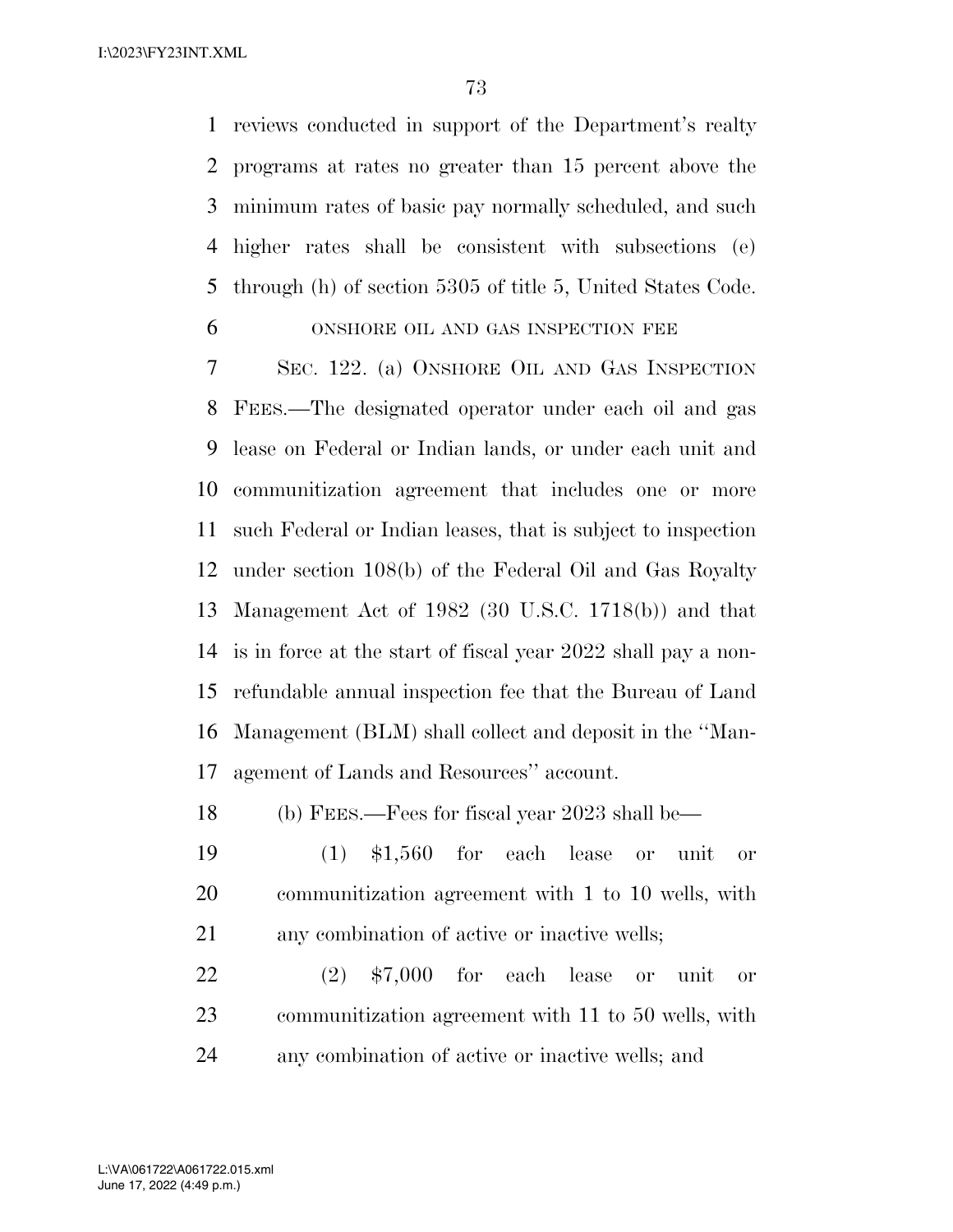(3) \$14,000 for each lease or unit or communitization agreement with more than 50 wells, with any combination of active or inactive wells.

 (c) BILLING AND PAYMENT.—BLM shall bill des- ignated operators not later than 60 days after the date of enactment of this Act, with payment required within 30 days of billing.

 (d) PENALTY.—If the designated operator fails to pay the full amount of the fee as prescribed in this section, the Secretary may, in addition to utilizing any other appli- cable enforcement authority, assess civil penalties against the operator in the same manner as if this section were a mineral leasing law as defined in paragraph (8) of sec- tion 3 of Public Law 97–451 (30 U.S.C 1702(8)), as amended.

 (e) EXEMPTION FOR TRIBAL OPERATORS.—An oper- ator that is a Tribe or is controlled by a Tribe is not sub- ject to subsection (a) with respect to a lease, unit, or communitization agreement that is located entirely on the lands of such Tribe.

21 DECOMMISSIONING ACCOUNT

 SEC. 123. (a) Effective upon the later of October 1, 2022, or the date of enactment of this Act, the fifth and sixth provisos under the amended heading ''Royalty and Offshore Minerals Management'' for the Minerals Man-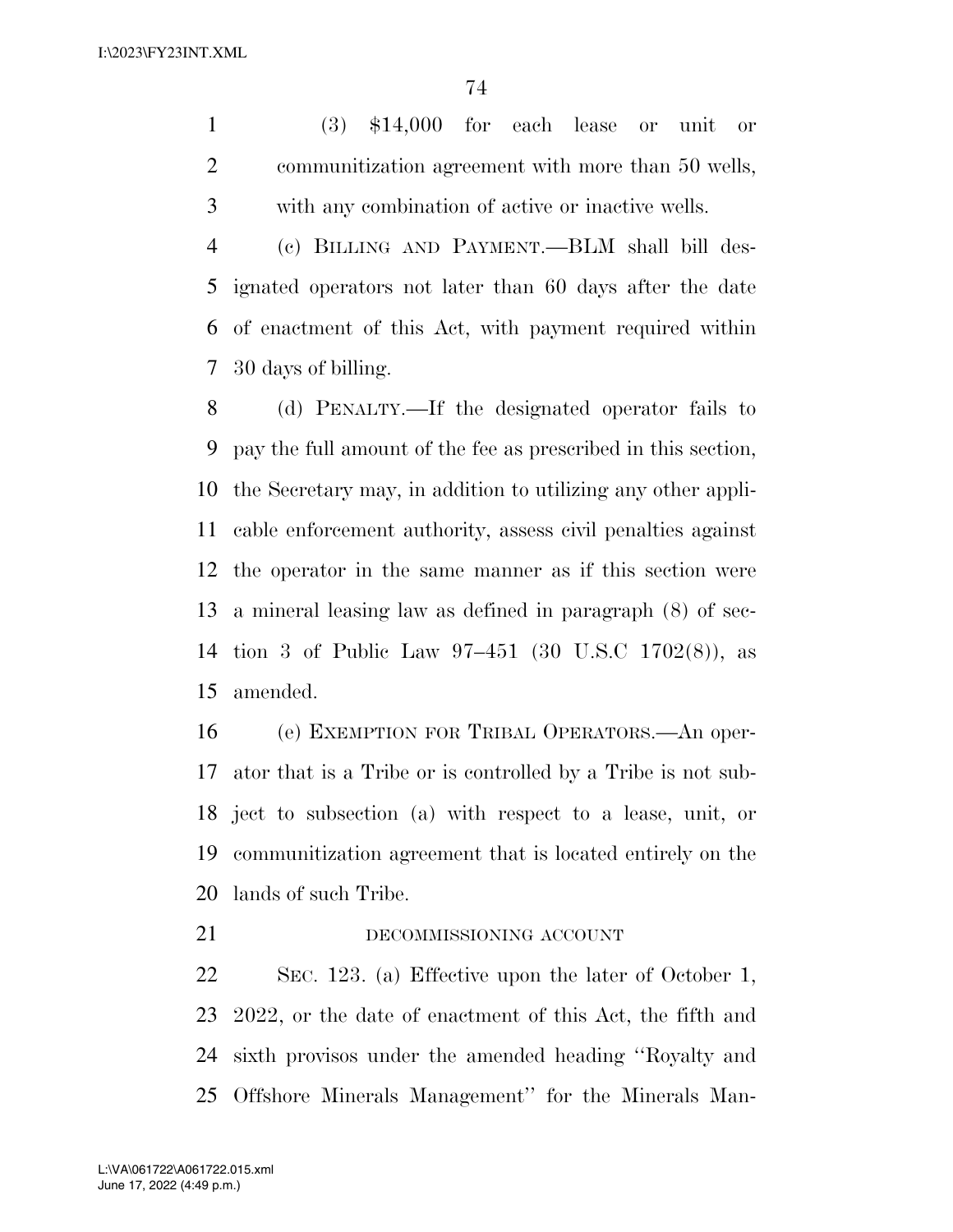agement Service in Public Law 101–512 shall hereafter have no force or effect.

 (b) Beginning on the later of October 1, 2022, or the date of enactment of this Act, and in each fiscal year here-after—

 (1) Notwithstanding section 3302 of title 31, any moneys hereafter received as a result of the for- feiture of a bond or other security by an Outer Con- tinental Shelf permittee, lessee, or right-of-way hold- er that does not fulfill the requirements of its per- mit, lease, or right-of-way or does not comply with the regulations of the Secretary, or as a bankruptcy distribution or settlement associated with such fail- ure or noncompliance, shall be credited to a separate account established in the Treasury for decommis- sioning activities and shall be available to the Bu- reau of Ocean Energy Management without further appropriation or fiscal year limitation to cover the cost to the United States of any improvement, pro- tection, rehabilitation, or decommissioning work ren- dered necessary by the action or inaction that led to the forfeiture or bankruptcy distribution or settle-ment, to remain available until expended.

 (2) Amounts deposited into the decommis-sioning account may be allocated to the Bureau of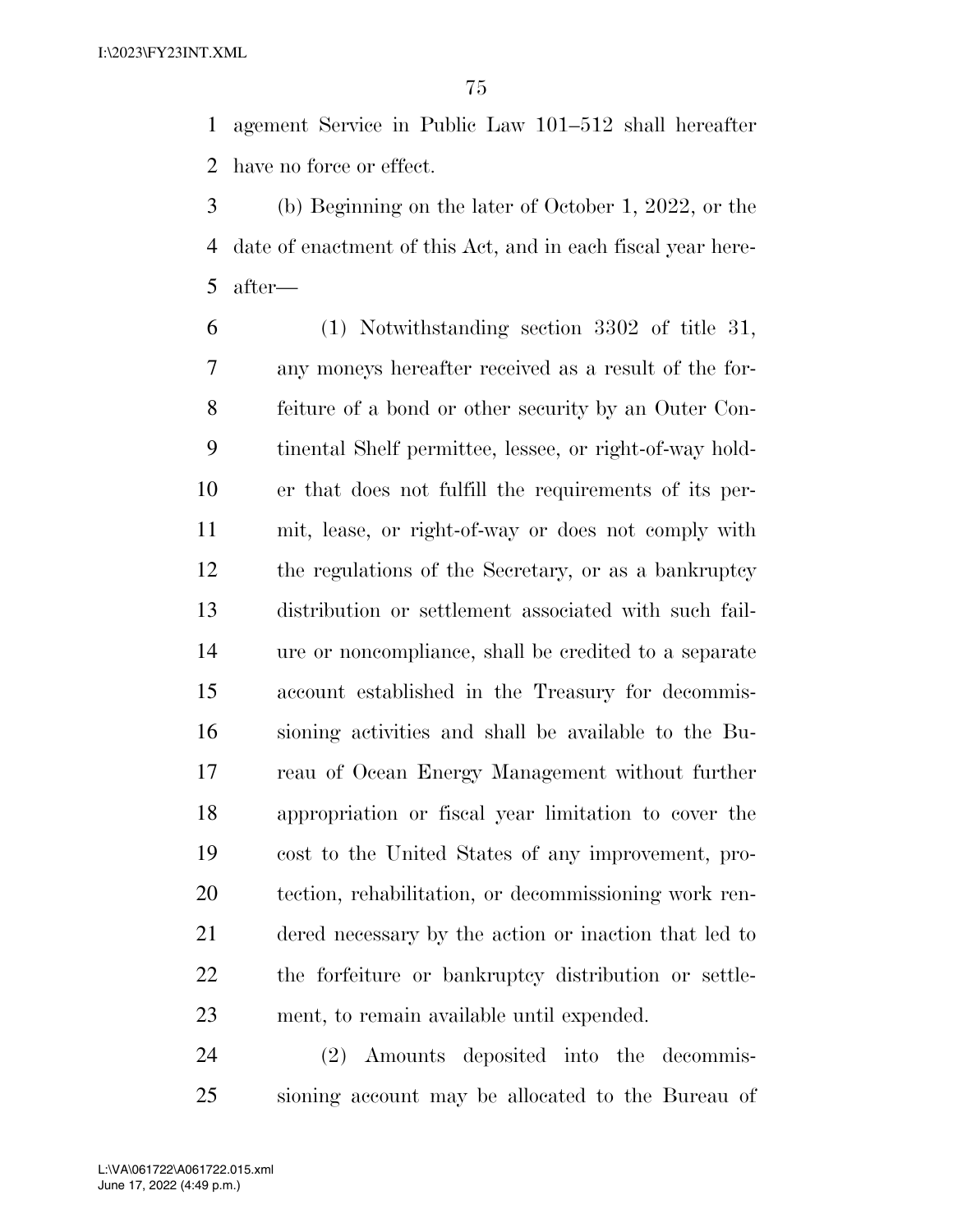Safety and Environmental Enforcement for such costs.

 (3) Any moneys received for such costs cur- rently held in the Ocean Energy Management ac- count shall be transferred to the decommissioning account; and

 (4) Any portion of the moneys so credited shall be returned to the bankruptcy estate, permittee, les- see, or right-of-way holder to the extent that the money is in excess of the amount expended in per- forming the work necessitated by the action or inac- tion which led to their receipt or, if the bond or se- curity was forfeited for failure to pay the civil pen-alty, in excess of the civil penalty imposed.

LAND AND WATER CONSERVATION FUND FINANCIAL

### ASSISTANCE TO STATES

 SEC. 124. For expenses necessary to carry out section 200305 of title 54, United States Code, the National Park Service may retain up to 7 percent of the State Conserva- tion Grants program to provide to States, the District of Columbia, and insular areas, as matching grants to sup-port state program administrative costs.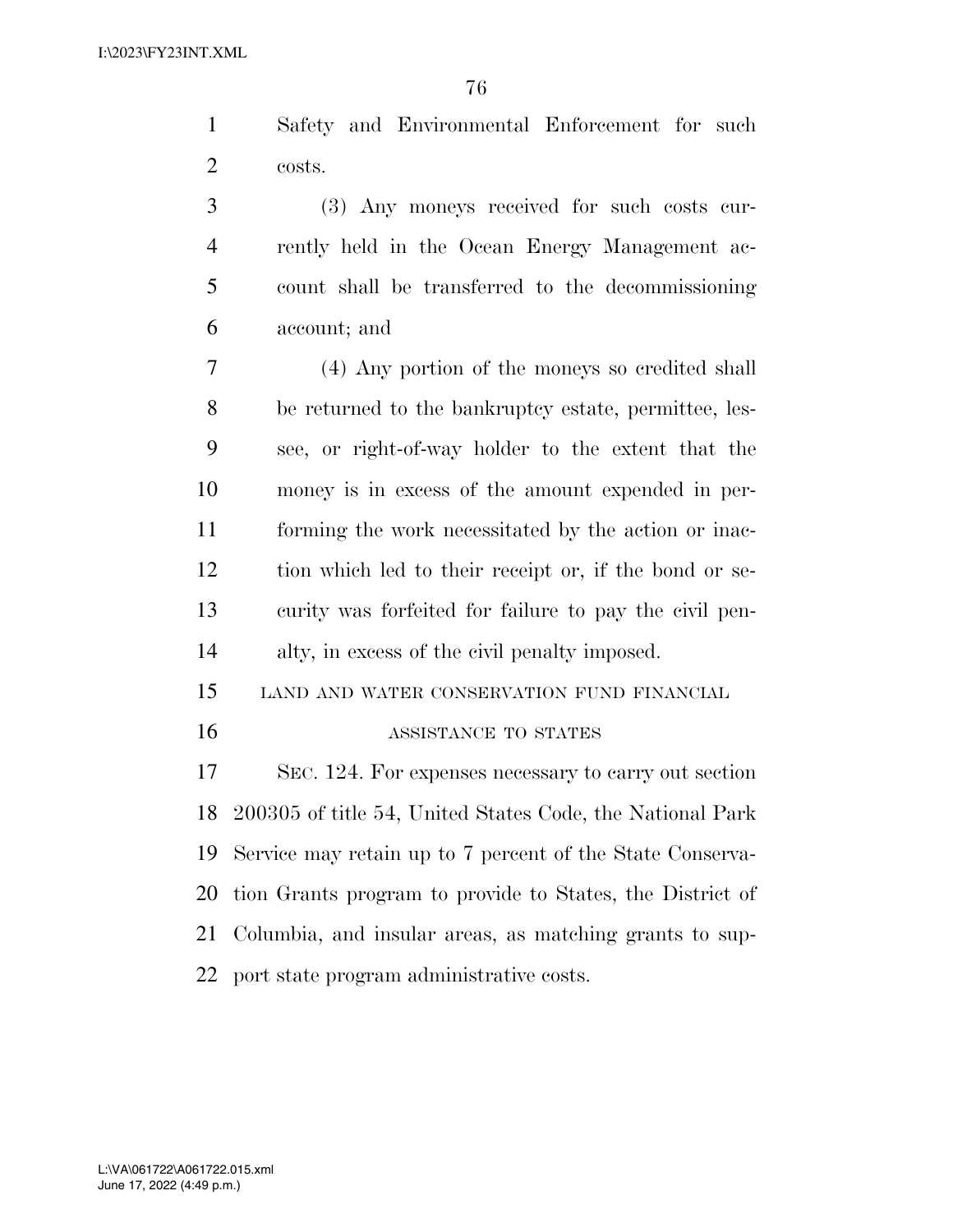1 INCORPORATION BY REFERENCE SEC. 125. (a) H.R. 6707 as introduced in the 117th Congress (Advancing Equality for Wabanaki Nations Act) is hereby enacted into law.

 (b) In publishing this Act in slip form and in the United States Statutes at large pursuant to section 112 of title 1, United States Code, the Archivist of the United States shall include after the date of approval at the end an appendix setting forth the text of the sections of the bill referred to in subsection (a).

11 INDIAN RESERVATION GAMING REGULATIONS

 SEC. 126. The Ysleta del Sur Pueblo and Alabama and Coushatta Indian Tribes of Texas Restoration Act (Public Law 100—89; 101 Stat. 666) is amended by add-ing at the end the following:

#### **''SEC. 301 RULE OF CONSTRUCTION.**

 ''Nothing in this Act shall be construed to preclude or limit the applicability of the Indian Gaming Regulatory Act (25 U.S.C. 2701 et seq.).''.

20 INDIAN REORGANIZATION ACT

 SEC. 127. (a) MODIFICATION.—(1) IN GENERAL.— The first sentence of section 19 of the Act of June 18, 1934 (commonly known as the ''Indian Reorganization Act'') (25 U.S.C. 5129), is amended—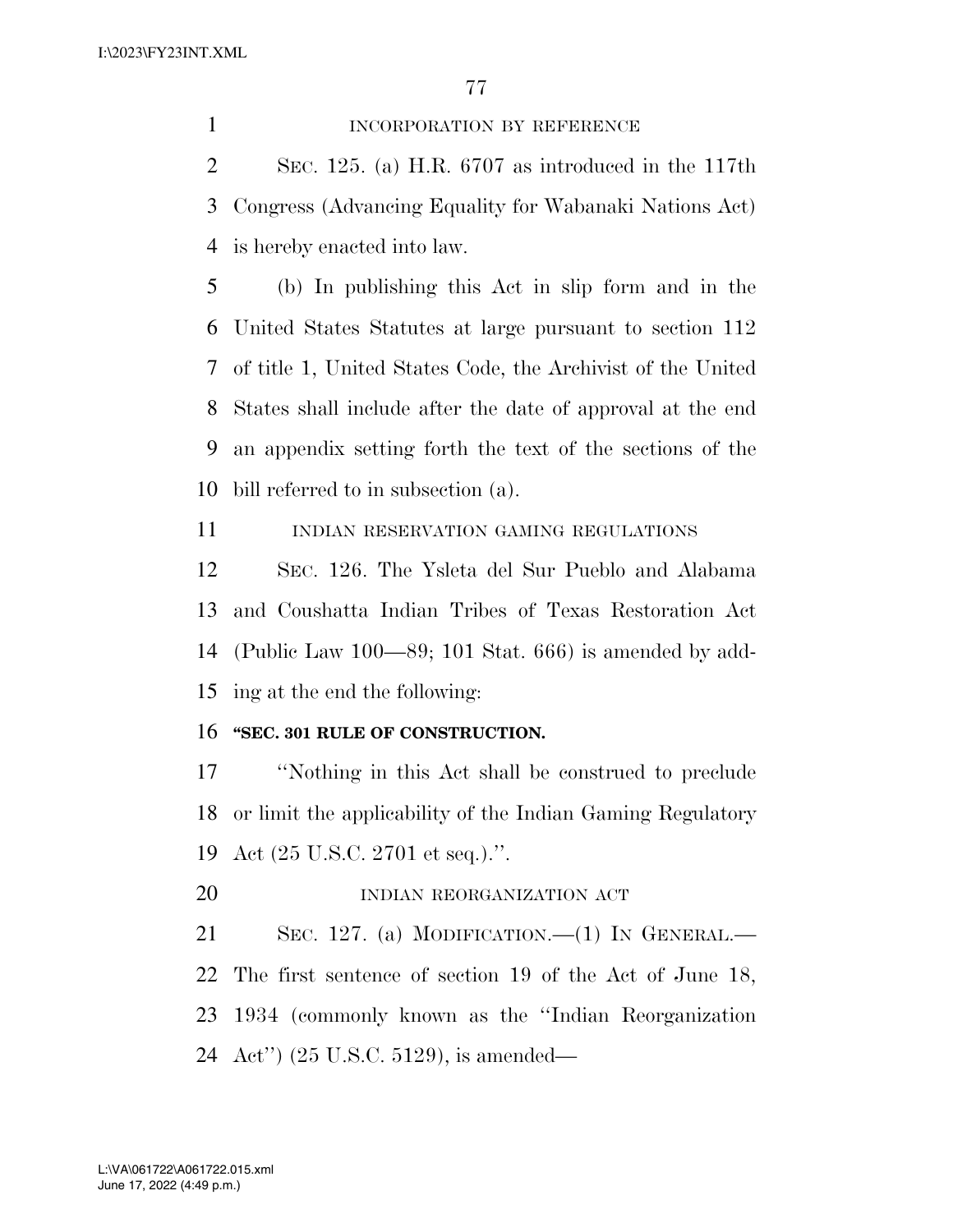(A) by striking ''The term'' and inserting ''Effective beginning on June 18, 1934, the term''; and

 (B) by striking ''any recognized Indian tribe now under Federal jurisdiction'' and inserting ''any federally recognized Indian tribe''.

 (2) EFFECTIVE DATE.—The amendments made by paragraph (1) shall take effect as if included in the Act of June 18, 1934 (commonly known as the ''Indian Reor- ganization Act'') (25 U.S.C. 5129), on the date of enact-ment of that Act.

 (b) RATIFICATION AND CONFIRMATION OF AC- TIONS.—Any action taken by the Secretary of the Interior pursuant to the Act of June 18, 1934 (commonly known as the ''Indian Reorganization Act'') (25 U.S.C. 5101 et seq.) for any Indian tribe that was federally recognized on the date of the action is ratified and confirmed, to the extent such action is subjected to challenge based on whether the Indian tribe was federally recognized or under Federal jurisdiction on June 18, 1934, as if the action had, by prior act of Congress, been specifically authorized and directed.

22 (c) EFFECT ON OTHER LAWS.—(1) IN GENERAL.— Nothing in this section or the amendments made by this section affects—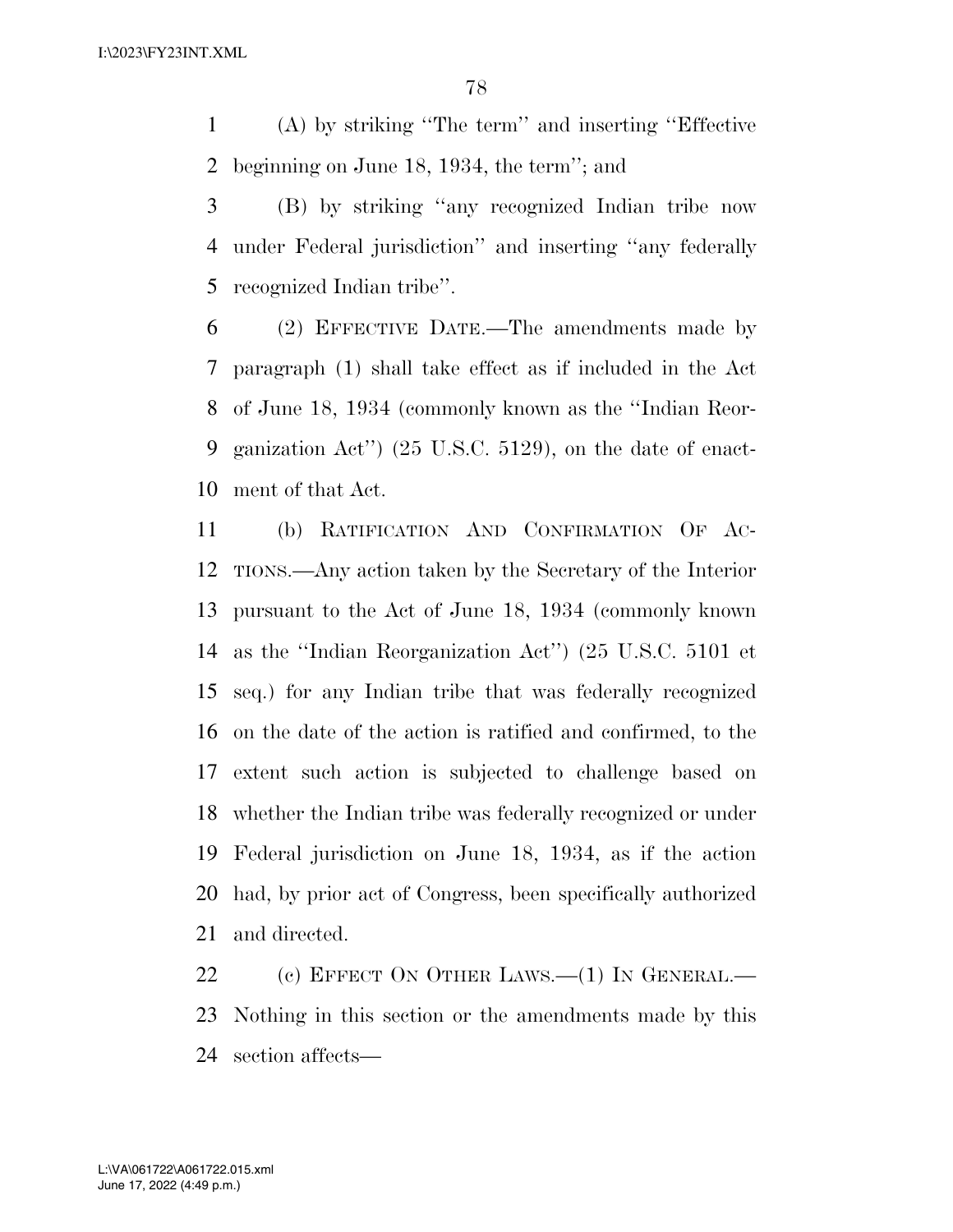(A) the application or effect of any Federal law other than the Act of June 18, 1934 (25 U.S.C. 5101 et seq.) (as amended by subsection (a)); or

 (B) any limitation on the authority of the Secretary of the Interior under any Federal law or regulation other than the Act of June 18, 1934 (25 U.S.C. 5101 et seq.) (as so amended).

 (2) REFERENCES IN OTHER LAWS.—An express ref- erence to the Act of June 18, 1934 (25 U.S.C. 5101 et seq.) contained in any other Federal law shall be consid- ered to be a reference to that Act as amended by sub-section (a).

LOWELL NATIONAL HISTORIC PARK

 SEC. 128. Section 103(a) of Public Law 95–290 (16 U.S.C. 410cc–13; 92 Stat. 292) is amended by striking paragraph (1) and redesignating paragraph (2) as para-graph (1).

18 RESTRICTION ON USE OF FUNDS

 SEC. 129. (a) None of the funds made available in this Act may be used by the Secretary of the Interior or the Director of the Bureau of Ocean Energy Management to conduct or authorize oil and gas preleasing, leasing, or related activities, including but not limited to the issuance of permits for geological and geophysical exploration, in any planning area where the 2017-2022 Outer Continental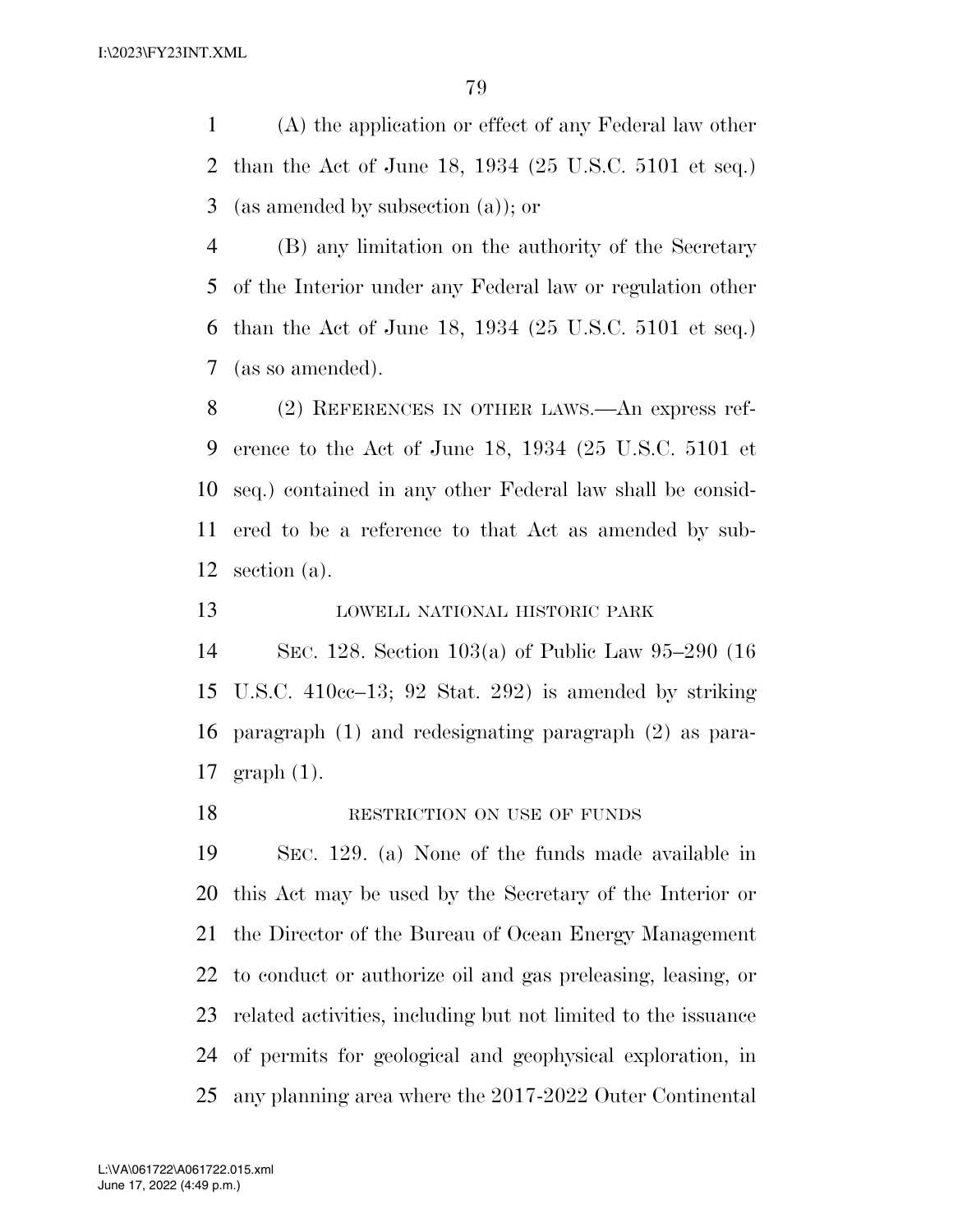Shelf Oil and Gas Leasing Proposed Final Program (No-vember 2016) did not schedule leases.

 (b) The restrictions under subsection (a) apply to the formal steps identified by the Department of the Interior and the enabling steps prior to leasing, including the issuance of permits for geological and geophysical explo-ration.

### TRIBAL CANNABIS

 SEC. 130. None of the funds appropriated by this Act to the Department of Justice or its agencies or bureaus or the Department of the Interior, Bureau of Indian Af- fairs, Office of Justice Services, including those agency funds distributed to any Indian tribe (as such term is de- fined in the Federally Recognized Indian Tribe List Act of 1994 (25 U.S.C. 5130(2))) via the Indian Self-Deter- mination and Education Assistance Act (25 U.S.C. § 5301, et. seq.), may be used to enforce federal laws crim- inalizing the use, distribution, possession, or cultivation of marijuana against any person engaged in the use, dis- tribution, possession, or cultivation of marijuana in Indian country (as defined by 18 U.S.C. § 1151), where tribal laws authorize such use, distribution, possession, or cul-tivation of marijuana, subject to the following:

 (1) unless federal law subjects the Indian lands (as such term is defined in the Indian Gaming Reg-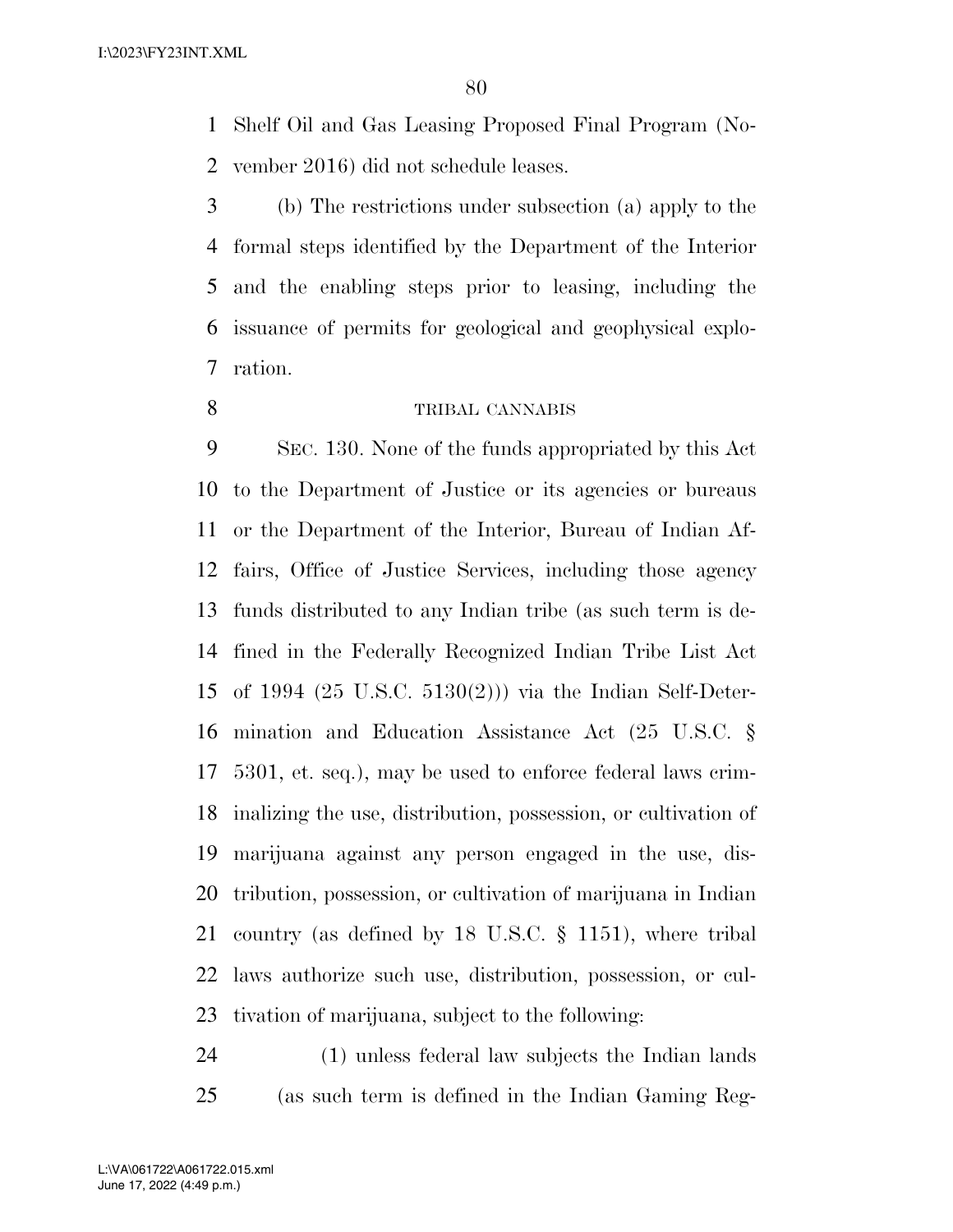ulatory Act (25 U.S.C. 2703(4)) to the civil and criminal laws of the state and the tribal laws author- izing the use, distribution, possession, or cultivation of marijuana do not comply therewith or the Indian lands are not in a state that has legalized marijuana for any purpose; and

 (2) provided the governing Indian tribe (Feder- ally Recognized Indian Tribe List Act) takes reason- able measures under tribal marijuana laws to ensure that marijuana is prohibited for minors; marijuana is not diverted to states or tribes where marijuana is prohibited by state or tribal law; marijuana is not used as a means for trafficking other illegal drugs or used to support organized crime activity; and marijuana is not permitted on Federal public lands. VISITOR EXPERIENCE IMPROVEMENT AUTHORITY

 SEC. 131. Section 101938 of title 54, United States Code, is amended by striking ''7'' and inserting ''9''.

BIG CYPRESS NATIONAL PRESERVE

 SEC. 132. The Secretary of the Interior, acting through the Director of the National Park Service, shall prepare an environmental impact statement under the Na- tional Environmental Policy Act of 1969 (42 U.S.C. 4321 et seq.), prior to approving an operations permit, as de-scribed in 36 Code of Federal Regulations, subpart B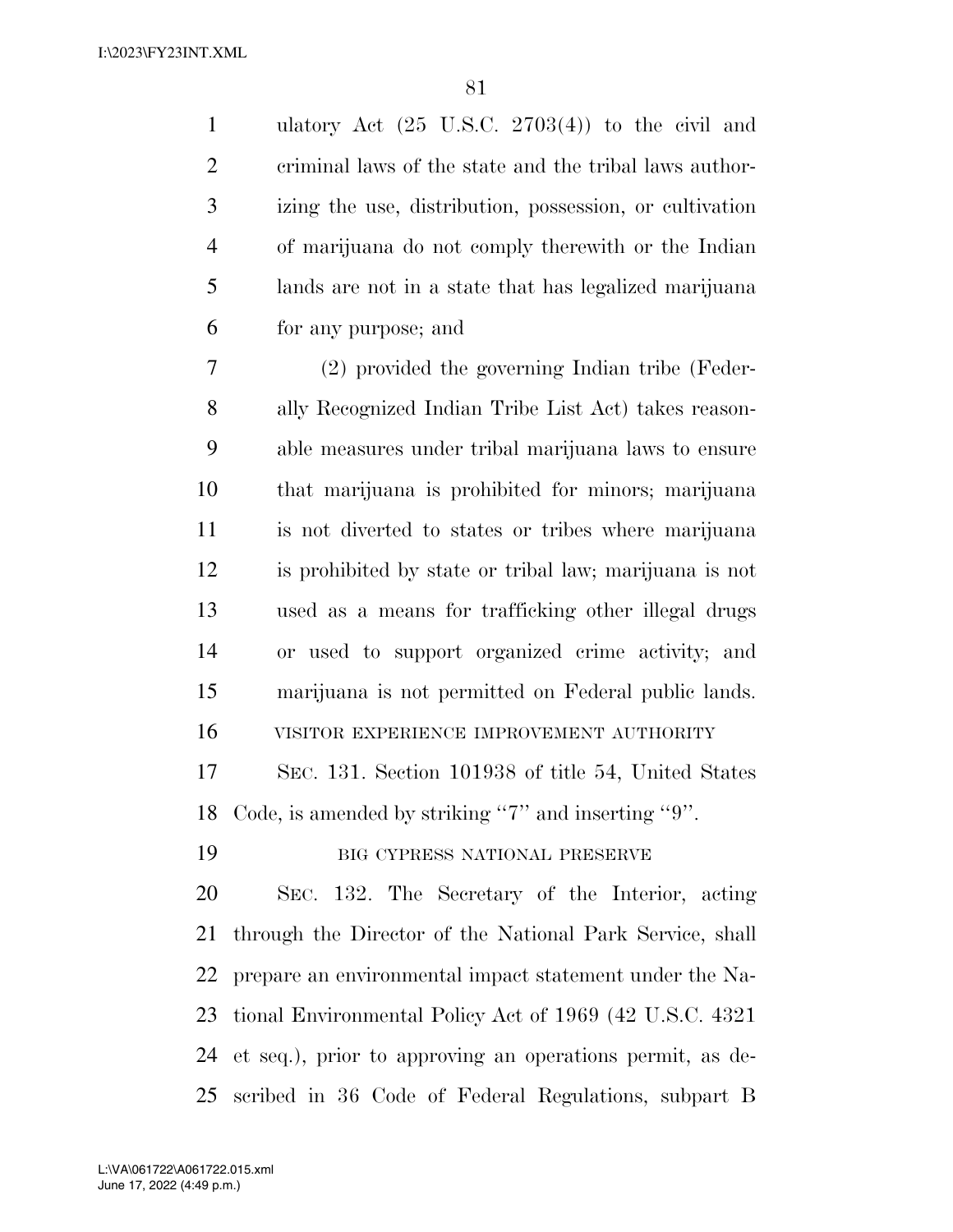§§9.80 through 9.90, for the purpose of conducting or pro- posing to conduct non-federal oil or gas operations within the Big Cypress National Preserve.

### TITLE II

# ENVIRONMENTAL PROTECTION AGENCY

### SCIENCE AND TECHNOLOGY

 For science and technology, including research and development activities, which shall include research and development activities under the Comprehensive Environ- mental Response, Compensation, and Liability Act of 1980; necessary expenses for personnel and related costs and travel expenses; procurement of laboratory equipment and supplies; hire, maintenance, and operation of aircraft; and other operating expenses in support of research and development, \$872,743,000, to remain available until Sep- tember 30, 2024: *Provided*, That of the funds included under this heading, \$10,000,000 shall be for Research: National Priorities as specified in the report accom-panying this Act.

# ENVIRONMENTAL PROGRAMS AND MANAGEMENT

 For environmental programs and management, in- cluding necessary expenses not otherwise provided for, for personnel and related costs and travel expenses; hire of passenger motor vehicles; hire, maintenance, and oper-ation of aircraft; purchase of reprints; library member-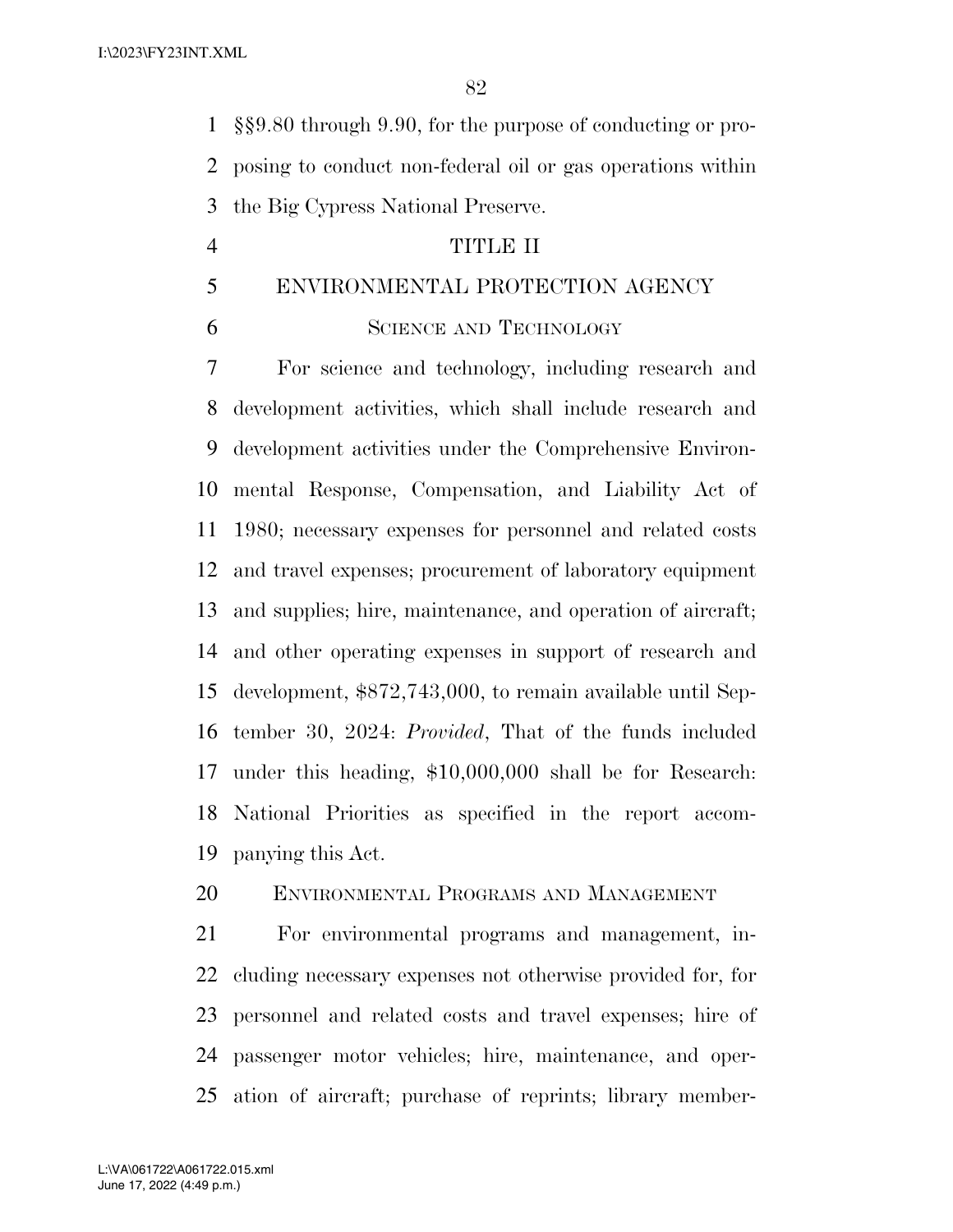ships in societies or associations which issue publications to members only or at a price to members lower than to subscribers who are not members; administrative costs of the brownfields program under the Small Business Liabil- ity Relief and Brownfields Revitalization Act of 2002; im- plementation of a coal combustion residual permit pro- gram under section 2301 of the Water and Waste Act of 2016; and not to exceed \$9,000 for official reception and representation expenses, \$3,792,315,000, to remain avail- able until September 30, 2024: *Provided*, That of the amounts made available under this heading, \$27,700,000 shall be for Environmental Protection: National Priorities as specified in the report accompanying this Act: *Provided further*, That of the amounts made available under this heading, \$679,938,000 shall be for Geographic Programs specified in the report accompanying this Act: *Provided further*, That amounts made available under this heading may be used for environmental justice implementation and training grants, and associated program support costs. *Provided further*, That of the amounts made available under this heading, the Chemical Risk Review and Reduc- tion program project shall be allocated for this fiscal year, excluding the amount of any fees appropriated, not less than the amount of appropriations for that program project for fiscal year 2014.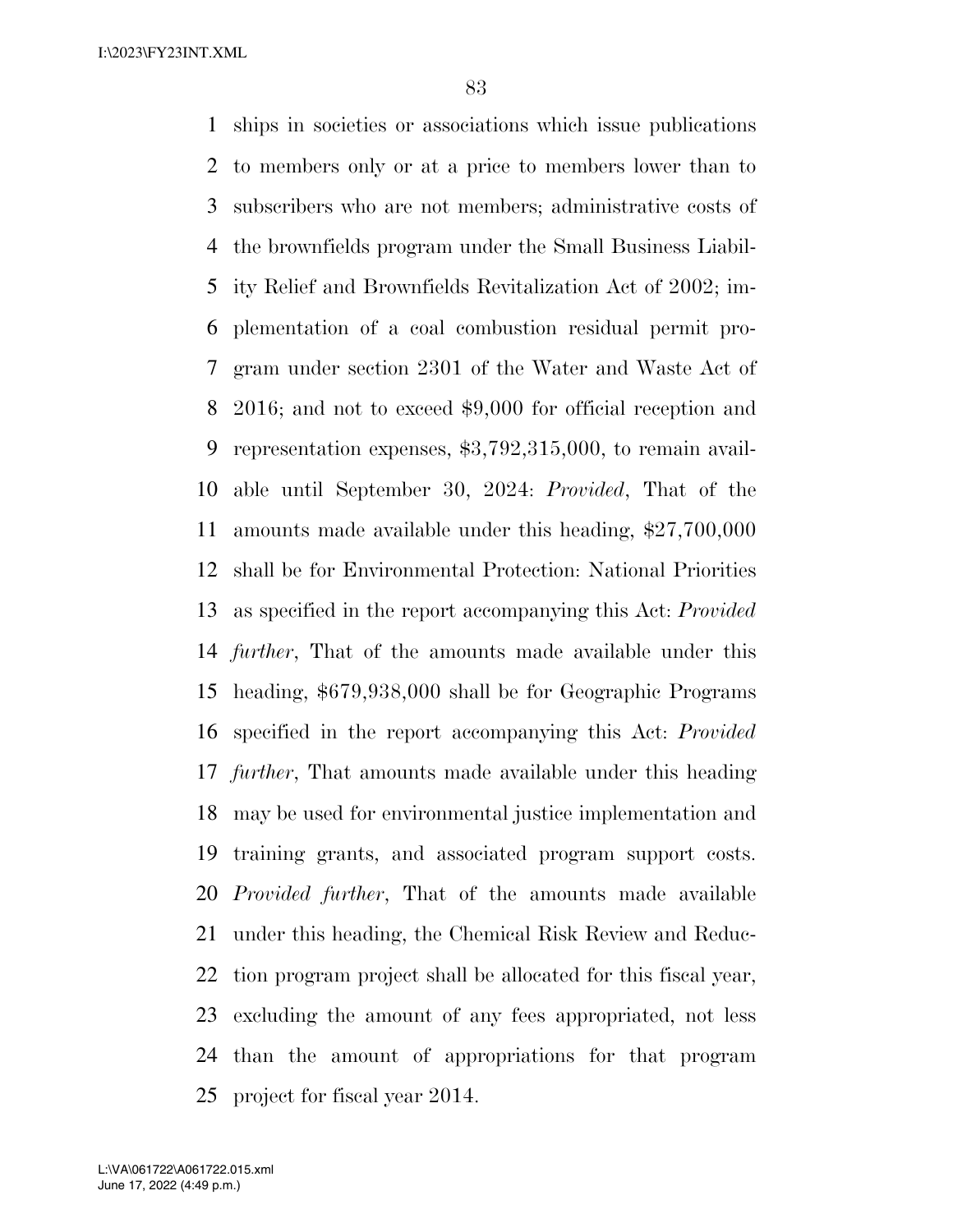1 OFFICE OF INSPECTOR GENERAL For necessary expenses of the Office of Inspector General in carrying out the provisions of the Inspector General Act of 1978, \$55,865,000, to remain available until September 30, 2024.

# BUILDINGS AND FACILITIES

 For construction, repair, improvement, extension, al- teration, and purchase of fixed equipment or facilities of, or for use by, the Environmental Protection Agency, \$80,570,000, to remain available until expended.

 HAZARDOUS SUBSTANCE SUPERFUND 12 (INCLUDING TRANSFERS OF FUNDS)

 For necessary expenses to carry out the Comprehen- sive Environmental Response, Compensation, and Liabil-15 ity Act of 1980 (CERCLA), including sections  $111(c)(3)$ , 16 (e)(5), (e)(6), and (e)(4) (42 U.S.C. 9611), and hire, maintenance, and operation of aircraft, \$1,313,638,000, to remain available until expended, consisting of such sums as are available in the Trust Fund on September 30, 2022, including amounts made available for fiscal year 2023 pursuant to section 613 of Public Law 117—58, and as authorized by section 517(a) of the Superfund Amend- ments and Reauthorization Act of 1986 (SARA) and up to \$1,313,638,000 as a payment from general revenues to the Hazardous Substance Superfund for purposes as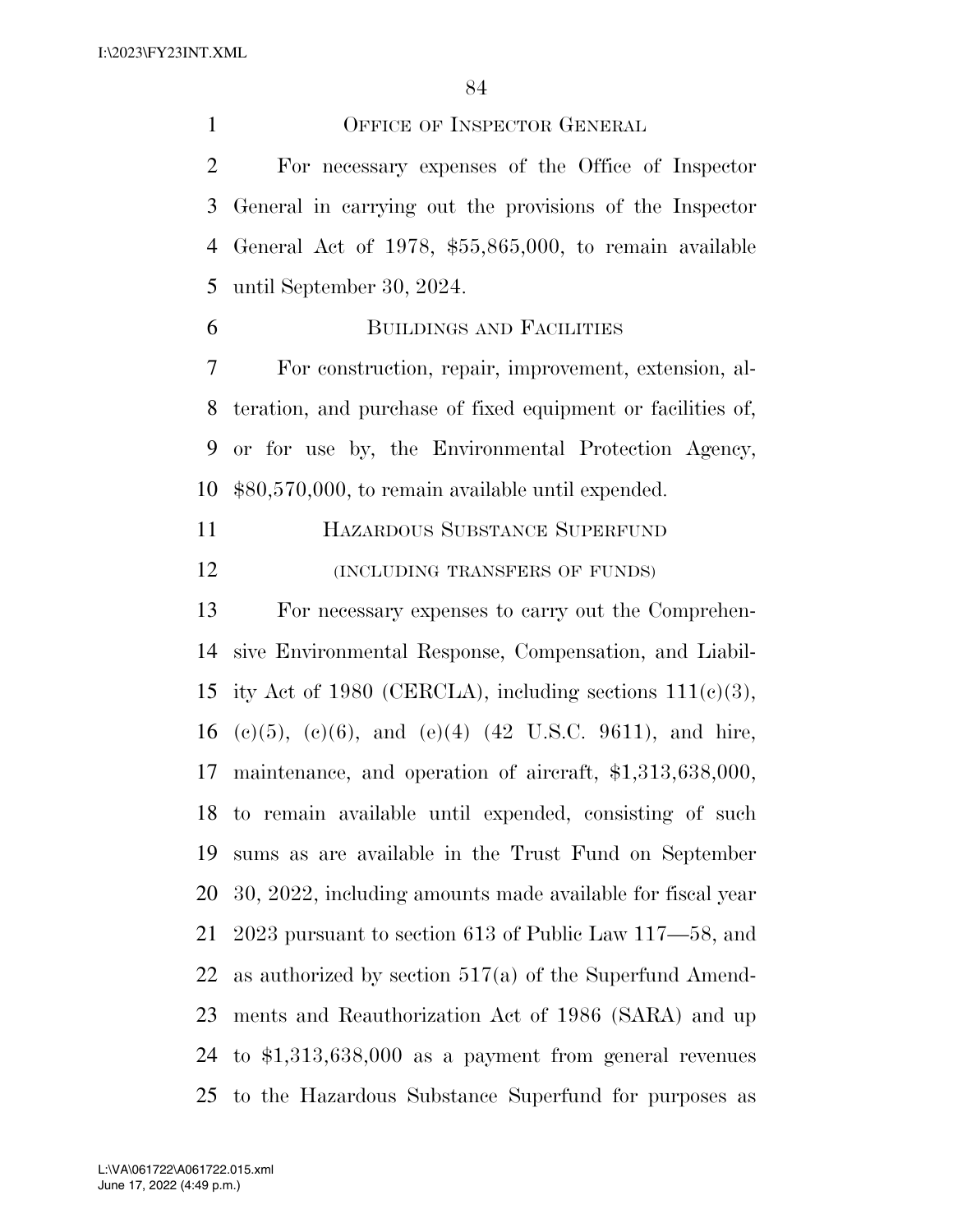authorized by section 517(b) of SARA: *Provided*, That funds appropriated under this heading may be allocated to other Federal agencies in accordance with section 111(a) of CERCLA: *Provided further*, That of the funds appropriated under this heading, \$12,111,000 shall be paid to the ''Office of Inspector General'' appropriation to remain available until September 30, 2024, and \$31,391,000 shall be paid to the ''Science and Tech- nology'' appropriation to remain available until September 30, 2024.

 LEAKING UNDERGROUND STORAGE TANK TRUST FUND PROGRAM

 For necessary expenses to carry out leaking under- ground storage tank cleanup activities authorized by sub- title I of the Solid Waste Disposal Act, \$93,814,000, to remain available until expended, of which \$67,145,000 shall be for carrying out leaking underground storage tank cleanup activities authorized by section 9003(h) of the Solid Waste Disposal Act; \$26,669,000 shall be for car- rying out the other provisions of the Solid Waste Disposal Act specified in section 9508(c) of the Internal Revenue Code: *Provided*, That the Administrator is authorized to use appropriations made available under this heading to implement section 9013 of the Solid Waste Disposal Act to provide financial assistance to federally recognized In-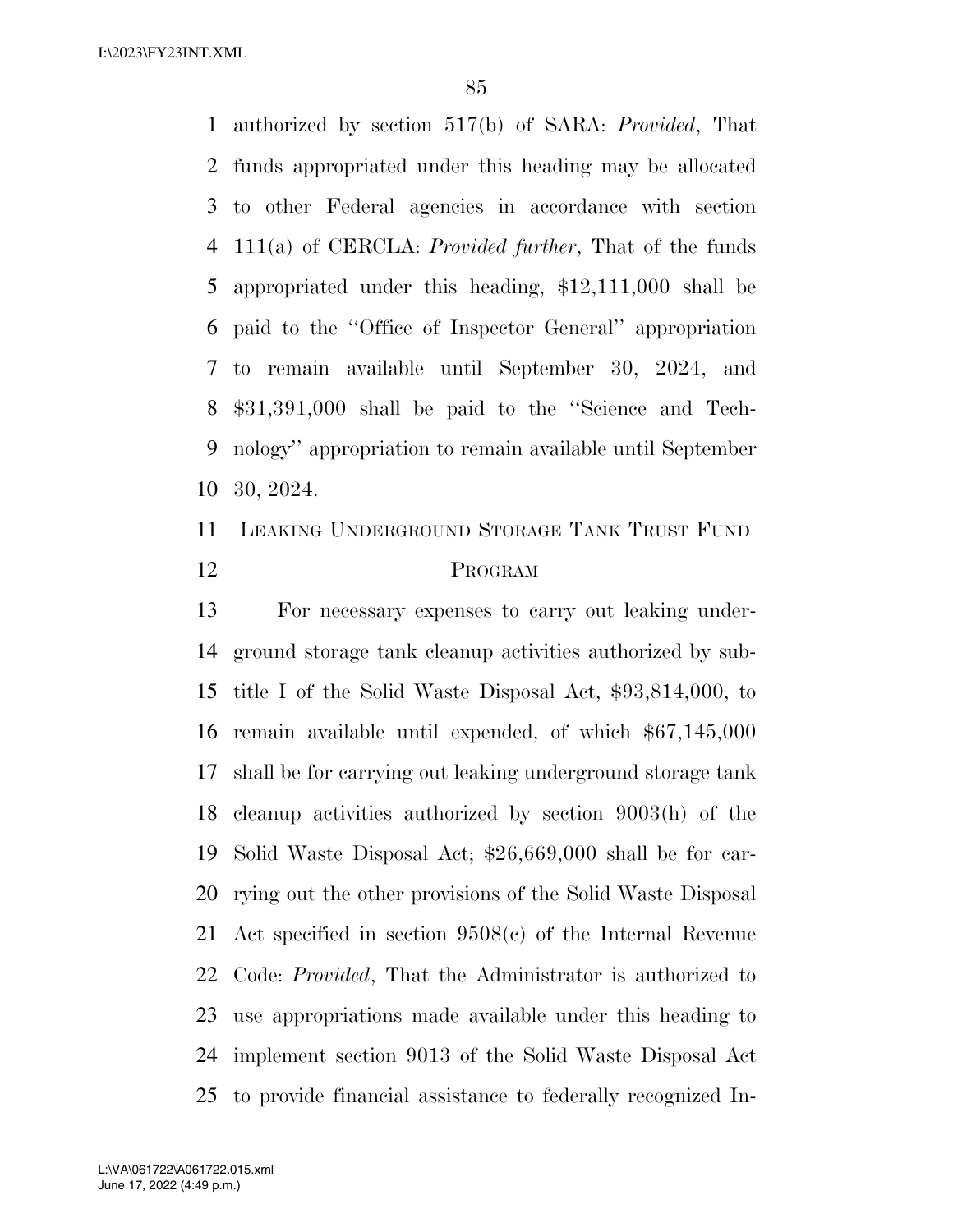dian tribes for the development and implementation of programs to manage underground storage tanks.

INLAND OIL SPILL PROGRAMS

 For expenses necessary to carry out the Environ- mental Protection Agency's responsibilities under the Oil Pollution Act of 1990, including hire, maintenance, and operation of aircraft, \$26,502,000, to be derived from the Oil Spill Liability trust fund, to remain available until ex-pended.

## STATE AND TRIBAL ASSISTANCE GRANTS

 For environmental programs and infrastructure as- sistance, including capitalization grants for State revolv- ing funds and performance partnership grants, \$5,177,332,000, to remain available until expended, of which—

 (1) \$1,751,646,000 shall be for making capital- ization grants for the Clean Water State Revolving Funds under title VI of the Federal Water Pollution Control Act; and of which \$1,126,096,000 shall be for making capitalization grants for the Drinking Water State Revolving Funds under section 1452 of the Safe Drinking Water Act: *Provided*, That \$553,401,264 of the funds made available for cap- italization grants for the Clean Water State Revolv-ing Funds and \$381,263,499 of the funds made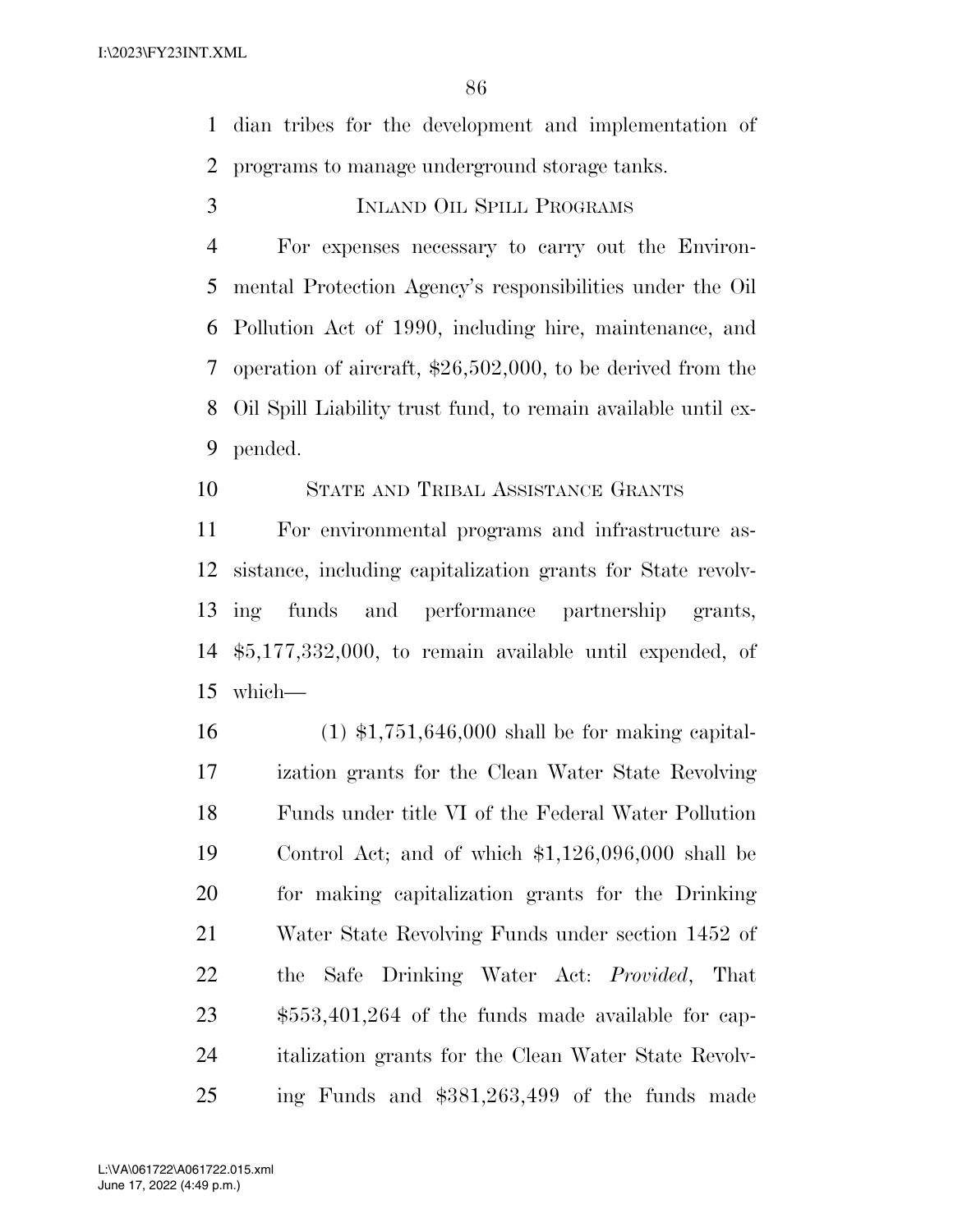available for capitalization grants for the Drinking Water State Revolving Funds shall be for the con- struction of drinking water, wastewater, and storm water infrastructure and for water quality protection in accordance with the terms and conditions speci- fied for such grants in the report accompanying this Act for projects specified for ''STAG—Drinking Water SRF'' and ''STAG—Clean Water SRF'', in the table titled ''Interior and Environment Incorpo- ration of Community Project Funding Items'' in- cluded in the report accompanying this Act, and, for purposes of these grants, each grantee shall con- tribute not less than 20 percent of the cost of the project unless the grantee is approved for a waiver by the Agency: *Provided further*, That for fiscal year 2023, to the extent there are sufficient eligible project applications and projects are consistent with State Intended Use Plans, not less than 10 percent of the funds made available under this title to each State for Clean Water State Revolving Fund capital- ization grants shall be used by the State for projects to address green infrastructure, water or energy effi- ciency improvements, or other environmentally inno- vative activities: *Provided further*, That the Adminis-trator is authorized to use up to \$1,500,000 of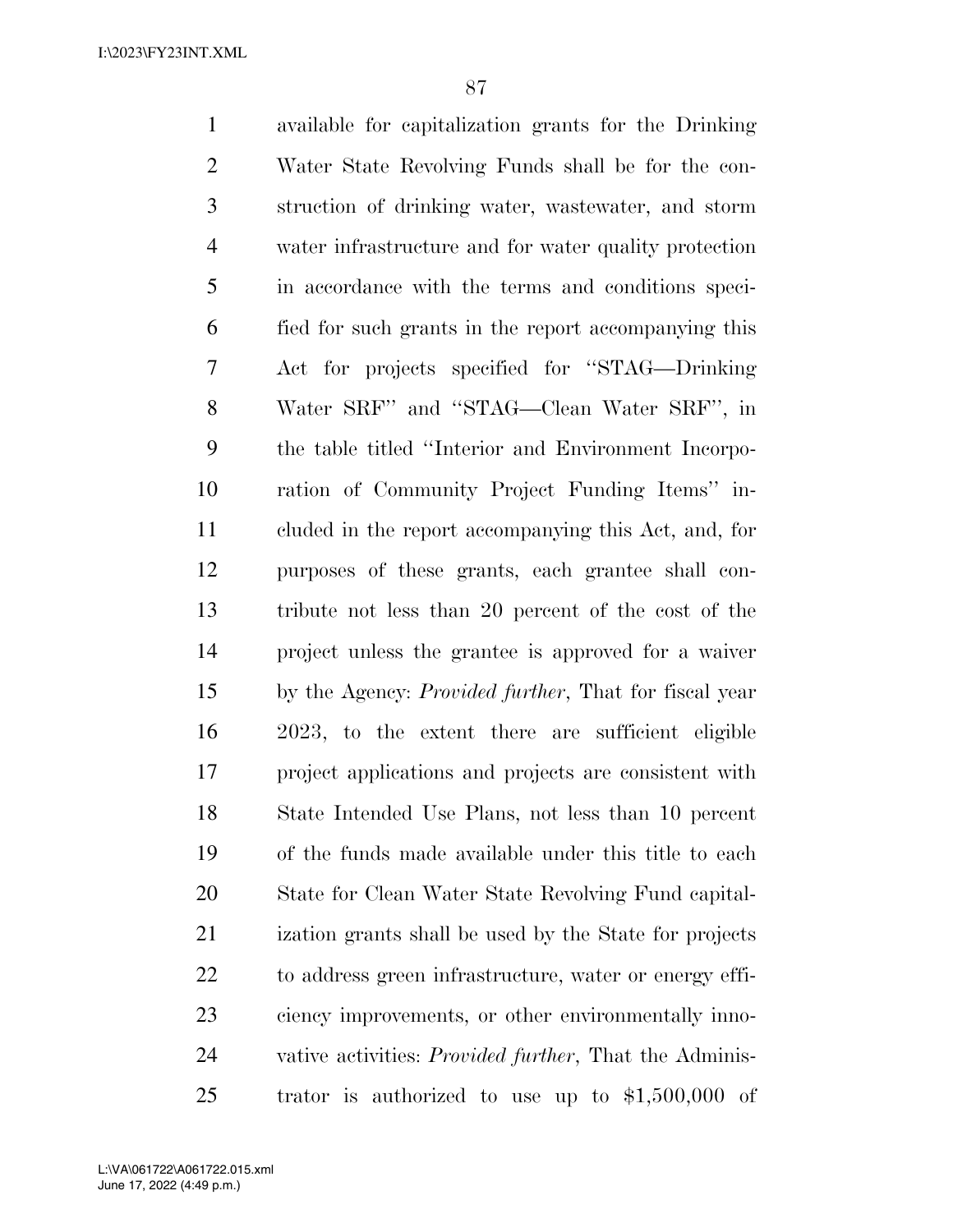amounts made available for the Clean Water State Revolving Funds under this heading under title VI of the Federal Water Pollution Control Act (33 U.S.C. 1381) to conduct the Clean Watersheds Needs Survey: *Provided further*, That for fiscal year 2023, amounts made available under this title to each State for Drinking Water State Revolving Fund capitalization grants may, at the discretion of each State, be used for projects to address green in- frastructure, water or energy efficiency improve- ments, or other environmentally innovative activities: *Provided further*, That notwithstanding section 603(d)(7) of the Federal Water Pollution Control Act, the limitation on the amounts in a State water pollution control revolving fund that may be used by a State to administer the fund shall not apply to amounts included as principal in loans made by such fund in fiscal year 2023 and prior years where such amounts represent costs of administering the fund to the extent that such amounts are or were deemed reasonable by the Administrator, accounted for sepa- rately from other assets in the fund, and used for eligible purposes of the fund, including administra- tion: *Provided further*, That for fiscal year 2023, 25 notwithstanding the provisions of subsections  $(g)(1)$ ,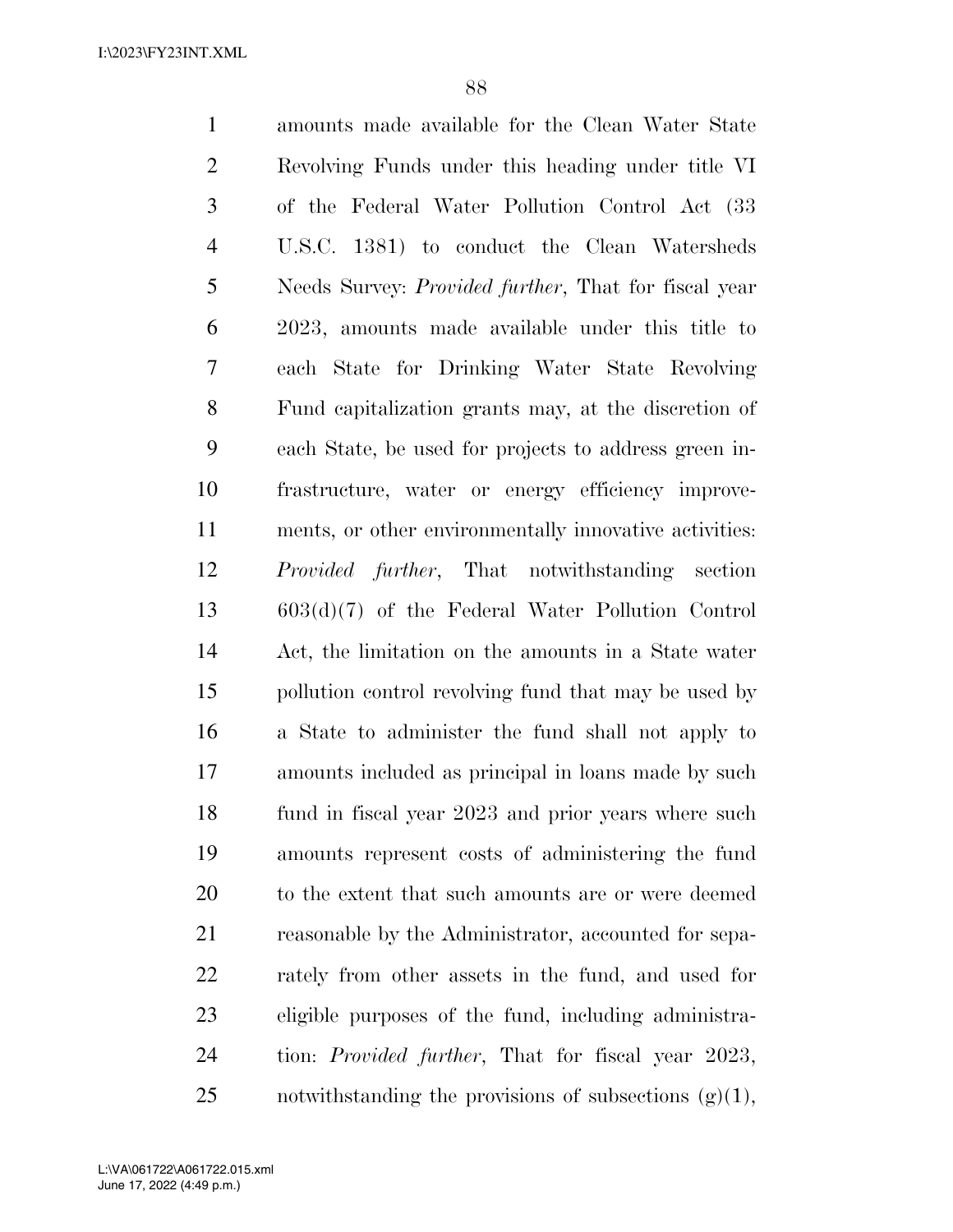(h), and (l) of section 201 of the Federal Water Pol- lution Control Act, grants made under title II of such Act for American Samoa, Guam, the Common- wealth of the Northern Marianas, the United States Virgin Islands, and the District of Columbia may also be made for the purpose of providing assistance: (1) solely for facility plans, design activities, or plans, specifications, and estimates for any proposed project for the construction of treatment works; and (2) for the construction, repair, or replacement of privately owned treatment works serving one or more principal residences or small commercial estab- lishments: *Provided further*, That for fiscal year 2023, notwithstanding the provisions of such sub-15 sections  $(g)(1)$ ,  $(h)$ , and  $(l)$  of section 201 and sec- tion 518(c) of the Federal Water Pollution Control Act, funds reserved by the Administrator for grants under section 518(c) of the Federal Water Pollution Control Act may also be used to provide assistance: (1) solely for facility plans, design activities, or plans, specifications, and estimates for any proposed project for the construction of treatment works; and (2) for the construction, repair, or replacement of privately owned treatment works serving one or more principal residences or small commercial estab-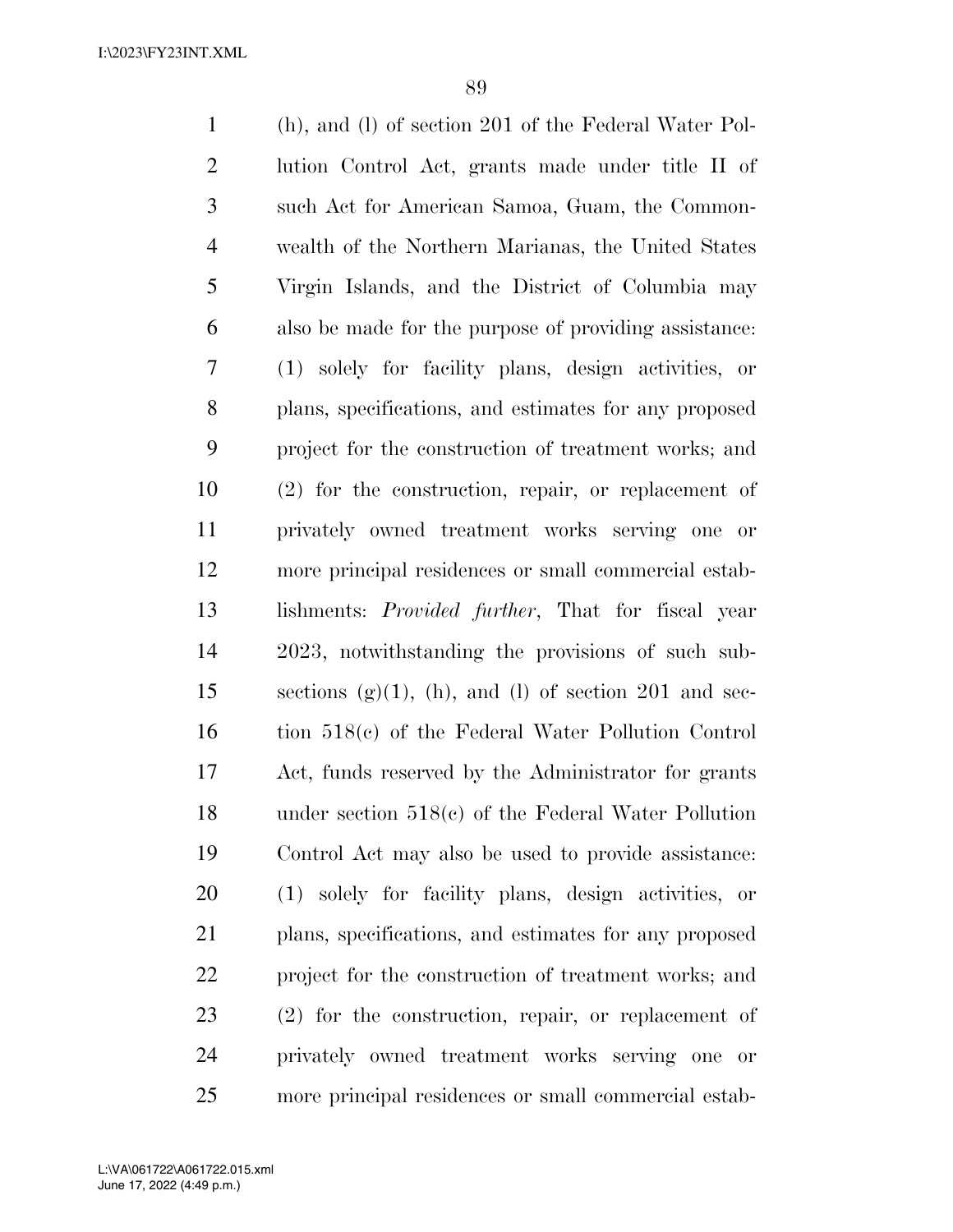lishments: *Provided further*, That for fiscal year 2023, notwithstanding any provision of the Federal Water Pollution Control Act and regulations issued pursuant thereof, up to a total of \$2,000,000 of the funds reserved by the Administrator for grants under section 518(c) of such Act may also be used for grants for training, technical assistance, and educational programs relating to the operation and management of the treatment works specified in sec- tion 518(c) of such Act: *Provided further*, That for fiscal year 2023, funds reserved under section 518(c) of such Act shall be available for grants only to Indian tribes, as defined in section 518(h) of such Act and former Indian reservations in Oklahoma (as determined by the Secretary of the Interior) and Na- tive Villages as defined in Public Law 92–203: *Pro- vided further*, That for fiscal year 2023, notwith- standing the limitation on amounts in section 518(c) of the Federal Water Pollution Control Act, up to a total of 2 percent of the funds appropriated, or \$30,000,000, whichever is greater, and notwith- standing the limitation on amounts in section 1452(i) of the Safe Drinking Water Act, up to a total of 2 percent of the funds appropriated, or \$20,000,000, whichever is greater, for State Revolv-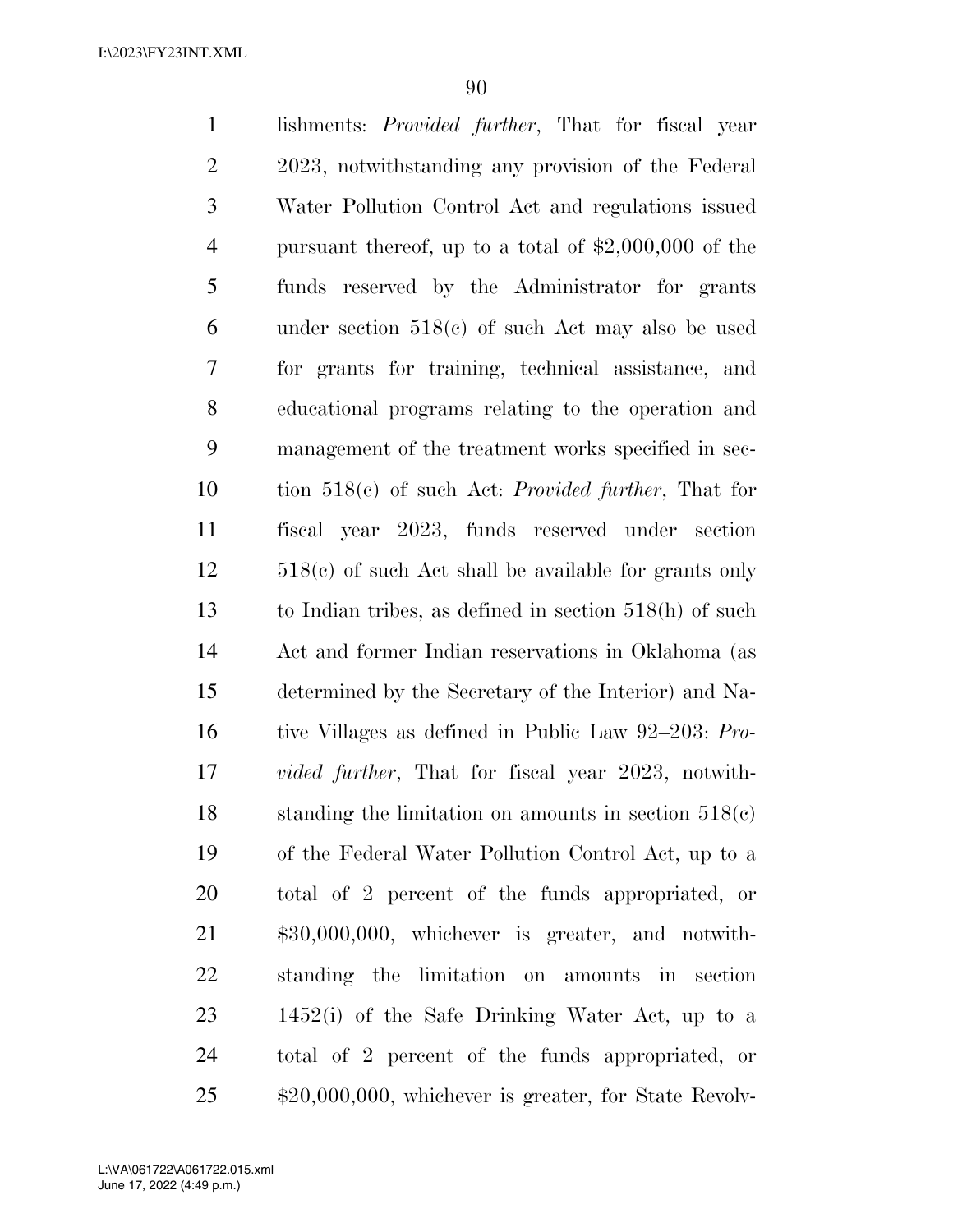ing Funds under such Acts may be reserved by the Administrator for grants under section 518(c) and section 1452(i) of such Acts: *Provided further*, That for fiscal year 2023, notwithstanding the amounts specified in section 205(c) of the Federal Water Pol- lution Control Act, up to 1.5 percent of the aggre- gate funds appropriated for the Clean Water State Revolving Fund program under the Act less any sums reserved under section 518(c) of the Act, may be reserved by the Administrator for grants made under title II of the Federal Water Pollution Control Act for American Samoa, Guam, the Commonwealth of the Northern Marianas, and United States Virgin Islands: *Provided further*, That for fiscal year 2023, notwithstanding the limitations on amounts specified in section 1452(j) of the Safe Drinking Water Act, up to 1.5 percent of the funds appropriated for the Drinking Water State Revolving Fund programs under the Safe Drinking Water Act may be reserved by the Administrator for grants made under section 1452(j) of the Safe Drinking Water Act: *Provided further*, That 10 percent of the funds made available under this title to each State for Clean Water State Revolving Fund capitalization grants and 14 percent of the funds made available under this title to each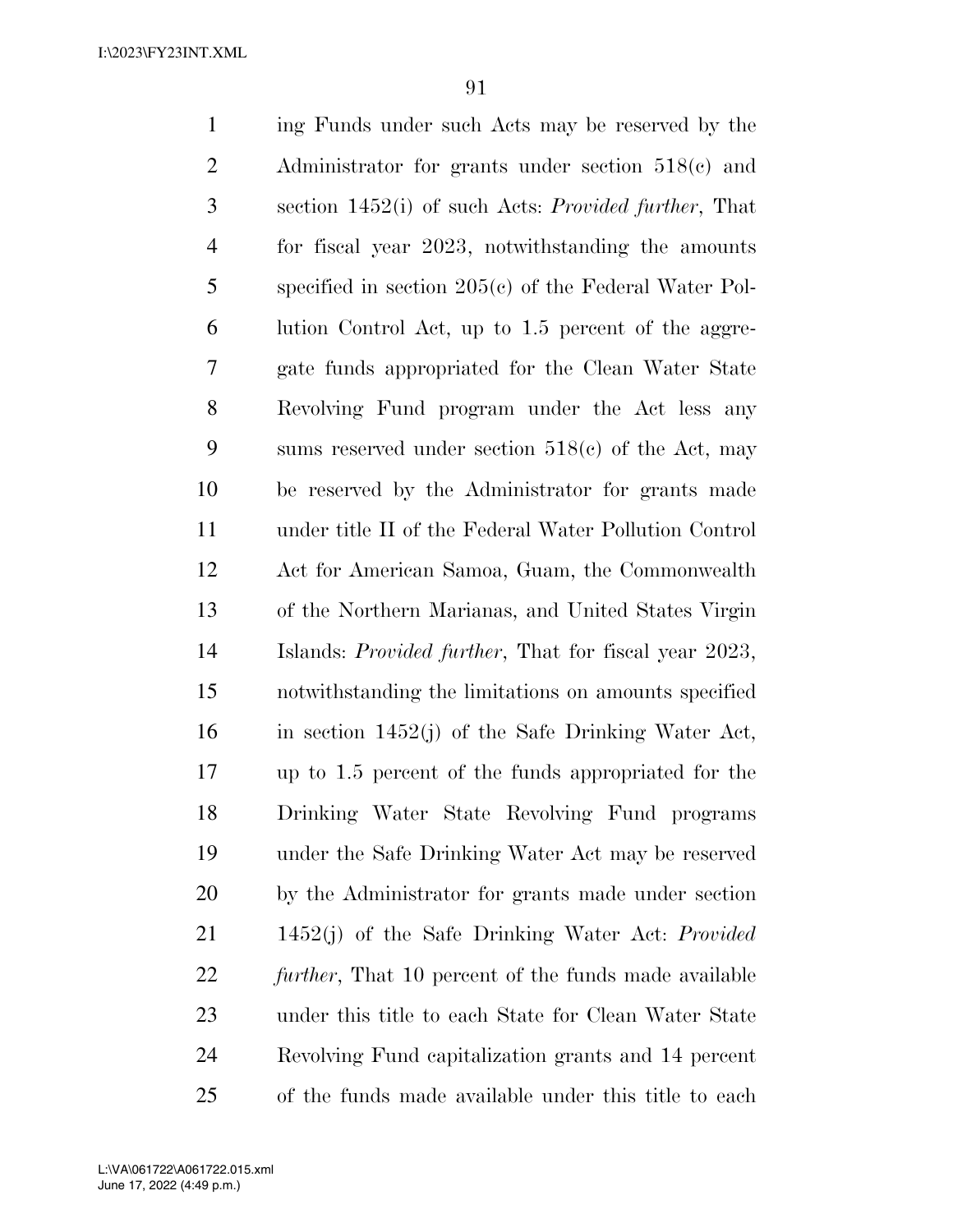State for Drinking Water State Revolving Fund cap- italization grants shall be used by the State to pro- vide additional subsidy to eligible recipients in the form of forgiveness of principal, negative interest loans, or grants (or any combination of these), and shall be so used by the State only where such funds are provided as initial financing for an eligible re- cipient or to buy, refinance, or restructure the debt obligations of eligible recipients only where such debt was incurred on or after the date of enactment of this Act, or where such debt was incurred prior to the date of enactment of this Act if the State, with concurrence from the Administrator, determines that such funds could be used to help address a threat to public health from heightened exposure to lead in drinking water or if a Federal or State emergency declaration has been issued due to a threat to public health from heightened exposure to lead in a munic- ipal drinking water supply before the date of enact- ment of this Act: *Provided further*, That in a State in which such an emergency declaration has been issued, the State may use more than 14 percent of the funds made available under this title to the State for Drinking Water State Revolving Fund cap-italization grants to provide additional subsidy to eli-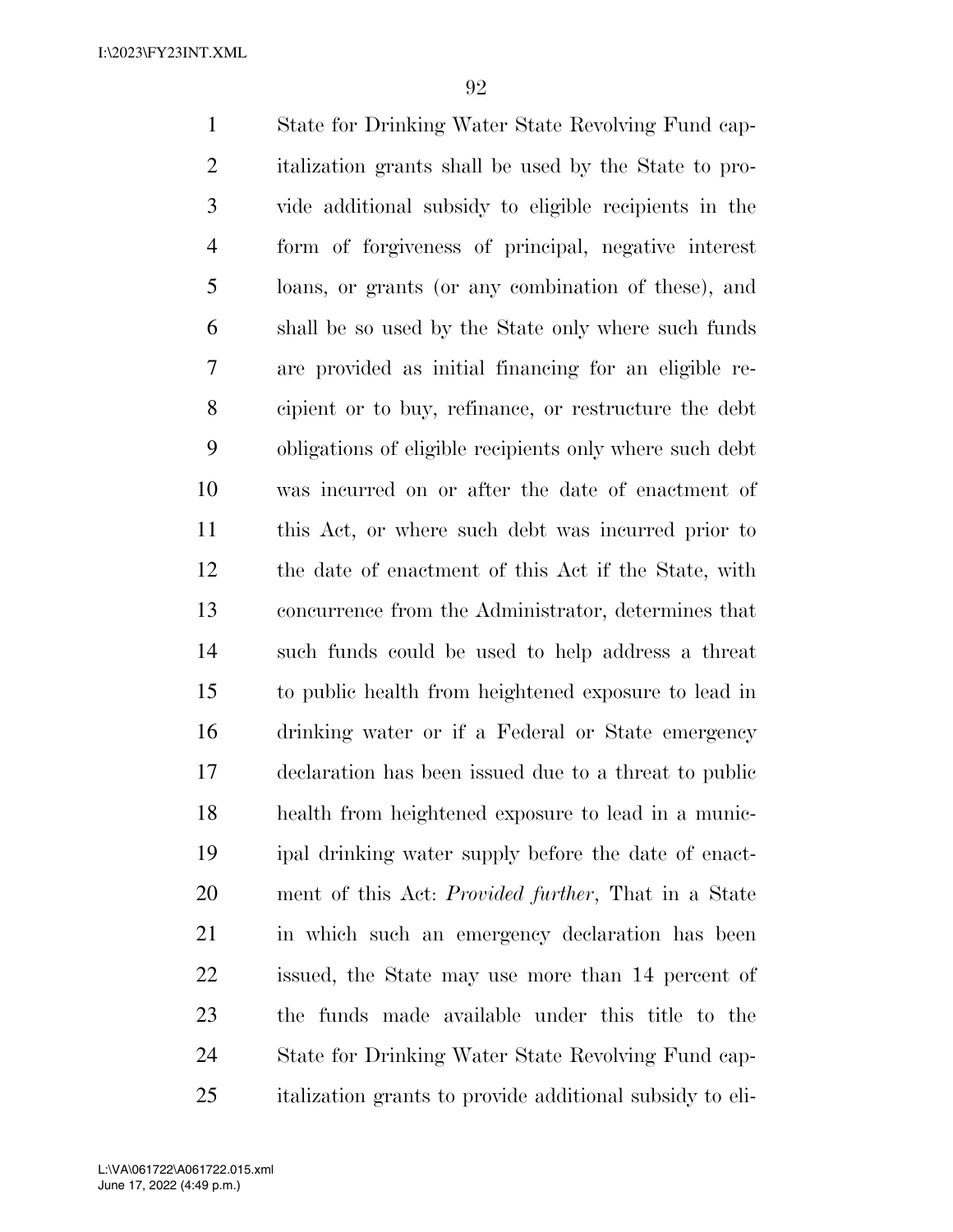gible recipients: *Provided further*, That notwith- standing section 1452(o) of the Safe Drinking Water Act (42 U.S.C. 300j–12(o)), the Administrator shall reserve \$12,000,000 of amounts made available under this paragraph for making capitalization grants for the Drinking Water State Revolving Funds to pay the costs of monitoring for unregu-8 lated contaminants under section  $1445(a)(2)(C)$  of such Act during fiscal years 2023 through 2027;

 (2) \$35,000,000 shall be for architectural, engi- neering, planning, design, construction and related activities in connection with the construction of high priority water and wastewater facilities in the area of the United States-Mexico Border, after consulta- tion with the appropriate border commission: *Pro- vided*, That no funds provided by this appropriations Act to address the water, wastewater and other crit- ical infrastructure needs of the colonias in the United States along the United States-Mexico bor- der shall be made available to a county or municipal government unless that government has established an enforceable local ordinance, or other zoning rule, which prevents in that jurisdiction the development or construction of any additional colonia areas, or the development within an existing colonia the con-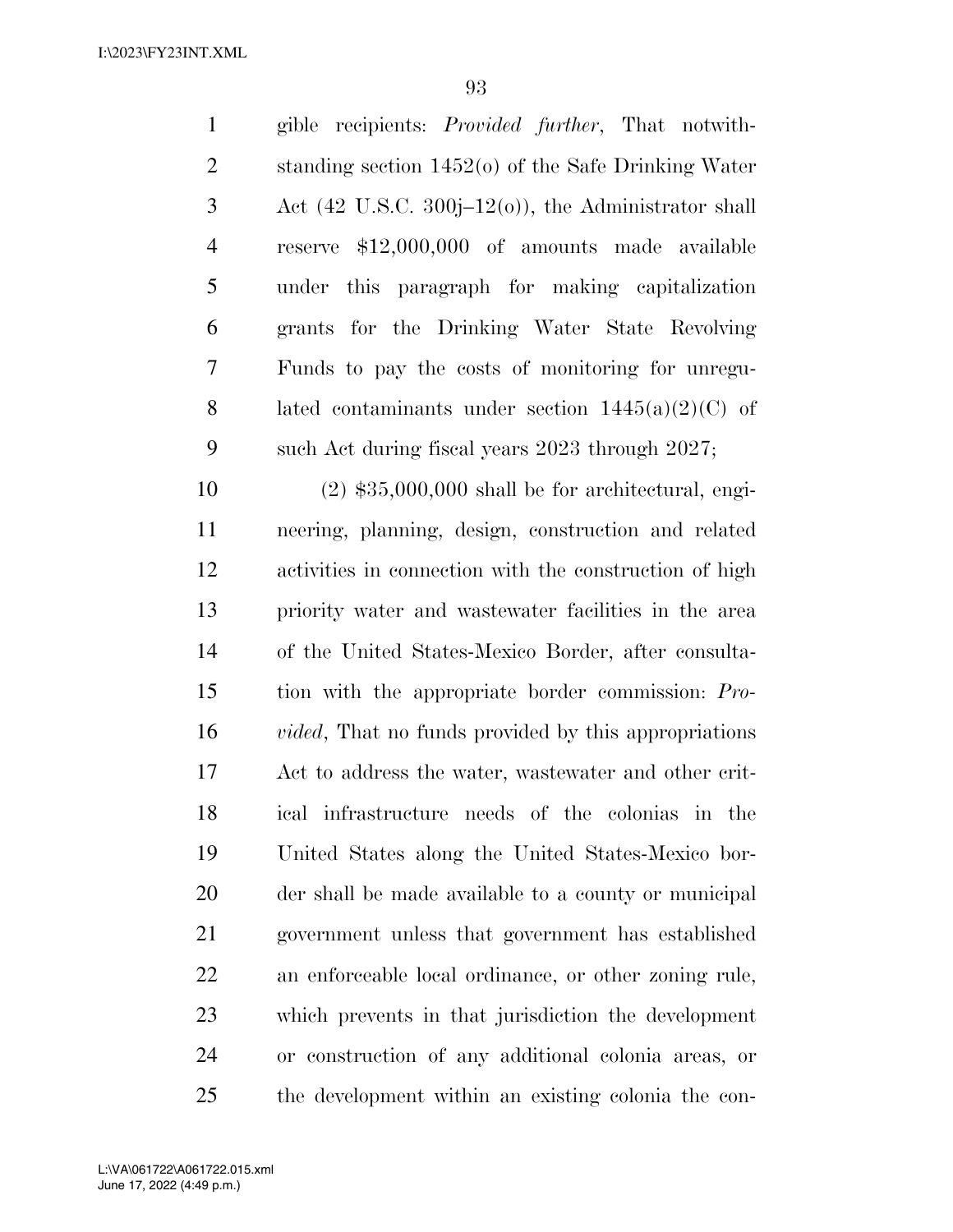struction of any new home, business, or other struc- ture which lacks water, wastewater, or other nec-essary infrastructure;

 (3) \$40,000,000 shall be for grants to the State of Alaska to address drinking water and wastewater infrastructure needs of rural and Alaska Native Vil- lages: *Provided*, That of these funds: (A) the State of Alaska shall provide a match of 25 percent; (B) no more than 5 percent of the funds may be used for administrative and overhead expenses; and (C) the State of Alaska shall make awards consistent with the Statewide priority list established in con- junction with the Agency and the U.S. Department of Agriculture for all water, sewer, waste disposal, and similar projects carried out by the State of Alas- ka that are funded under section 221 of the Federal Water Pollution Control Act (33 U.S.C. 1301) or the Consolidated Farm and Rural Development Act (7 U.S.C. 1921 et seq.) which shall allocate not less than 25 percent of the funds provided for projects 21 in regional hub communities;

 (4) \$130,982,000 shall be to carry out section 104(k) of the Comprehensive Environmental Re- sponse, Compensation, and Liability Act of 1980 (CERCLA), including grants, interagency agree-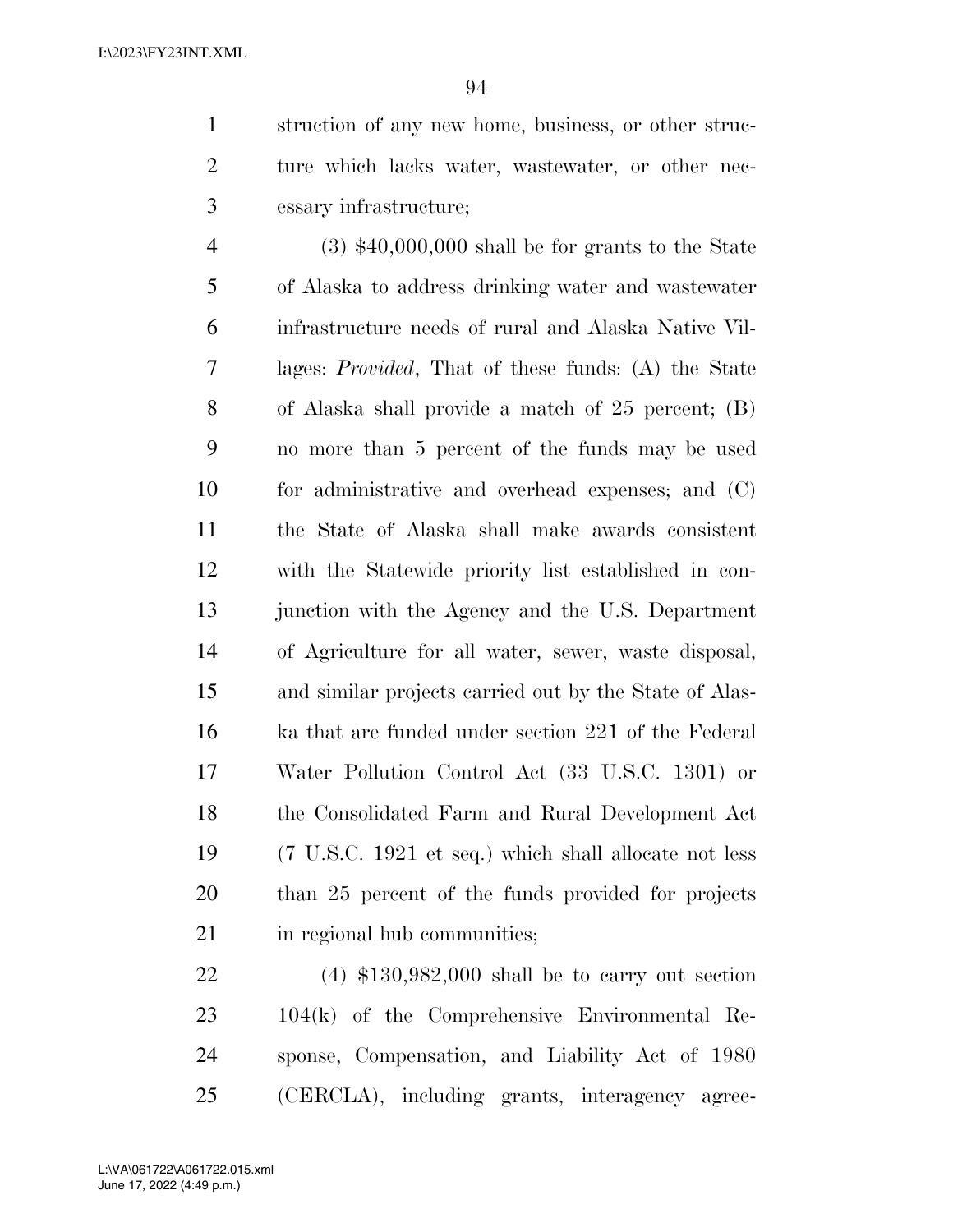| $\mathbf{1}$   | ments, and associated program support costs: Pro-              |
|----------------|----------------------------------------------------------------|
| $\overline{2}$ | <i>vided</i> , That at least 10 percent shall be allocated for |
| 3              | assistance in persistent poverty counties: <i>Provided</i>     |
| $\overline{4}$ | <i>further</i> , That for purposes of this section, the term   |
| 5              | "persistent poverty counties" means any county that            |
| 6              | has had 20 percent or more of its population living            |
| 7              | in poverty over the past 30 years, as measured by              |
| 8              | the 1993 Small Area Income and Poverty Estimates,              |
| 9              | the 2000 decennial census, and the most recent                 |
| 10             | Small Area Income and Poverty Estimates, or any                |
| 11             | territory or possession of the United States;                  |
| 12             | $(5)$ \$150,000,000 shall be for grants under title            |
| 13             | VII, subtitle G of the Energy Policy Act of 2005;              |
| 14             | $(6)$ \$100,000,000 shall be for targeted airshed              |
| 15             | grants in accordance with the terms and conditions             |
| 16             | in the explanatory statement described in section 4            |
| 17             | (in the matter preceding division A of this consoli-           |
| 18             | dated Act);                                                    |
| 19             | $(7)$ \$4,000,000 shall be to carry out the water              |
| 20             | quality program authorized in section $5004(d)$ of the         |
| 21             | Water Infrastructure Improvements for the Nation               |
| 22             | Act (Public Law $114-322$ );                                   |
| 23             | $(8)$ \$42,593,000 shall be for grants under sub-              |
| 24             | sections (a) through (j) of section 1459A of the Safe          |
| 25             | Drinking Water Act (42 U.S.C. 300j–19a);                       |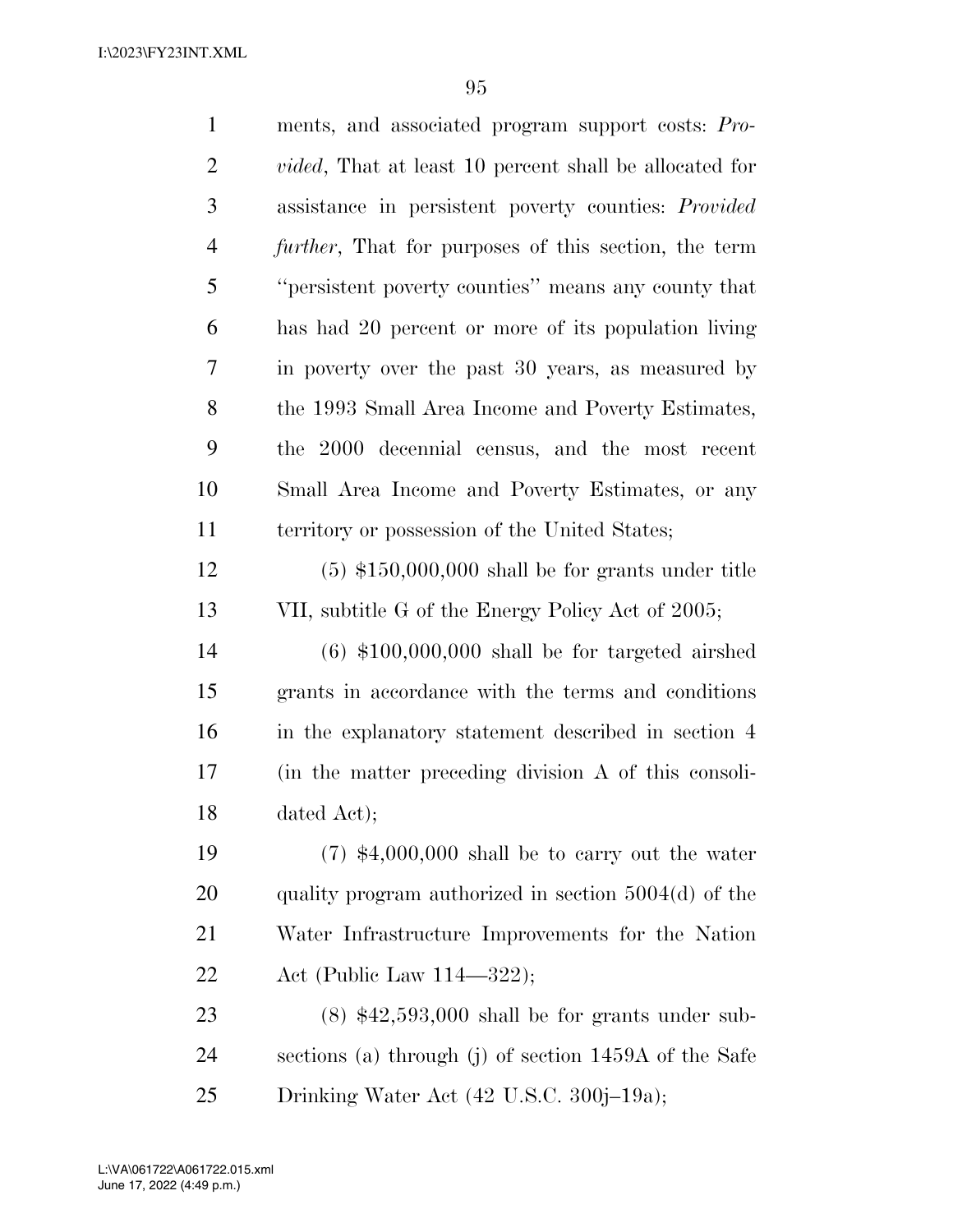| $\mathbf{1}$   | $(9)$ \$36,000,000 shall be for grants under sec-    |
|----------------|------------------------------------------------------|
| $\overline{2}$ | tion $1464(d)$ of the Safe Drinking Water Act $(42)$ |
| 3              | U.S.C. $300j - 24(d)$ ;                              |
| $\overline{4}$ | $(10)$ \$51,011,000 shall be for grants under sec-   |
| 5              | tion 1459B of the Safe Drinking Water Act (42)       |
| 6              | U.S.C. $300j-19b$ ;                                  |
| 7              | $(11)$ \$6,000,000 shall be for grants under sec-    |
| 8              | tion 1459A(l) of the Safe Drinking Water Act (42     |
| 9              | U.S.C. $300j-19a(l)$ ;                               |
| 10             | $(12)$ \$33,000,000 shall be for grants under sec-   |
| 11             | tion $104(b)(8)$ of the Federal Water Pollution Con- |
| 12             | trol Act $(33 \text{ U.S.C. } 1254(b)(8));$          |
| 13             | $(13)$ \$280,000,000 shall be for grants under       |
| 14             | section 221 of the Federal Water Pollution Control   |
| 15             | Act (33 U.S.C. 1301);                                |
| 16             | $(14)$ \$5,000,000 shall be for grants under sec-    |
| 17             | tion 4304(b) of the America's Water Infrastructure   |
| 18             | Act of 2018 (Public Law 115-270);                    |
| 19             | $(15)$ \$10,000,000 shall be for grants under sec-   |
| 20             | tion $1442(b)$ of the Safe Drinking Water Act $(42)$ |
| 21             | U.S.C. $300j-1(b)$ ;                                 |
| 22             | $(16)$ \$10,000,000 shall be for grants under sec-   |
| 23             | tion 1459F of the Safe Drinking Water Act (42)       |
| 24             | U.S.C. $300j - 19g$ ;                                |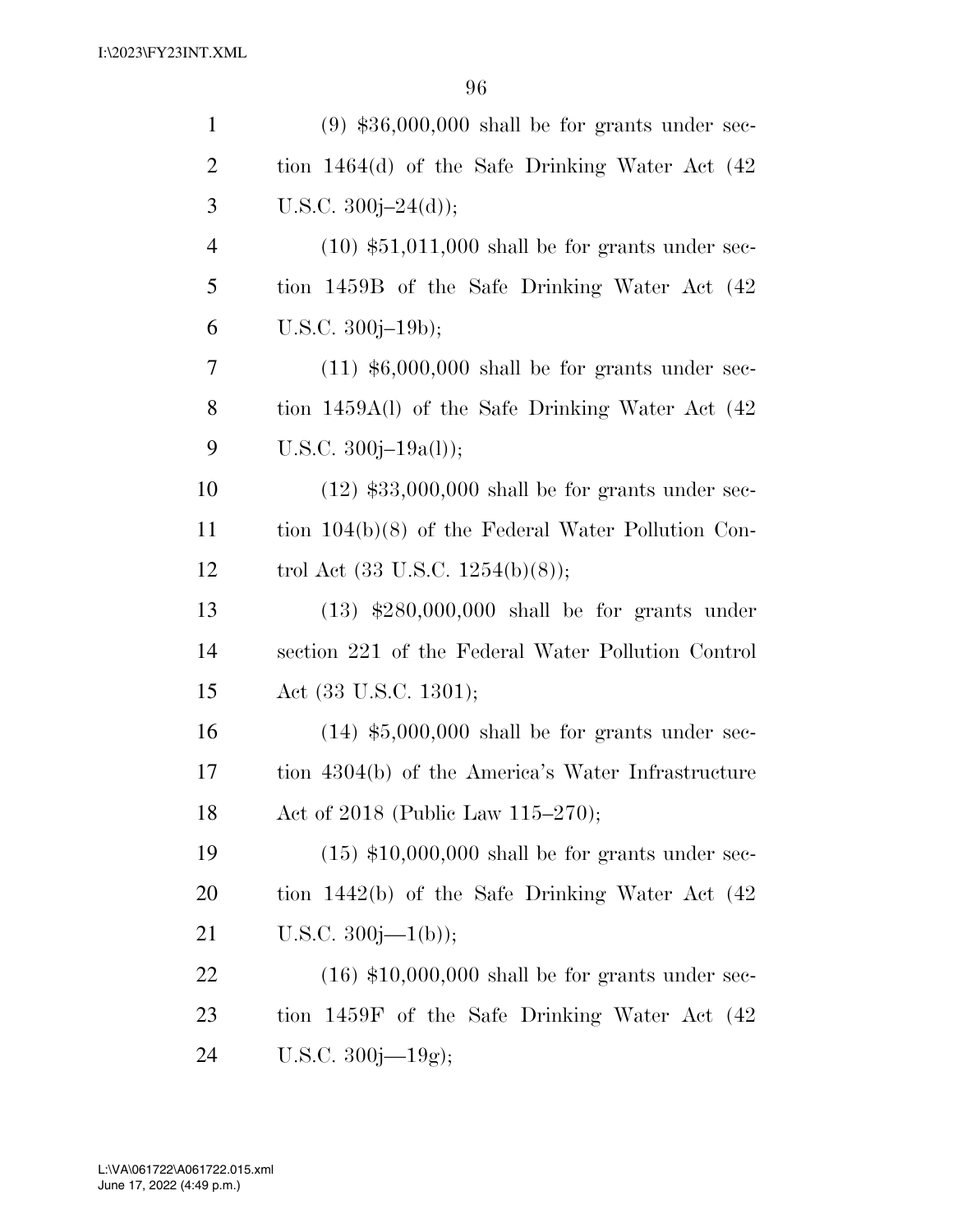| $\mathbf{1}$   | $(17)$ \$5,000,000, in addition to amounts other-       |
|----------------|---------------------------------------------------------|
| $\overline{2}$ | wise available, shall be for grants under sections      |
| 3              | $104(b)(3)$ , $104(b)(8)$ , and $104(g)$ of the Federal |
| $\overline{4}$ | Water Pollution Control Act (33 U.S.C. 1254(b)(3),      |
| 5              | $1254(b)(8)$ and $1254(g)$ ;                            |
| 6              | $(18)$ \$5,000,000 shall be for grants under sec-       |
| 7              | tion 224 of the Federal Water Pollution Control Act     |
| 8              | $(33 \text{ U.S.C. } 1302b);$                           |
| 9              | $(19)$ \$5,000,000 shall be for grants under sec-       |
| 10             | tion 226 of the Federal Water Pollution Control Act     |
| 11             | $(33 \text{ U.S.C. } 1302d);$                           |
| 12             | $(20)$ \$5,000,000 shall be for grants under sec-       |
| 13             | tion 50213 of the Infrastructure Investment and         |
| 14             | Jobs Act (42 U.S.C. 10361; Public Law 117—58);          |
| 15             | $(21)$ \$5,000,000 shall be for grants under sec-       |
| 16             | tion 50217(b) of the Infrastructure Investment and      |
| 17             | Jobs Act (33 U.S.C. 1302f(b); Public Law 117—           |
| 18             | 58);                                                    |
| 19             | $(22)$ \$5,000,000 shall be for grants under sec-       |
| 20             | tion $50217(c)$ of the Infrastructure Investment and    |
| 21             | Jobs Act (33 U.S.C. 1302f(c); Public Law 117—           |
| <u>22</u>      | 58);                                                    |
| 23             | $(23)$ \$10,000,000 shall be for grants under sec-      |
| 24             | tion 220 of the Federal Water Pollution Control Act     |
| 25             | $(33 \text{ U.S.C. } 1300);$                            |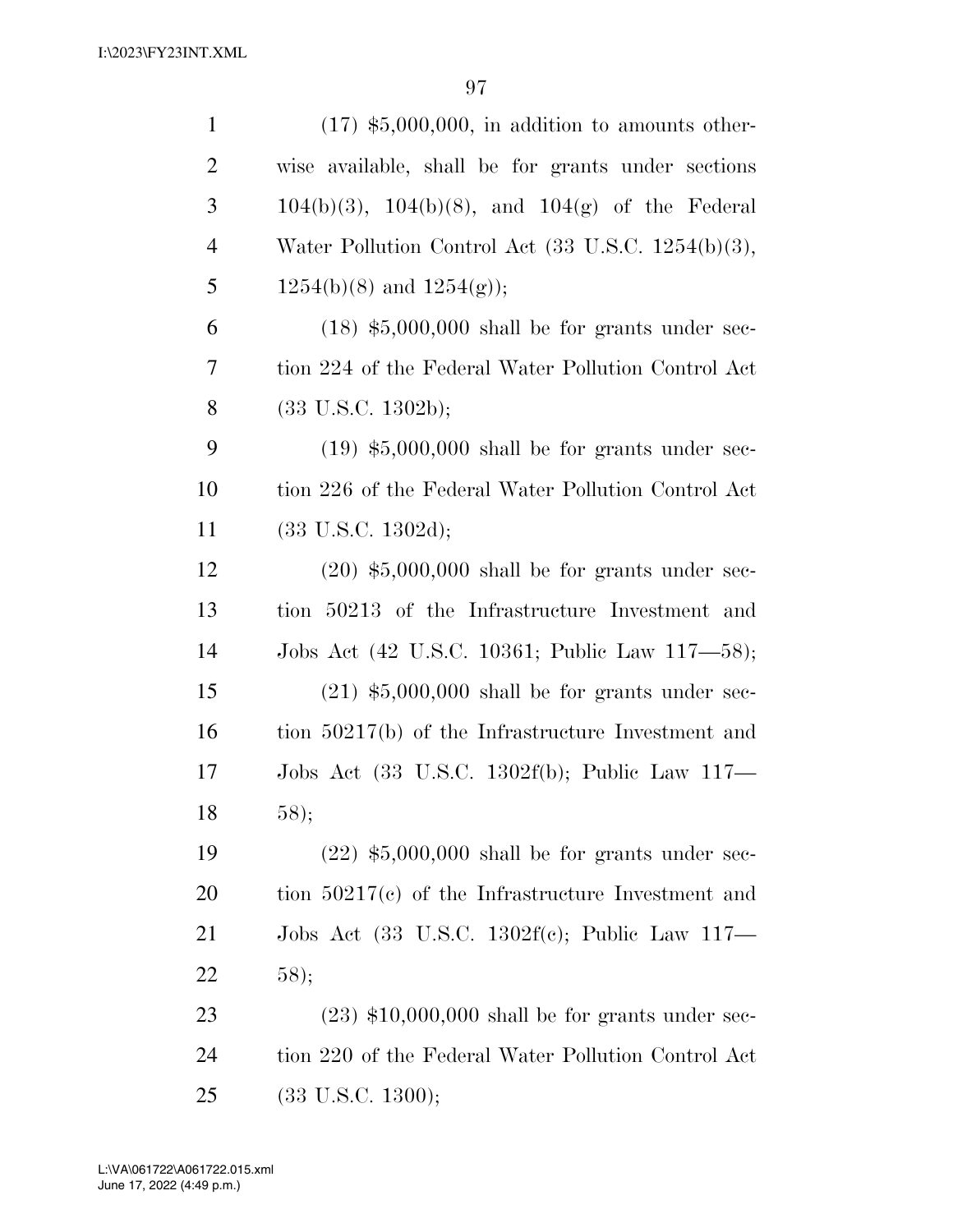| $\overline{1}$ | $(24)$ \$5,000,000 shall be for grants under sec-   |
|----------------|-----------------------------------------------------|
| 2              | tion 124 of the Federal Water Pollution Control Act |
| $\mathbf{3}$   | $(33 \text{ U.S.C. } 1276)$ ; and                   |

 (25) \$1,321,004,000 shall be for grants, includ- ing associated program support costs, to States, fed- erally recognized Tribes, interstate agencies, tribal consortia, and air pollution control agencies for multi-media or single media pollution prevention, control and abatement, and related activities, includ- ing activities pursuant to the provisions set forth under this heading in Public Law 104–134, and for making grants under section 103 of the Clean Air Act for particulate matter monitoring and data col- lection activities subject to terms and conditions specified by the Administrator, and under section 2301 of the Water and Waste Act of 2016 to assist States in developing and implementing programs for control of coal combustion residuals, of which: \$46,954,000 shall be for carrying out section 128 of CERCLA; \$15,000,000 shall be for Environmental Information Exchange Network grants, including as- sociated program support costs; \$1,505,000 shall be 23 for grants to States under section  $2007(f)(2)$  of the Solid Waste Disposal Act, which shall be in addition to funds appropriated under the heading ''Leaking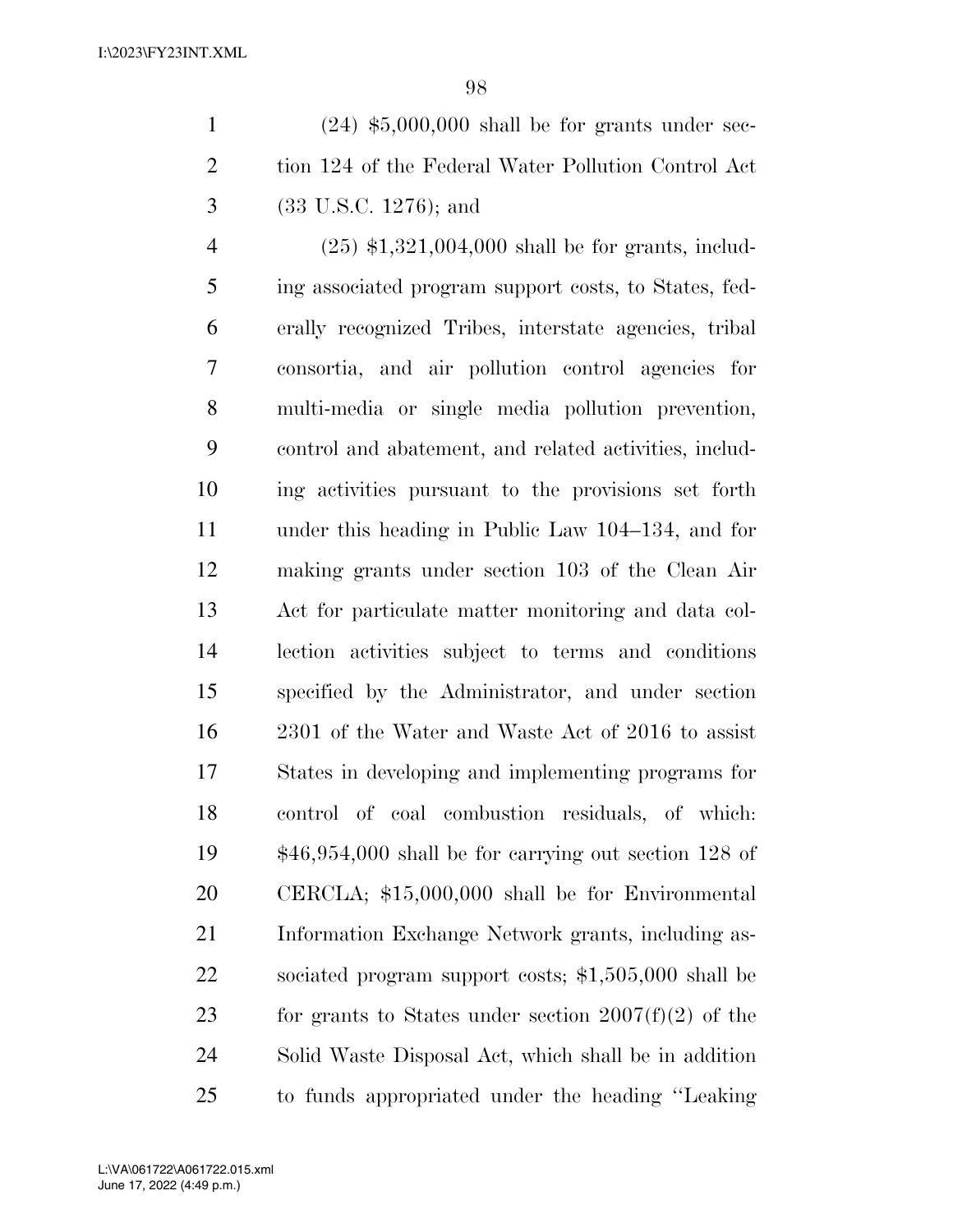| $\mathbf{1}$   | Underground Storage Tank Trust Fund Program"               |
|----------------|------------------------------------------------------------|
| $\overline{2}$ | to carry out the provisions of the Solid Waste Dis-        |
| 3              | posal Act specified in section $9508(c)$ of the Internal   |
| $\overline{4}$ | Revenue Code other than section 9003(h) of the             |
| 5              | Solid Waste Disposal Act; \$18,512,000 of the funds        |
| 6              | available for grants under section 106 of the Federal      |
| 7              | Water Pollution Control Act shall be for State par-        |
| 8              | ticipation in national- and State-level statistical sur-   |
| 9              | veys of water resources and enhancements to State          |
| 10             | monitoring programs; and $$10,000,000$ shall be for        |
| 11             | carrying out section $302(a)$ of the Save Our Seas         |
| 12             | 2.0 Act $(33 \text{ U.S.C. } 4283(a))$ , of which not more |
| 13             | than 2 percent shall be for administrative costs to        |
| 14             | carry out such section: <i>Provided</i> , That grants made |
| 15             | pursuant to the authority in such section $302(a)$         |
| 16             | may also be used for the construction, maintenance,        |
| 17             | and operation of post consumer materials manage-           |
| 18             | ment or recycling facilities: Provided further, That       |
| 19             | notwithstanding such section $302(a)$ , the Adminis-       |
| <b>20</b>      | trator may also provide grants pursuant to such au-        |
| 21             | thority to intertribal consortia consistent with the       |
| 22             | requirements in 40 CFR $35.504(a)$ , to former In-         |
| 23             | dian reservations in Oklahoma (as determined by the        |
| 24             | Secretary of the Interior), and Alaska Native Vil-         |
| 25             | lages as defined in Public Law 92–203).                    |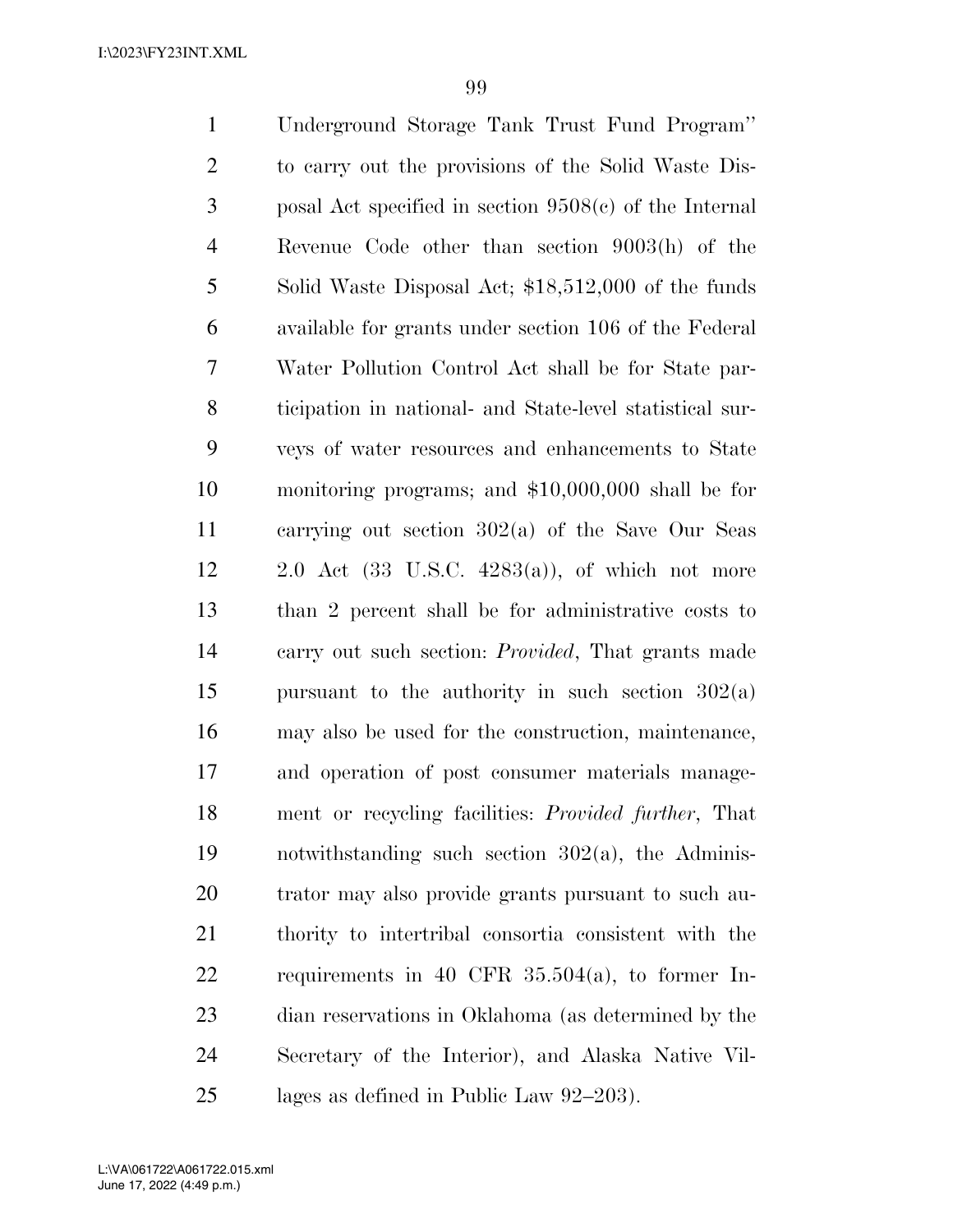WATER INFRASTRUCTURE FINANCE AND INNOVATION

# PROGRAM ACCOUNT

 For the cost of direct loans and for the cost of guar- anteed loans, as authorized by the Water Infrastructure Finance and Innovation Act of 2014, \$72,108,000, to re- main available until expended: *Provided*, That such costs, including the cost of modifying such loans, shall be as de- fined in section 502 of the Congressional Budget Act of 1974: *Provided further*, That these funds are available to subsidize gross obligations for the principal amount of di- rect loans, including capitalized interest, and total loan principal, including capitalized interest, any part of which is to be guaranteed, not to exceed \$12,500,000,000: *Pro- vided further*, That of the funds made available under this heading, \$5,000,000 shall be used solely for the cost of direct loans and for the cost of guaranteed loans for projects described in section 5026(9) of the Water Infra- structure Finance and Innovation Act of 2014 to State infrastructure financing authorities, as authorized by sec- tion 5033(e) of such Act: *Provided further*, That the use of direct loans or loan guarantee authority under this heading for direct loans or commitments to guarantee loans for any project shall be in accordance with the cri- teria published in the Federal Register on June 30, 2020 (85 FR 39189) pursuant to the fourth proviso under the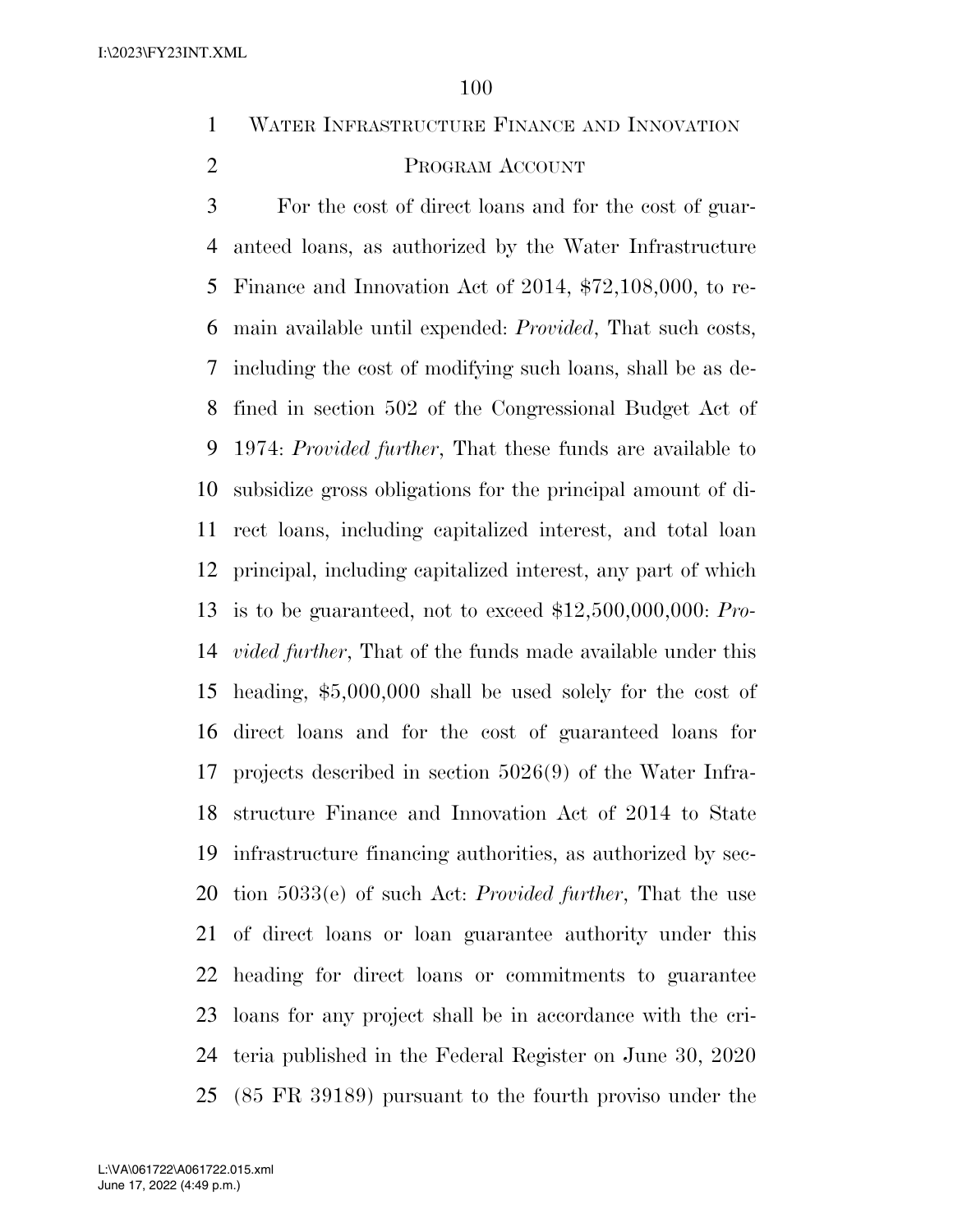heading ''Water Infrastructure Finance and Innovation Program Account'' in division D of the Further Consoli- dated Appropriations Act, 2020 (Public Law 116–94): *Provided further*, That none of the direct loans or loan guarantee authority made available under this heading shall be available for any project unless the Administrator and the Director of the Office of Management and Budget have certified in advance in writing that the direct loan or loan guarantee, as applicable, and the project comply with the criteria referenced in the preceding proviso: *Pro- vided further*, That, for the purposes of carrying out the Congressional Budget Act of 1974, the Director of the Congressional Budget Office may request, and the Admin- istrator shall promptly provide, documentation and infor- mation relating to a project identified in a Letter of Inter- est submitted to the Administrator pursuant to a Notice of Funding Availability for applications for credit assist- ance under the Water Infrastructure Finance and Innova- tion Act Program, including with respect to a project that was initiated or completed before the date of enactment of this Act.

 In addition, fees authorized to be collected pursuant to sections 5029 and 5030 of the Water Infrastructure Finance and Innovation Act of 2014 shall be deposited in this account, to remain available until expended.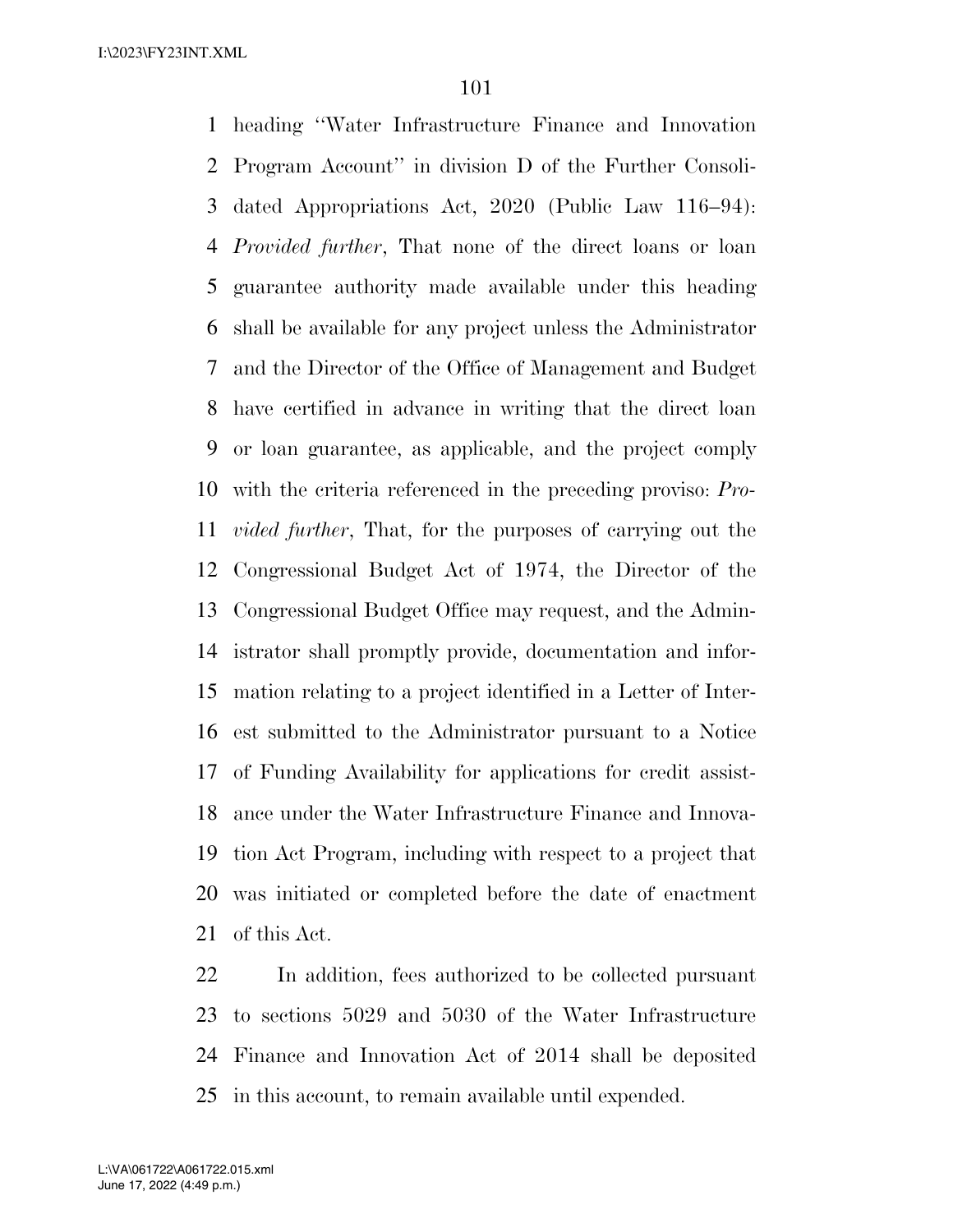In addition, for administrative expenses to carry out the direct and guaranteed loan programs, notwithstanding section 5033 of the Water Infrastructure Finance and In- novation Act of 2014, \$8,236,000, to remain available until September 30, 2024. ADMINISTRATIVE PROVISIONS—ENVIRONMENTAL

PROTECTION AGENCY

**(INCLUDING TRANSFERS OF FUNDS)** 

 For fiscal year 2023, notwithstanding 31 U.S.C. 6303(1) and 6305(1), the Administrator of the Environ- mental Protection Agency, in carrying out the Agency's function to implement directly Federal environmental pro- grams required or authorized by law in the absence of an acceptable tribal program, may award cooperative agree- ments to federally recognized Indian tribes or Intertribal consortia, if authorized by their member tribes, to assist the Administrator in implementing Federal environmental programs for Indian tribes required or authorized by law, except that no such cooperative agreements may be award- ed from funds designated for State financial assistance agreements.

 The Administrator of the Environmental Protection Agency is authorized to collect and obligate pesticide reg-istration service fees in accordance with section 33 of the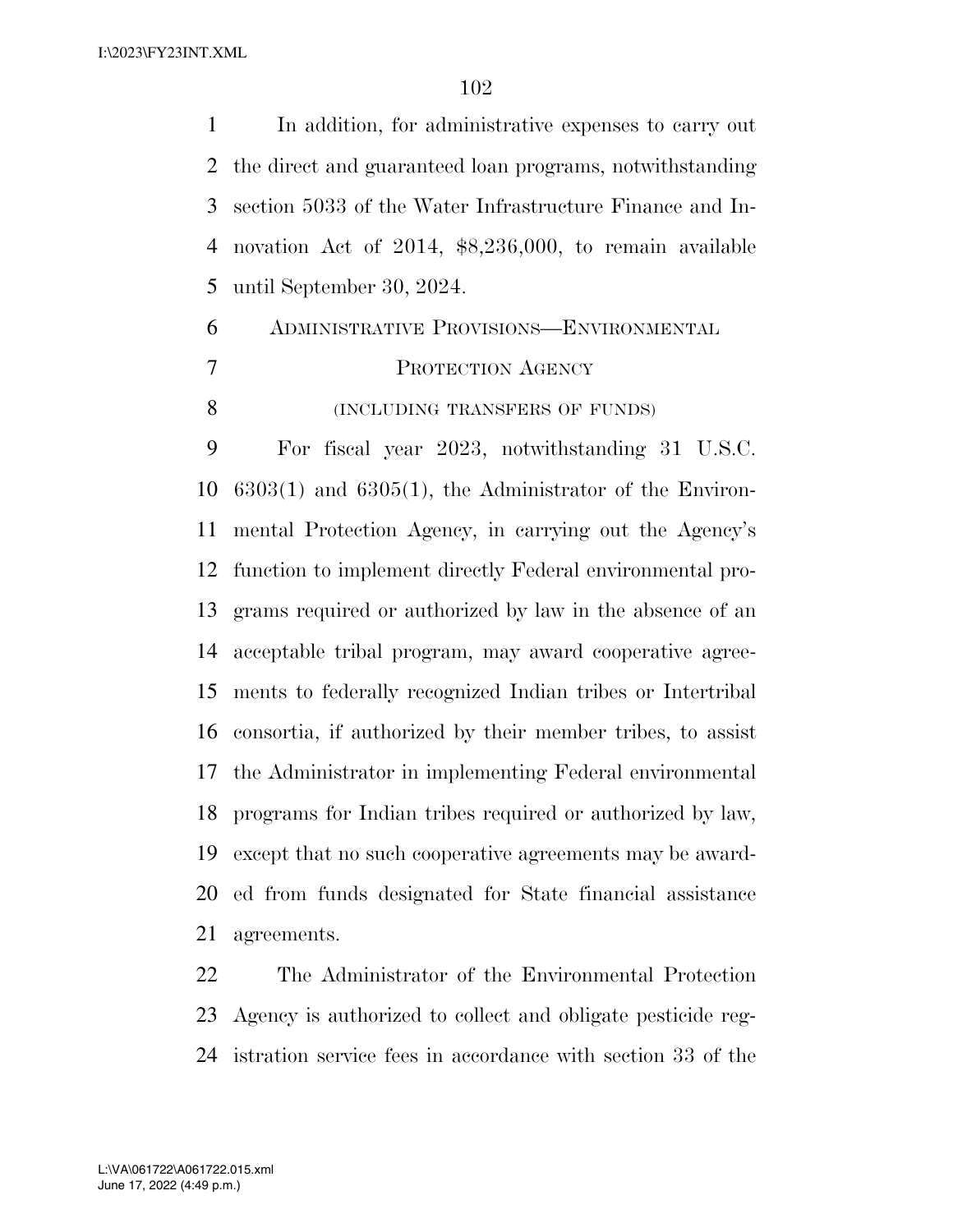Federal Insecticide, Fungicide, and Rodenticide Act (7 U.S.C. 136w–8), to remain available until expended.

 Notwithstanding section 33(d)(2) of the Federal In- secticide, Fungicide, and Rodenticide Act (FIFRA) (7 U.S.C. 136w–8(d)(2)), the Administrator of the Environ- mental Protection Agency may assess fees under section 33 of FIFRA (7 U.S.C. 136w–8) for fiscal year 2023.

 The Administrator is authorized to transfer up to \$368,000,000 of the funds appropriated for the Great Lakes Restoration Initiative under the heading ''Environ- mental Programs and Management'' to the head of any Federal department or agency, with the concurrence of such head, to carry out activities that would support the Great Lakes Restoration Initiative and Great Lakes Water Quality Agreement programs, projects, or activities; to enter into an interagency agreement with the head of such Federal department or agency to carry out these ac- tivities; and to make grants to governmental entities, non- profit organizations, institutions, and individuals for plan- ning, research, monitoring, outreach, and implementation in furtherance of the Great Lakes Restoration Initiative and the Great Lakes Water Quality Agreement.

 The Science and Technology, Environmental Pro- grams and Management, Office of Inspector General, Haz-ardous Substance Superfund, and Leaking Underground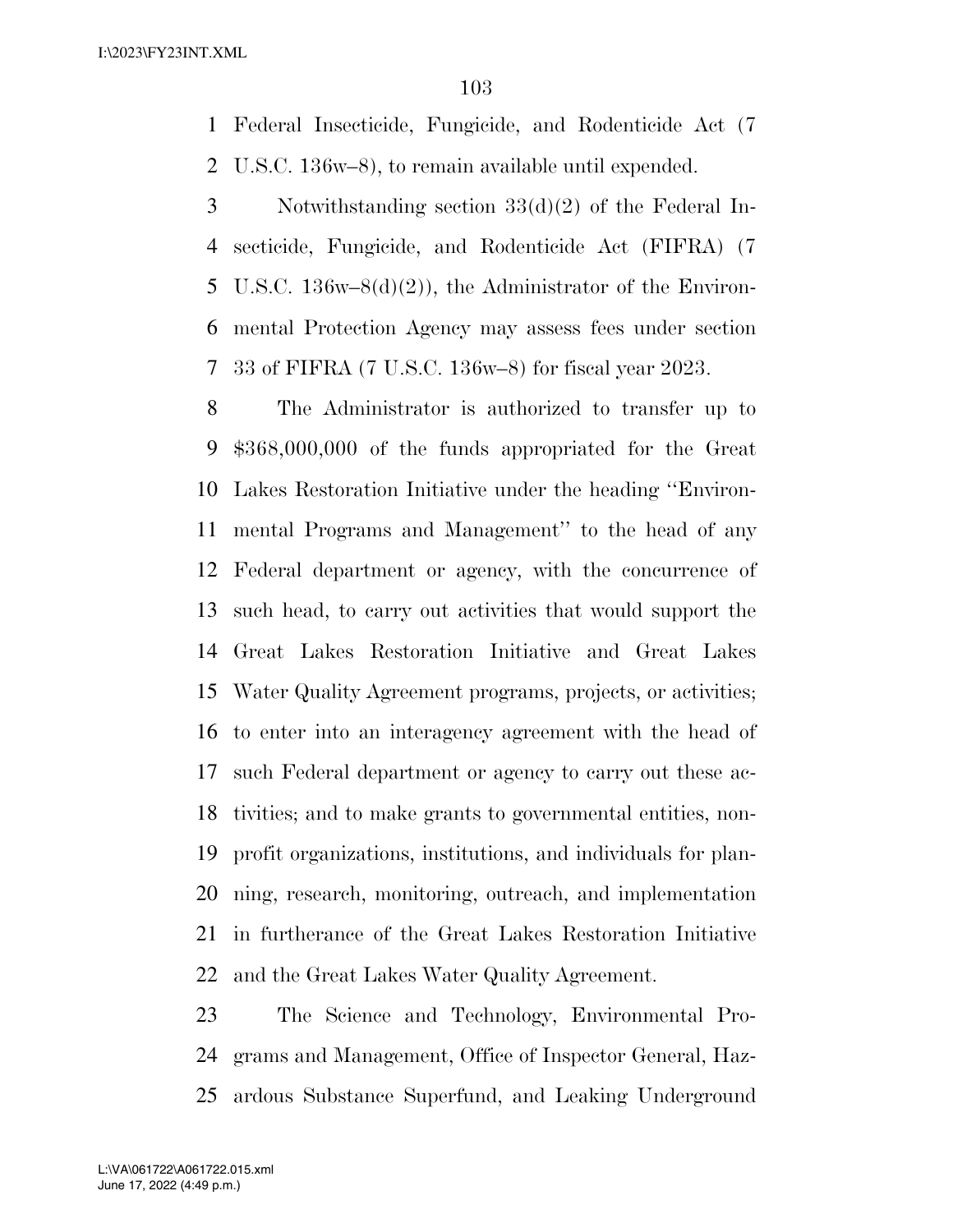Storage Tank Trust Fund Program Accounts, are avail- able for the construction, alteration, repair, rehabilitation, and renovation of facilities, provided that the cost does not exceed \$350,000 per project.

 The Administrator of the Environmental Protection Agency is authorized to collect and obligate fees in accord- ance with section 3024 of the Solid Waste Disposal Act (42 U.S.C. 6939g) for fiscal year 2023, to remain avail-able until expended.

 The Administrator of the Environmental Protection Agency is authorized to collect and obligate fees in accord- ance with section 26(b) of the Toxic Substances Control Act (15 U.S.C. 2625(b)) for fiscal year 2023, to remain available until expended.

 For fiscal year 2023, and notwithstanding section 518(f) of the Federal Water Pollution Control Act (33 U.S.C. 1377(f)), the Administrator is authorized to use the amounts appropriated for any fiscal year under section 319 of the Act to make grants to Indian tribes pursuant to sections 319(h) and 518(e) of that Act.

 The Administrator is authorized to use the amounts appropriated under the heading ''Environmental Pro- grams and Management'' for fiscal year 2023 to provide grants to implement the Southeastern New England Wa-tershed Restoration Program.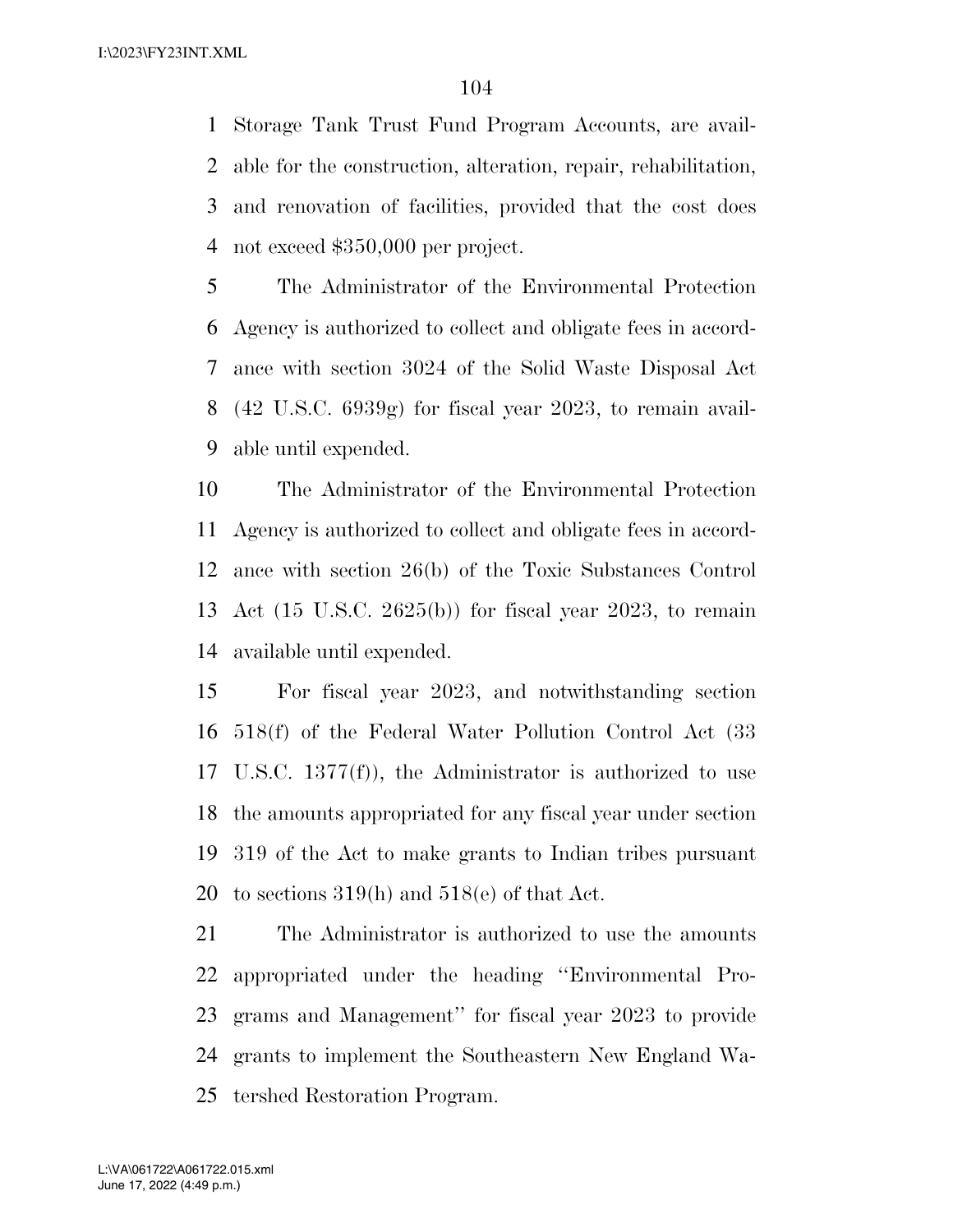Notwithstanding the limitations on amounts in sec- tion 320(i)(2)(B) of the Federal Water Pollution Control Act, not less than \$4,000,000 of the funds made available under this title for the National Estuary Program shall be for making competitive awards described in section  $320(g)(4)$ .

 Section 122(b)(3) of the Comprehensive Environ- mental Response, Compensation, and Liability Act of 9 1980 (42 U.S.C. 9622(b)(3)), shall be applied by inserting before the period: '', including for the hire, maintenance, and operation of aircraft.''.

 For fiscal years 2023 through 2027, the Office of Chemical Safety and Pollution Prevention and the Office of Water may, using funds appropriated under the head- ings ''Environmental Programs and Management'' and ''Science and Technology'', contract directly with individ- uals or indirectly with institutions or nonprofit organiza- tions, without regard to 41 U.S.C. 5, for the temporary or intermittent personal services of students or recent graduates, who shall be considered employees for the pur- poses of chapters 57 and 81 of title 5, United States Code, relating to compensation for travel and work injuries, and chapter 171 of title 28, United States Code, relating to tort claims, but shall not be considered to be Federal em-ployees for any other purpose: *Provided*, That amounts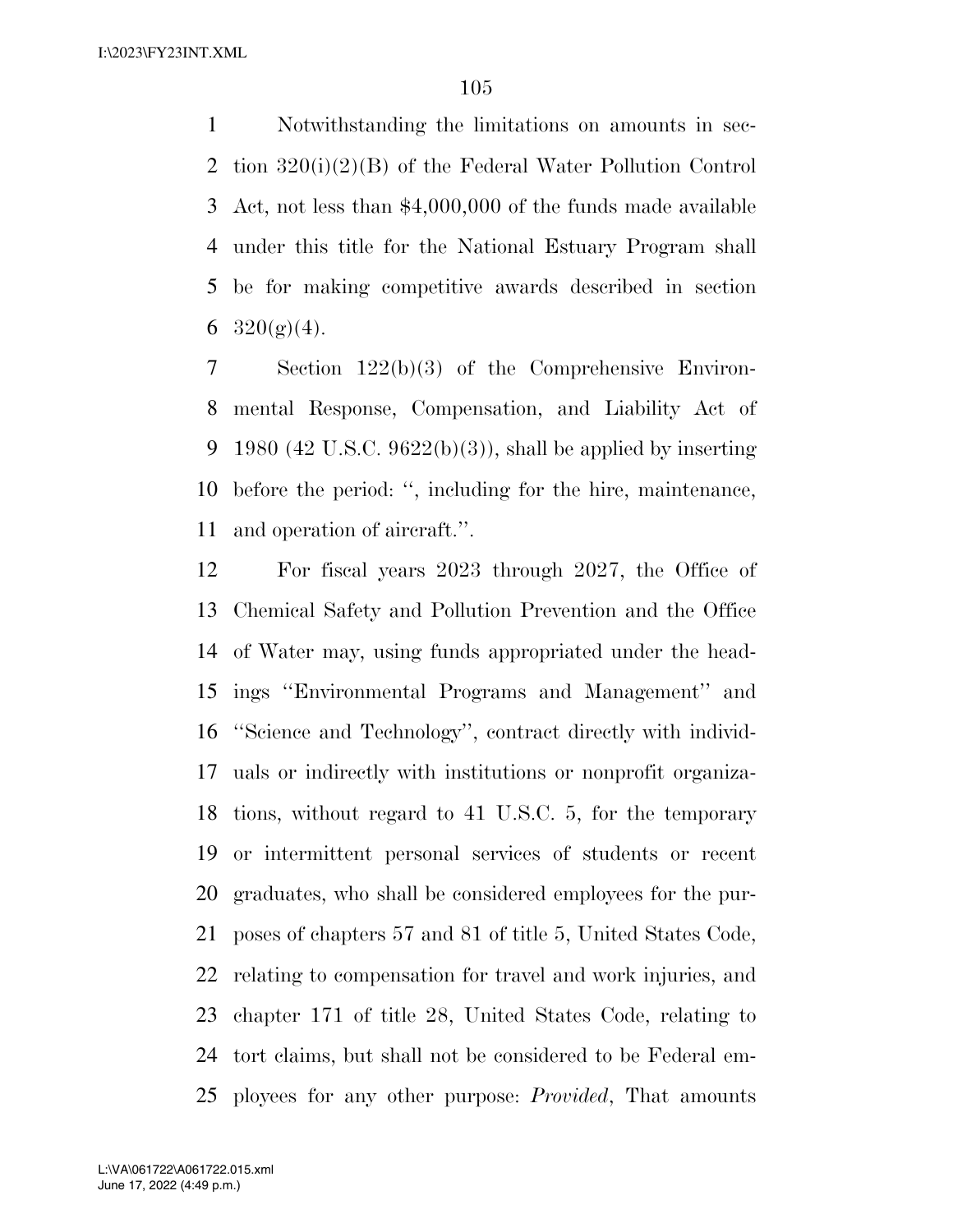used for this purpose by the Office of Chemical Safety and Pollution Prevention and the Office of Water collectively may not exceed \$2,000,000.

| $\overline{4}$ | TITLE III                                                           |
|----------------|---------------------------------------------------------------------|
| 5              | RELATED AGENCIES                                                    |
| 6              | DEPARTMENT OF AGRICULTURE                                           |
| 7              | OFFICE OF THE UNDER SECRETARY FOR NATURAL                           |
| 8              | RESOURCES AND ENVIRONMENT                                           |
| 9              | For necessary expenses of the Office of the Under                   |
| 10             | Secretary for Natural Resources and Environment,                    |
|                | 11 \$1,429,000: <i>Provided</i> , That funds made available by this |
|                | 12 Act to any agency in the Natural Resources and Environ-          |
|                | 13 ment mission area for salaries and expenses are available        |
|                | 14 to fund up to one administrative support staff for the of-       |
|                | 15 fice.                                                            |
|                |                                                                     |

16 FOREST SERVICE 17 FOREST SERVICE OPERATIONS 18 (INCLUDING TRANSFERS OF FUNDS)

 For necessary expenses of the Forest Service, not otherwise provided for, \$1,112,652,000, to remain avail- able through September 30, 2026: *Provided*, That a por- tion of the funds made available under this heading shall be for the base salary and expenses of employees in the Chief's Office, the Work Environment and Performance Office, the Business Operations Deputy Area, and the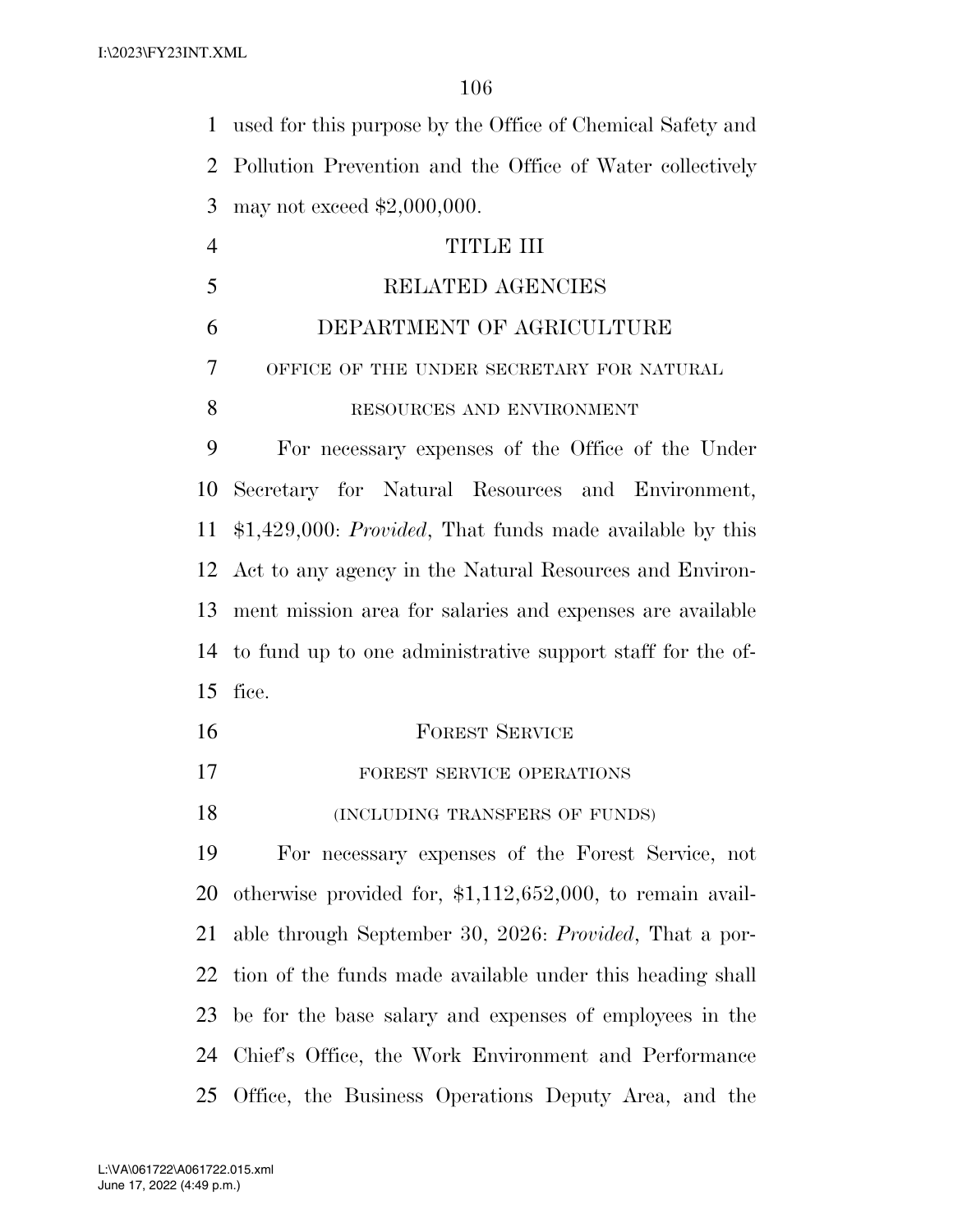Chief Financial Officer's Office to carry out administra- tive and general management support functions: *Provided further*, That funds provided under this heading shall be available for the costs of facility maintenance, repairs, and leases for buildings and sites where these administrative, general management and other Forest Service support functions take place; the costs of all utility and tele- communication expenses of the Forest Service, as well as business services; and, for information technology, includ- ing cyber security requirements: *Provided further*, That funds provided under this heading may be used for nec- essary expenses to carry out administrative and general management support functions of the Forest Service not otherwise provided for and necessary for its operation.

### FOREST AND RANGELAND RESEARCH

 For necessary expenses of forest and rangeland re- search as authorized by law, \$360,370,000, to remain available through September 30, 2026: *Provided*, That of the funds provided, \$37,700,000 is for the forest inventory and analysis program: *Provided further*, That all authori- ties for the use of funds, including the use of contracts, grants, and cooperative agreements, available to execute the Forest and Rangeland Research appropriation, are also available in the utilization of these funds for Fire Science Research.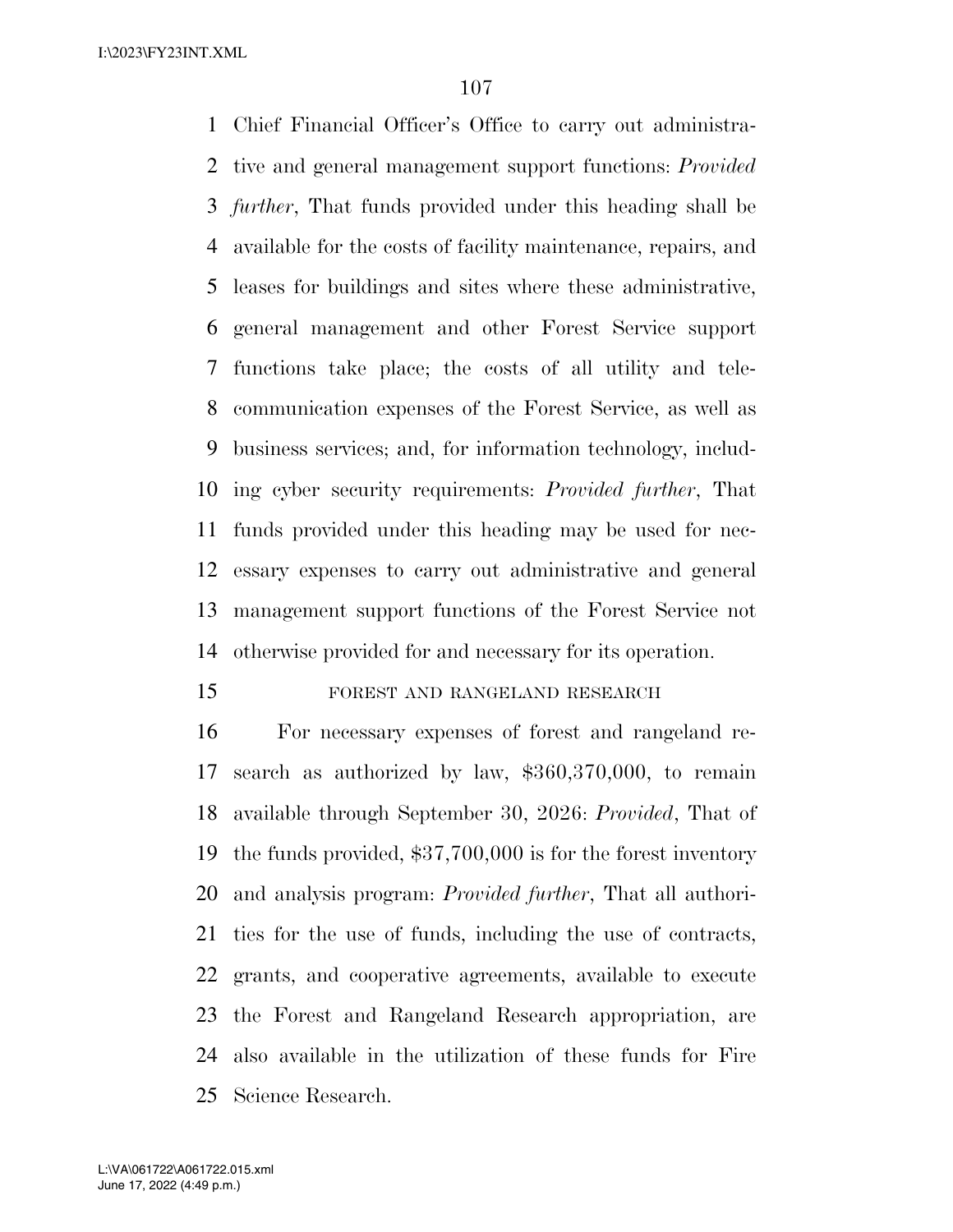STATE AND PRIVATE FORESTRY

 For necessary expenses of cooperating with and pro- viding technical and financial assistance to States, terri- tories, possessions, and others, and for forest health man- agement, including for invasive plants, and conducting an international program and trade compliance activities as authorized, \$332,626,000, to remain available through September 30, 2026, as authorized by law, of which \$9,482,000 shall be for projects specified for Forest Re- source Information and Analysis in the table titled ''Inte- rior and Environment Incorporation of Community Project Funding Items'' included in the report accom-panying this Act.

NATIONAL FOREST SYSTEM

(INCLUDING TRANSFER OF FUNDS)

 For necessary expenses of the Forest Service, not otherwise provided for, for management, protection, im- provement, and utilization of the National Forest System, and for hazardous fuels management on or adjacent to such lands, \$1,997,650,000, to remain available through September 30, 2026: *Provided*, That of the funds pro- vided, \$60,000,000 shall be deposited in the Collaborative Forest Landscape Restoration Fund for ecological restora- tion treatments as authorized by 16 U.S.C. 7303(f): *Pro-vided further*, That of the funds provided, \$38,000,000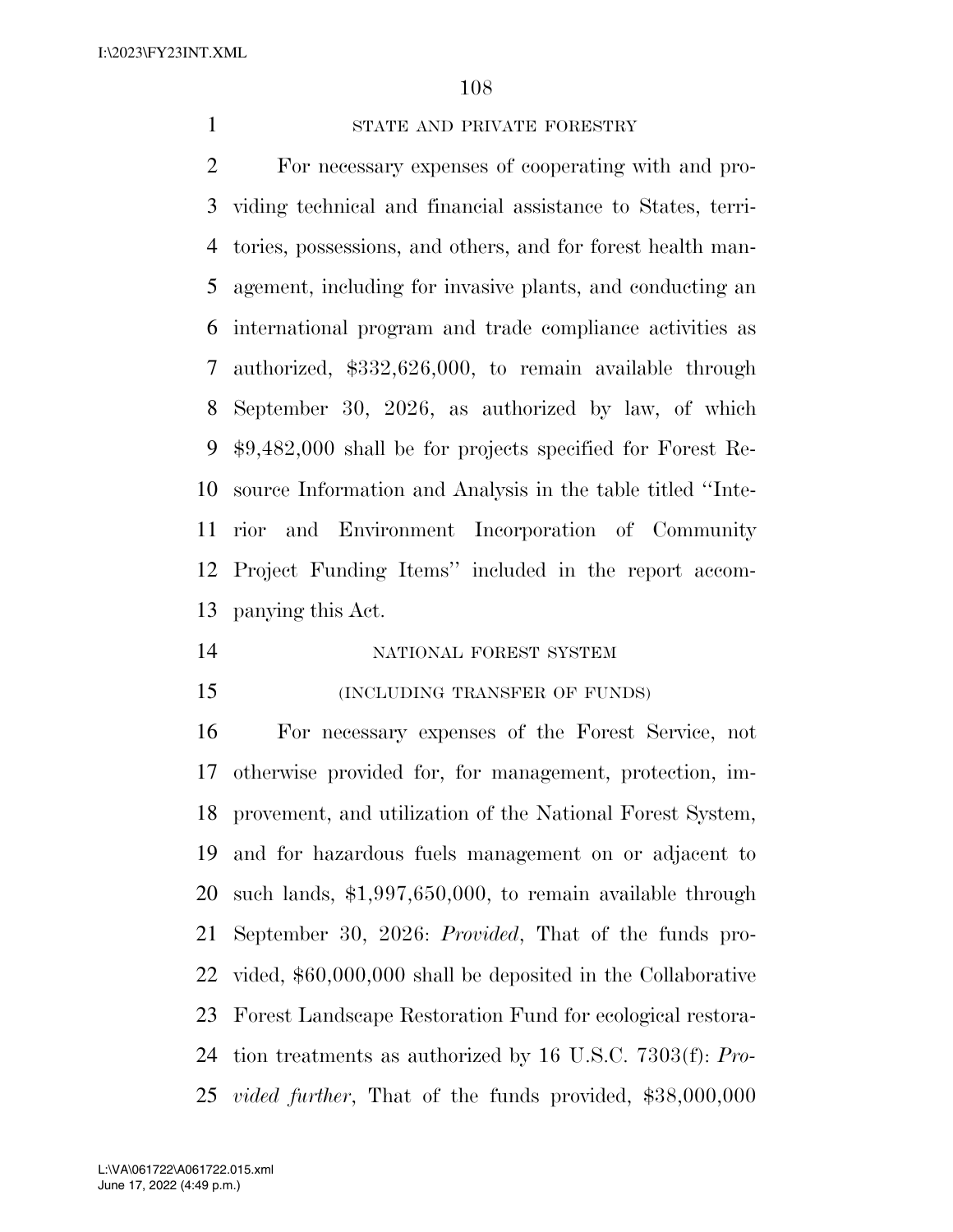shall be for forest products: *Provided further*, That of the amounts made available for hazardous fuels management under this heading in prior Acts, any unobligated amounts may be transferred to ''Forest Service—Wildland Fire Management'' to be used for the purposes provided there- in: *Provided further*, That funds made available to imple- ment the Community Forest Restoration Act, Public Law 106–393, title VI, shall be available for use on non-Fed- eral lands in accordance with authorities made available to the Forest Service under the ''State and Private For- estry'' appropriation: *Provided further*, That notwith- standing section 33 of the Bankhead Jones Farm Tenant Act (7 U.S.C. 1012), the Secretary of Agriculture, in cal- culating a fee for grazing on a National Grassland, may provide a credit of up to 50 percent of the calculated fee to a Grazing Association or direct permittee for a con- servation practice approved by the Secretary in advance of the fiscal year in which the cost of the conservation practice is incurred, and that the amount credited shall remain available to the Grazing Association or the direct permittee, as appropriate, in the fiscal year in which the credit is made and each fiscal year thereafter for use on the project for conservation practices approved by the Sec- retary: *Provided further*, That funds appropriated to this account shall be available for the base salary and expenses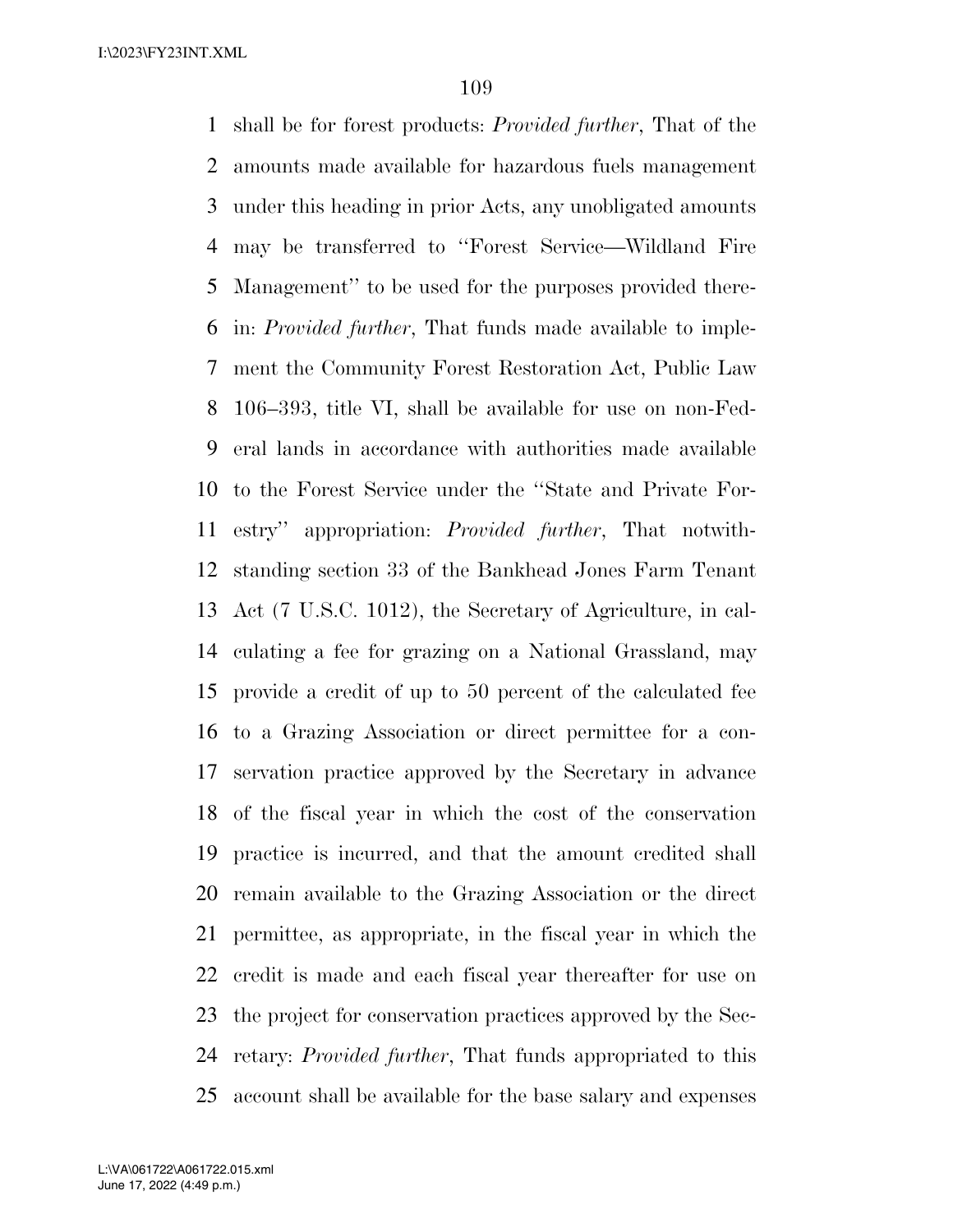of employees that carry out the functions funded by the ''Capital Improvement and Maintenance'' account, the ''Range Betterment Fund'' account, and the ''Manage- ment of National Forest Lands for Subsistence Uses'' ac-count.

# CAPITAL IMPROVEMENT AND MAINTENANCE (INCLUDING TRANSFER OF FUNDS)

 For necessary expenses of the Forest Service, not otherwise provided for, \$162,182,000, to remain available through September 30, 2026, for construction, capital im- provement, maintenance, and acquisition of buildings and other facilities and infrastructure; and for construction, reconstruction, and decommissioning of roads that are no longer needed, including unauthorized roads that are not part of the transportation system; and for maintenance of forest roads and trails by the Forest Service as author- ized by 16 U.S.C. 532–538 and 23 U.S.C. 101 and 205: *Provided*, That \$15,000,000 shall be for activities author- ized by 16 U.S.C. 538(a): *Provided further*, That funds becoming available in fiscal year 2023 under the Act of March 4, 1913 (16 U.S.C. 501) shall be transferred to the General Fund of the Treasury and shall not be avail- able for transfer or obligation for any other purpose unless the funds are appropriated.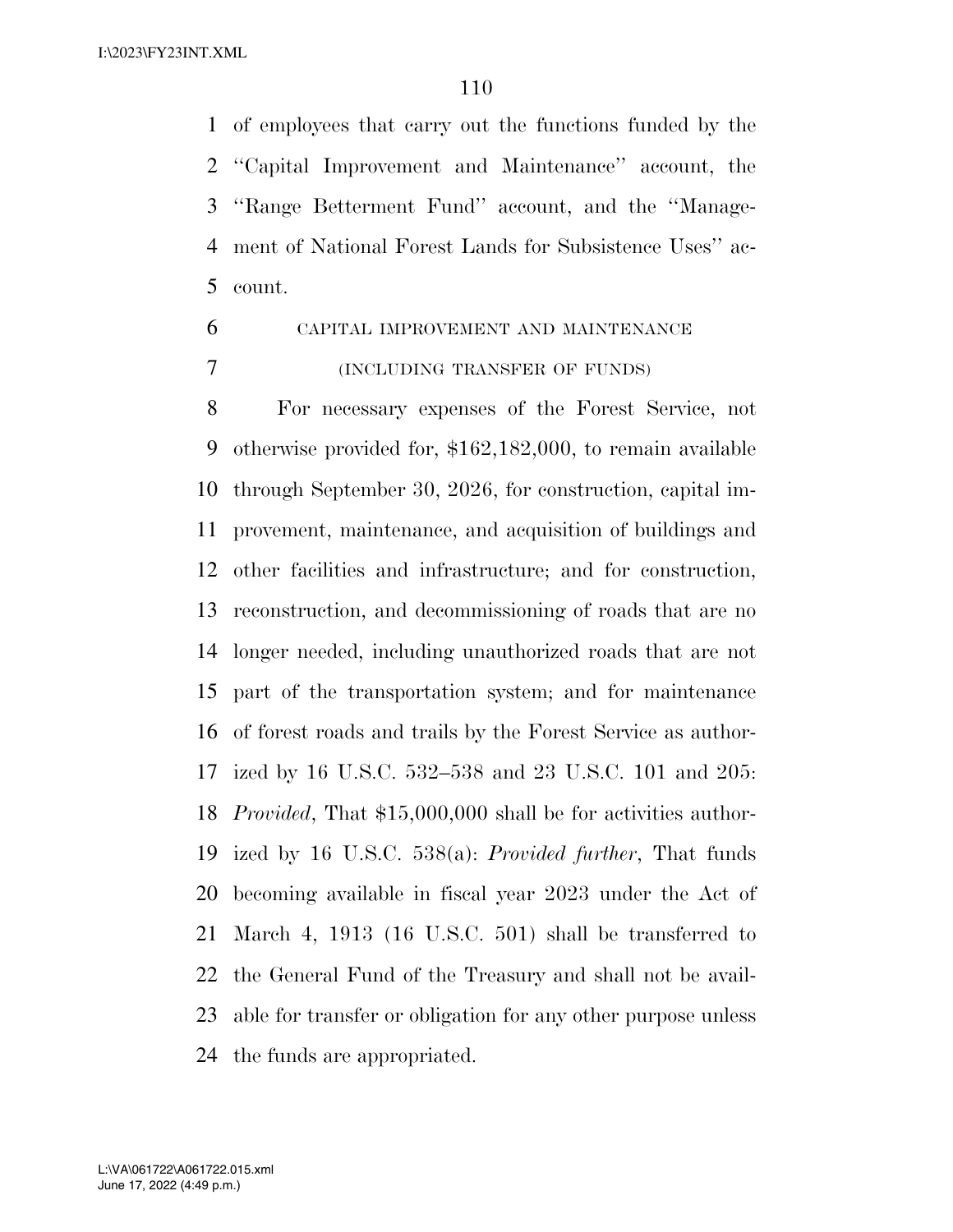ACQUISITION OF LANDS FOR NATIONAL FORESTS SPECIAL

#### 2 ACTS

 For acquisition of lands within the exterior bound- aries of the Cache, Uinta, and Wasatch National Forests, Utah; the Toiyabe National Forest, Nevada; and the An- geles, San Bernardino, Sequoia, and Cleveland National Forests, California; and the Ozark-St. Francis and Ouachita National Forests, Arkansas; as authorized by law, \$664,000, to be derived from forest receipts.

ACQUISITION OF LANDS TO COMPLETE LAND EXCHANGES

 For acquisition of lands, such sums, to be derived from funds deposited by State, county, or municipal gov- ernments, public school districts, or other public school au- thorities, and for authorized expenditures from funds de- posited by non-Federal parties pursuant to Land Sale and Exchange Acts, pursuant to the Act of December 4, 1967 (16 U.S.C. 484a), to remain available through September 30, 2026, (16 U.S.C. 516–617a, 555a; Public Law 96– 586; Public Law 76–589, Public Law 76–591; and Public Law 78–310).

#### 21 RANGE BETTERMENT FUND

 For necessary expenses of range rehabilitation, pro- tection, and improvement, 50 percent of all moneys re- ceived during the prior fiscal year, as fees for grazing do-mestic livestock on lands in National Forests in the 16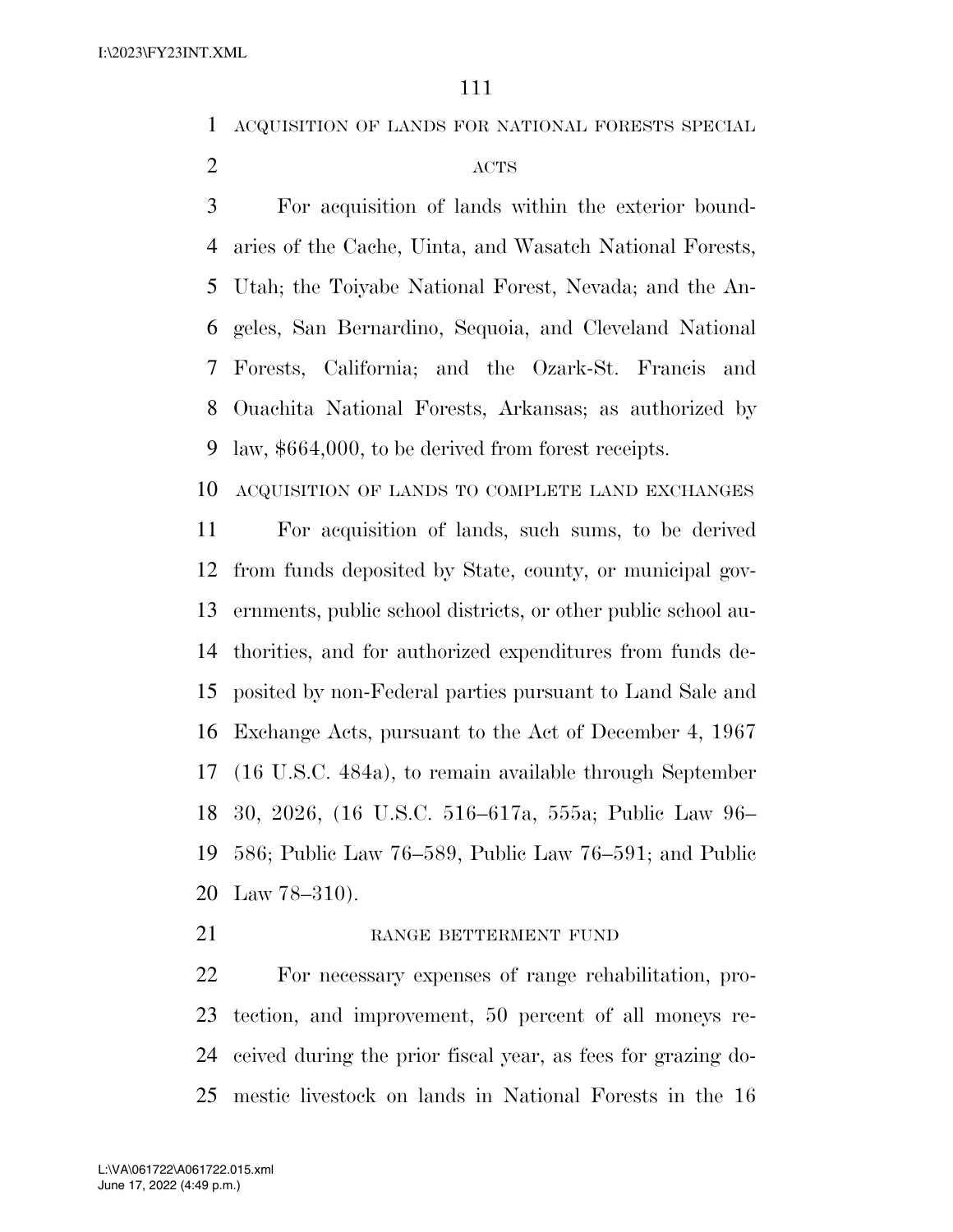| $\mathbf 1$    | Western States, pursuant to section $401(b)(1)$ of Public   |
|----------------|-------------------------------------------------------------|
| 2              | Law 94-579, to remain available through September 30,       |
| 3              | 2026, of which not to exceed 6 percent shall be available   |
| $\overline{4}$ | for administrative expenses associated with on-the-ground   |
| 5              | range rehabilitation, protection, and improvements.         |
| 6              | GIFTS, DONATIONS AND BEQUESTS FOR FOREST AND                |
| 7              | RANGELAND RESEARCH                                          |
| 8              | For expenses authorized by $16$ U.S.C. $1643(b)$ ,          |
| 9              | $$45,000$ , to remain available through September 30, 2026, |
| 10             | to be derived from the fund established pursuant to the     |
| <sup>11</sup>  | above Act.                                                  |
| 12             | MANAGEMENT OF NATIONAL FOREST LANDS FOR                     |
| 13             | SUBSISTENCE USES                                            |
| 14             | For necessary expenses of the Forest Service to man-        |
| 15             | age Federal lands in Alaska for subsistence uses under      |
| 16             | title VIII of the Alaska National Interest Lands Conserva-  |
| 17             | tion Act (16 U.S.C. 3111 et seq.), \$1,099,000, to remain   |
| 18             | available through September 30, 2026.                       |
| 19             | WILDLAND FIRE MANAGEMENT                                    |
| 20             | (INCLUDING TRANSFERS OF FUNDS)                              |
| 21             | For necessary expenses for forest fire presuppression       |
| 22             | activities on National Forest System lands, for emergency   |
| 23             | wildland fire suppression on or adjacent to such lands or   |
| 24             | other lands under fire protection agreement, and for emer-  |
| 25             | gency rehabilitation of burned-over National Forest Sys-    |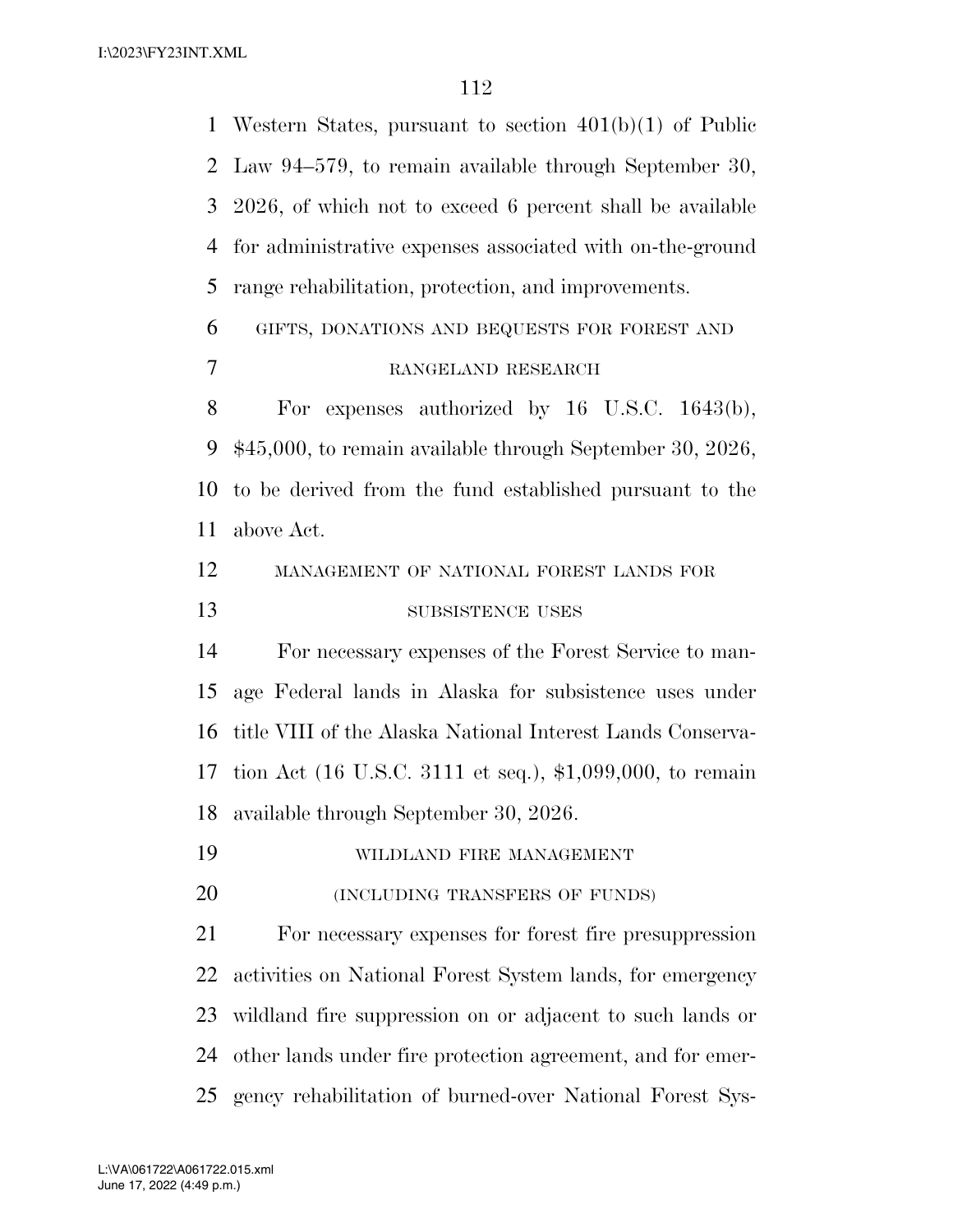tem lands and water, \$2,678,659,000, to remain available until expended: *Provided*, That such funds including unob- ligated balances under this heading, are available for re- payment of advances from other appropriations accounts previously transferred for such purposes: *Provided further*, That any unobligated funds appropriated in a previous fis- cal year for hazardous fuels management may be trans- ferred to the ''National Forest System'' account: *Provided further*, That such funds shall be available to reimburse State and other cooperating entities for services provided in response to wildfire and other emergencies or disasters to the extent such reimbursements by the Forest Service for non-fire emergencies are fully repaid by the responsible emergency management agency: *Provided further*, That funds provided shall be available for support to Federal emergency response: *Provided further*, That the costs of implementing any cooperative agreement between the Fed- eral Government and any non-Federal entity may be shared, as mutually agreed on by the affected parties: *Pro- vided further*, That of the funds provided, \$321,388,000 shall be for hazardous fuels management activities, of which not to exceed \$15,000,000 may be used to make grants, using any authorities available to the Forest Serv- ice under the ''State and Private Forestry'' appropriation, for the purpose of creating incentives for increased use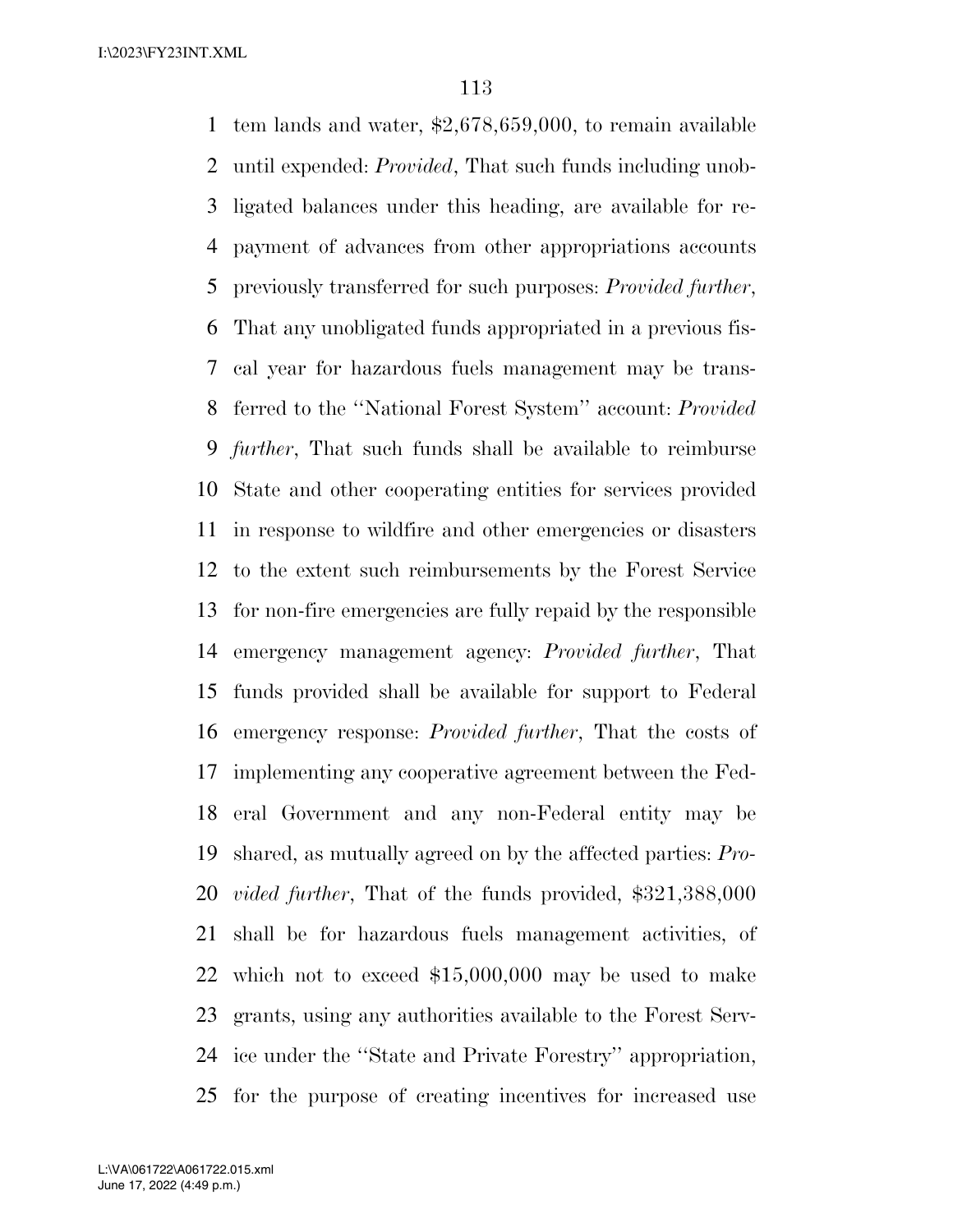of biomass from National Forest System lands: *Provided further*, That funds made available in the preceding pro- viso to implement the Community Forest Restoration Act, Public Law 106–393, title VI, shall be available for use on non-Federal lands in accordance with authorities made available to the Forest Service under the ''State and Pri- vate Forestry'' appropriation: *Provided further*, That of the funds provided under this heading, \$20,000,000 may be used by the Secretary of Agriculture to enter into pro- curement contracts or cooperative agreements; to issue grants for hazardous fuels management activities; for training or monitoring associated with such hazardous fuels management activities on Federal land; or for train- ing or monitoring associated with such hazardous fuels management activities on non-Federal land if the Sec- retary determines such activities benefit resources on Fed- eral land: *Provided further*, That of the funds provided under this heading, \$1,011,000,000 shall be available for wildfire suppression operations, and is provided to meet 20 the terms of section  $4004(b)(5)(B)$  of S. Con. Res. 14 (117th Congress), the concurrent resolution on the budget 22 for fiscal year 2022, and section  $1(g)(2)$  of H. Res. 1151 (117th Congress), as engrossed in the House of Rep-resentatives on June 8, 2022.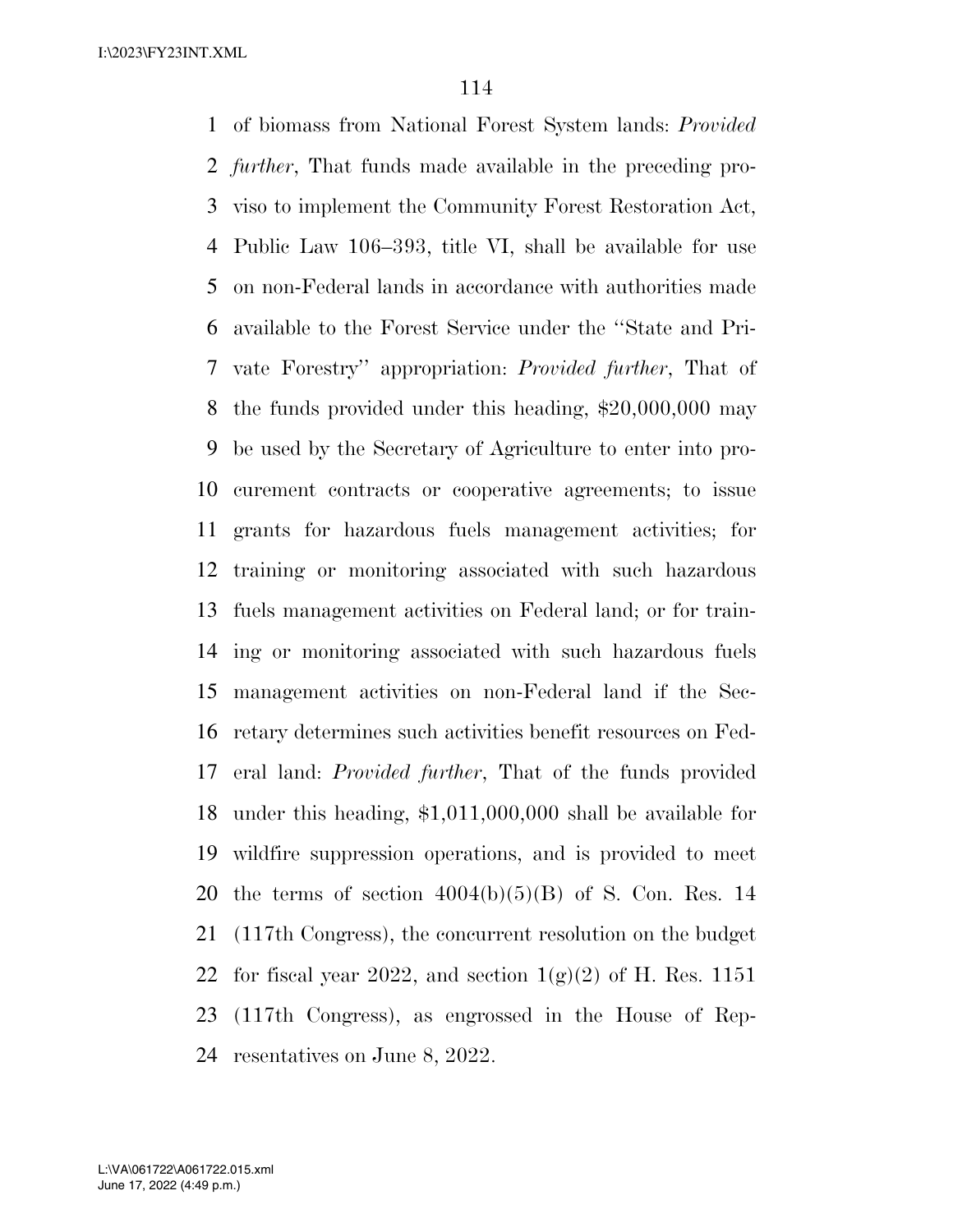WILDFIRE SUPPRESSION OPERATIONS RESERVE FUND

(INCLUDING TRANSFERS OF FUNDS)

 In addition to the amounts provided under the head- ing ''Department of Agriculture—Forest Service— Wildland Fire Management'' for wildfire suppression oper- ations, \$2,210,000,000, to remain available until trans- ferred, is additional new budget authority as specified for purposes of section 4004(b)(5) of S. Con. Res. 14 (117th Congress), the concurrent resolution on the budget for fis- cal year 2022, and section 1(g) of H. Res. 1151 (117th Congress), as engrossed in the House of Representatives on June 8, 2022: *Provided*, That such amounts may be transferred to and merged with amounts made available under the headings ''Department of the Interior—Depart- ment-Wide Programs—Wildland Fire Management'' and ''Department of Agriculture—Forest Service—Wildland Fire Management'' for wildfire suppression operations in the fiscal year in which such amounts are transferred: *Pro- vided further*, That amounts may be transferred to the ''Wildland Fire Management'' accounts in the Department of the Interior or the Department of Agriculture only upon the notification of the House and Senate Committees on Appropriations that all wildfire suppression operations funds appropriated under that heading in this and prior appropriations Acts to the agency to which the funds will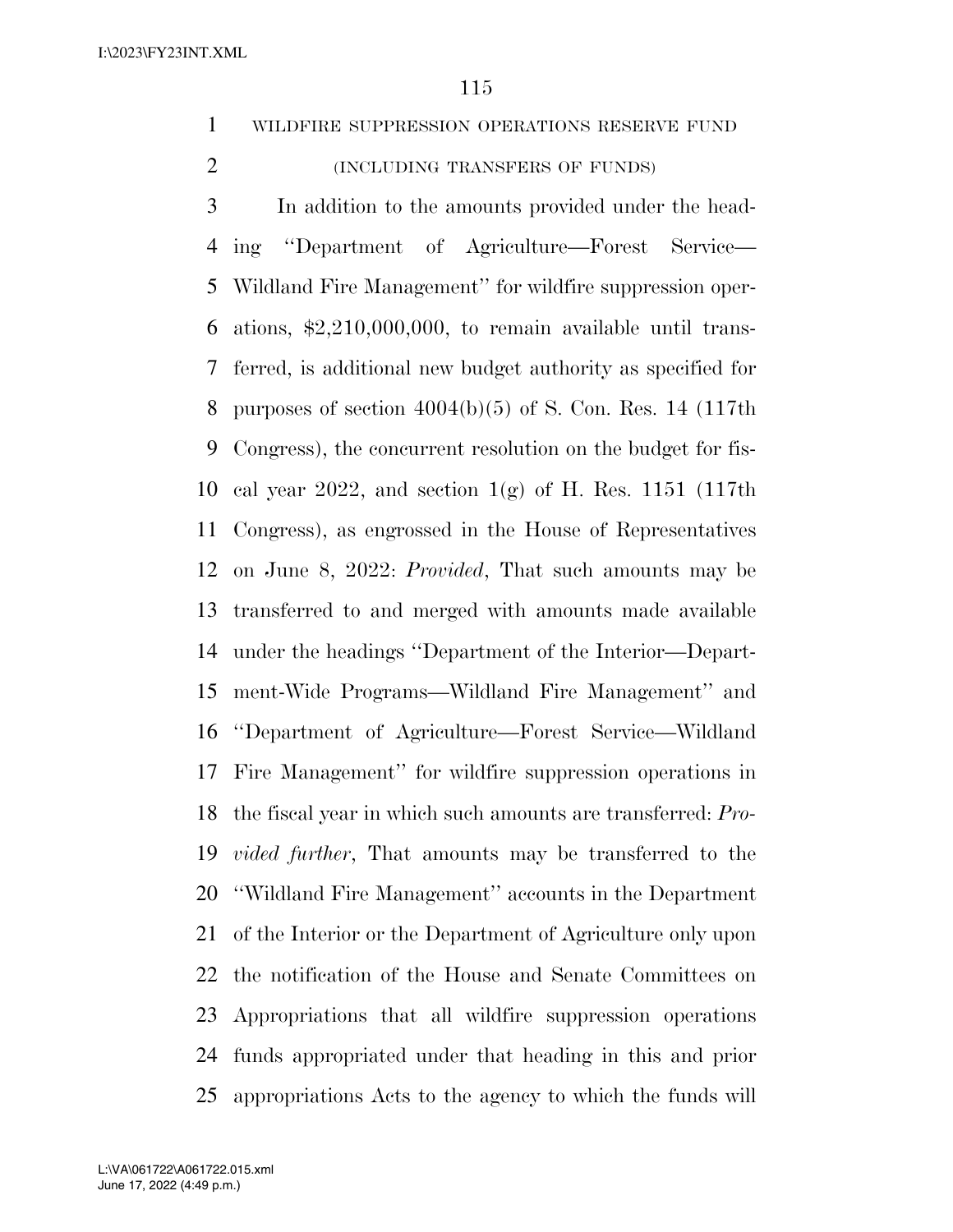be transferred will be obligated within 30 days: *Provided further*, That the transfer authority provided under this heading is in addition to any other transfer authority pro- vided by law: *Provided further*, That, in determining whether all wildfire suppression operations funds appro- priated under the heading ''Wildland Fire Management'' in this and prior appropriations Acts to either the Depart- ment of Agriculture or the Department of the Interior will be obligated within 30 days pursuant to the preceding pro- viso, any funds transferred or permitted to be transferred pursuant to any other transfer authority provided by law shall be excluded.

COMMUNICATIONS SITE ADMINISTRATION

(INCLUDING TRANSFER OF FUNDS)

 Amounts collected in this fiscal year pursuant to sec- tion 8705(f)(2) of the Agriculture Improvement Act of 2018 (Public Law 115–334), shall be deposited in the spe-18 cial account established by section  $8705(f)(1)$  of such Act, shall be available to cover the costs described in subsection (c)(3) of such section of such Act, and shall remain avail- able until expended: *Provided*, That such amounts shall be transferred to the ''National Forest System'' account.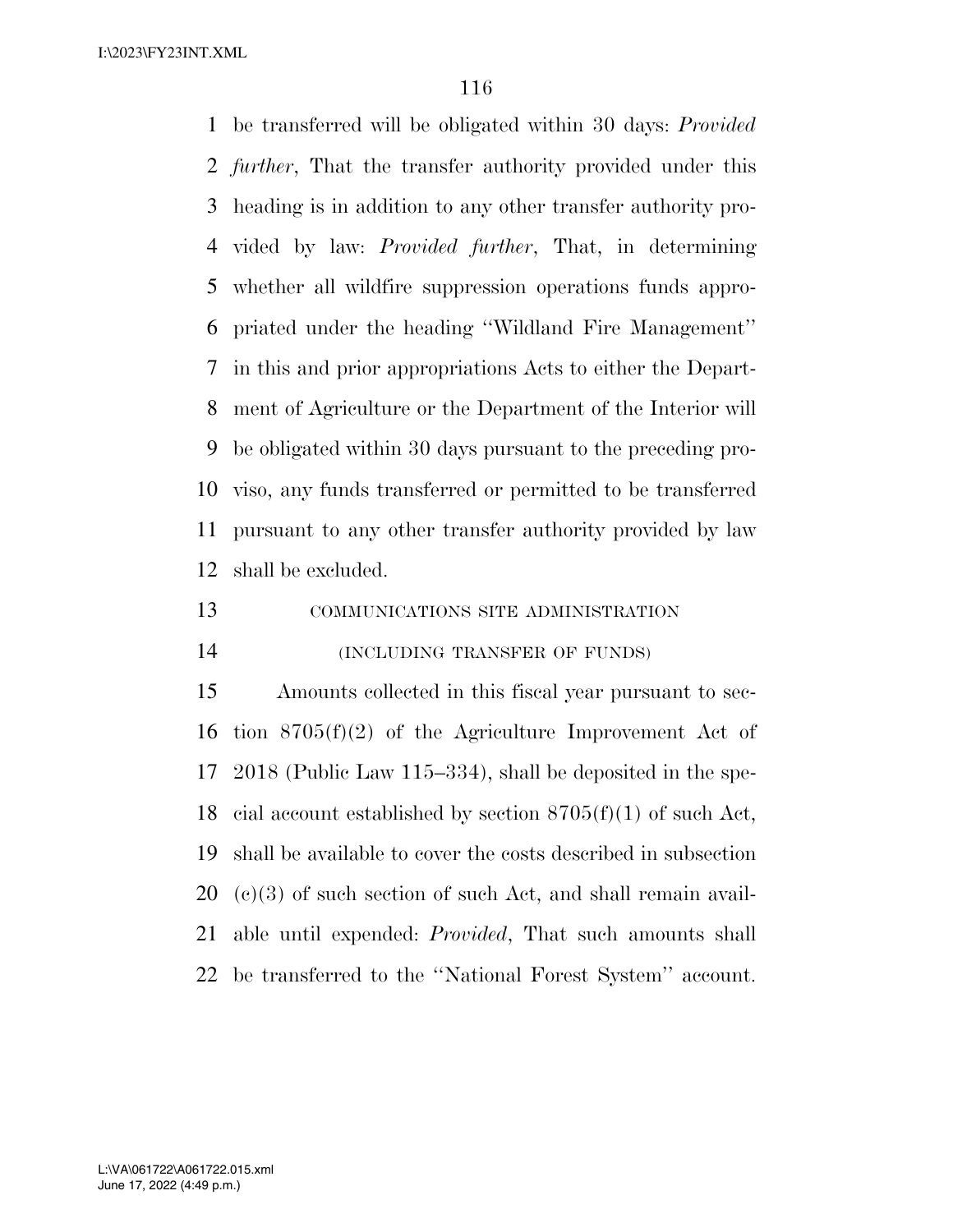- ADMINISTRATIVE PROVISIONS—FOREST SERVICE
- (INCLUDING TRANSFERS OF FUNDS)

 Appropriations to the Forest Service for the current fiscal year shall be available for: (1) purchase of passenger motor vehicles; acquisition of passenger motor vehicles from excess sources, and hire of such vehicles; purchase, lease, operation, maintenance, and acquisition of aircraft to maintain the operable fleet for use in Forest Service wildland fire programs and other Forest Service programs; notwithstanding other provisions of law, existing aircraft being replaced may be sold, with proceeds derived or trade-in value used to offset the purchase price for the replacement aircraft; (2) services pursuant to 7 U.S.C. 2225, and not to exceed \$100,000 for employment under 5 U.S.C. 3109; (3) purchase, erection, and alteration of buildings and other public improvements (7 U.S.C. 2250); (4) acquisition of land, waters, and interests therein pur- suant to 7 U.S.C. 428a; (5) for expenses pursuant to the Volunteers in the National Forest Act of 1972 (16 U.S.C. 558a, 558d, and 558a note); (6) the cost of uniforms as authorized by 5 U.S.C. 5901–5902; and (7) for debt col- lection contracts in accordance with 31 U.S.C. 3718(c). Funds made available to the Forest Service in this Act may be transferred between accounts affected by the Forest Service budget restructure outlined in section 435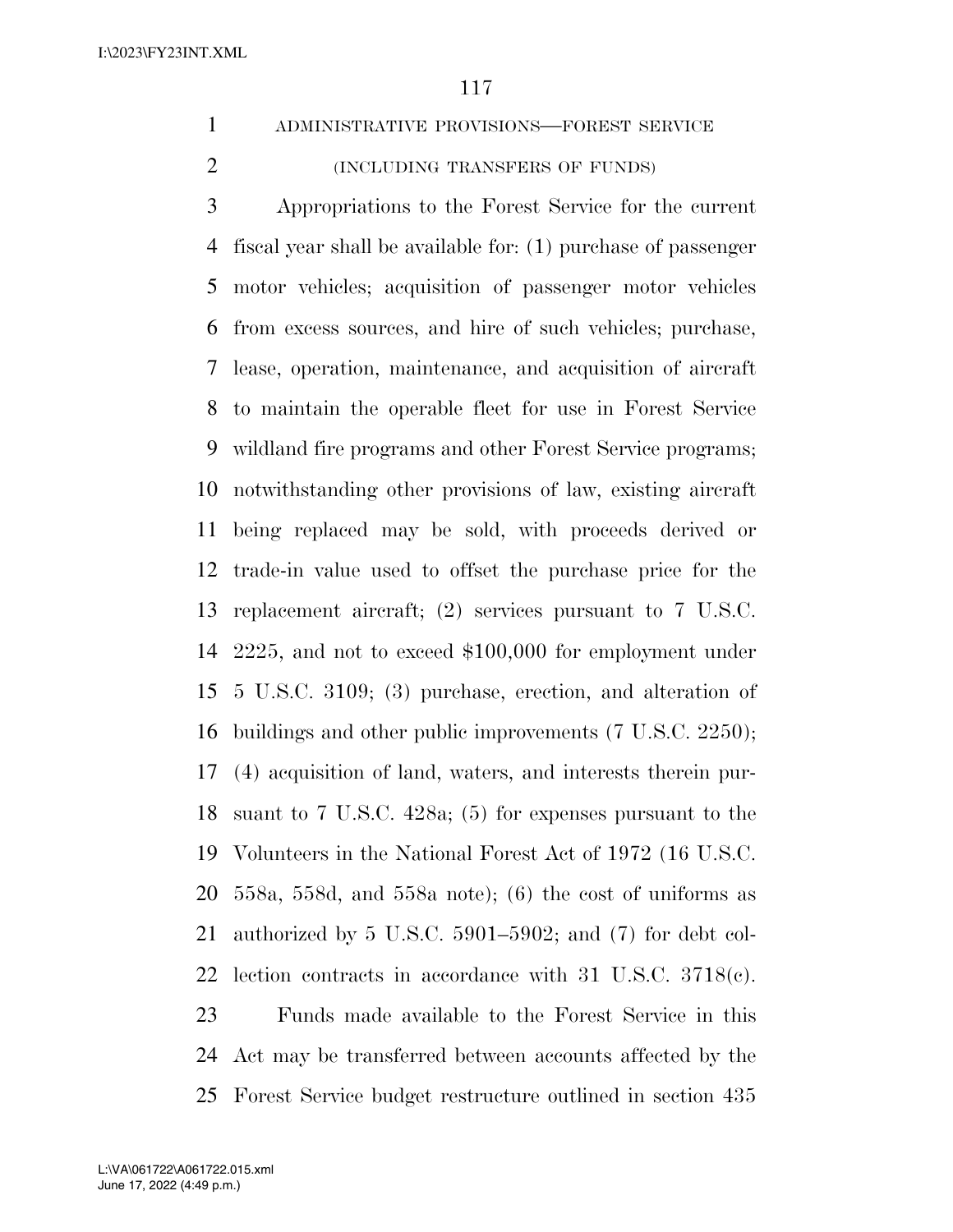of division D of the Further Consolidated Appropriations Act, 2020 (Public Law 116–94): *Provided*, That any transfer of funds pursuant to this paragraph shall not in- crease or decrease the funds appropriated to any account in this fiscal year by more than ten percent: *Provided fur- ther*, That such transfer authority is in addition to any other transfer authority provided by law.

 Any appropriations or funds available to the Forest Service may be transferred to the Wildland Fire Manage- ment appropriation for forest firefighting, emergency re- habilitation of burned-over or damaged lands or waters under its jurisdiction, and fire preparedness due to severe burning conditions upon the Secretary of Agriculture's no- tification of the House and Senate Committees on Appro- priations that all fire suppression funds appropriated under the heading ''Wildland Fire Management'' will be obligated within 30 days: *Provided*, That all funds used pursuant to this paragraph must be replenished by a sup- plemental appropriation which must be requested as promptly as possible.

21 Not more than \$50,000,000 of funds appropriated to the Forest Service shall be available for expenditure or transfer to the Department of the Interior for wildland fire management, hazardous fuels management, and State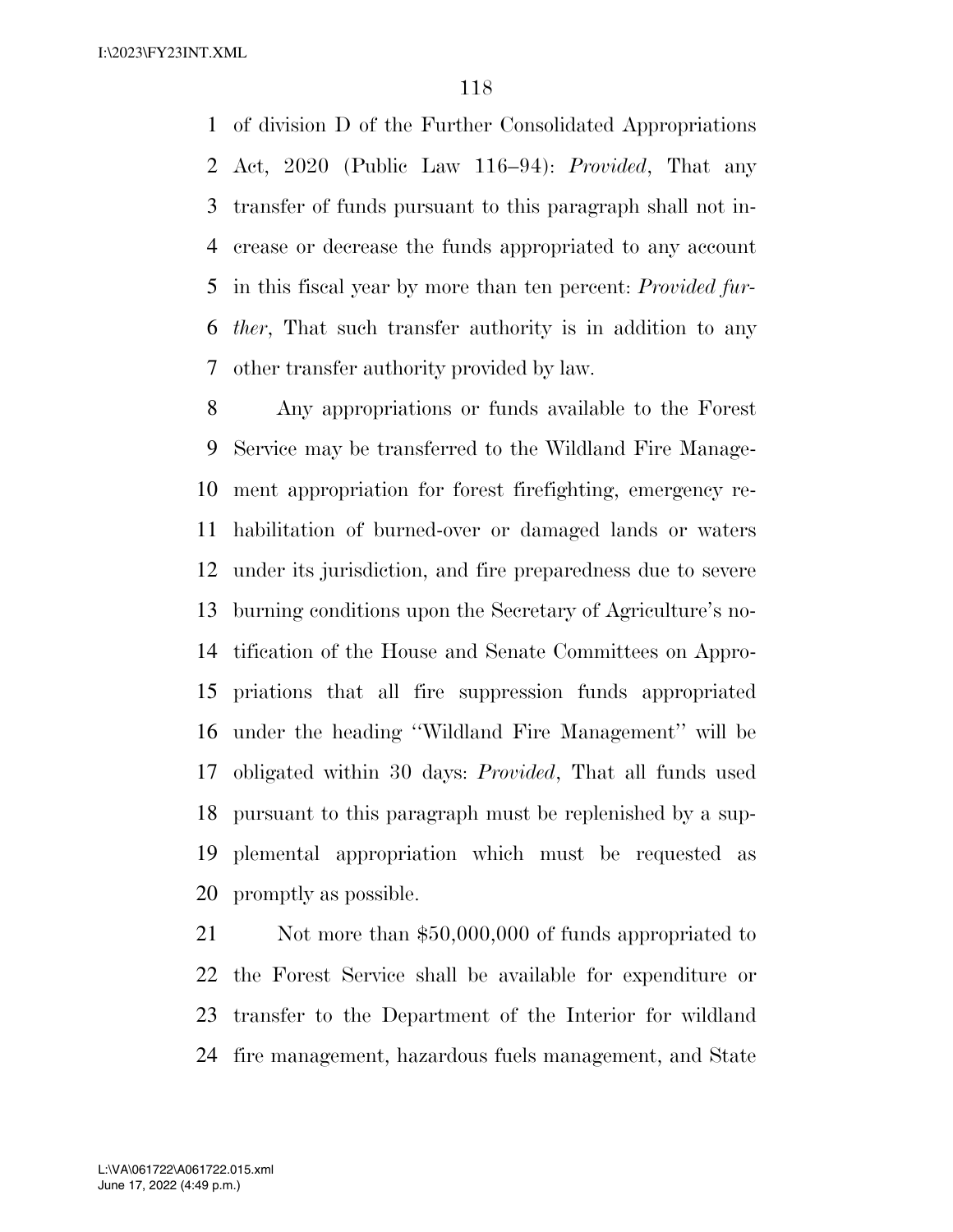fire assistance when such transfers would facilitate and expedite wildland fire management programs and projects.

 Notwithstanding any other provision of this Act, the Forest Service may transfer unobligated balances of dis- cretionary funds appropriated to the Forest Service by this Act to or within the National Forest System Account, or reprogram funds to be used for the purposes of haz- ardous fuels management and urgent rehabilitation of burned-over National Forest System lands and water: *Pro- vided*, That such transferred funds shall remain available through September 30, 2026: *Provided further*, That none of the funds transferred pursuant to this paragraph shall be available for obligation without written notification to and the prior approval of the Committees on Appropria-tions of both Houses of Congress.

 Funds appropriated to the Forest Service shall be available for assistance to or through the Agency for Inter- national Development in connection with forest and range- land research, technical information, and assistance in for- eign countries, and shall be available to support forestry and related natural resource activities outside the United States and its territories and possessions, including tech- nical assistance, education and training, and cooperation with United States government, private sector, and inter-national organizations. The Forest Service, acting for the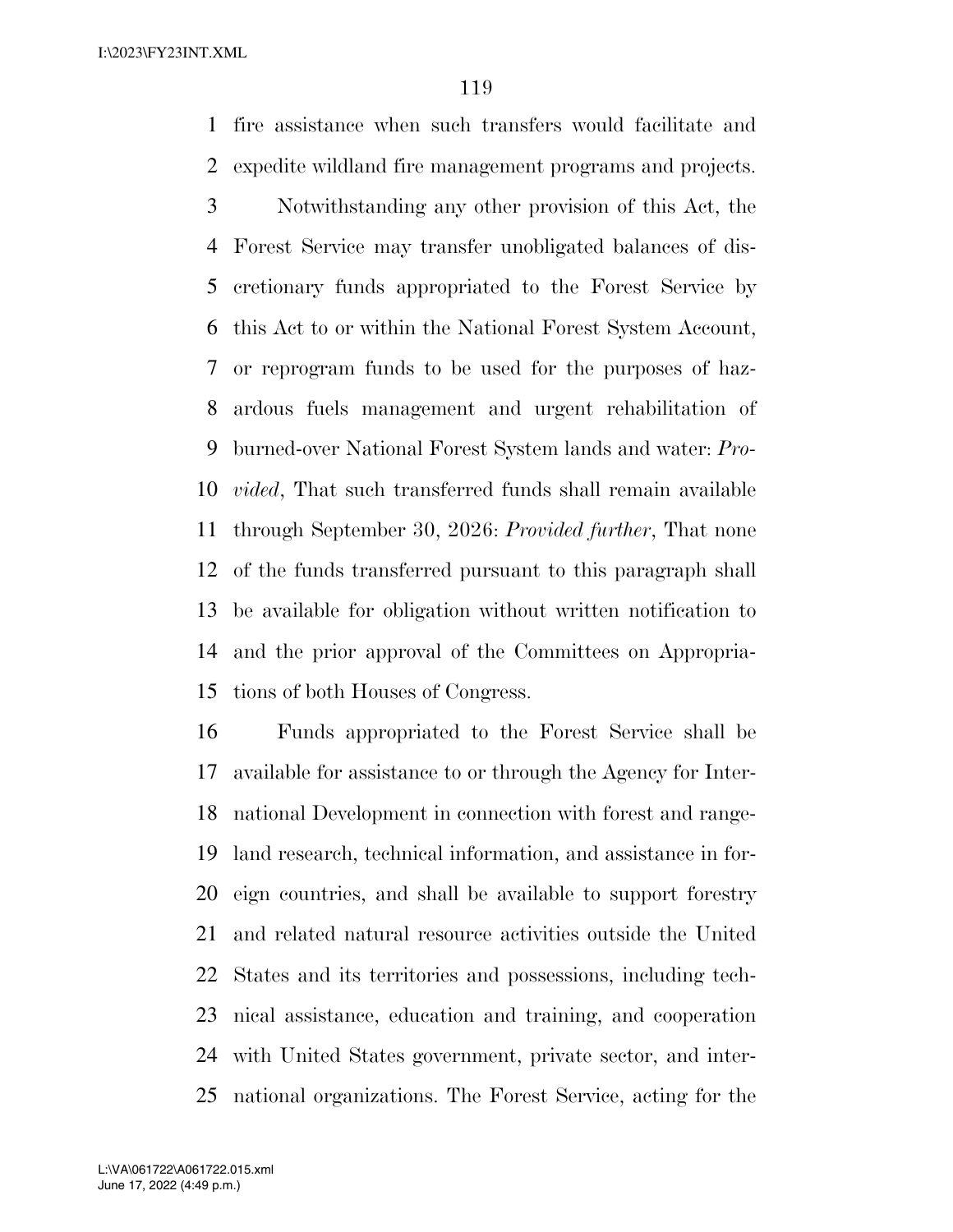International Program, may sign direct funding agree- ments with foreign governments and institutions as well as other domestic agencies (including the U.S. Agency for International Development, the Department of State, and the Millennium Challenge Corporation), United States pri- vate sector firms, institutions and organizations to provide technical assistance and training programs on forestry and rangeland management: *Provided*, That to maximize effec- tiveness of domestic and international research and co- operation, the International Program may utilize all au- thorities related to forestry, research, and cooperative as-sistance regardless of program designations.

 Funds appropriated to the Forest Service shall be available for expenditure or transfer to the Department of the Interior, Bureau of Land Management, for removal, preparation, and adoption of excess wild horses and burros from National Forest System lands, and for the perform- ance of cadastral surveys to designate the boundaries of such lands.

 None of the funds made available to the Forest Serv- ice in this Act or any other Act with respect to any fiscal year shall be subject to transfer under the provisions of section 702(b) of the Department of Agriculture Organic Act of 1944 (7 U.S.C. 2257), section 442 of Public Law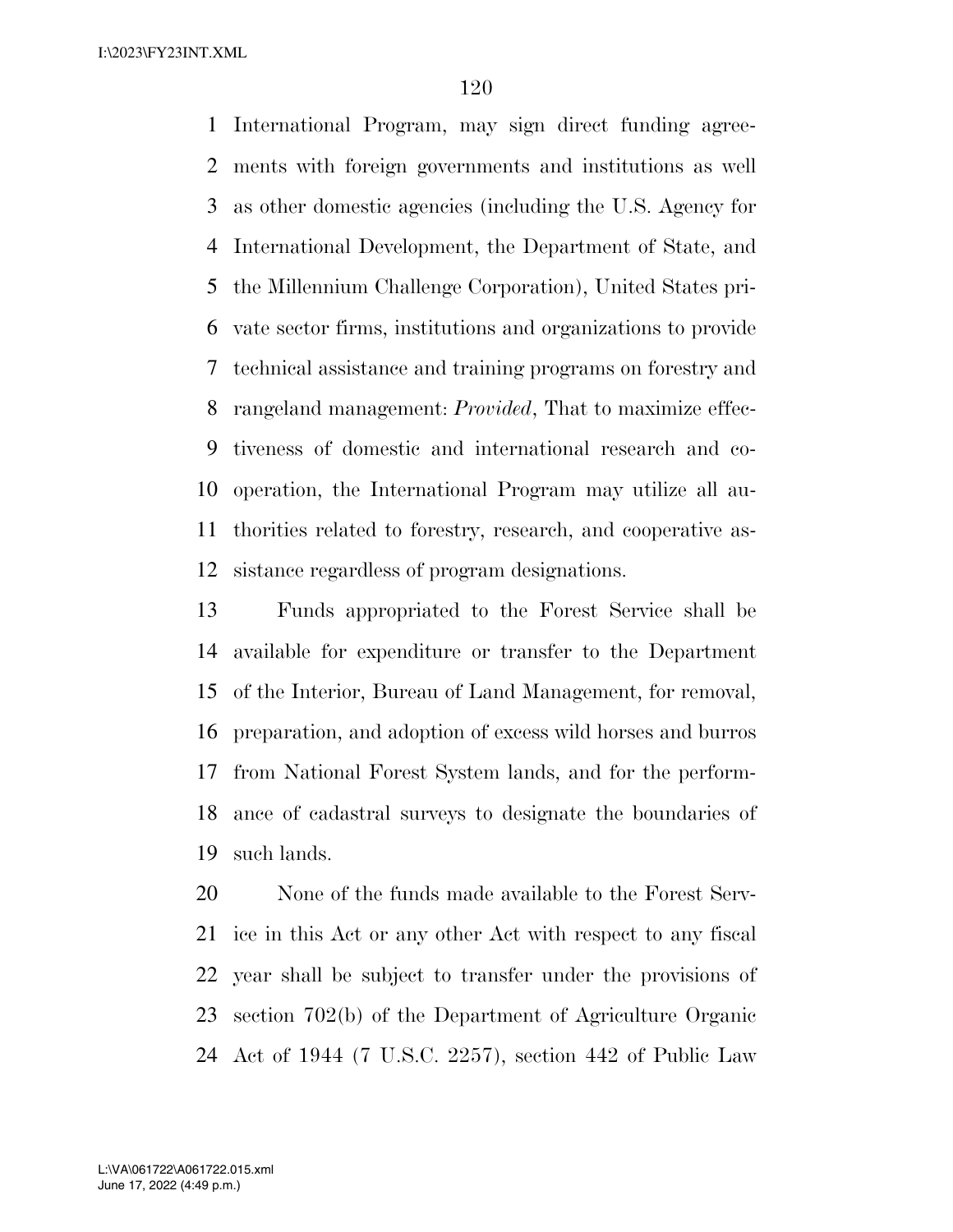106–224 (7 U.S.C. 7772), or section 10417(b) of Public

2 Law 107–171 (7 U.S.C. 8316(b)).

 Not more than \$82,000,000 of funds available to the Forest Service shall be transferred to the Working Capital Fund of the Department of Agriculture and not more than \$14,500,000 of funds available to the Forest Service shall be transferred to the Department of Agriculture for De- partment Reimbursable Programs, commonly referred to as Greenbook charges. Nothing in this paragraph shall prohibit or limit the use of reimbursable agreements re- quested by the Forest Service in order to obtain informa- tion technology services, including telecommunications and system modifications or enhancements, from the Working Capital Fund of the Department of Agriculture.

 Of the funds available to the Forest Service, up to \$5,000,000 shall be available for priority projects within the scope of the approved budget, which shall be carried out by the Youth Conservation Corps and shall be carried out under the authority of the Public Lands Corps Act of 1993 (16 U.S.C. 1721 et seq.).

 Of the funds available to the Forest Service, \$4,000 is available to the Chief of the Forest Service for official reception and representation expenses.

 Pursuant to sections 405(b) and 410(b) of Public Law 101–593, of the funds available to the Forest Service,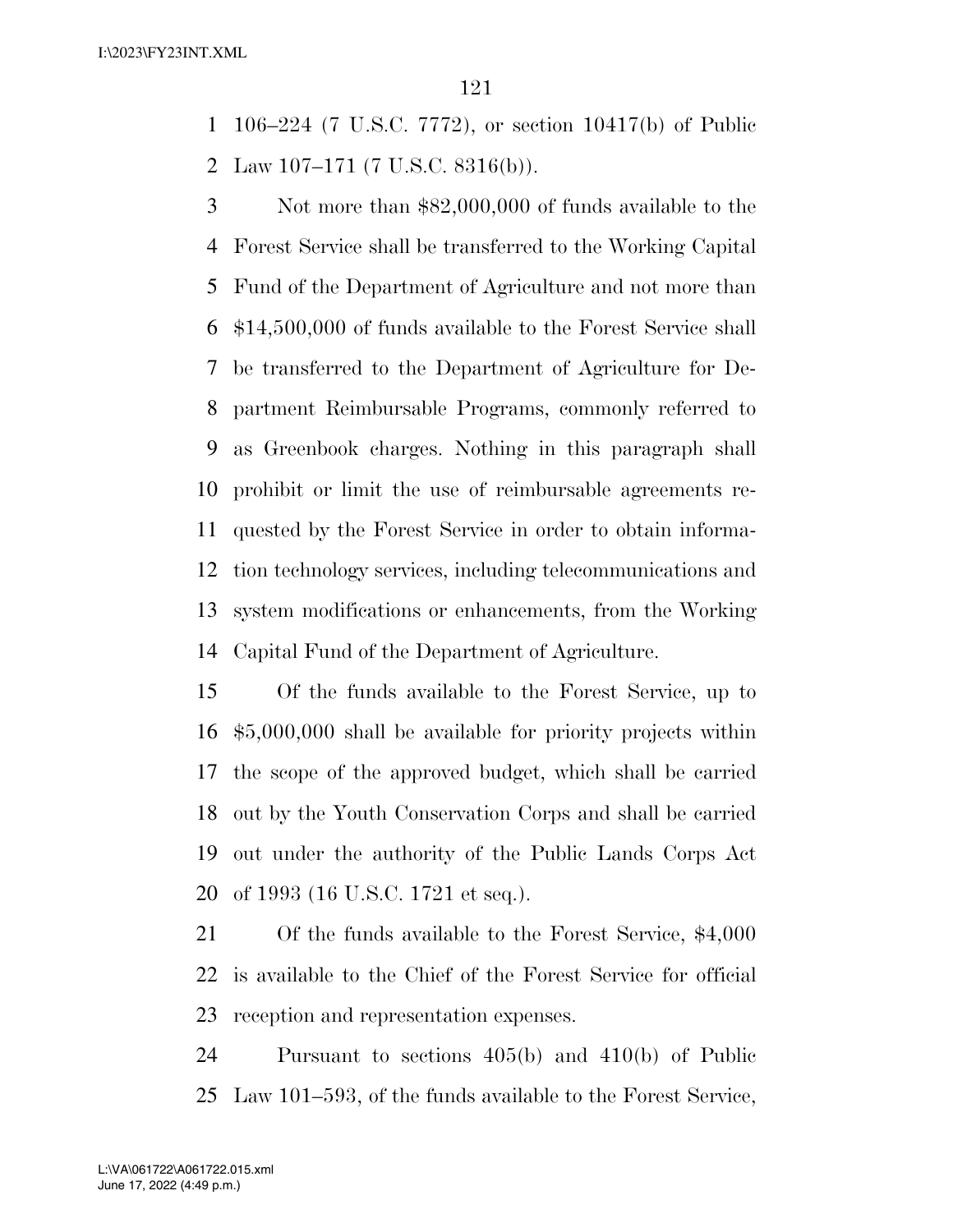up to \$3,000,000 may be advanced in a lump sum to the National Forest Foundation to aid conservation partner- ship projects in support of the Forest Service mission, without regard to when the Foundation incurs expenses, for projects on or benefitting National Forest System lands or related to Forest Service programs: *Provided*, That of the Federal funds made available to the Founda- tion, no more than \$300,000 shall be available for admin- istrative expenses: *Provided further*, That the Foundation shall obtain, by the end of the period of Federal financial assistance, private contributions to match funds made available by the Forest Service on at least a one-for-one basis: *Provided further*, That the Foundation may transfer Federal funds to a Federal or a non-Federal recipient for a project at the same rate that the recipient has obtained the non-Federal matching funds.

 Pursuant to section 2(b)(2) of Public Law 98–244, up to \$3,000,000 of the funds available to the Forest Service may be advanced to the National Fish and Wildlife Foundation in a lump sum to aid cost-share conservation projects, without regard to when expenses are incurred, on or benefitting National Forest System lands or related to Forest Service programs: *Provided*, That such funds shall be matched on at least a one-for-one basis by the Foundation or its sub-recipients: *Provided further*, That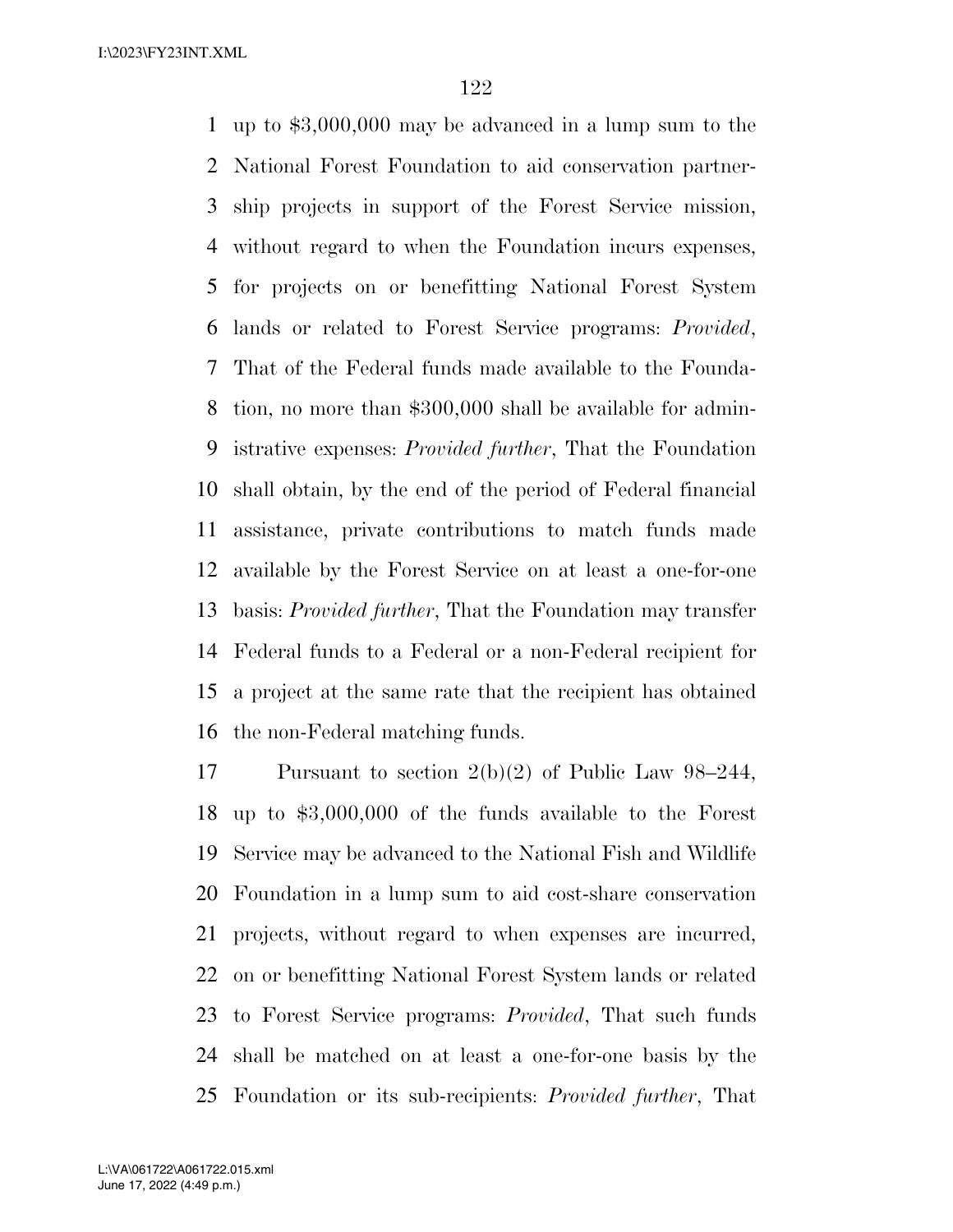the Foundation may transfer Federal funds to a Federal or non-Federal recipient for a project at the same rate that the recipient has obtained the non-Federal matching funds.

 Funds appropriated to the Forest Service shall be available for interactions with and providing technical as- sistance to rural communities and natural resource-based businesses for sustainable rural development purposes.

 Funds appropriated to the Forest Service shall be available for payments to counties within the Columbia River Gorge National Scenic Area, pursuant to section 12 14(c)(1) and (2), and section 16(a)(2) of Public Law 99– 663.

 Any funds appropriated to the Forest Service may be used to meet the non-Federal share requirement in sec- tion 502(c) of the Older Americans Act of 1965 (42 U.S.C. 3056(c)(2)).

 The Forest Service shall not assess funds for the pur- pose of performing fire, administrative, and other facilities maintenance and decommissioning.

 Notwithstanding any other provision of law, of any appropriations or funds available to the Forest Service, not to exceed \$500,000 may be used to reimburse the Of- fice of the General Counsel (OGC), Department of Agri-culture, for travel and related expenses incurred as a re-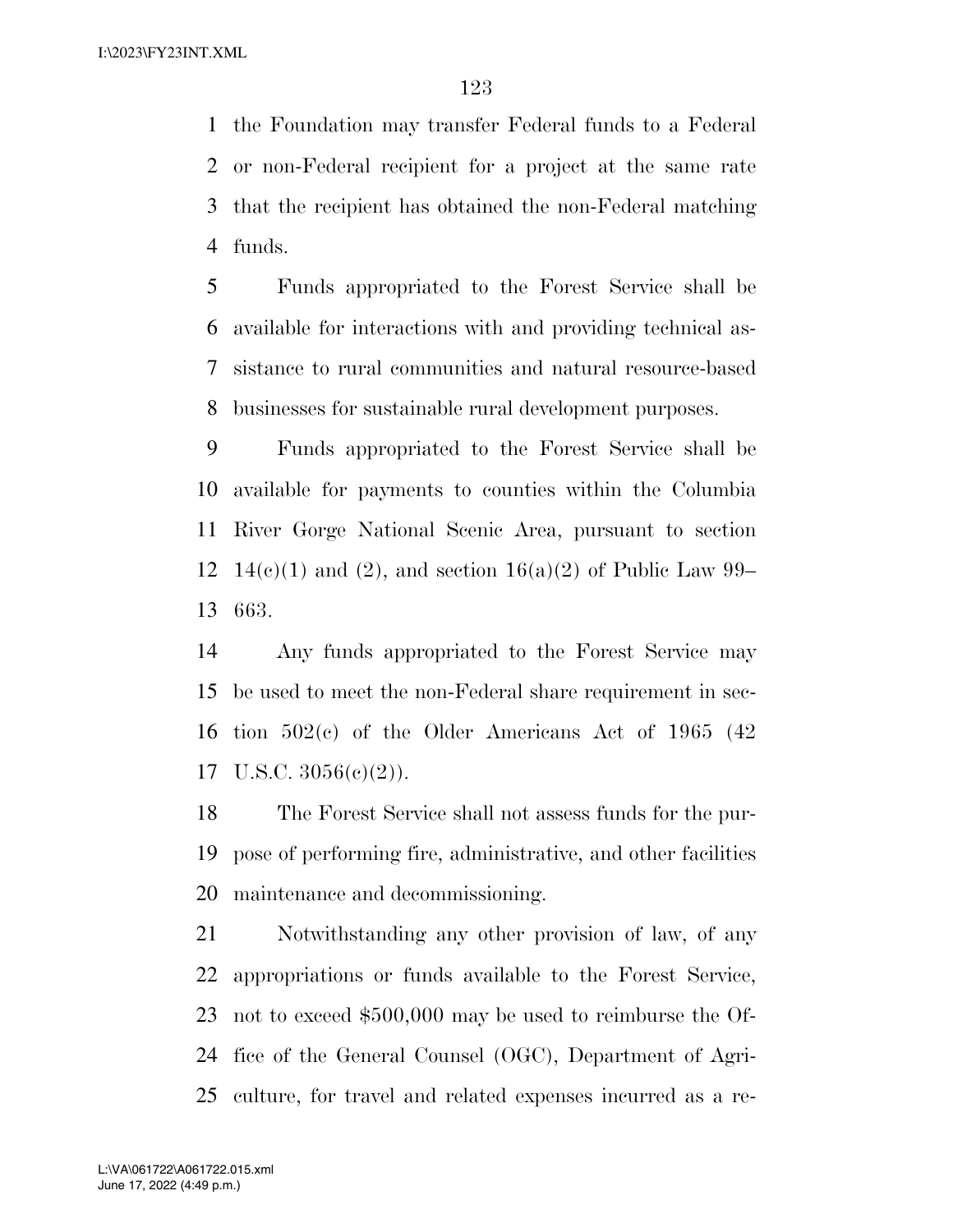sult of OGC assistance or participation requested by the Forest Service at meetings, training sessions, management reviews, land purchase negotiations, and similar matters unrelated to civil litigation. Future budget justifications for both the Forest Service and the Department of Agri- culture should clearly display the sums previously trans-ferred and the sums requested for transfer.

 An eligible individual who is employed in any project funded under title V of the Older Americans Act of 1965 (42 U.S.C. 3056 et seq.) and administered by the Forest Service shall be considered to be a Federal employee for purposes of chapter 171 of title 28, United States Code. Funds appropriated to the Forest Service shall be available to pay, from a single account, the base salary and expenses of employees who carry out functions funded by other accounts for Enterprise Program, Geospatial Technology and Applications Center, remnant Natural Re- source Manager, Job Corps, and National Technology and Development Program.

 DEPARTMENT OF HEALTH AND HUMAN SERVICES 22 INDIAN HEALTH SERVICE 23 INDIAN HEALTH SERVICES For expenses necessary to carry out the Act of Au-gust 5, 1954 (68 Stat. 674), the Indian Self-Determina-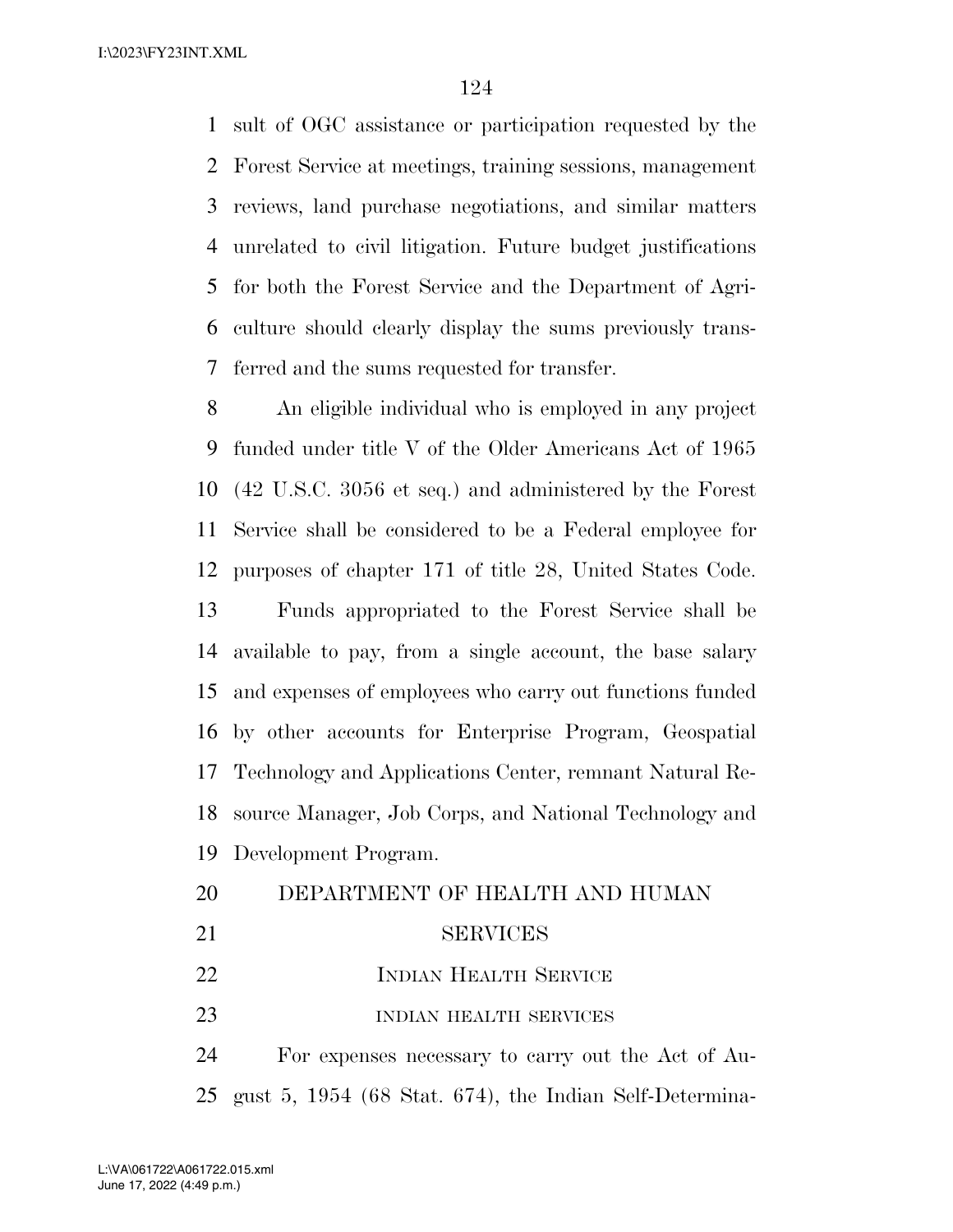tion and Education Assistance Act, the Indian Health Care Improvement Act, and titles II and III of the Public Health Service Act with respect to the Indian Health Serv- ice, \$5,734,044,000, to remain available until September 30, 2024, except as otherwise provided herein, together with payments received during the fiscal year pursuant to sections 231(b) and 233 of the Public Health Service Act (42 U.S.C. 238(b)and 238b), for services furnished by the Indian Health Service: *Provided*, That funds made avail- able to tribes and tribal organizations through contracts, grant agreements, or any other agreements or compacts authorized by the Indian Self-Determination and Edu- cation Assistance Act of 1975 (25 U.S.C. 450), shall be deemed to be obligated at the time of the grant or contract award and thereafter shall remain available to the tribe or tribal organization without fiscal year limitation: *Pro- vided further*, That \$2,500,000 shall be available for grants or contracts with public or private institutions to provide alcohol or drug treatment services to Indians, in- cluding alcohol detoxification services: *Provided further*, That \$1,097,255,000 for Purchased/Referred Care, in- cluding \$54,000,000 for the Indian Catastrophic Health Emergency Fund, shall remain available until expended: *Provided further*, That of the funds provided, up to \$66,000,000 shall remain available until expended for im-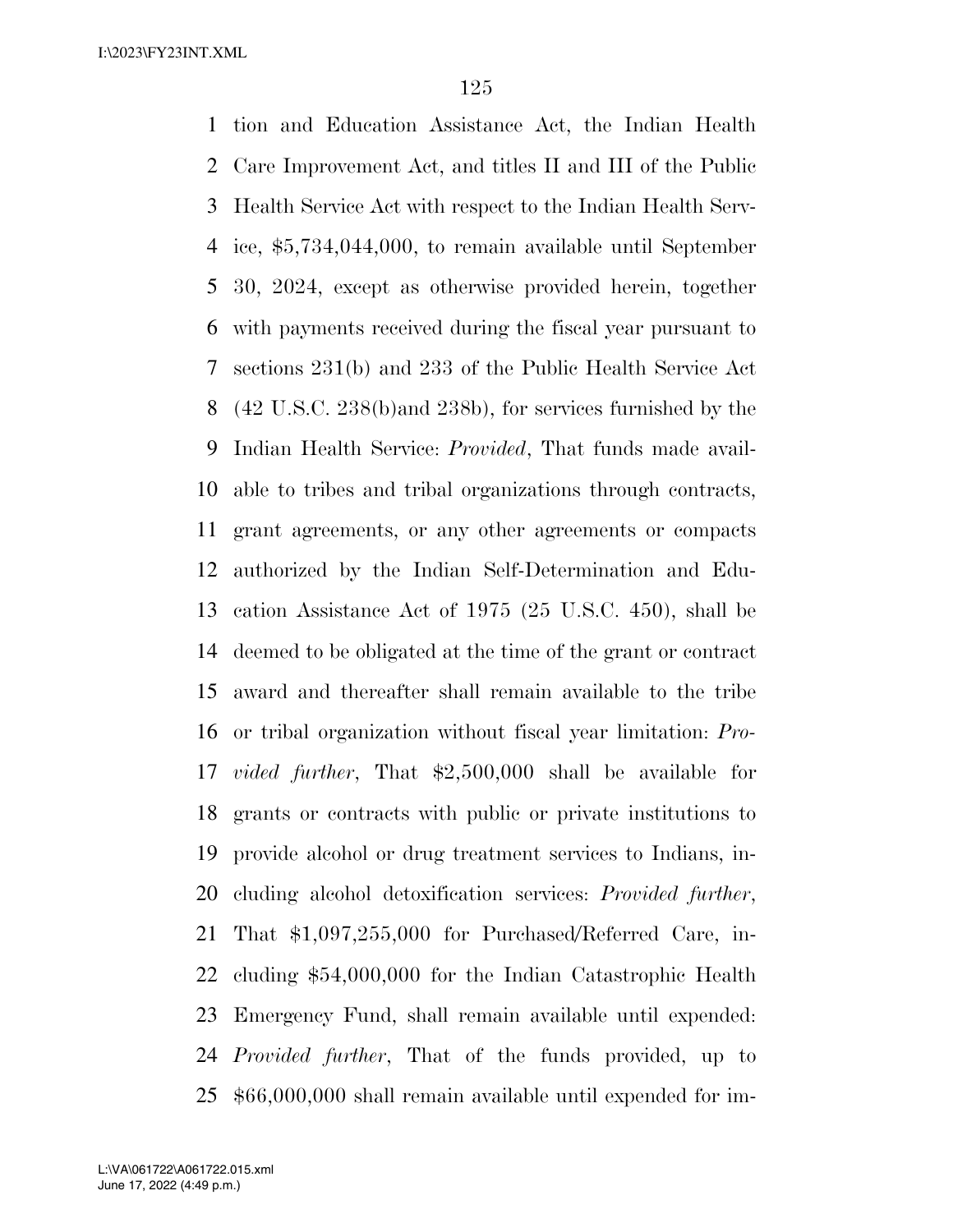plementation of the loan repayment program under section 108 of the Indian Health Care Improvement Act: *Provided further*, That of the funds provided, \$58,000,000 shall be for costs related to or resulting from accreditation emer- gencies, including supplementing activities funded under the heading ''Indian Health Facilities,'' of which up to \$4,000,000 may be used to supplement amounts otherwise available for Purchased/Referred Care: *Provided further*, That the amounts collected by the Federal Government as authorized by sections 104 and 108 of the Indian Health Care Improvement Act (25 U.S.C. 1613a and 1616a) during the preceding fiscal year for breach of con- tracts shall be deposited in the Fund authorized by section 108A of that Act (25 U.S.C. 1616a–1) and shall remain available until expended and, notwithstanding section 16 108A(c) of that Act  $(25 \text{ U.S.C. } 1616a-1(c))$ , funds shall be available to make new awards under the loan repay- ment and scholarship programs under sections 104 and 108 of that Act (25 U.S.C. 1613a and 1616a): *Provided further*, That the amounts made available within this ac- count for the substance use and suicide prevention pro- gram, for Opioid Prevention, Treatment and Recovery Services, for the Domestic Violence Prevention Program, for the Zero Suicide Initiative, for the housing subsidy au-thority for civilian employees, for Aftercare Pilot Pro-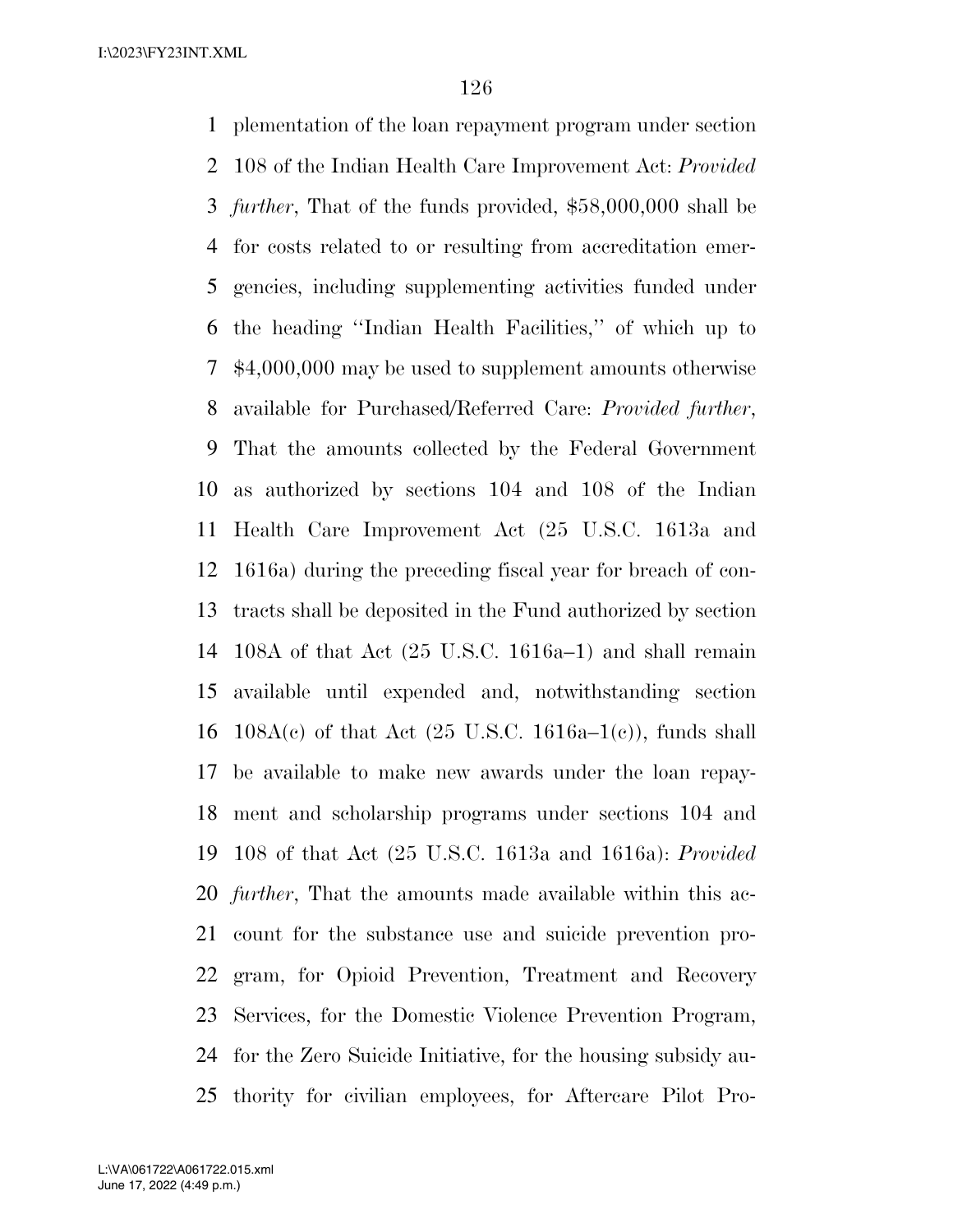grams at Youth Regional Treatment Centers, for trans- formation and modernization costs of the Indian Health Service Electronic Health Record system, for national quality and oversight activities, to improve collections from public and private insurance at Indian Health Service and tribally operated facilities, for an initiative to treat or re- duce the transmission of HIV and HCV, for a maternal health initiative, for the Telebehaviorial Health Center of Excellence, for Alzheimer's grants, for Village Built Clin- ics, for a produce prescription pilot, and for accreditation emergencies shall be allocated at the discretion of the Di- rector of the Indian Health Service and shall remain avail- able until expended: *Provided further*, That funds provided in this Act may be used for annual contracts and grants that fall within 2 fiscal years, provided the total obligation is recorded in the year the funds are appropriated: *Pro- vided further*, That the amounts collected by the Secretary of Health and Human Services under the authority of title IV of the Indian Health Care Improvement Act (25 U.S.C. 1613) shall remain available until expended for the pur- pose of achieving compliance with the applicable condi- tions and requirements of titles XVIII and XIX of the So- cial Security Act, except for those related to the planning, design, or construction of new facilities: *Provided further*, That funding contained herein for scholarship programs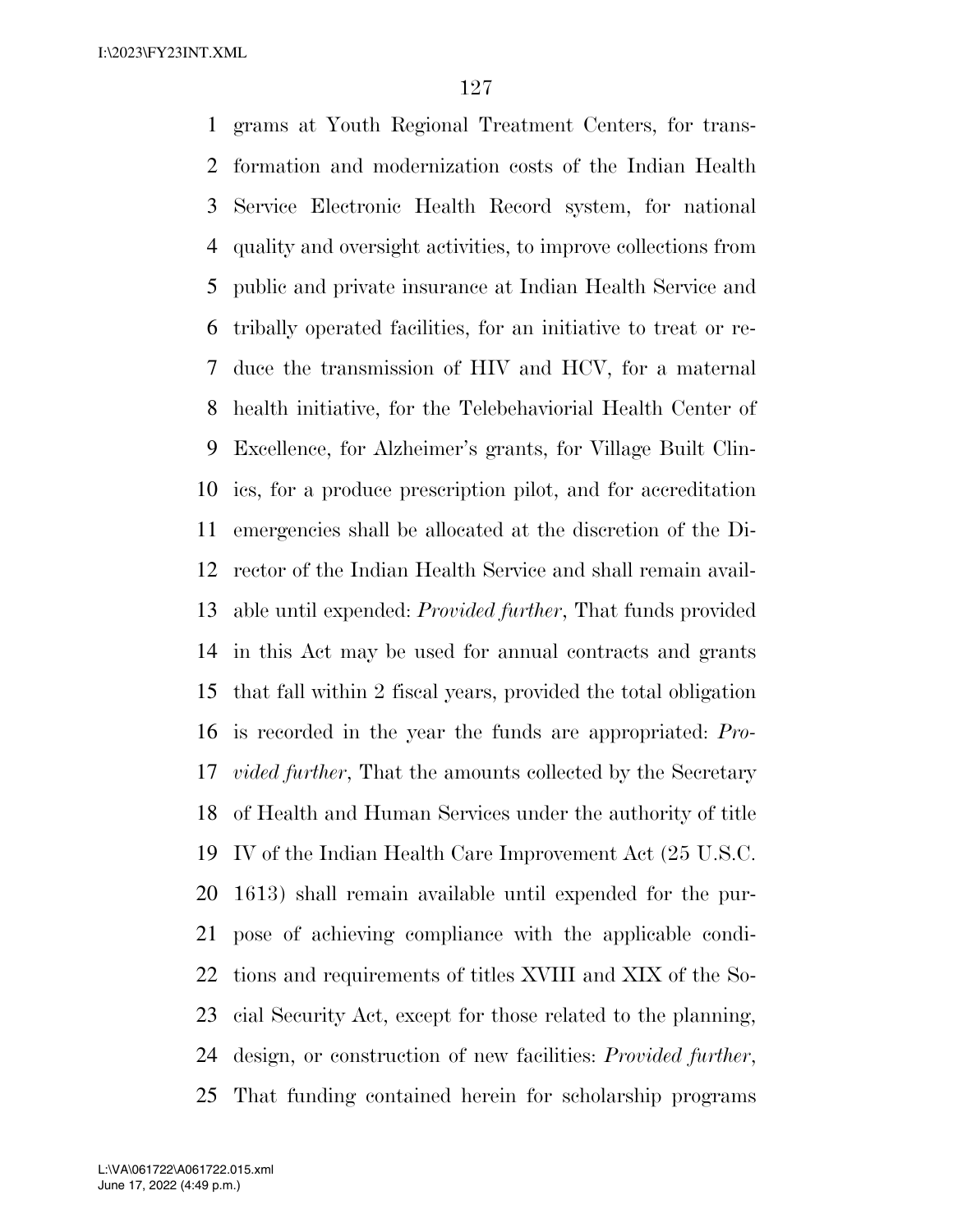under the Indian Health Care Improvement Act (25 U.S.C. 1613) shall remain available until expended: *Pro- vided further*, That amounts received by tribes and tribal organizations under title IV of the Indian Health Care Im- provement Act shall be reported and accounted for and available to the receiving tribes and tribal organizations until expended: *Provided further*, That the Bureau of In- dian Affairs may collect from the Indian Health Service, and from tribes and tribal organizations operating health facilities pursuant to Public Law 93–638, such individ- ually identifiable health information relating to disabled children as may be necessary for the purpose of carrying out its functions under the Individuals with Disabilities Education Act (20 U.S.C. 1400 et seq.): *Provided further*, That of the funds provided, \$232,138,000 is for the In- dian Health Care Improvement Fund and may be used, as needed, to carry out activities typically funded under the Indian Health Facilities account: *Provided further*, That none of the funds appropriated by this Act, or any other Act, to the Indian Health Service for the Electronic Health Record system shall be available for obligation or expenditure for the selection or implementation of a new Information Technology infrastructure system, unless the Committees on Appropriations of the House of Represent-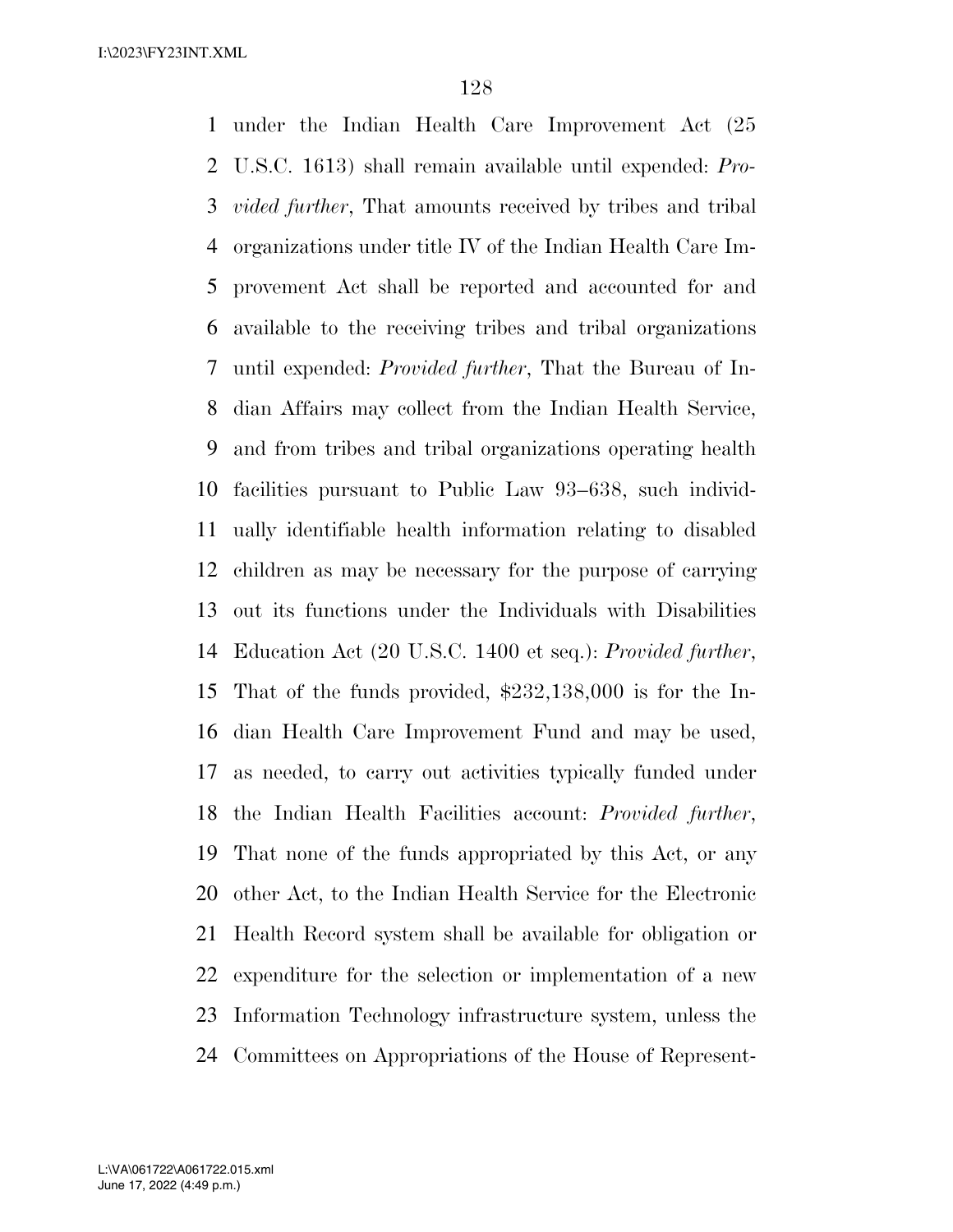atives and the Senate are consulted 90 days in advance of such obligation.

### CONTRACT SUPPORT COSTS

 For payments to tribes and tribal organizations for contract support costs associated with Indian Self-Deter- mination and Education Assistance Act agreements with the Indian Health Service for fiscal year 2023, such sums as may be necessary: *Provided*, That notwithstanding any other provision of law, no amounts made available under this heading shall be available for transfer to another budget account: *Provided further*, That amounts obligated but not expended by a tribe or tribal organization for con- tract support costs for such agreements for the current fiscal year shall be applied to contract support costs due for such agreements for subsequent fiscal years.

#### PAYMENTS FOR TRIBAL LEASES

 For payments to tribes and tribal organizations for leases pursuant to section 105(l) of the Indian Self-Deter- mination and Education Assistance Act (25 U.S.C. 5324(l)) for fiscal year 2023, such sums as may be nec- essary, which shall be available for obligation through Sep- tember 30, 2024: *Provided*, That notwithstanding any other provision of law, no amounts made available under this heading shall be available for transfer to another budget account.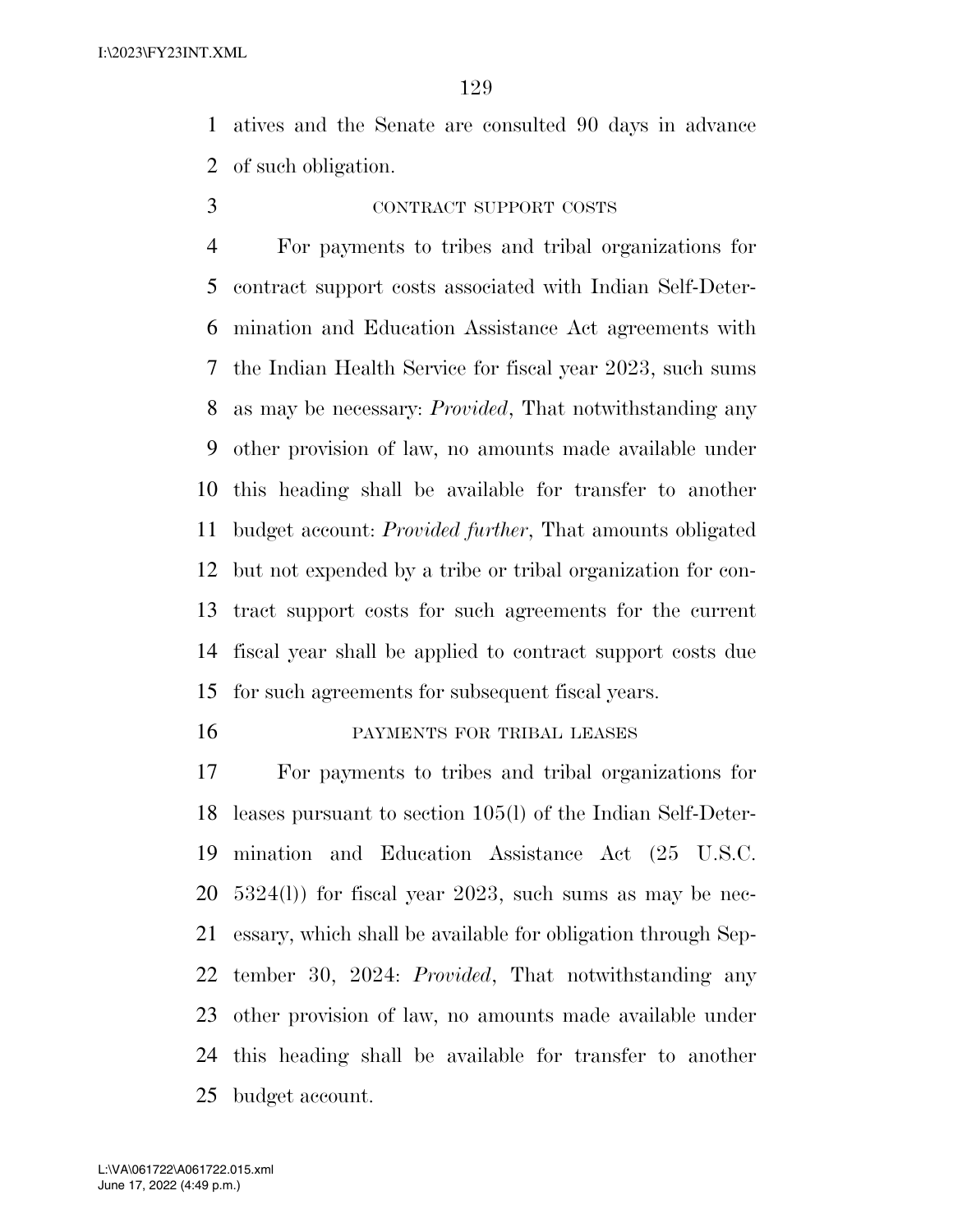#### **INDIAN HEALTH FACILITIES**

 For construction, repair, maintenance, demolition, improvement, and equipment of health and related auxil- iary facilities, including quarters for personnel; prepara- tion of plans, specifications, and drawings; acquisition of sites, purchase and erection of modular buildings, and purchases of trailers; and for provision of domestic and community sanitation facilities for Indians, as authorized by section 7 of the Act of August 5, 1954 (42 U.S.C. 2004a), the Indian Self-Determination Act, and the In- dian Health Care Improvement Act, and for expenses nec- essary to carry out such Acts and titles II and III of the Public Health Service Act with respect to environmental health and facilities support activities of the Indian Health Service, \$1,306,979,000, to remain available until ex- pended: *Provided*, That notwithstanding any other provi- sion of law, funds appropriated for the planning, design, construction, renovation, or expansion of health facilities for the benefit of an Indian tribe or tribes may be used to purchase land on which such facilities will be located: *Provided further*, That not to exceed \$500,000 may be used by the Indian Health Service to purchase TRANSAM equipment from the Department of Defense for distribu- tion to the Indian Health Service and tribal facilities: *Pro-vided further*, That none of the funds appropriated to the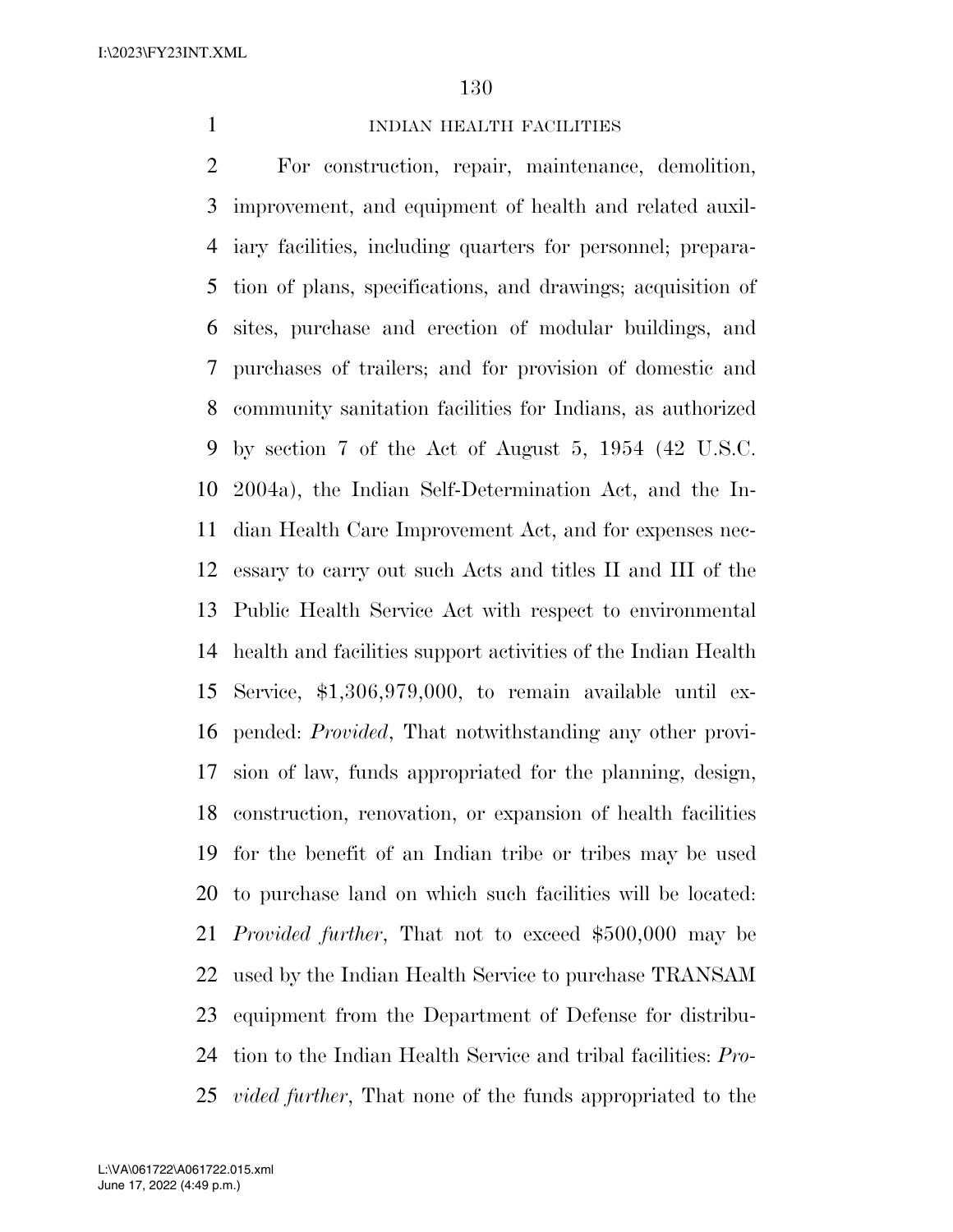Indian Health Service may be used for sanitation facilities construction for new homes funded with grants by the housing programs of the United States Department of Housing and Urban Development.

#### ADMINISTRATIVE PROVISIONS—INDIAN HEALTH SERVICE

 Appropriations provided in this Act to the Indian Health Service shall be available for services as authorized by 5 U.S.C. 3109 at rates not to exceed the per diem rate equivalent to the maximum rate payable for senior-level positions under 5 U.S.C. 5376; hire of passenger motor vehicles and aircraft; purchase of medical equipment; pur- chase of reprints; purchase, renovation, and erection of modular buildings and renovation of existing facilities; payments for telephone service in private residences in the field, when authorized under regulations approved by the Secretary of Health and Human Services; uniforms, or al- lowances therefor as authorized by 5 U.S.C. 5901–5902; and for expenses of attendance at meetings that relate to the functions or activities of the Indian Health Service: *Provided*, That in accordance with the provisions of the Indian Health Care Improvement Act, non-Indian patients may be extended health care at all tribally administered or Indian Health Service facilities, subject to charges, and the proceeds along with funds recovered under the Federal Medical Care Recovery Act (42 U.S.C. 2651–2653) shall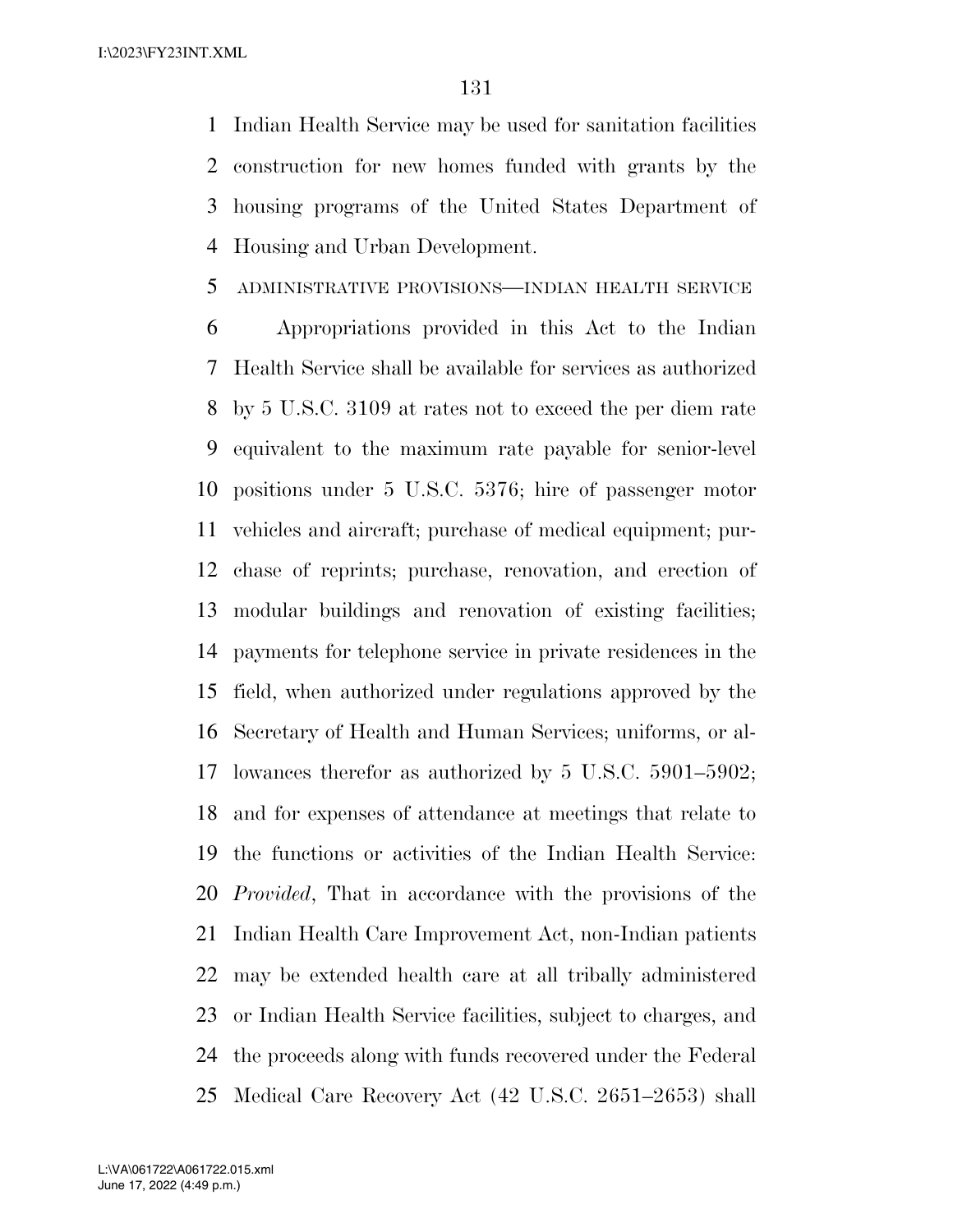be credited to the account of the facility providing the service and shall be available without fiscal year limitation: *Provided further*, That notwithstanding any other law or regulation, funds transferred from the Department of Housing and Urban Development to the Indian Health Service shall be administered under Public Law 86–121, the Indian Sanitation Facilities Act and Public Law 93– 638: *Provided further*, That funds appropriated to the In- dian Health Service in this Act, except those used for ad- ministrative and program direction purposes, shall not be subject to limitations directed at curtailing Federal travel and transportation: *Provided further*, That none of the funds made available to the Indian Health Service in this Act shall be used for any assessments or charges by the Department of Health and Human Services unless identi- fied in the budget justification and provided in this Act, or approved by the House and Senate Committees on Ap- propriations through the reprogramming process: *Pro- vided further*, That notwithstanding any other provision of law, funds previously or herein made available to a tribe or tribal organization through a contract, grant, or agree- ment authorized by title I or title V of the Indian Self- Determination and Education Assistance Act of 1975 (25 U.S.C. 450 et seq.), may be deobligated and reobligated to a self-determination contract under title I, or a self-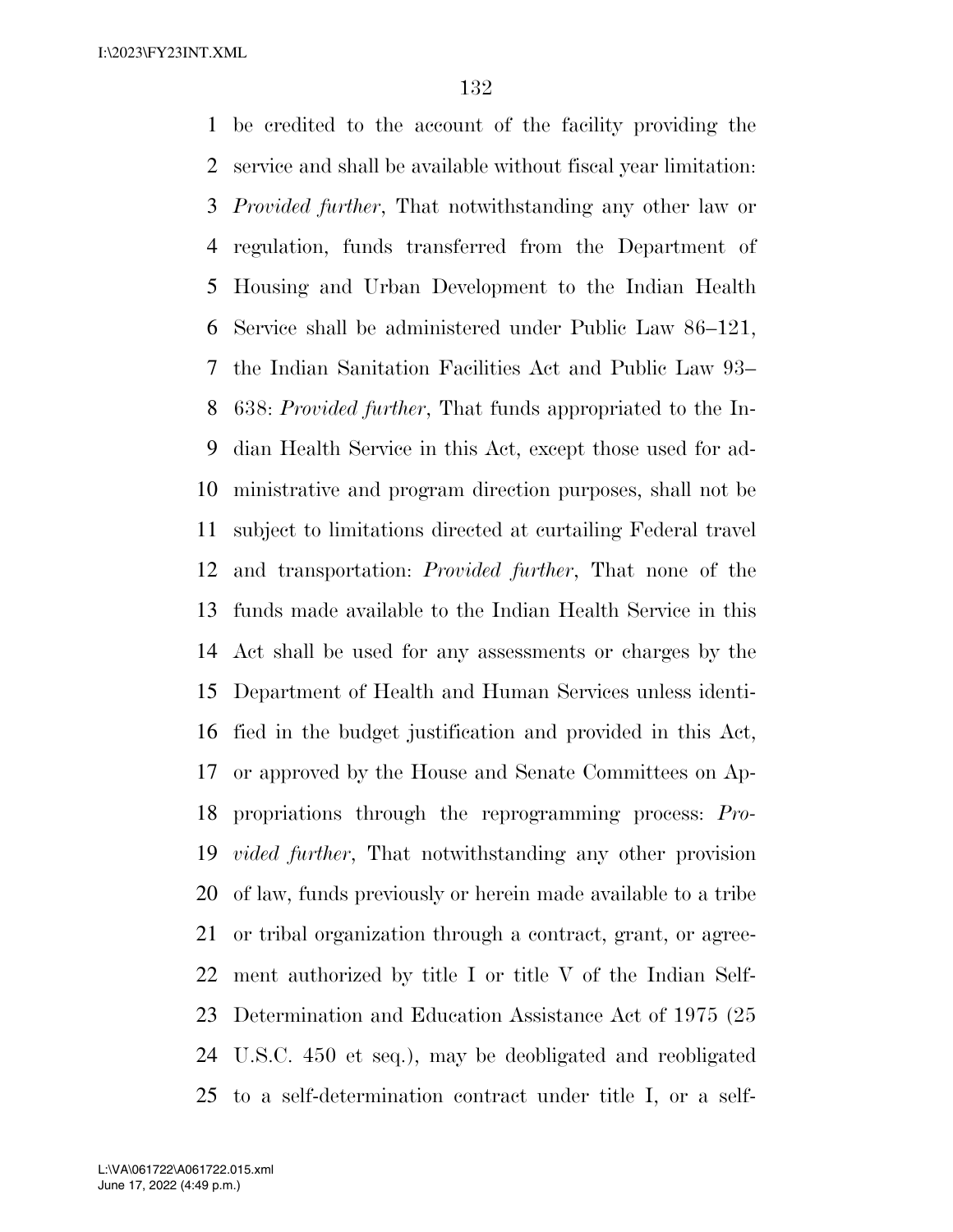governance agreement under title V of such Act and there- after shall remain available to the tribe or tribal organiza- tion without fiscal year limitation: *Provided further*, That none of the funds made available to the Indian Health Service in this Act shall be used to implement the final rule published in the Federal Register on September 16, 1987, by the Department of Health and Human Services, relating to the eligibility for the health care services of the Indian Health Service until the Indian Health Service has submitted a budget request reflecting the increased costs associated with the proposed final rule, and such re- quest has been included in an appropriations Act and en- acted into law: *Provided further*, That with respect to func- tions transferred by the Indian Health Service to tribes or tribal organizations, the Indian Health Service is au- thorized to provide goods and services to those entities on a reimbursable basis, including payments in advance with subsequent adjustment, and the reimbursements received therefrom, along with the funds received from those enti- ties pursuant to the Indian Self-Determination Act, may be credited to the same or subsequent appropriation ac- count from which the funds were originally derived, with such amounts to remain available until expended: *Provided further*, That reimbursements for training, technical as-sistance, or services provided by the Indian Health Service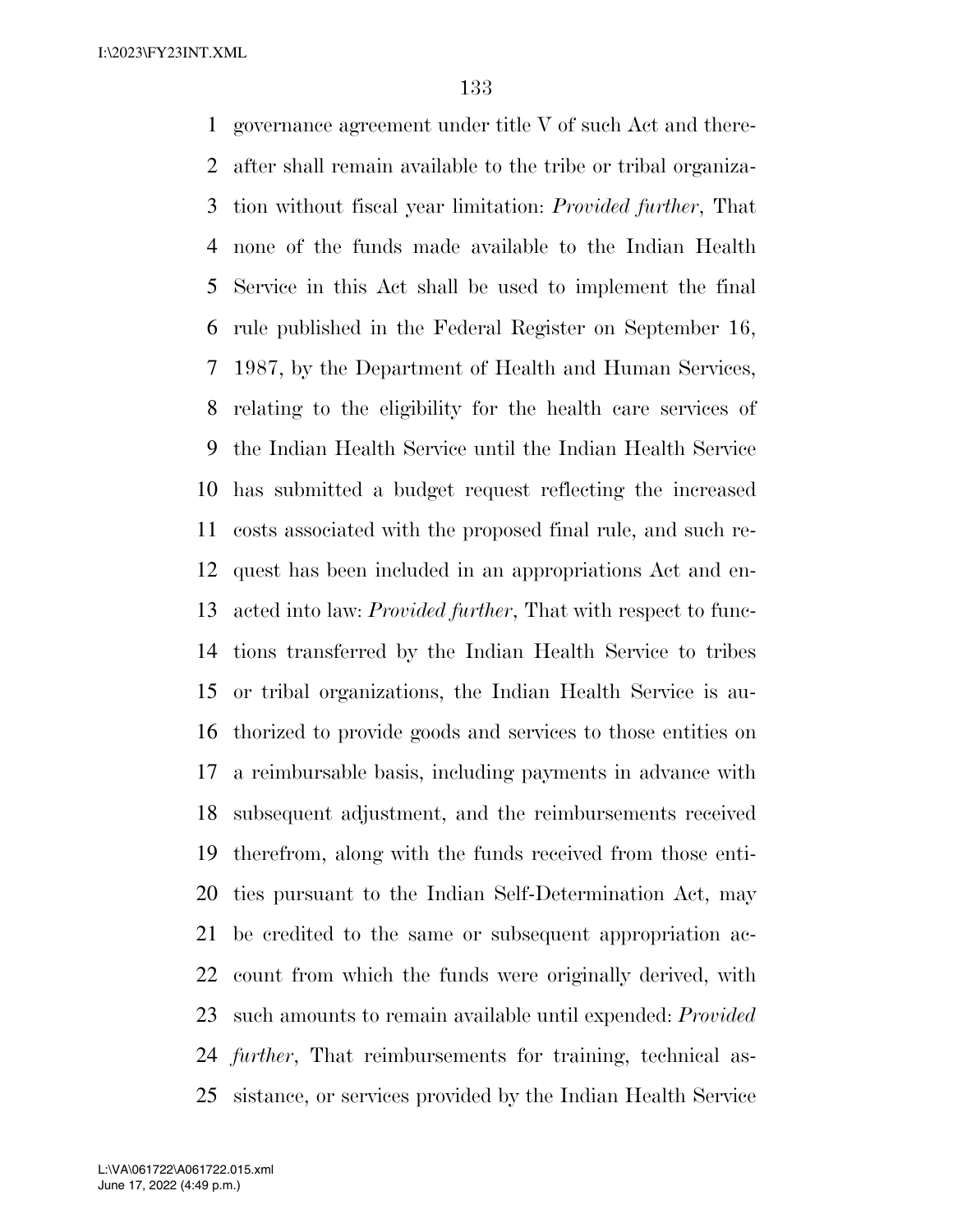will contain total costs, including direct, administrative, and overhead costs associated with the provision of goods, services, or technical assistance: *Provided further*, That the Indian Health Service may provide to civilian medical personnel serving in hospitals operated by the Indian Health Service housing allowances equivalent to those that would be provided to members of the Commissioned Corps of the United States Public Health Service serving in simi- lar positions at such hospitals: *Provided further*, That the appropriation structure for the Indian Health Service may not be altered without advance notification to the House and Senate Committees on Appropriations. NATIONAL INSTITUTES OF HEALTH NATIONAL INSTITUTE OF ENVIRONMENTAL HEALTH 15 SCIENCES For necessary expenses for the National Institute of Environmental Health Sciences in carrying out activities set forth in section 311(a) of the Comprehensive Environ-mental Response, Compensation, and Liability Act of

 1980 (42 U.S.C. 9660(a)) and section 126(g) of the Superfund Amendments and Reauthorization Act of 1986,

\$83,035,000.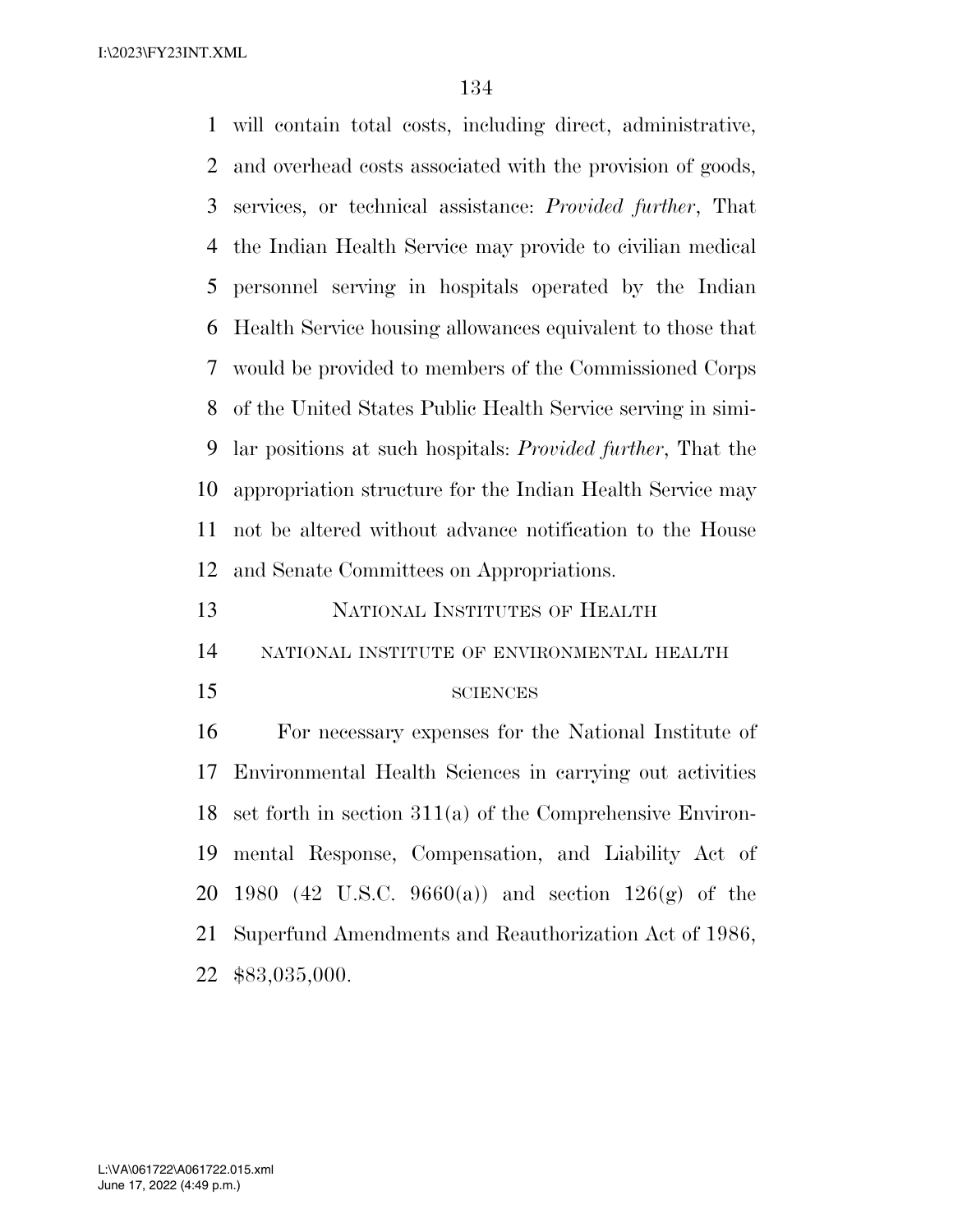| $\mathbf{1}$   | AGENCY FOR TOXIC SUBSTANCES AND DISEASE                            |
|----------------|--------------------------------------------------------------------|
| $\overline{2}$ | REGISTRY                                                           |
| 3              | TOXIC SUBSTANCES AND ENVIRONMENTAL PUBLIC                          |
| $\overline{4}$ | <b>HEALTH</b>                                                      |
| 5              | For necessary expenses for the Agency for Toxic Sub-               |
| 6              | stances and Disease Registry (ATSDR) in carrying out               |
| 7              | activities set forth in sections $104(i)$ and $111(e)(4)$ of the   |
| 8              | Comprehensive Environmental Response, Compensation,                |
| 9              | and Liability Act of 1980 (CERCLA) and section 3019                |
| 10             | of the Solid Waste Disposal Act, \$85,020,000: Provided,           |
| 11             | That notwithstanding any other provision of law, in lieu           |
| 12             | of performing a health assessment under section $104(i)(6)$        |
| 13             | of CERCLA, the Administrator of ATSDR may conduct                  |
| 14             | other appropriate health studies, evaluations, or activities,      |
| 15             | including, without limitation, biomedical testing, clinical        |
| 16             | evaluations, medical monitoring, and referral to accredited        |
| 17             | healthcare providers: <i>Provided further</i> , That in performing |
| 18             | any such health assessment or health study, evaluation,            |
| 19             | or activity, the Administrator of ATSDR shall not be               |
| 20             | bound by the deadlines in section $104(i)(6)(A)$ of                |
| 21             | CERCLA: <i>Provided further</i> , That none of the funds appro-    |
| 22             | priated under this heading shall be available for ATSDR            |
| 23             | to issue in excess of 40 toxicological profiles pursuant to        |
| 24             | section 104(i) of CERCLA during fiscal year 2023, and              |
| 25             | existing profiles may be updated as necessary.                     |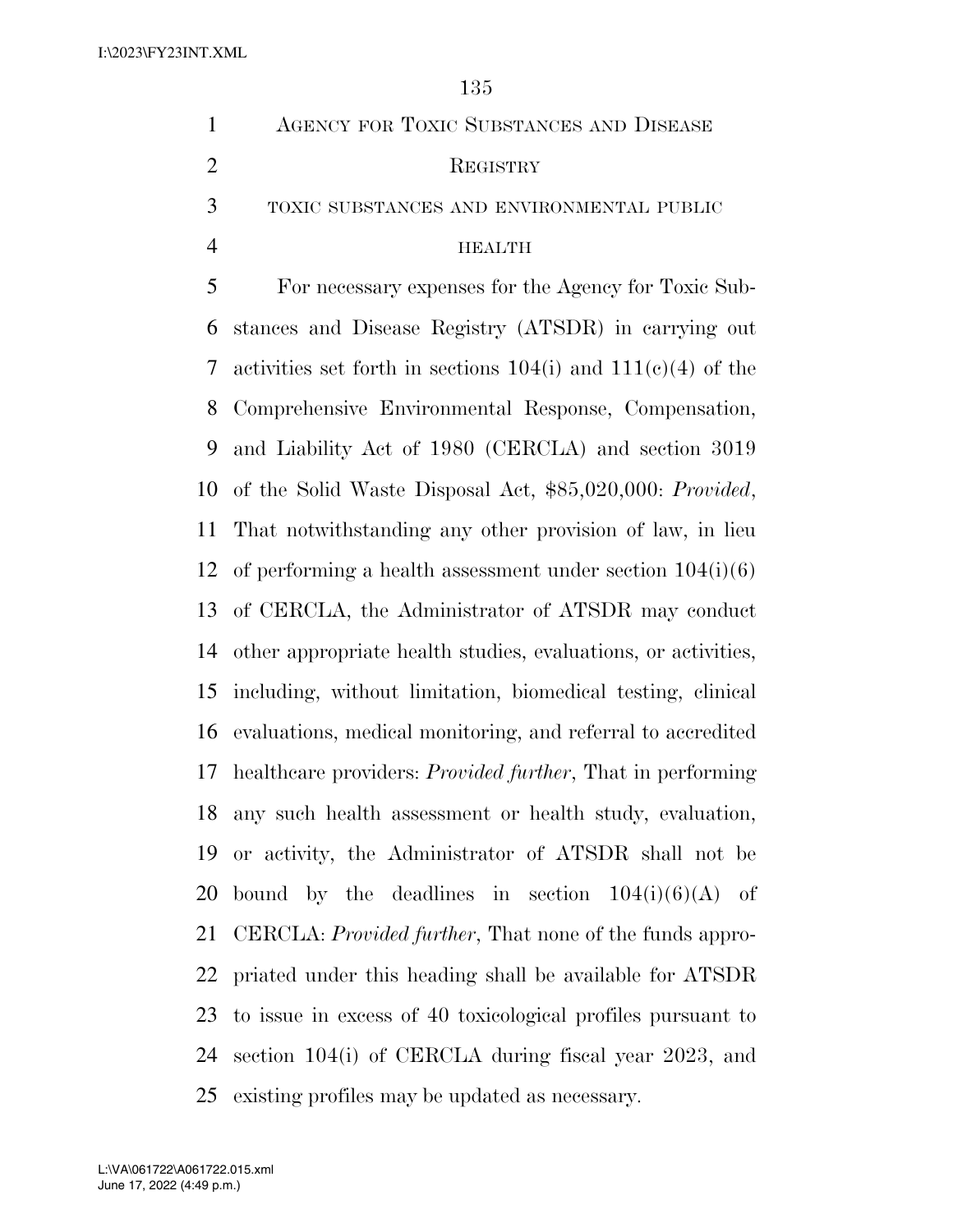|   | OTHER RELATED AGENCIES                           |
|---|--------------------------------------------------|
|   | <b>EXECUTIVE OFFICE OF THE PRESIDENT</b>         |
| 3 | COUNCIL ON ENVIRONMENTAL QUALITY AND OFFICE OF   |
|   | ENVIRONMENTAL QUALITY                            |
|   | For necessary expenses to continue functions as- |
|   |                                                  |

 signed to the Council on Environmental Quality and Office of Environmental Quality pursuant to the National Envi- ronmental Policy Act of 1969, the Environmental Quality Improvement Act of 1970, and Reorganization Plan No. 1 of 1977, and not to exceed \$750 for official reception and representation expenses, \$4,676,000: *Provided*, That notwithstanding section 202 of the National Environ- mental Policy Act of 1970, the Council shall consist of one member, appointed by the President, by and with the advice and consent of the Senate, serving as chairman and exercising all powers, functions, and duties of the Council. CHEMICAL SAFETY AND HAZARD INVESTIGATION BOARD

# 18 SALARIES AND EXPENSES

 For necessary expenses in carrying out activities pur-20 suant to section  $112(r)(6)$  of the Clean Air Act, including hire of passenger vehicles, uniforms or allowances there- for, as authorized by 5 U.S.C. 5901–5902, and for serv- ices authorized by 5 U.S.C. 3109 but at rates for individ- uals not to exceed the per diem equivalent to the maximum rate payable for senior level positions under 5 U.S.C.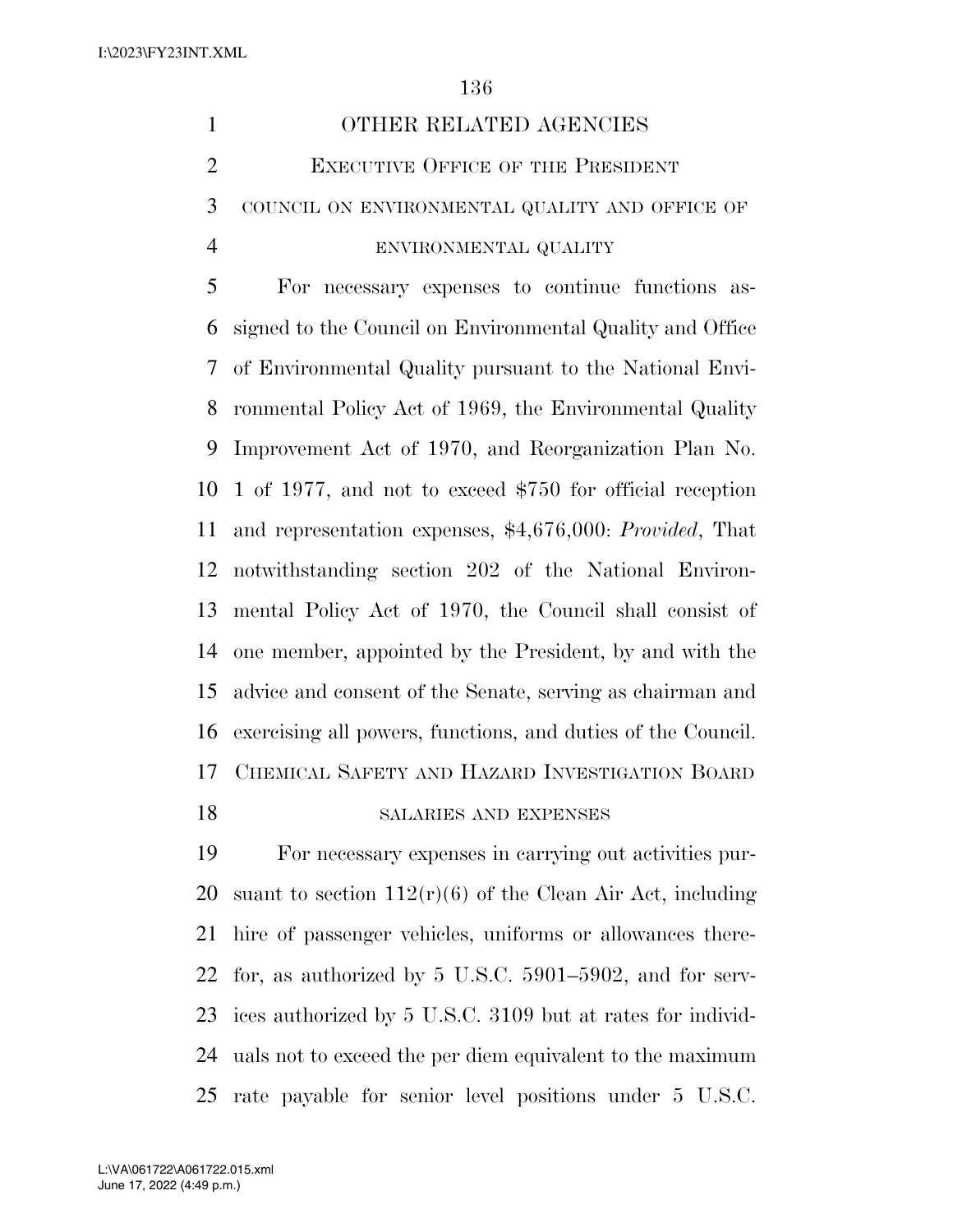5376, \$14,400,000: *Provided*, That the Chemical Safety and Hazard Investigation Board (Board) shall have not more than three career Senior Executive Service positions: *Provided further*, That notwithstanding any other provi- sion of law, the individual appointed to the position of In- spector General of the Environmental Protection Agency (EPA) shall, by virtue of such appointment, also hold the position of Inspector General of the Board: *Provided fur- ther*, That notwithstanding any other provision of law, the Inspector General of the Board shall utilize personnel of the Office of Inspector General of EPA in performing the duties of the Inspector General of the Board, and shall not appoint any individuals to positions within the Board. OFFICE OF NAVAJO AND HOPI INDIAN RELOCATION

#### SALARIES AND EXPENSES

 For necessary expenses of the Office of Navajo and Hopi Indian Relocation as authorized by Public Law 93– 531, \$3,060,000, to remain available until expended, which shall be derived from unobligated balances from prior year appropriations available under this heading: *Provided*, That funds provided in this or any other appro- priations Act are to be used to relocate eligible individuals and groups including evictees from District 6, Hopi-parti- tioned lands residents, those in significantly substandard housing, and all others certified as eligible and not in-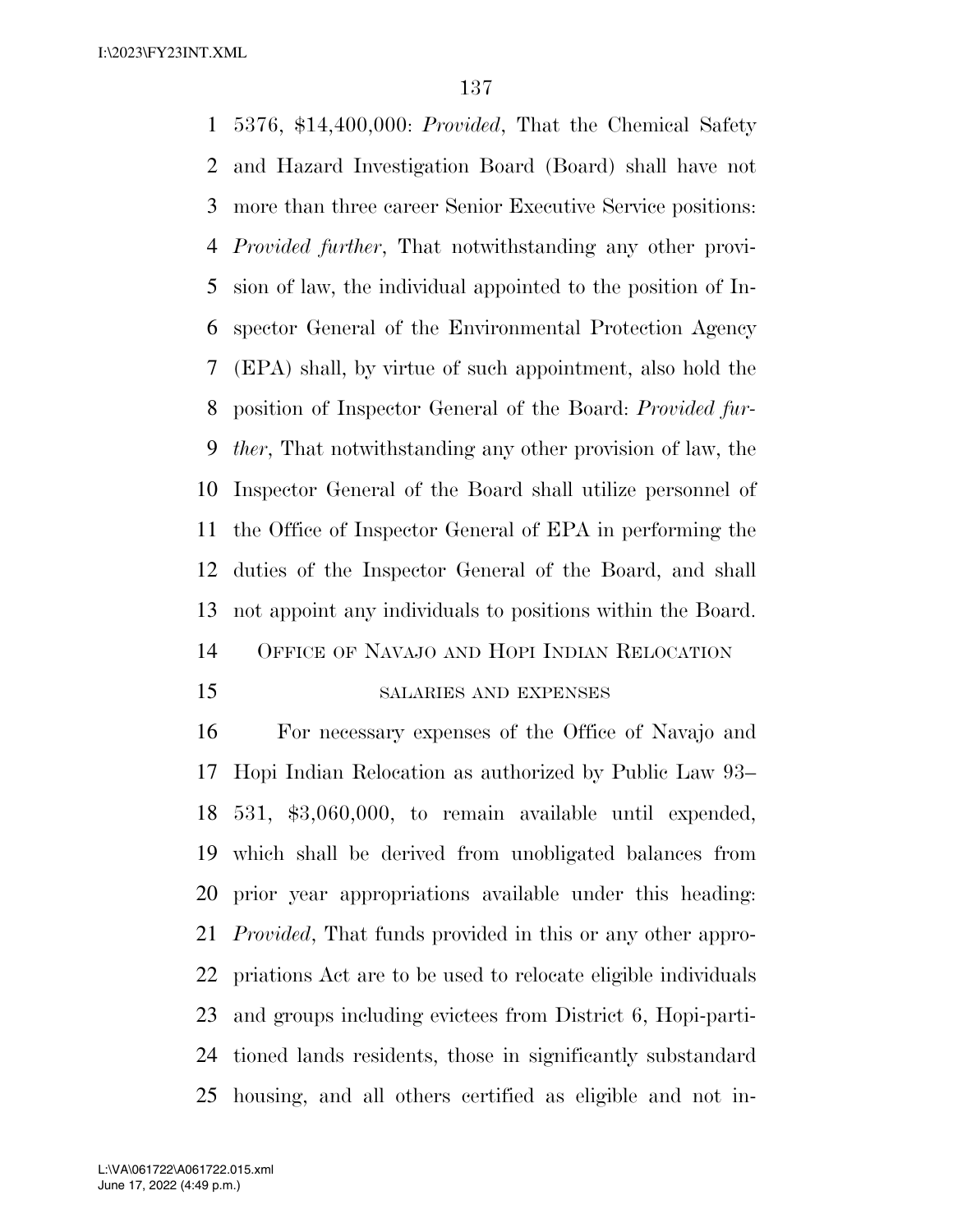cluded in the preceding categories: *Provided further*, That none of the funds contained in this or any other Act may be used by the Office of Navajo and Hopi Indian Reloca- tion to evict any single Navajo or Navajo family who, as of November 30, 1985, was physically domiciled on the lands partitioned to the Hopi Tribe unless a new or re- placement home is provided for such household: *Provided further*, That no relocatee will be provided with more than one new or replacement home: *Provided further*, That the Office shall relocate any certified eligible relocatees who have selected and received an approved homesite on the Navajo reservation or selected a replacement residence off the Navajo reservation or on the land acquired pursuant to section 11 of Public Law 93–531 (88 Stat. 1716). INSTITUTE OF AMERICAN INDIAN AND ALASKA NATIVE

- CULTURE AND ARTS DEVELOPMENT
- **PAYMENT TO THE INSTITUTE**

 For payment to the Institute of American Indian and Alaska Native Culture and Arts Development, as author- ized by part A of title XV of Public Law 99–498 (20 U.S.C. 4411 et seq.), \$13,274,000, which shall become available on July 1, 2023, and shall remain available until September 30, 2024.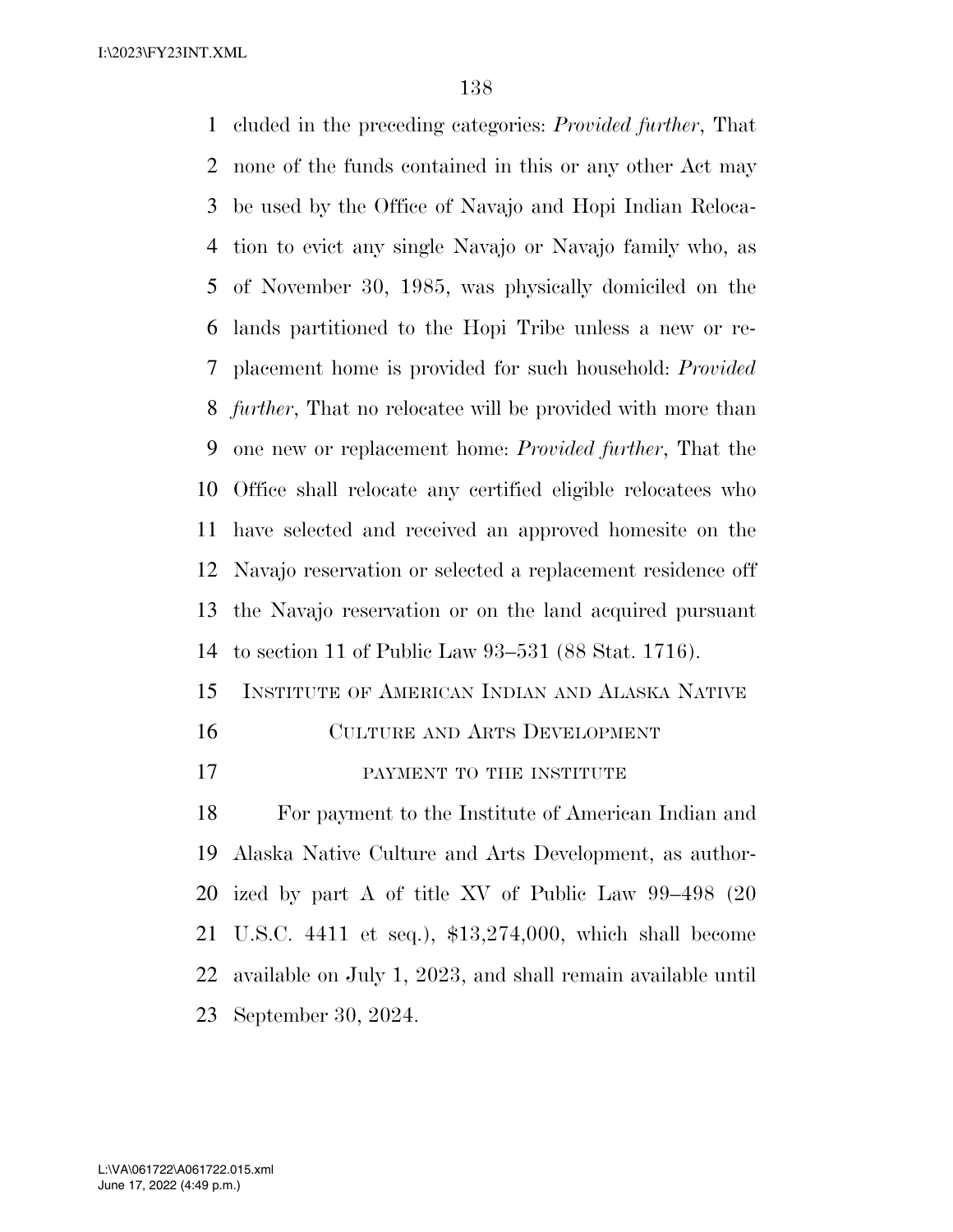## SMITHSONIAN INSTITUTION

SALARIES AND EXPENSES

 For necessary expenses of the Smithsonian Institu- tion, as authorized by law, including research in the fields of art, science, and history; development, preservation, and documentation of the National Collections; presentation of public exhibits and performances; collection, preparation, dissemination, and exchange of information and publica- tions; conduct of education, training, and museum assist- ance programs; maintenance, alteration, operation, lease agreements of no more than 30 years, and protection of buildings, facilities, and approaches; not to exceed \$100,000 for services as authorized by 5 U.S.C. 3109; and purchase, rental, repair, and cleaning of uniforms for em- ployees, \$909,500,000, to remain available until Sep- tember 30, 2024, except as otherwise provided herein; of which not to exceed \$26,974,000 for the instrumentation program, collections acquisition, exhibition reinstallation, Smithsonian American Women's History Museum, Na- tional Museum of the American Latino, and the repatri- ation of skeletal remains program shall remain available until expended; and including such funds as may be nec- essary to support American overseas research centers: *Provided*, That funds appropriated herein are available for advance payments to independent contractors performing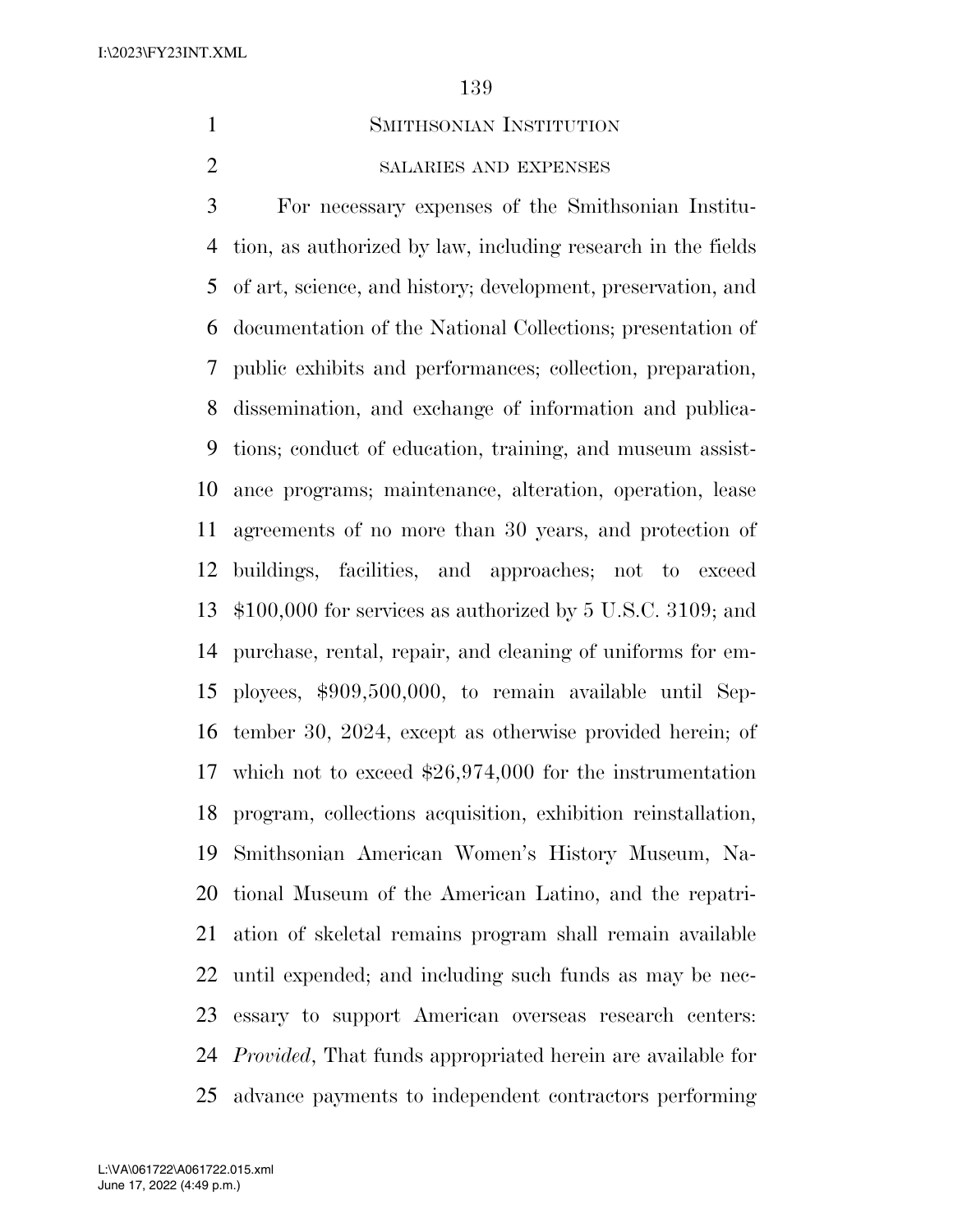research services or participating in official Smithsonian presentations: *Provided further*, That the Smithsonian In- stitution may expend Federal appropriations designated in this Act for lease or rent payments, as rent payable to the Smithsonian Institution, and such rent payments may be deposited into the general trust funds of the Institution to be available as trust funds for expenses associated with the purchase of a portion of the building at 600 Maryland Avenue, SW, Washington, DC, to the extent that federally supported activities will be housed there: *Provided further*, That the use of such amounts in the general trust funds of the Institution for such purpose shall not be construed as Federal debt service for, a Federal guarantee of, a transfer of risk to, or an obligation of the Federal Govern- ment: *Provided further*, That no appropriated funds may be used directly to service debt which is incurred to fi- nance the costs of acquiring a portion of the building at 600 Maryland Avenue, SW, Washington, DC, or of plan- ning, designing, and constructing improvements to such building: *Provided further*, That any agreement entered into by the Smithsonian Institution for the sale of its own- ership interest, or any portion thereof, in such building so acquired may not take effect until the expiration of a 30 day period which begins on the date on which the Sec-retary of the Smithsonian submits to the Committees on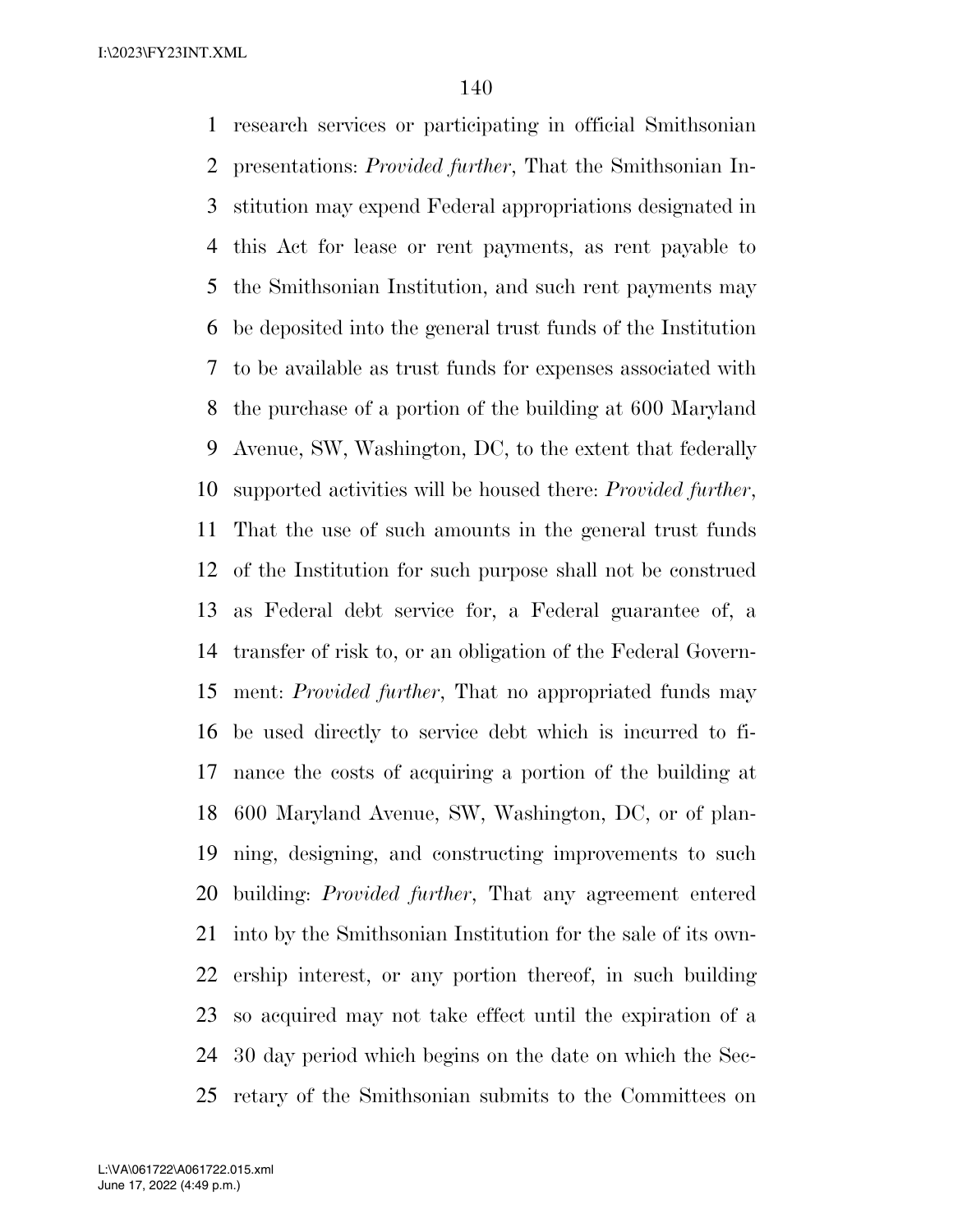Appropriations of the House of Representatives and Sen- ate, the Committees on House Administration and Trans- portation and Infrastructure of the House of Representa- tives, and the Committee on Rules and Administration of the Senate a report, as outlined in the explanatory state- ment described in section 4 of the Further Consolidated Appropriations Act, 2020 (Public Law 116–94; 133 Stat. 2536) on the intended sale.

FACILITIES CAPITAL

 For necessary expenses of repair, revitalization, and alteration of facilities owned or occupied by the Smithso- nian Institution, by contract or otherwise, as authorized by section 2 of the Act of August 22, 1949 (63 Stat. 623), and for construction, including necessary personnel, \$265,000,000, to remain available until expended, of which not to exceed \$10,000 shall be for services as au-thorized by 5 U.S.C. 3109.

- NATIONAL GALLERY OF ART
- SALARIES AND EXPENSES

 For the upkeep and operations of the National Gal- lery of Art, the protection and care of the works of art therein, and administrative expenses incident thereto, as authorized by the Act of March 24, 1937 (50 Stat. 51), as amended by the public resolution of April 13, 1939 (Public Resolution 9, 76th Congress), including services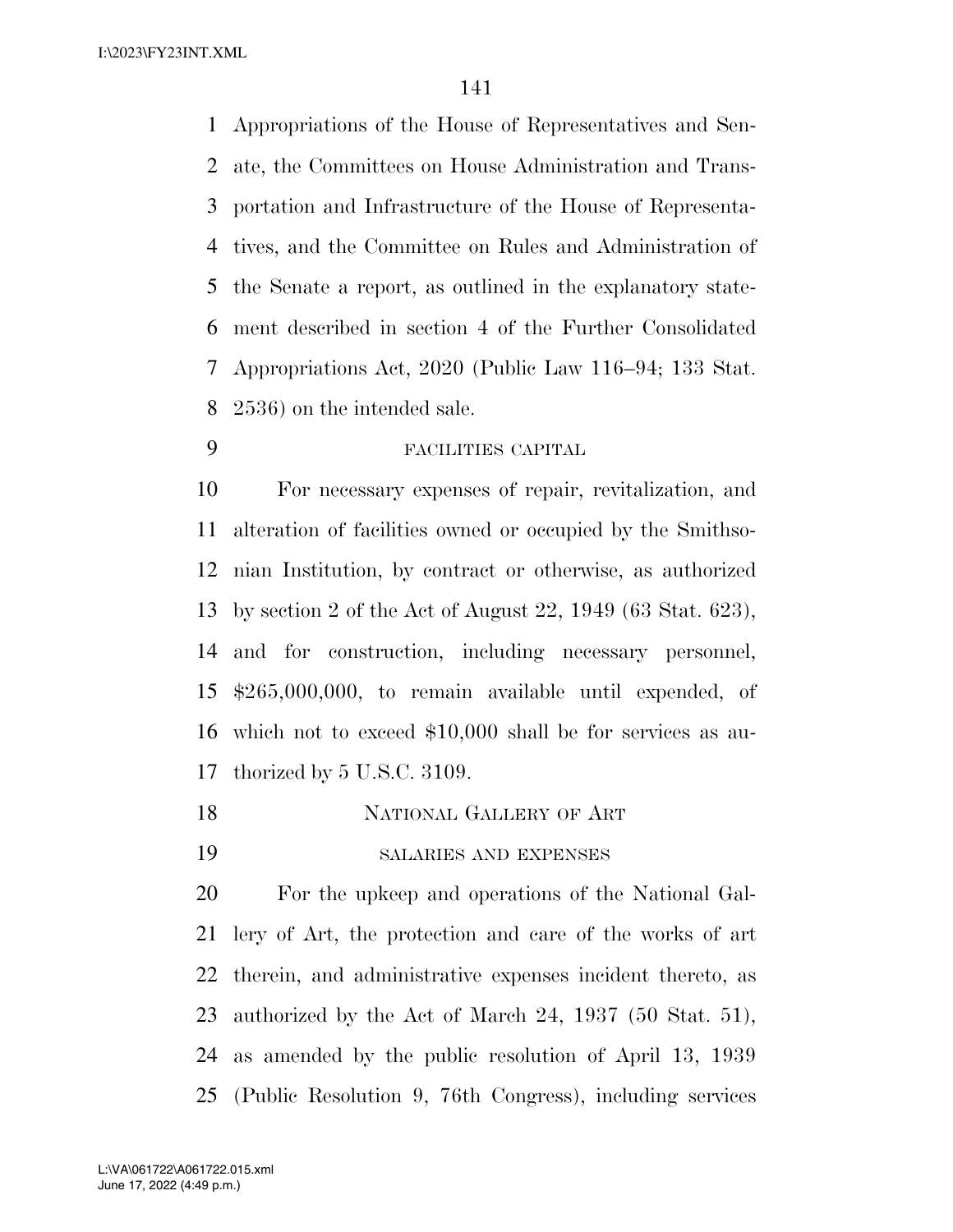as authorized by 5 U.S.C. 3109; payment in advance when authorized by the treasurer of the Gallery for membership in library, museum, and art associations or societies whose publications or services are available to members only, or to members at a price lower than to the general public; purchase, repair, and cleaning of uniforms for guards, and uniforms, or allowances therefor, for other employees as authorized by law (5 U.S.C. 5901–5902); purchase or rental of devices and services for protecting buildings and contents thereof, and maintenance, alteration, improve- ment, and repair of buildings, approaches, and grounds; and purchase of services for restoration and repair of works of art for the National Gallery of Art by contracts made, without advertising, with individuals, firms, or or- ganizations at such rates or prices and under such terms and conditions as the Gallery may deem proper, \$170,240,000, to remain available until September 30, 2024, of which not to exceed \$3,875,000 for the special exhibition program shall remain available until expended. REPAIR, RESTORATION AND RENOVATION OF BUILDINGS

#### **(INCLUDING TRANSFER OF FUNDS)**

 For necessary expenses of repair, restoration, and renovation of buildings, grounds and facilities owned or occupied by the National Gallery of Art, by contract or otherwise, for operating lease agreements of no more than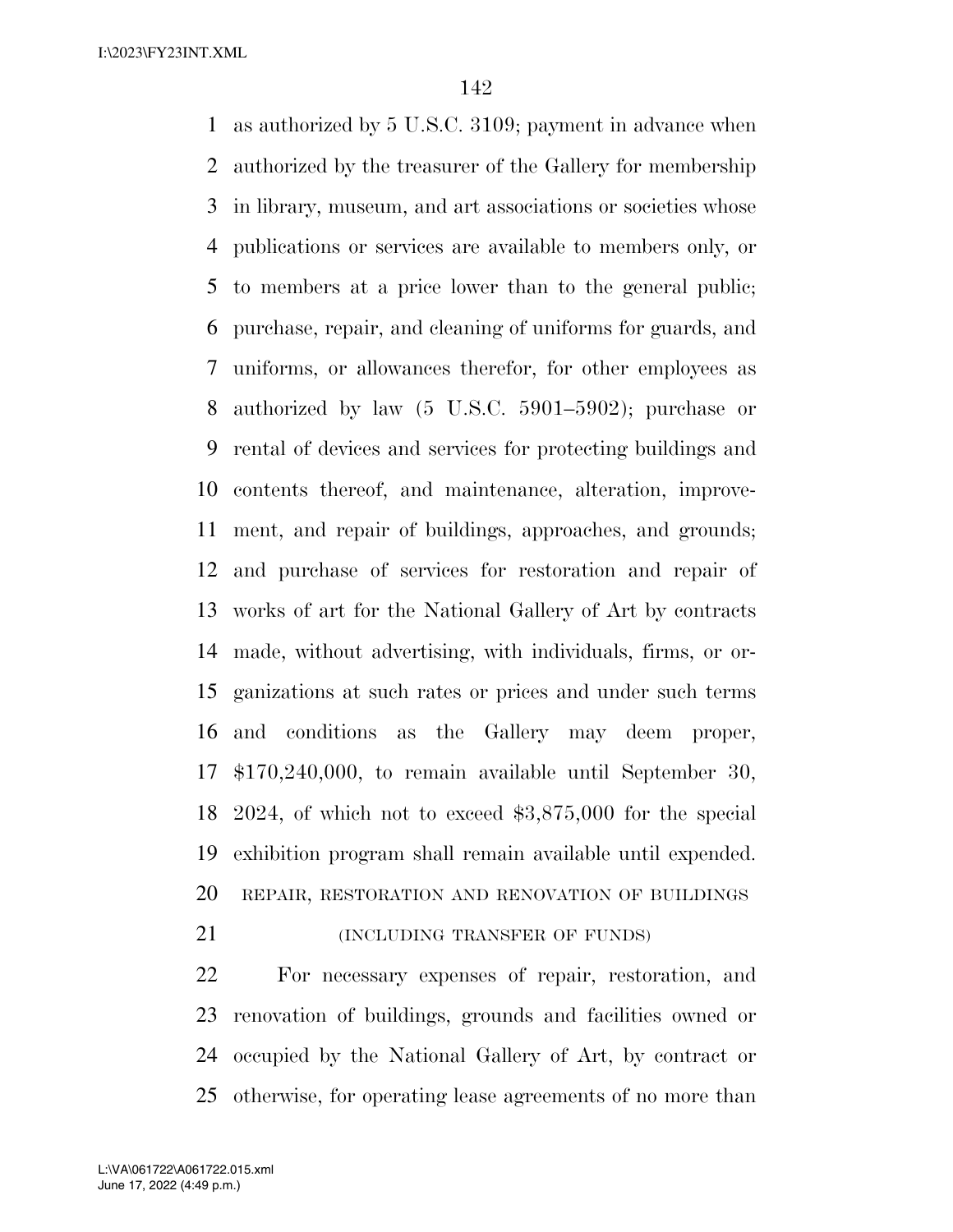10 years, that address space needs created by the ongoing renovations in the Master Facilities Plan, as authorized, \$39,000,000, to remain available until expended: *Pro- vided*, That of this amount, \$27,208,000 shall be available for design and construction of an off-site art storage facil- ity in partnership with the Smithsonian Institution and may be transferred to the Smithsonian Institution for such purposes: *Provided further*, That contracts awarded for en- vironmental systems, protection systems, and exterior re- pair or renovation of buildings of the National Gallery of Art may be negotiated with selected contractors and awarded on the basis of contractor qualifications as well as price. JOHN F. KENNEDY CENTER FOR THE PERFORMING

- 
- 

#### ARTS

OPERATIONS AND MAINTENANCE

 For necessary expenses for the operation, mainte- nance, and security of the John F. Kennedy Center for the Performing Arts, \$27,640,000, to remain available until September, 30, 2024.

CAPITAL REPAIR AND RESTORATION

 For necessary expenses for capital repair and restora- tion of the existing features of the building and site of the John F. Kennedy Center for the Performing Arts, \$17,740,000, to remain available until expended.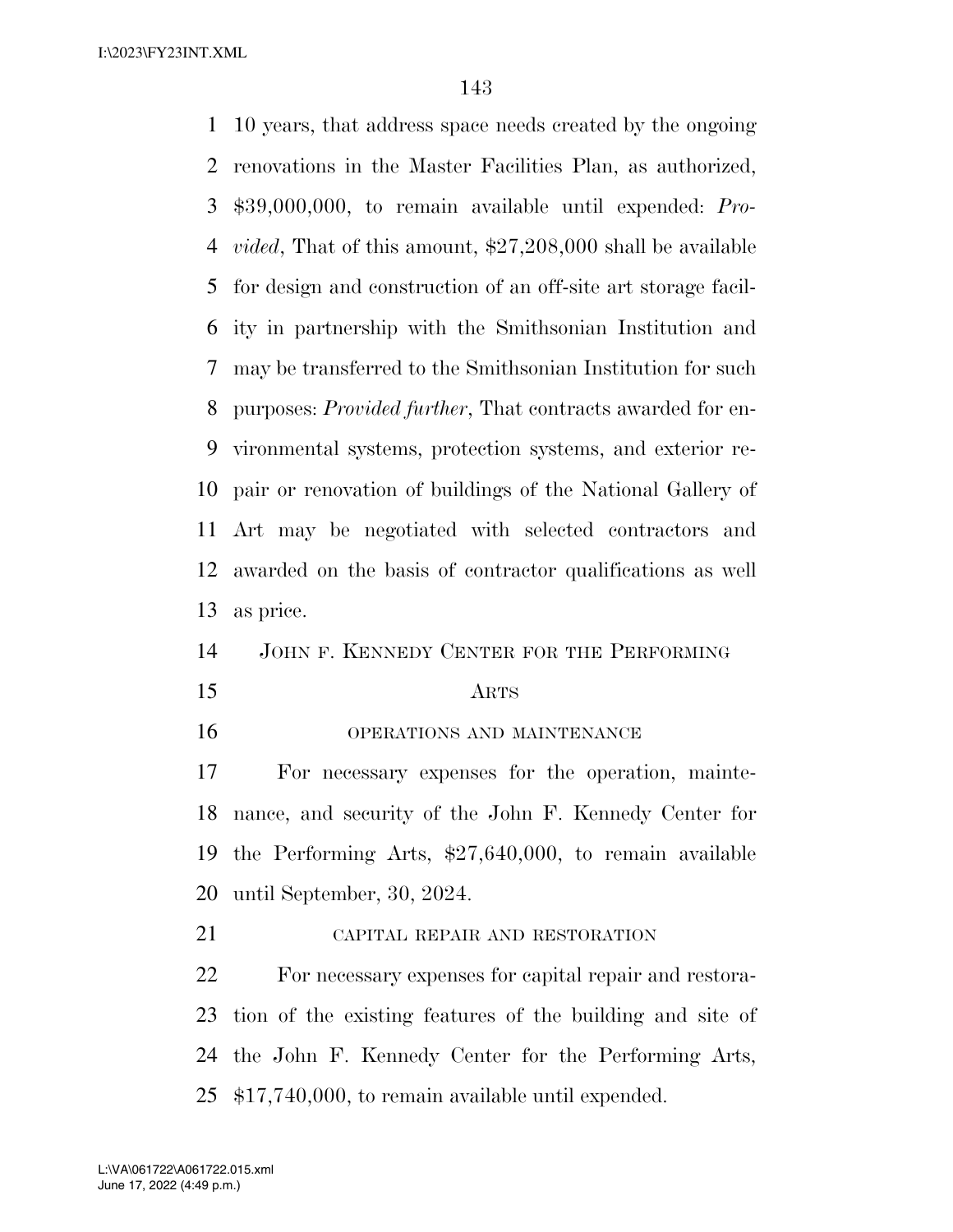| $\mathbf{1}$   | WOODROW WILSON INTERNATIONAL CENTER FOR                     |
|----------------|-------------------------------------------------------------|
| $\overline{2}$ | SCHOLARS                                                    |
| 3              | SALARIES AND EXPENSES                                       |
| $\overline{4}$ | For expenses necessary in carrying out the provisions       |
| 5              | of the Woodrow Wilson Memorial Act of 1968 (82 Stat.        |
| 6              | 1356) including hire of passenger vehicles and services as  |
| 7              | authorized by 5 U.S.C. 3109, $$15,000,000$ , to remain      |
| 8              | available until September 30, 2024.                         |
| 9              | NATIONAL FOUNDATION ON THE ARTS AND THE                     |
| 10             | <b>HUMANITIES</b>                                           |
| 11             | NATIONAL ENDOWMENT FOR THE ARTS                             |
| 12             | GRANTS AND ADMINISTRATION                                   |
| 13             | For necessary expenses to carry out the National            |
| 14             | Foundation on the Arts and the Humanities Act of 1965,      |
| 15             | $$207,000,000$ shall be available to the National Endow-    |
| 16             | ment for the Arts for the support of projects and produc-   |
| 17             | tions in the arts, including arts education and public out- |
| 18             | reach activities, through assistance to organizations and   |
| 19             | individuals pursuant to section 5 of the Act, for program   |
| 20             | support, and for administering the functions of the Act,    |
| 21             | to remain available until expended.                         |
| 22             | NATIONAL ENDOWMENT FOR THE HUMANITIES                       |
| 23             | GRANTS AND ADMINISTRATION                                   |
| 24             | For necessary expenses to carry out the National            |
| 25             | Foundation on the Arts and the Humanities Act of 1965,      |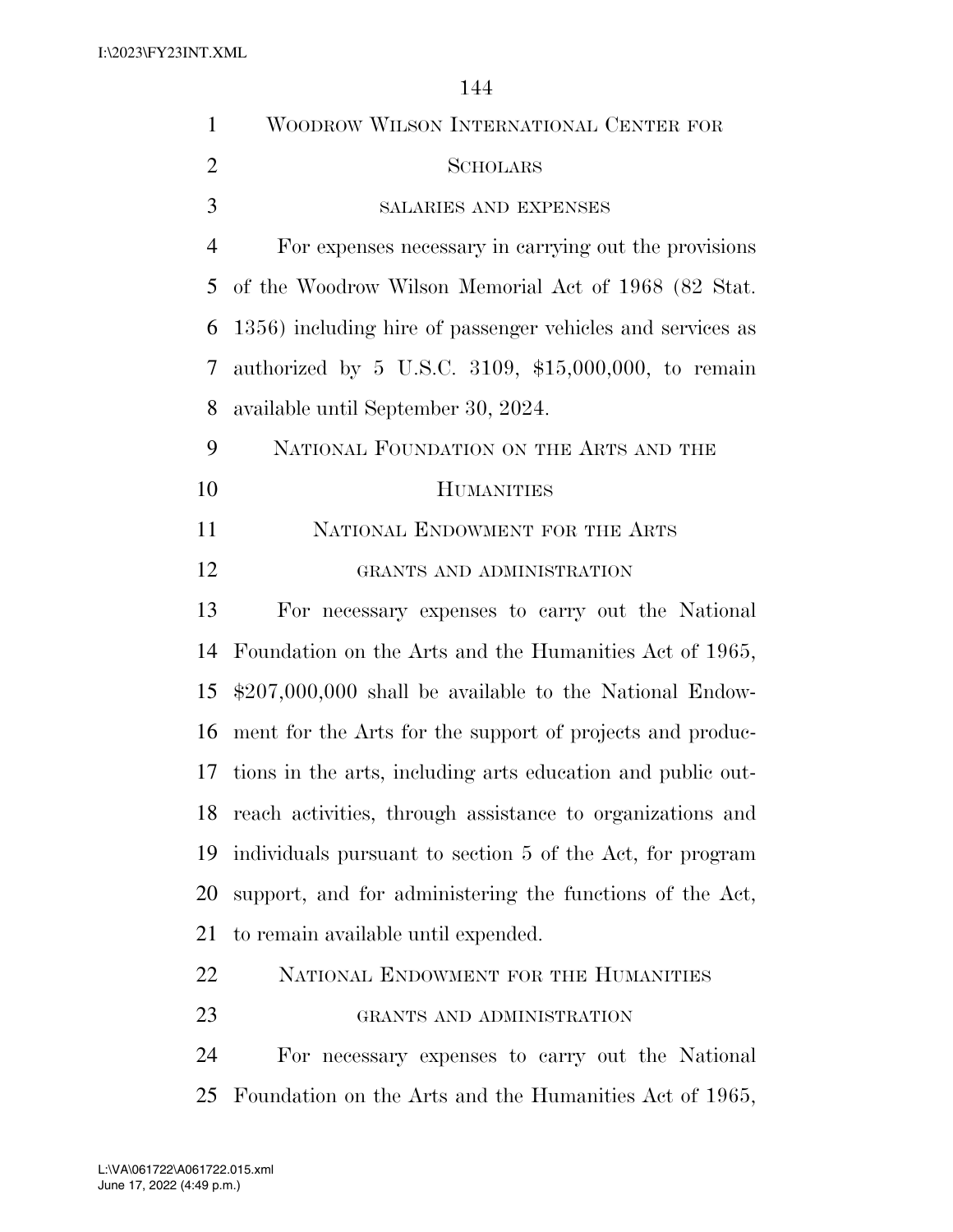\$207,000,000 to remain available until expended, of which \$188,250,000 shall be available for support of activities in the humanities, pursuant to section 7(c) of the Act and for administering the functions of the Act; and \$18,750,000 shall be available to carry out the matching 6 grants program pursuant to section  $10(a)(2)$  of the Act, including \$15,750,000 for the purposes of section 7(h): *Provided*, That appropriations for carrying out section 10(a)(2) shall be available for obligation only in such amounts as may be equal to the total amounts of gifts, bequests, devises of money, and other property accepted by the chairman or by grantees of the National Endow- ment for the Humanities under the provisions of sections  $11(a)(2)(B)$  and  $11(a)(3)(B)$  during the current and pre- ceding fiscal years for which equal amounts have not pre-viously been appropriated.

ADMINISTRATIVE PROVISIONS

 None of the funds appropriated to the National Foundation on the Arts and the Humanities may be used to process any grant or contract documents which do not include the text of 18 U.S.C. 1913: *Provided*, That none of the funds appropriated to the National Foundation on the Arts and the Humanities may be used for official re- ception and representation expenses: *Provided further*, That funds from nonappropriated sources may be used as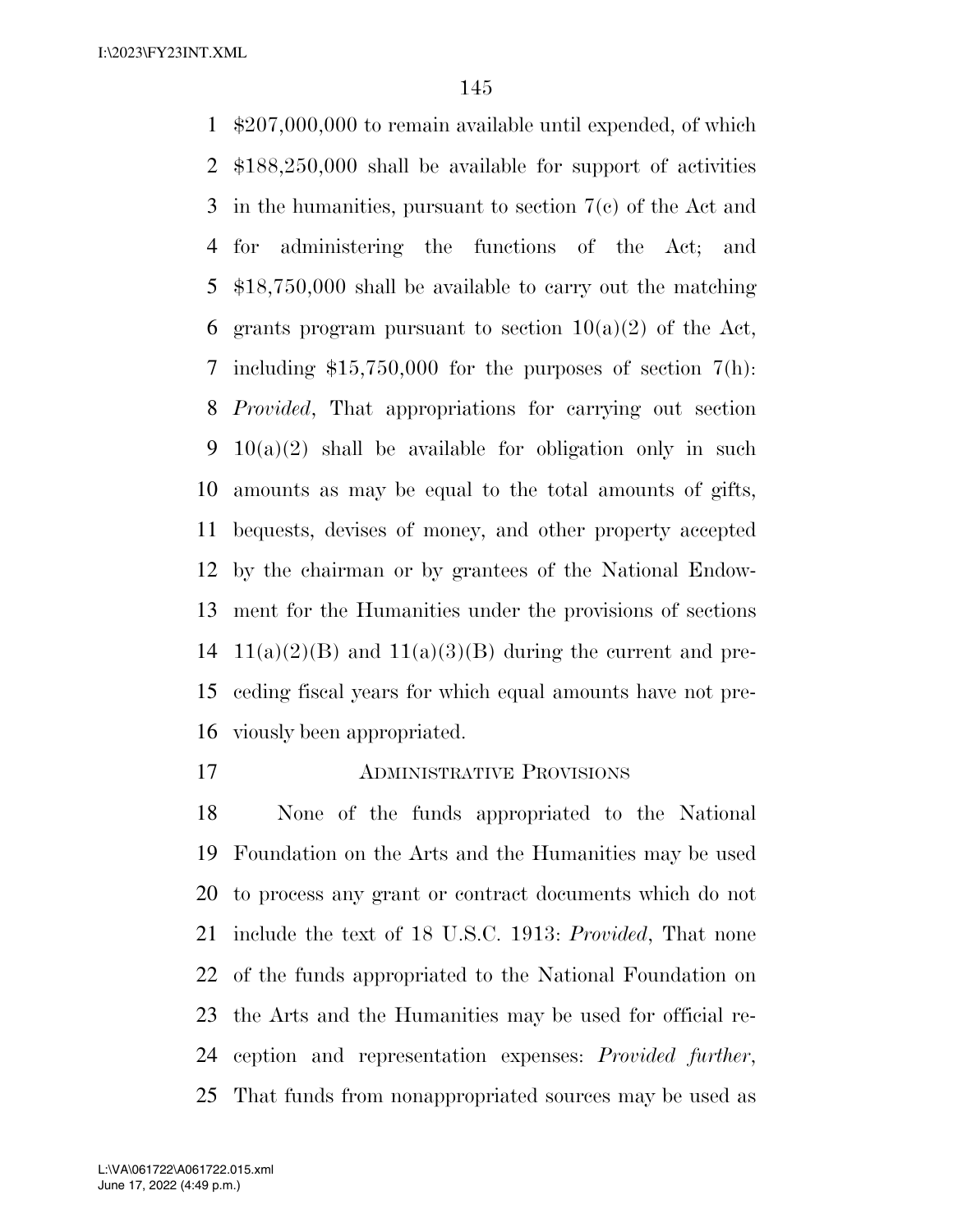necessary for official reception and representation ex- penses: *Provided further*, That the Chairperson of the Na- tional Endowment for the Arts may approve grants of up to \$10,000, if in the aggregate the amount of such grants does not exceed 5 percent of the sums appropriated for grantmaking purposes per year: *Provided further*, That such small grant actions are taken pursuant to the terms of an expressed and direct delegation of authority from the National Council on the Arts to the Chairperson.

- 10 COMMISSION OF FINE ARTS
- SALARIES AND EXPENSES

 For expenses of the Commission of Fine Arts under chapter 91 of title 40, United States Code, \$3,661,000: *Provided*, That the Commission is authorized to charge fees to cover the full costs of its publications, and such fees shall be credited to this account as an offsetting col- lection, to remain available until expended without further appropriation: *Provided further*, That the Commission is authorized to accept gifts, including objects, papers, art- work, drawings and artifacts, that pertain to the history and design of the Nation's Capital or the history and ac- tivities of the Commission of Fine Arts, for the purpose of artistic display, study, or education: *Provided further*, That one-tenth of one percent of the funds provided under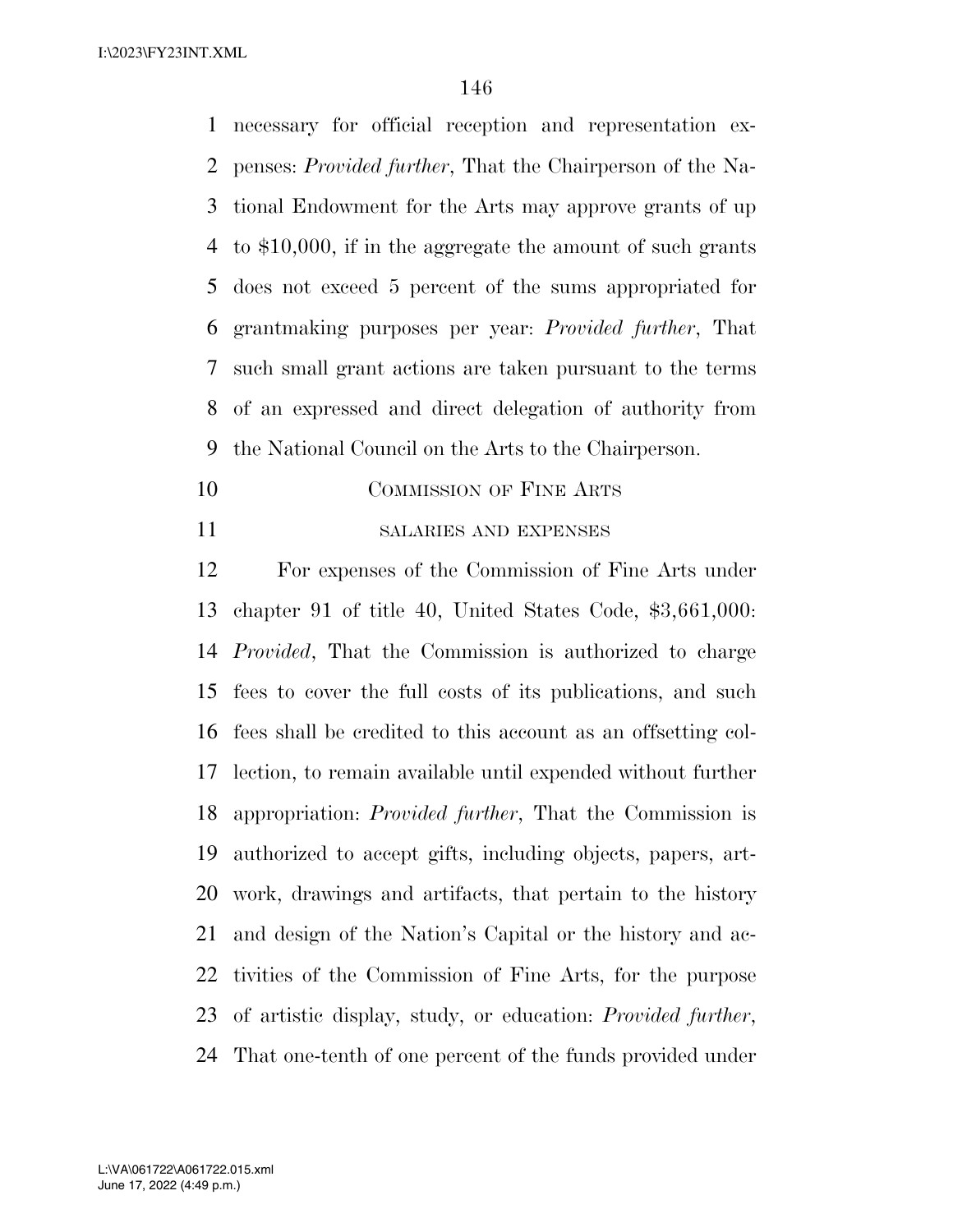this heading may be used for official reception and rep-resentation expenses.

NATIONAL CAPITAL ARTS AND CULTURAL AFFAIRS

 For necessary expenses as authorized by Public Law 99–190 (20 U.S.C. 956a), \$5,000,000: *Provided*, That the item relating to ''National Capital Arts and Cultural Af- fairs'' in the Department of the Interior and Related Agencies Appropriations Act, 1986, as enacted into law by section 101(d) of Public Law 99–190 (20 U.S.C. 956a), shall be applied in fiscal year 2023 in the second paragraph by inserting '', calendar year 2020 excluded'' before the first period: *Provided further*, That in deter- mining an eligible organization's annual income for cal- endar years 2021, 2022, and 2023 funds or grants re- ceived by the eligible organization from any supplemental appropriations Act related to coronavirus or any other law providing appropriations for the purpose of preventing, preparing for, or responding to coronavirus shall be count-ed as part of the eligible organization's annual income.

- 20 ADVISORY COUNCIL ON HISTORIC PRESERVATION
- 

# 21 SALARIES AND EXPENSES

 For necessary expenses of the Advisory Council on Historic Preservation (Public Law 89–665), \$8,585,000.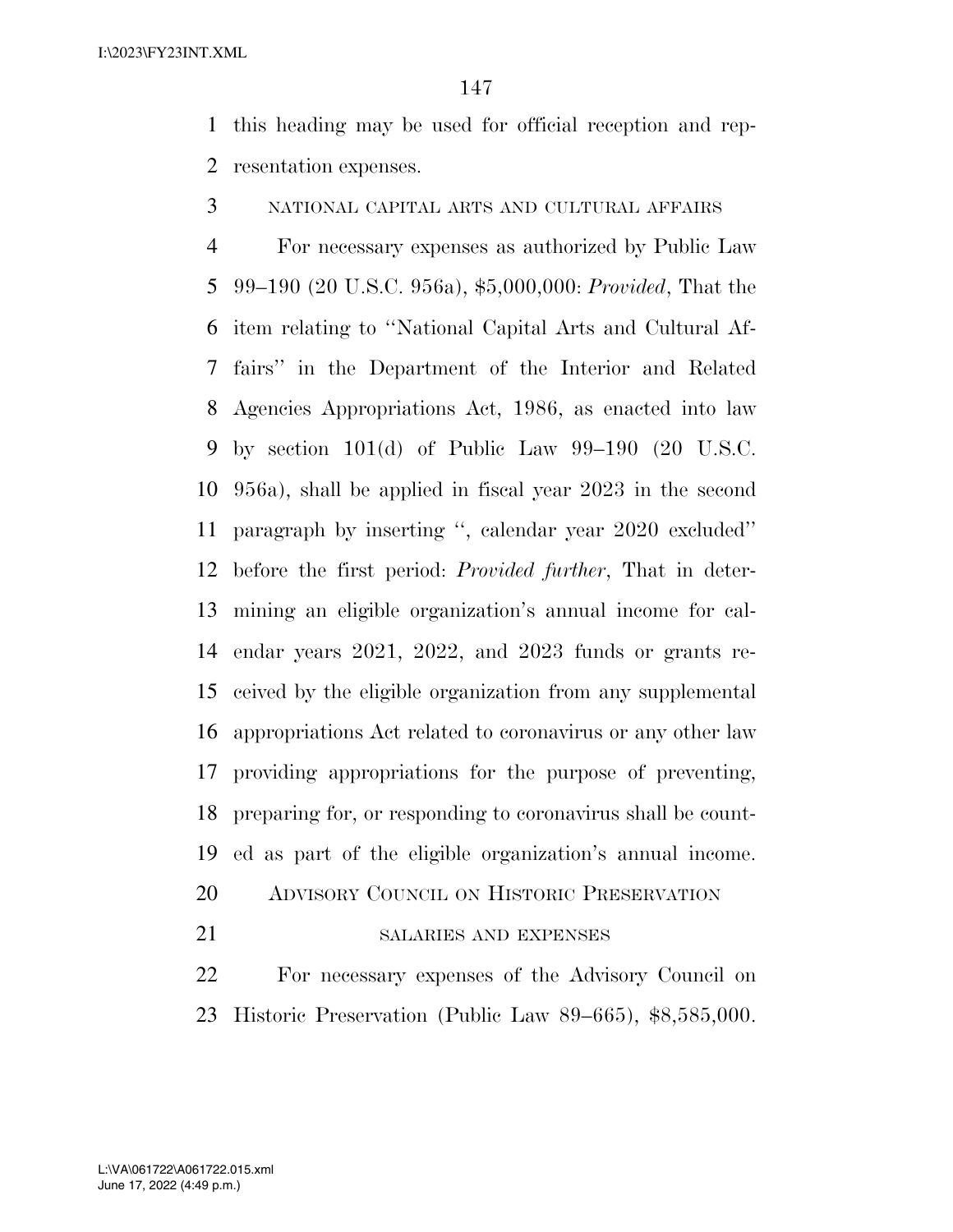|                | NATIONAL CAPITAL PLANNING COMMISSION |
|----------------|--------------------------------------|
| $\overline{2}$ | <b>SALARIES AND EXPENSES</b>         |

 For necessary expenses of the National Capital Plan- ning Commission under chapter 87 of title 40, United States Code, including services as authorized by 5 U.S.C. 3109, \$8,750,000: *Provided*, That one-quarter of 1 per- cent of the funds provided under this heading may be used for official reception and representational expenses associ- ated with hosting international visitors engaged in the planning and physical development of world capitals.

 UNITED STATES HOLOCAUST MEMORIAL MUSEUM HOLOCAUST MEMORIAL MUSEUM

 For expenses of the Holocaust Memorial Museum, as authorized by Public Law 106–292 (36 U.S.C. 2301– 2310), \$65,231,000, of which \$1,000,000 shall remain available until September 30, 2025, for the Museum's equipment replacement program; and of which \$4,000,000 for the Museum's repair and rehabilitation program and \$1,264,000 for the Museum's outreach initiatives program shall remain available until expended.

PRESIDIO TRUST

 The Presidio Trust is authorized to issue obligations to the Secretary of the Treasury pursuant to section 104(d)(3) of the Omnibus Parks and Public Lands Man-agement Act of 1996 (Public Law 104–333), in an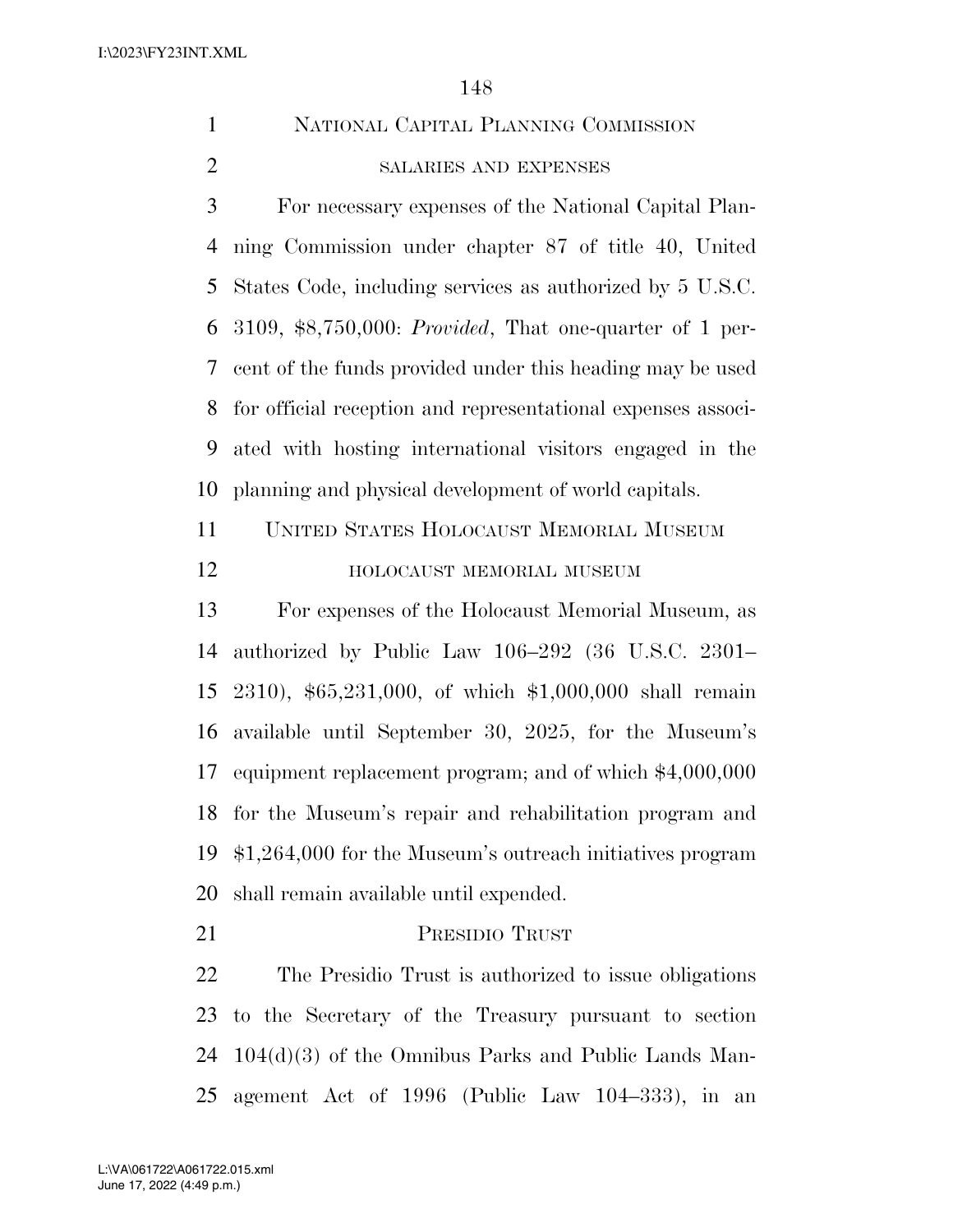amount not to exceed \$90,000,000: *Provided*, That such section is amended by striking ''\$150,000,000'' and in-serting ''\$250,000,000''.

# WORLD WAR I CENTENNIAL COMMISSION SALARIES AND EXPENSES

 Notwithstanding section 9 of the World War I Cen- tennial Commission Act, as authorized by the World War I Centennial Commission Act (Public Law 112–272) and the Carl Levin and Howard P. ''Buck'' McKeon National Defense Authorization Act for Fiscal Year 2015 (Public Law 113–291), for necessary expenses of the World War I Centennial Commission, \$1,000,000, to remain available until September 30, 2024: *Provided*, That in addition to 14 the authority provided by section  $6(g)$  of such Act, the World War I Commission may accept money, in-kind per- sonnel services, contractual support, or any appropriate support from any executive branch agency for activities of the Commission.

## UNITED STATES SEMIQUINCENTENNIAL COMMISSION

## SALARIES AND EXPENSES

 For necessary expenses of the United States Semiquincentennial Commission to plan and coordinate observances and activities associated with the 250th anni- versary of the founding of the United States, as authorized by Public Law 116–282, the technical amendments to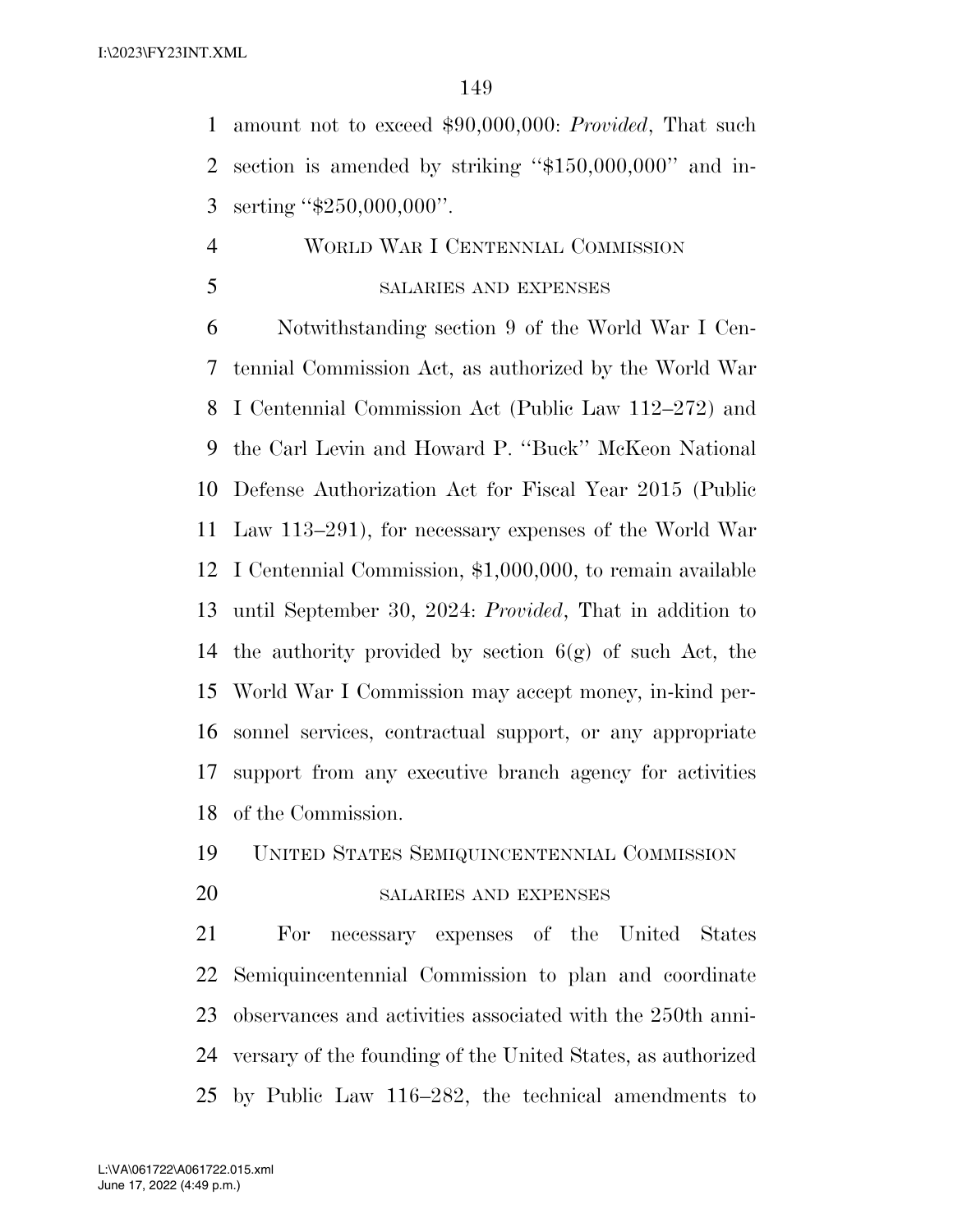Public Law 114–196, \$15,000,000, to remain available until September 30, 2024.

| 3              | <b>TITLE IV</b>                                              |
|----------------|--------------------------------------------------------------|
| $\overline{4}$ | GENERAL PROVISIONS                                           |
| 5              | (INCLUDING TRANSFERS OF FUNDS)                               |
| 6              | RESTRICTION ON USE OF FUNDS                                  |
| 7              | SEC. 401. No part of any appropriation contained in          |
| 8              | this Act shall be available for any activity or the publica- |
| 9              | tion or distribution of literature that in any way tends to  |
| 10             | promote public support or opposition to any legislative      |
| 11             | proposal on which Congressional action is not complete       |
| 12             | other than to communicate to Members of Congress as          |
| 13             | described in 18 U.S.C. 1913.                                 |
| 14             | OBLIGATION OF APPROPRIATIONS                                 |
| 15             | SEC. 402. No part of any appropriation contained in          |
| 16             | this Act shall remain available for obligation beyond the    |
| 17             | current fiscal year unless expressly so provided herein.     |
| 18             | DISCLOSURE OF ADMINISTRATIVE EXPENSES                        |
| 19             | SEC. 403. The amount and basis of estimated over-            |
| 20             | head charges, deductions, reserves, or holdbacks, including  |
| 21             | working capital fund charges, from programs, projects, ac-   |
| 22             | tivities and subactivities to support government-wide, de-   |
| 23             | partmental, agency, or bureau administrative functions or    |
| 24             | headquarters, regional, or central operations shall be pre-  |
| 25             | sented in annual budget justifications and subject to ap-    |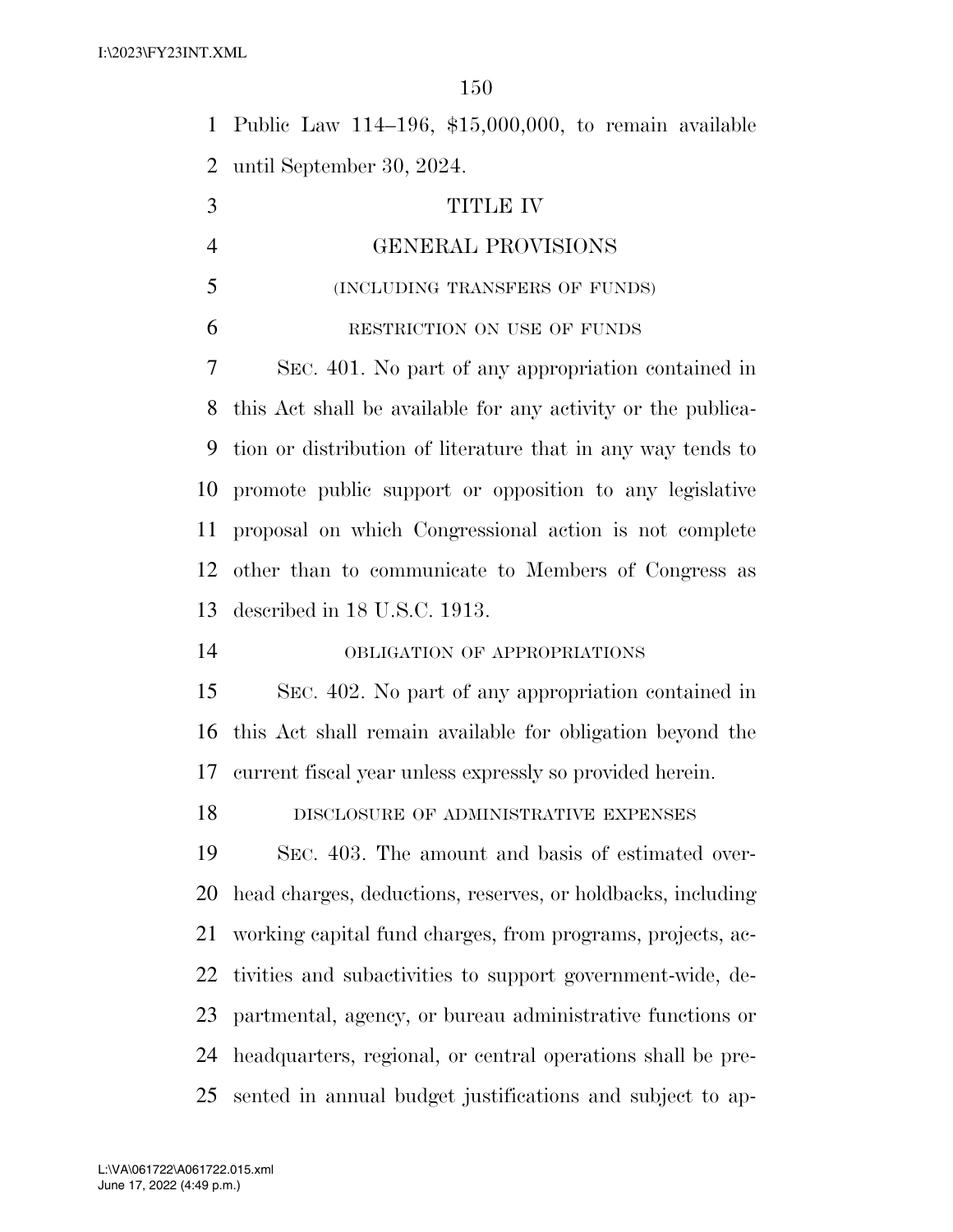proval by the Committees on Appropriations of the House of Representatives and the Senate. Changes to such esti- mates shall be presented to the Committees on Appropria-tions for approval.

MINING APPLICATIONS

 SEC. 404. (a) LIMITATION OF FUNDS.—None of the funds appropriated or otherwise made available pursuant to this Act shall be obligated or expended to accept or process applications for a patent for any mining or mill site claim located under the general mining laws.

 (b) EXCEPTIONS.—Subsection (a) shall not apply if the Secretary of the Interior determines that, for the claim concerned: (1) a patent application was filed with the Sec- retary on or before September 30, 1994; and (2) all re- quirements established under sections 2325 and 2326 of the Revised Statutes (30 U.S.C. 29 and 30) for vein or lode claims, sections 2329, 2330, 2331, and 2333 of the Revised Statutes (30 U.S.C. 35, 36, and 37) for placer claims, and section 2337 of the Revised Statutes (30 U.S.C. 42) for mill site claims, as the case may be, were fully complied with by the applicant by that date.

 (c) REPORT.—On September 30, 2024, the Secretary of the Interior shall file with the House and Senate Com- mittees on Appropriations and the Committee on Natural Resources of the House and the Committee on Energy and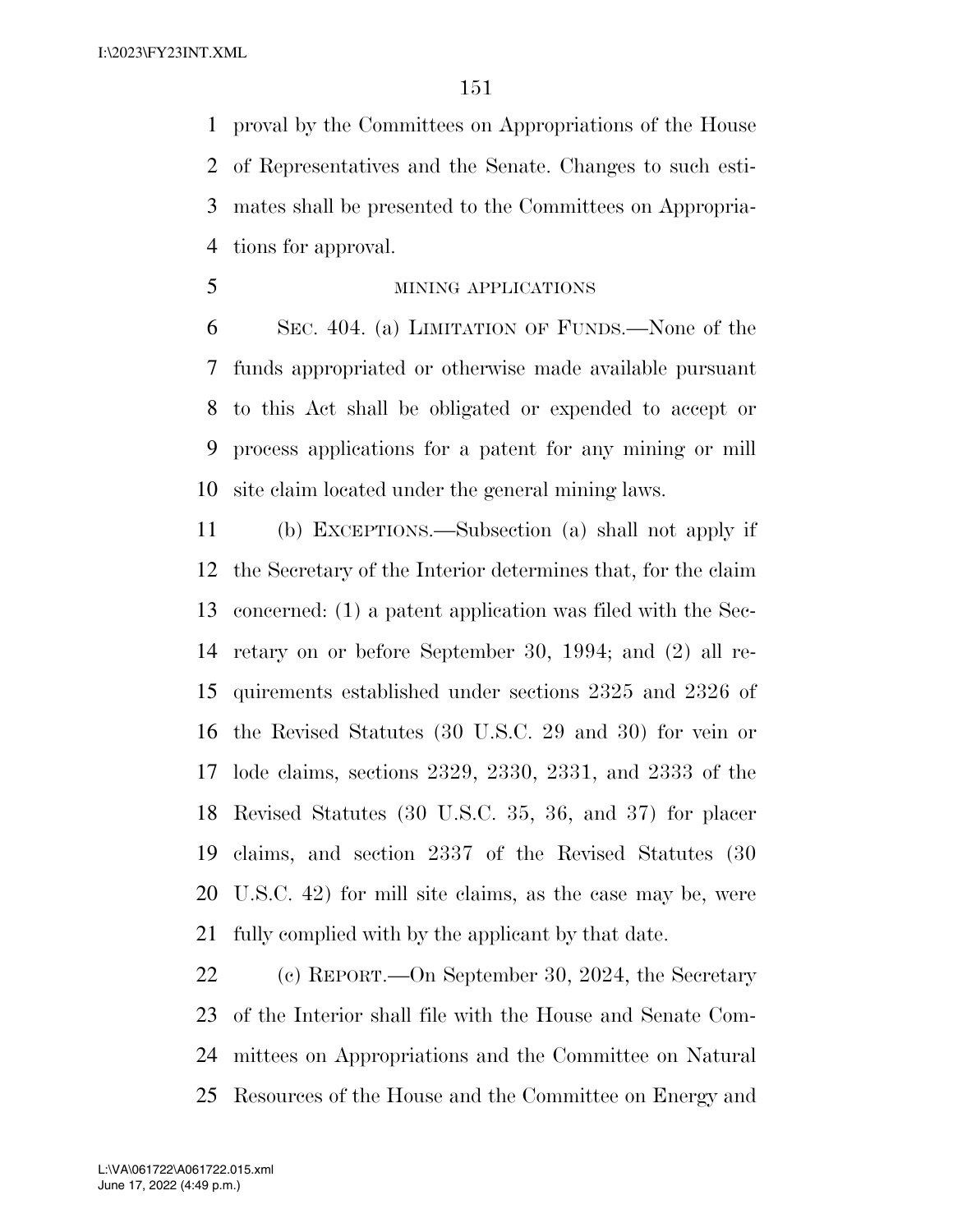Natural Resources of the Senate a report on actions taken by the Department under the plan submitted pursuant to section 314(c) of the Department of the Interior and Re- lated Agencies Appropriations Act, 1997 (Public Law 104–208).

 (d) MINERAL EXAMINATIONS.—In order to process patent applications in a timely and responsible manner, upon the request of a patent applicant, the Secretary of the Interior shall allow the applicant to fund a qualified third-party contractor to be selected by the Director of the Bureau of Land Management to conduct a mineral exam- ination of the mining claims or mill sites contained in a patent application as set forth in subsection (b). The Bu- reau of Land Management shall have the sole responsi- bility to choose and pay the third-party contractor in ac- cordance with the standard procedures employed by the Bureau of Land Management in the retention of third-party contractors.

CONTRACT SUPPORT COSTS, PRIOR YEAR LIMITATION

 SEC. 405. Sections 405 and 406 of division F of the Consolidated and Further Continuing Appropriations Act, 2015 (Public Law 113–235) shall continue in effect in fis-cal year 2023.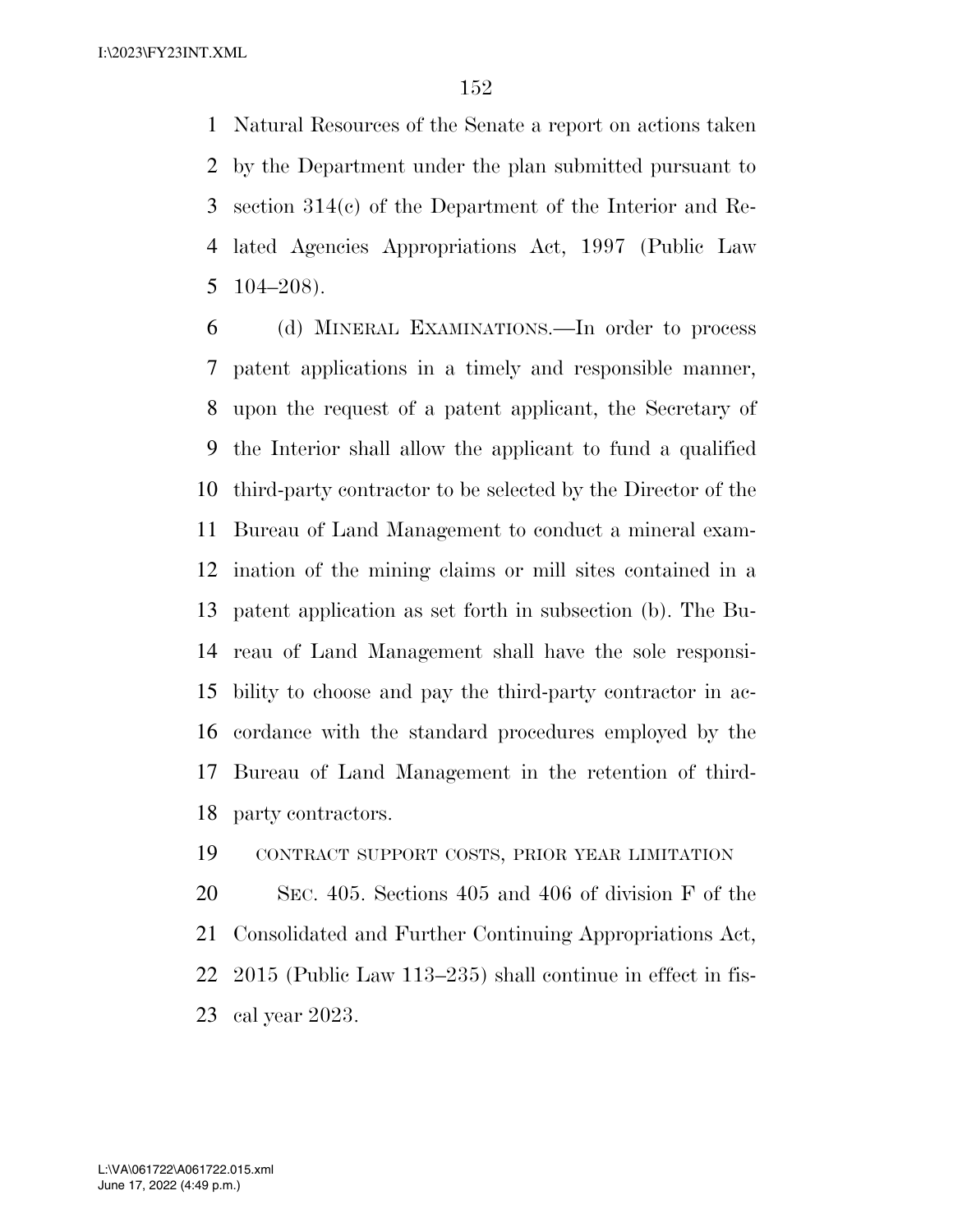CONTRACT SUPPORT COSTS, FISCAL YEAR 2023

#### LIMITATION

 SEC. 406. Amounts provided by this Act for fiscal year 2023 under the headings ''Department of Health and Human Services, Indian Health Service, Contract Support Costs'' and ''Department of the Interior, Bureau of Indian Affairs and Bureau of Indian Education, Contract Sup- port Costs'' are the only amounts available for contract support costs arising out of self-determination or self-gov- ernance contracts, grants, compacts, or annual funding agreements for fiscal year 2023 with the Bureau of Indian Affairs, Bureau of Indian Education, and the Indian Health Service: *Provided*, That such amounts provided by this Act are not available for payment of claims for con- tract support costs for prior years, or for repayments of payments for settlements or judgments awarding contract support costs for prior years.

#### 18 FOREST MANAGEMENT PLANS

 SEC. 407. The Secretary of Agriculture shall not be 20 considered to be in violation of subparagraph  $6(f)(5)(A)$  of the Forest and Rangeland Renewable Resources Plan-22 ning Act of 1974 (16 U.S.C. 1604 $(f)(5)(A)$ ) solely because more than 15 years have passed without revision of the plan for a unit of the National Forest System. Nothing in this section exempts the Secretary from any other re-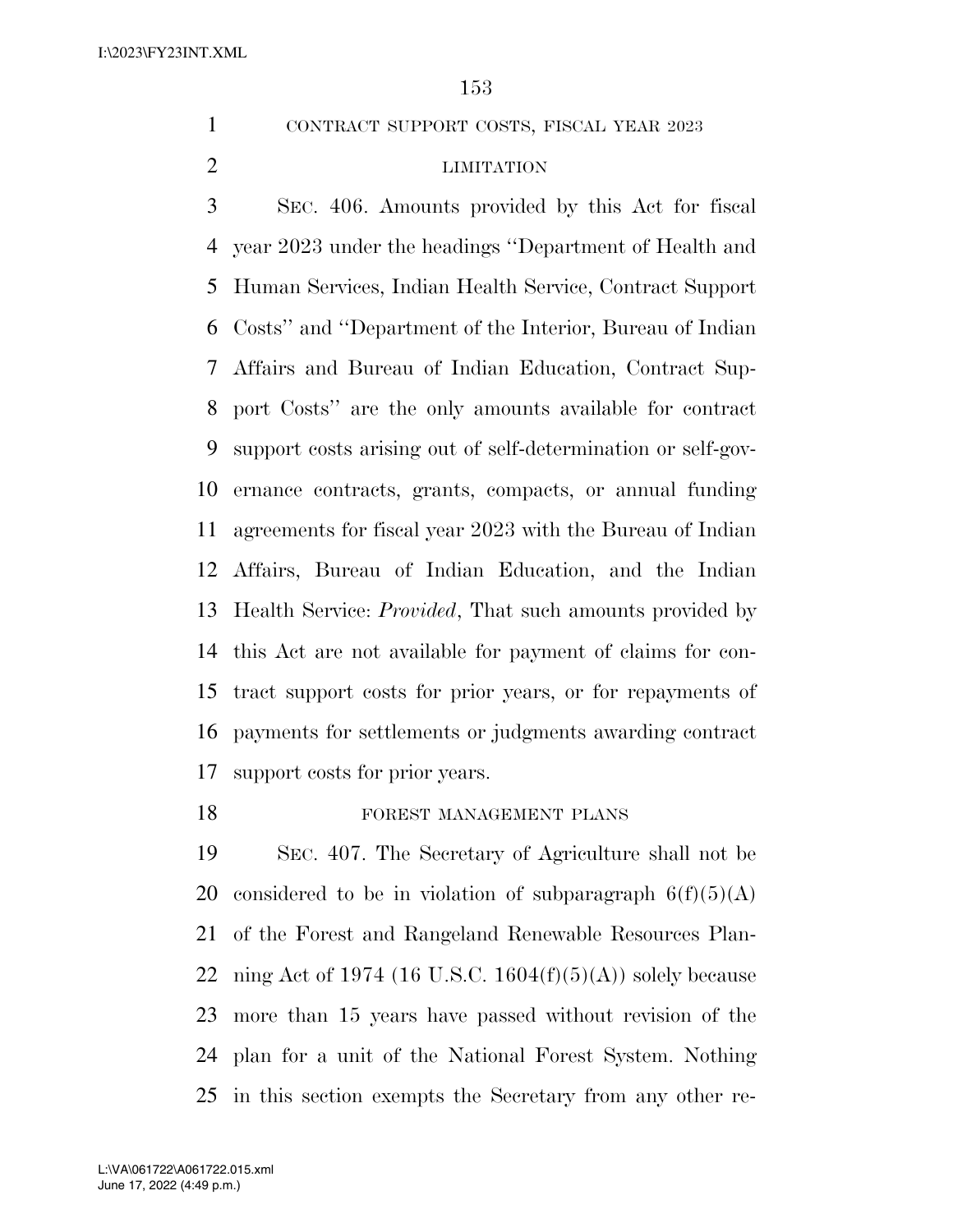quirement of the Forest and Rangeland Renewable Re- sources Planning Act (16 U.S.C. 1600 et seq.) or any other law: *Provided*, That if the Secretary is not acting expeditiously and in good faith, within the funding avail- able, to revise a plan for a unit of the National Forest System, this section shall be void with respect to such plan and a court of proper jurisdiction may order completion of the plan on an accelerated basis.

## PROHIBITION WITHIN NATIONAL MONUMENTS

 SEC. 408. No funds provided in this Act may be ex- pended to conduct preleasing, leasing and related activities under either the Mineral Leasing Act (30 U.S.C. 181 et seq.) or the Outer Continental Shelf Lands Act (43 U.S.C. 1331 et seq.) within the boundaries of a National Monu- ment established pursuant to the Act of June 8, 1906 (16 U.S.C. 431 et seq.) as such boundary existed on January 20, 2001, except where such activities are allowed under the Presidential proclamation establishing such monu-ment.

20 LIMITATION ON TAKINGS

 SEC. 409. Unless otherwise provided herein, no funds appropriated in this Act for the acquisition of lands or interests in lands may be expended for the filing of dec- larations of taking or complaints in condemnation without the approval of the House and Senate Committees on Ap-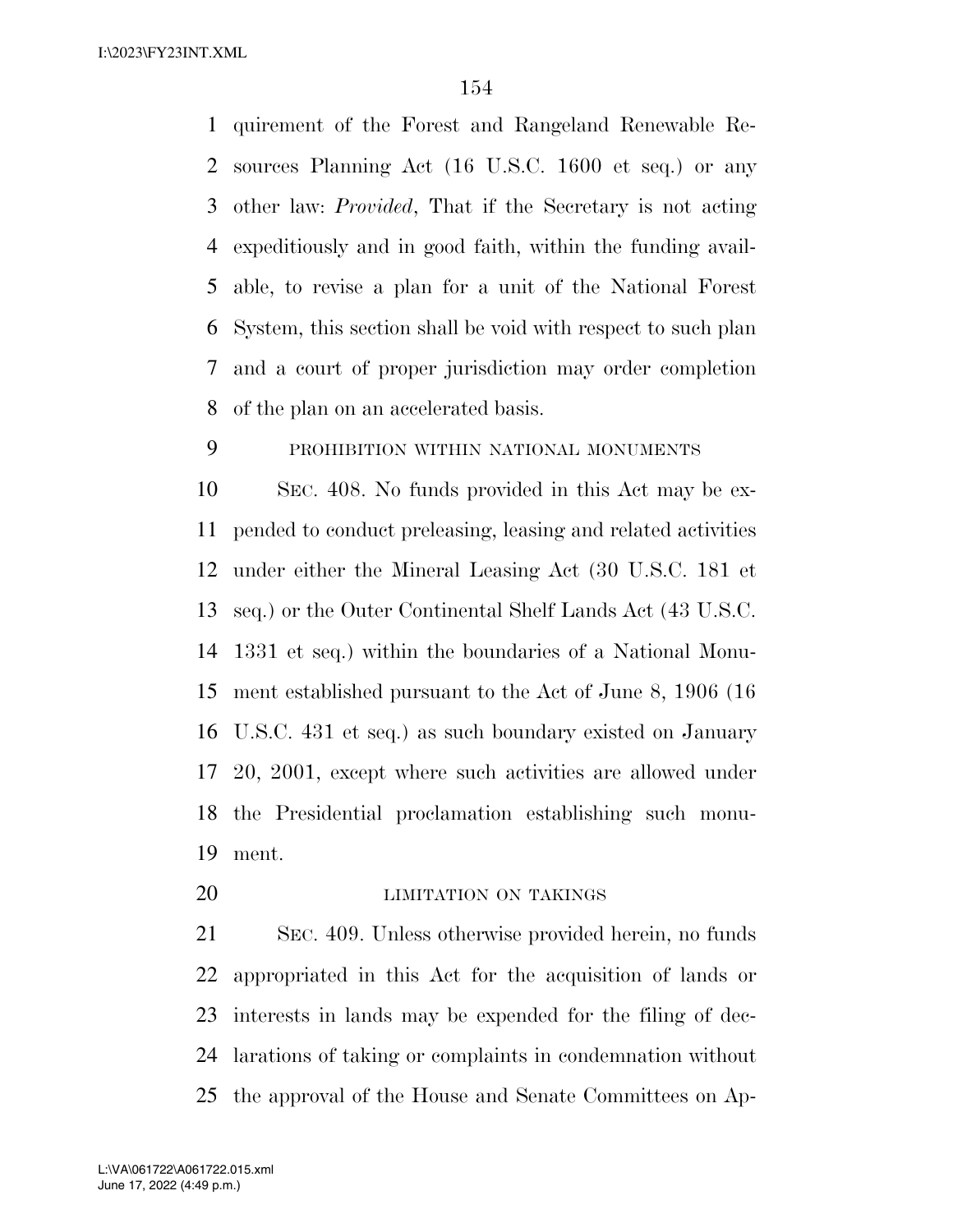propriations: *Provided*, That this provision shall not apply to funds appropriated to implement the Everglades Na- tional Park Protection and Expansion Act of 1989, or to funds appropriated for Federal assistance to the State of Florida to acquire lands for Everglades restoration pur-poses.

#### PROHIBITION ON NO-BID CONTRACTS

 SEC. 410. None of the funds appropriated or other- wise made available by this Act to executive branch agen- cies may be used to enter into any Federal contract unless such contract is entered into in accordance with the re- quirements of Chapter 33 of title 41, United States Code, or Chapter 137 of title 10, United States Code, and the Federal Acquisition Regulation, unless—

 (1) Federal law specifically authorizes a con- tract to be entered into without regard for these re- quirements, including formula grants for States, or federally recognized Indian tribes;

 (2) such contract is authorized by the Indian Self-Determination and Education Assistance Act (Public Law 93–638, 25 U.S.C. 450 et seq.) or by any other Federal laws that specifically authorize a contract within an Indian tribe as defined in section  $4(e)$  of that Act  $(25 \text{ U.S.C. } 450b(e))$ ; or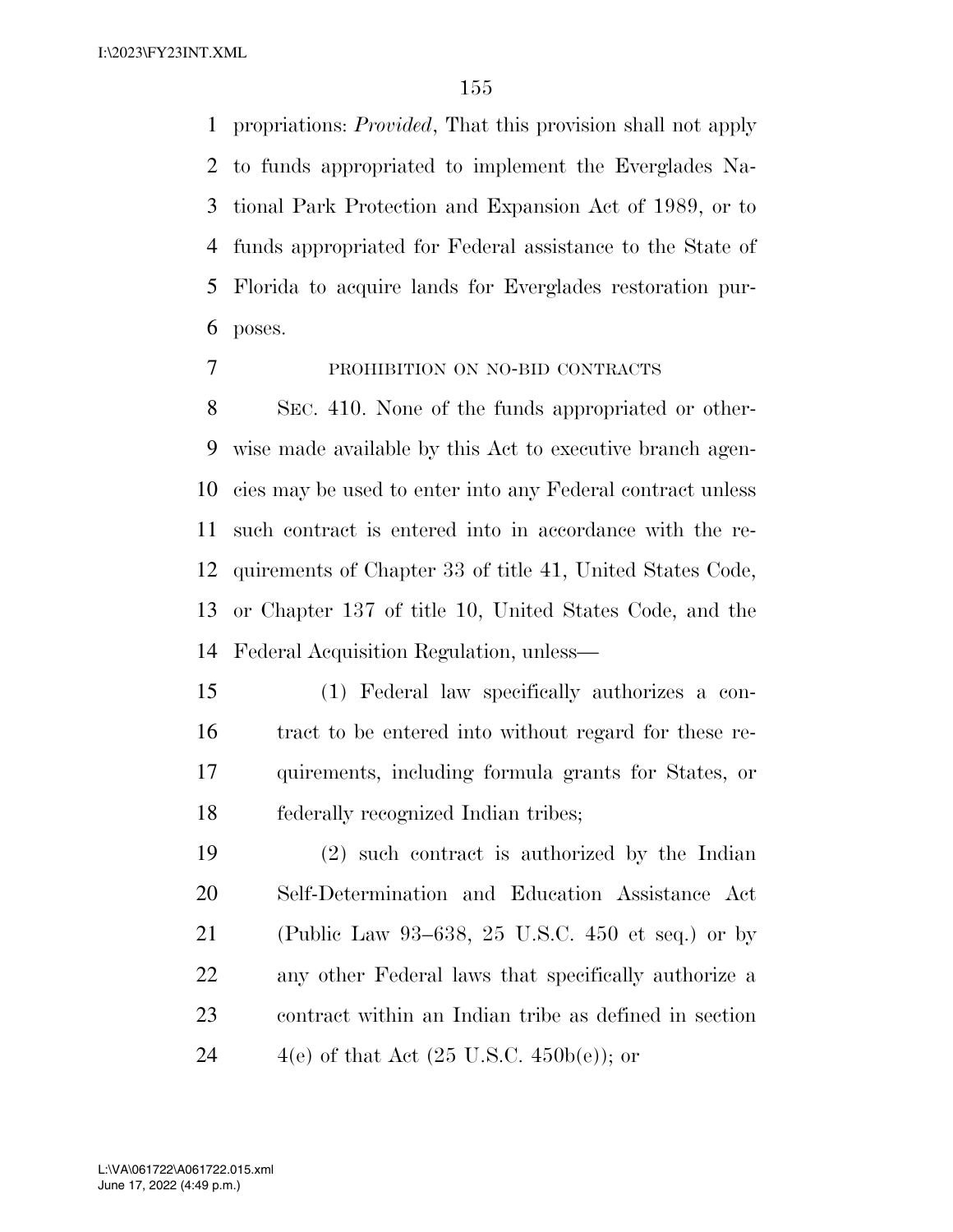| $\mathbf{1}$   | (3) such contract was awarded prior to the date              |
|----------------|--------------------------------------------------------------|
| $\overline{2}$ | of enactment of this Act.                                    |
| 3              | POSTING OF REPORTS                                           |
| $\overline{4}$ | SEC. 411. (a) Any agency receiving funds made avail-         |
| 5              | able in this Act, shall, subject to subsections (b) and (c), |
| 6              | post on the public website of that agency any report re-     |
| 7              | quired to be submitted by the Congress in this or any        |
| 8              | other Act, upon the determination by the head of the agen-   |
| 9              | cy that it shall serve the national interest.                |
| 10             | (b) Subsection (a) shall not apply to a report if—           |
| 11             | $(1)$ the public posting of the report com-                  |
| 12             | promises national security; or                               |
| 13             | (2) the report contains proprietary information.             |
| 14             | (c) The head of the agency posting such report shall         |
| 15             | do so only after such report has been made available to      |
| 16             | the requesting Committee or Committees of Congress for       |
| 17             | no less than 45 days.                                        |
| 18             | NATIONAL ENDOWMENT FOR THE ARTS GRANT                        |
| 19             | <b>GUIDELINES</b>                                            |
| 20             | SEC. 412. Of the funds provided to the National En-          |
| 21             | dowment for the Arts—                                        |
| 22             | (1) The Chairperson shall only award a grant                 |
| 23             | to an individual if such grant is awarded to such in-        |
| 24             | dividual for a literature fellowship, National Herit-        |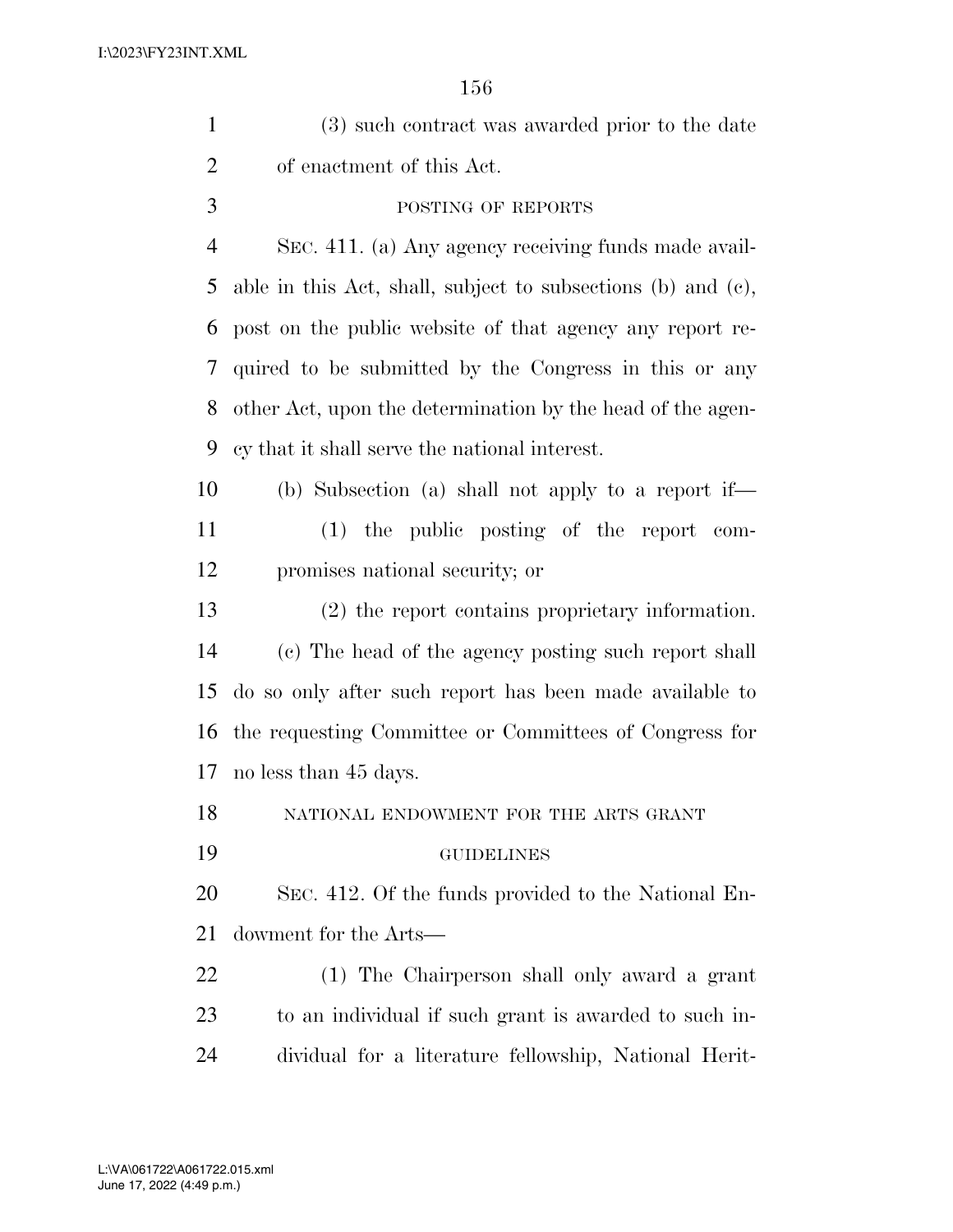age Fellowship, or American Jazz Masters Fellow-ship.

 (2) The Chairperson shall establish procedures to ensure that no funding provided through a grant, except a grant made to a State or local arts agency, or regional group, may be used to make a grant to any other organization or individual to conduct ac- tivity independent of the direct grant recipient. Nothing in this subsection shall prohibit payments made in exchange for goods and services.

 (3) No grant shall be used for seasonal support to a group, unless the application is specific to the contents of the season, including identified programs or projects.

- NATIONAL ENDOWMENT FOR THE ARTS PROGRAM
- 

#### PRIORITIES

 SEC. 413. (a) In providing services or awarding fi- nancial assistance under the National Foundation on the Arts and the Humanities Act of 1965 from funds appro- priated under this Act, the Chairperson of the National Endowment for the Arts shall ensure that priority is given to providing services or awarding financial assistance for projects, productions, workshops, or programs that serve underserved populations.

(b) In this section: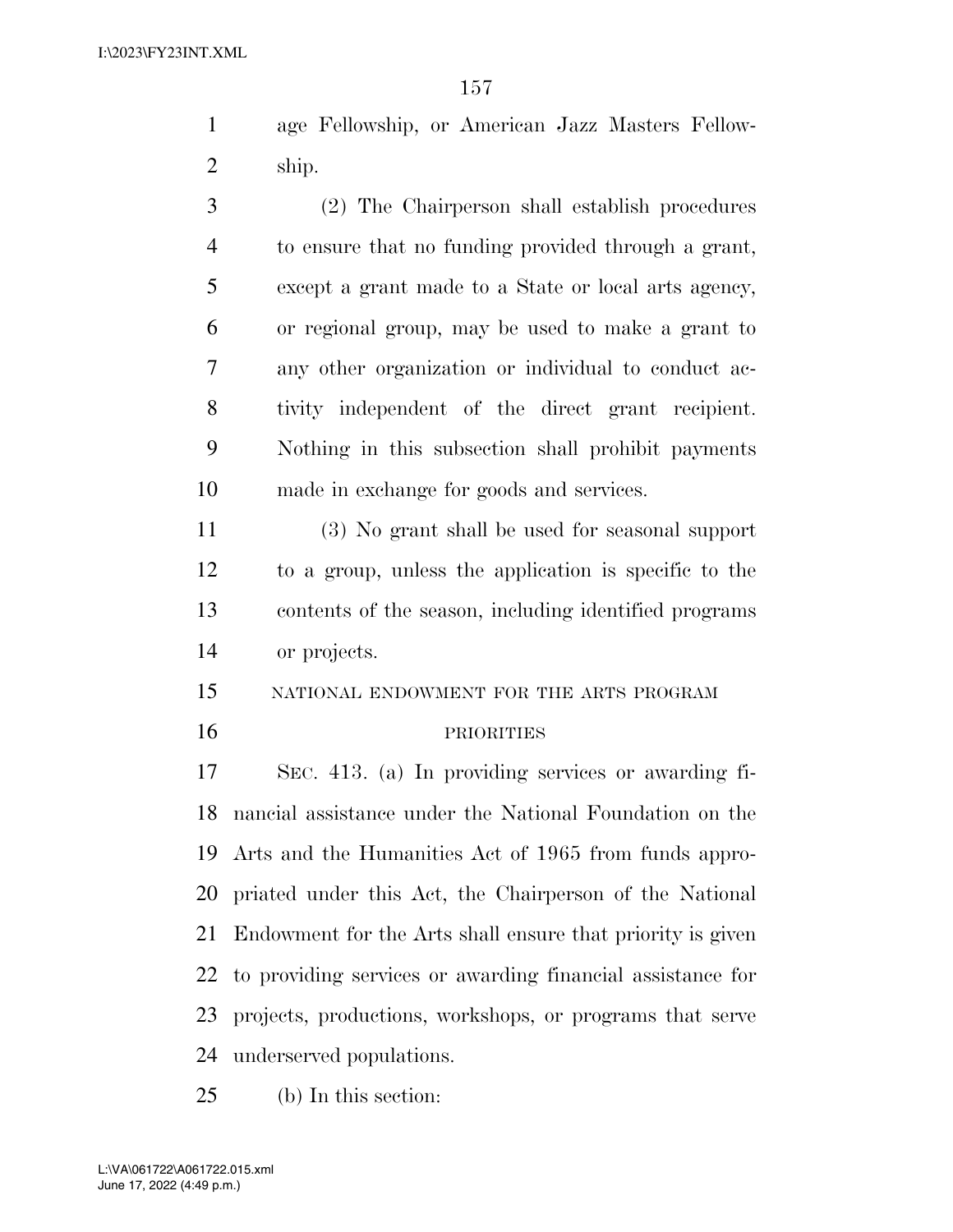(1) The term ''underserved population'' means a population of individuals, including urban minori- ties, who have historically been outside the purview of arts and humanities programs due to factors such as a high incidence of income below the poverty line or to geographic isolation.

 (2) The term ''poverty line'' means the poverty line (as defined by the Office of Management and Budget, and revised annually in accordance with sec- tion 673(2) of the Community Services Block Grant Act (42 U.S.C. 9902(2))) applicable to a family of the size involved.

 (c) In providing services and awarding financial as- sistance under the National Foundation on the Arts and Humanities Act of 1965 with funds appropriated by this Act, the Chairperson of the National Endowment for the Arts shall ensure that priority is given to providing serv- ices or awarding financial assistance for projects, produc- tions, workshops, or programs that will encourage public knowledge, education, understanding, and appreciation of the arts.

22 (d) With funds appropriated by this Act to carry out section 5 of the National Foundation on the Arts and Hu-manities Act of 1965—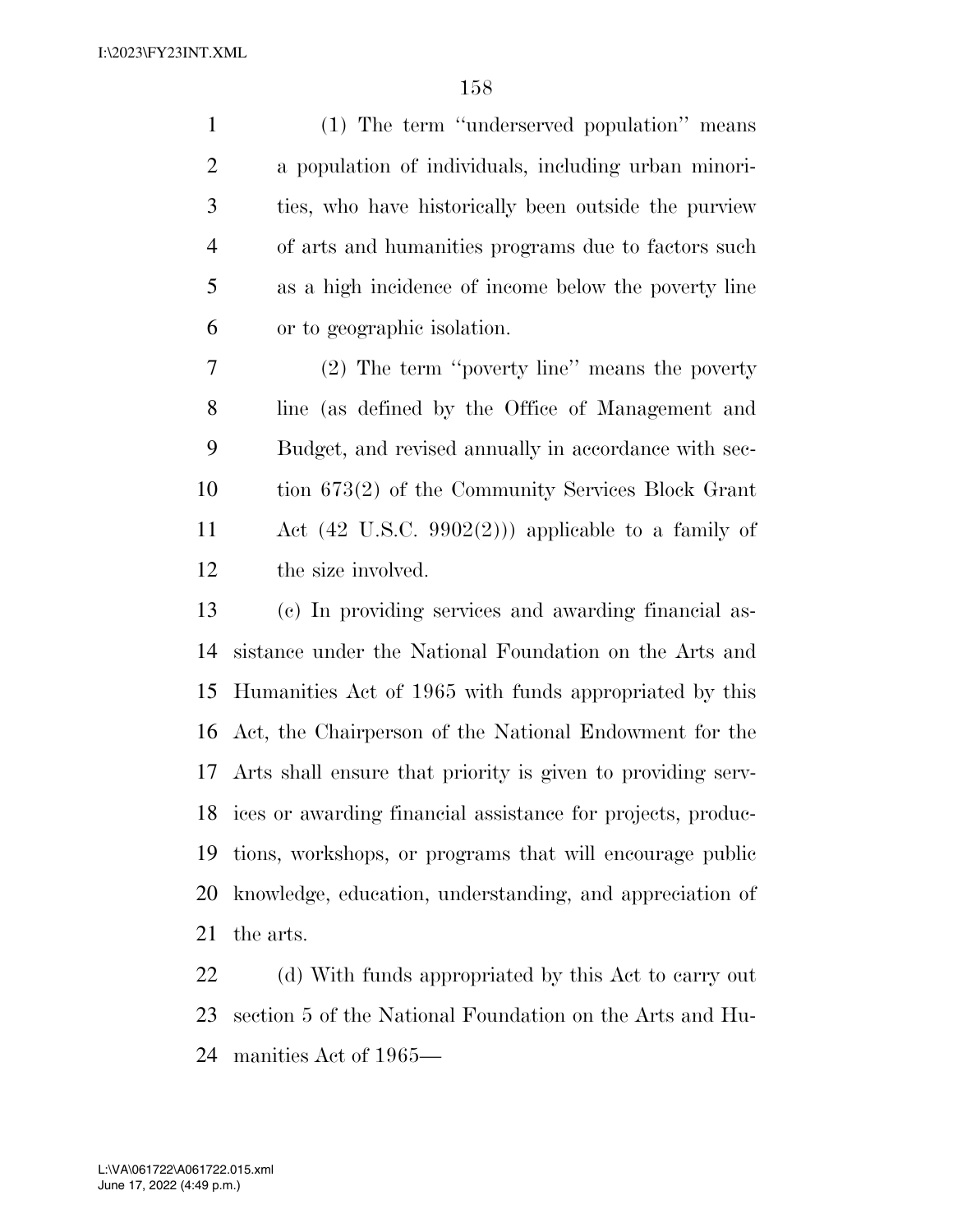| $\mathbf{1}$   | (1) the Chairperson shall establish a grant cat-          |
|----------------|-----------------------------------------------------------|
| $\overline{2}$ | egory for projects, productions, workshops, or pro-       |
| 3              | grams that are of national impact or availability or      |
| 4              | are able to tour several States;                          |
| 5              | (2) the Chairperson shall not make grants ex-             |
| 6              | ceeding 15 percent, in the aggregate, of such funds       |
| 7              | to any single State, excluding grants made under the      |
| 8              | authority of paragraph $(1)$ ;                            |
| 9              | (3) the Chairperson shall report to the Con-              |
| 10             | gress annually and by State, on grants awarded by         |
| 11             | the Chairperson in each grant category under sec-         |
| 12             | tion 5 of such Act; and                                   |
| 13             | (4) the Chairperson shall encourage the use of            |
| 14             | grants to improve and support community-based             |
| 15             | music performance and education.                          |
| 16             | STATUS OF BALANCES OF APPROPRIATIONS                      |
| 17             | SEC. 414. The Department of the Interior, the Envi-       |
| 18             | ronmental Protection Agency, the Forest Service, and the  |
| 19             | Indian Health Service shall provide the Committees on     |
| 20             | Appropriations of the House of Representatives and Sen-   |
| 21             | ate quarterly reports on the status of balances of appro- |
| 22             | priations including all uncommitted, committed, and unob- |
| 23             | ligated funds in each program and activity within 60 days |
| 24             | of enactment of this Act.                                 |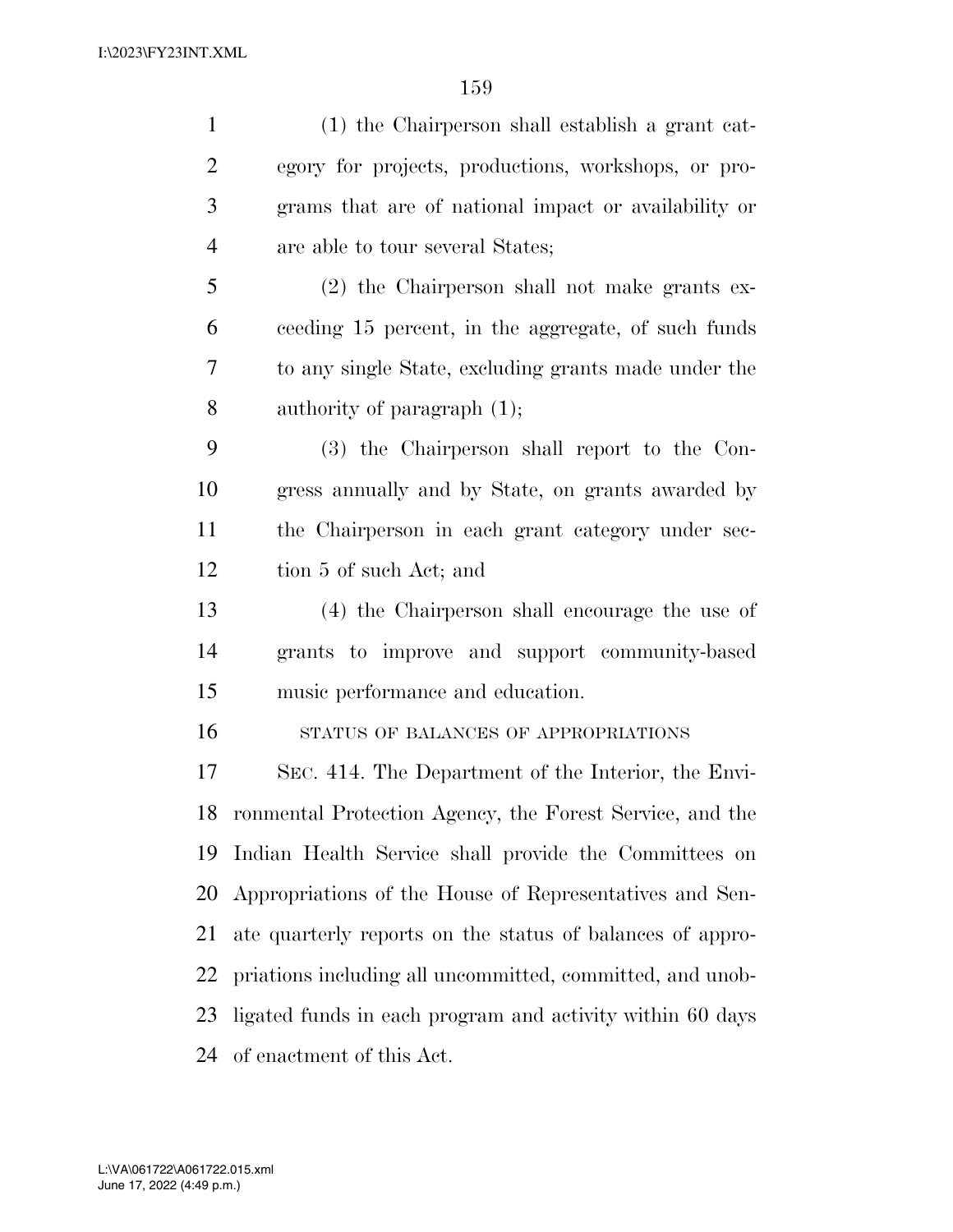1 EXTENSION OF GRAZING PERMITS

 SEC. 415. The terms and conditions of section 325 of Public Law 108–108 (117 Stat. 1307), regarding graz- ing permits issued by the Forest Service on any lands not subject to administration under section 402 of the Federal Lands Policy and Management Act (43 U.S.C. 1752), shall remain in effect for fiscal year 2023.

8 FUNDING PROHIBITION

 SEC. 416. (a) None of the funds made available in this Act may be used to maintain or establish a computer network unless such network is designed to block access to pornography websites.

 (b) Nothing in subsection (a) shall limit the use of funds necessary for any Federal, State, tribal, or local law enforcement agency or any other entity carrying out crimi-nal investigations, prosecution, or adjudication activities.

HUMANE TRANSFER AND TREATMENT OF ANIMALS

 SEC. 417. (a) Notwithstanding any other provision of law, the Secretary of the Interior, with respect to land administered by the Bureau of Land Management, or the Secretary of Agriculture, with respect to land adminis- tered by the Forest Service (referred to in this section as the ''Secretary concerned''), may transfer excess wild horses and burros that have been removed from land ad-ministered by the Secretary concerned to other Federal,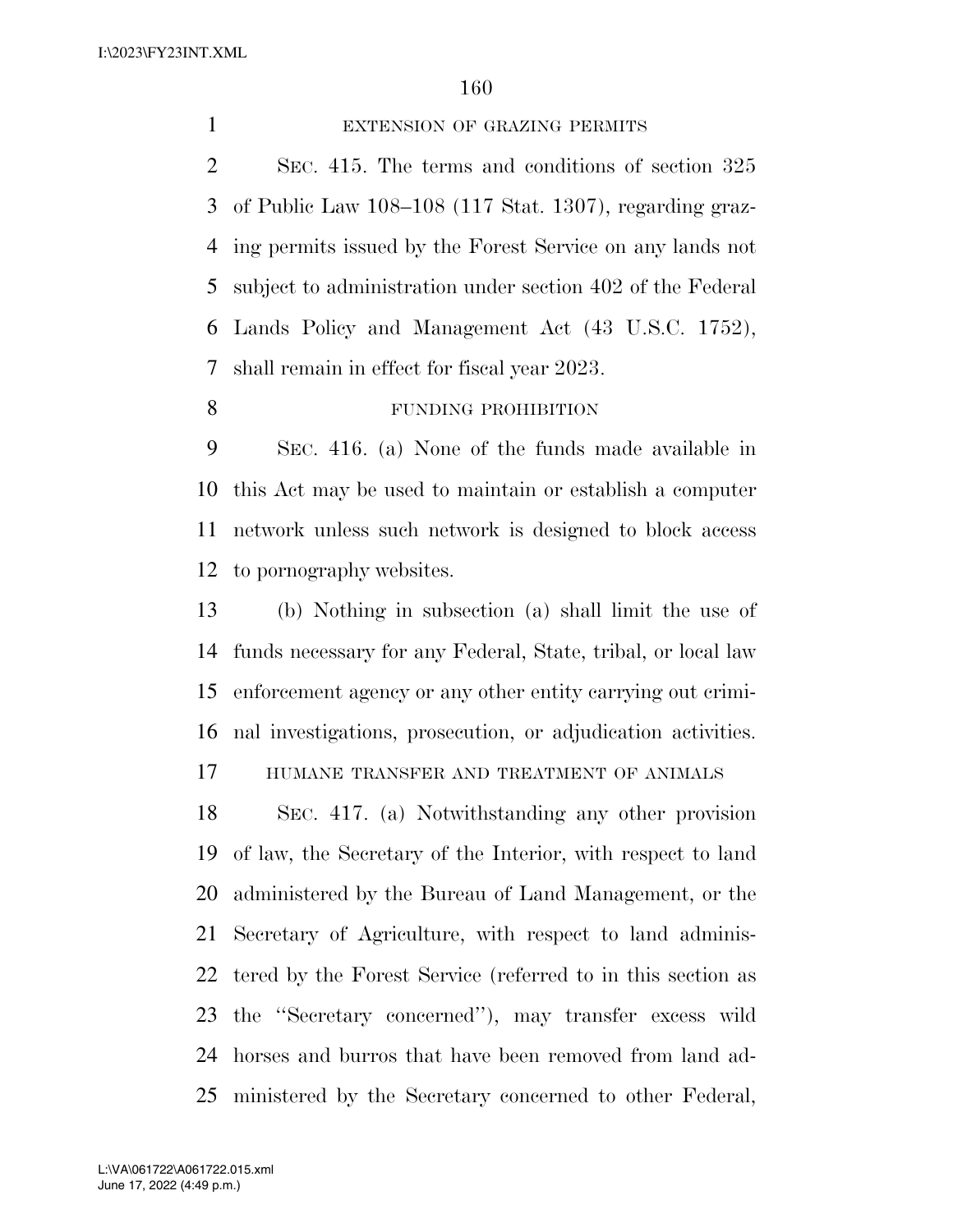State, and local government agencies for use as work ani-mals.

 (b) The Secretary concerned may make a transfer under subsection (a) immediately on the request of a Fed-eral, State, or local government agency.

 (c) An excess wild horse or burro transferred under subsection (a) shall lose status as a wild free-roaming horse or burro (as defined in section 2 of Public Law 92– 195 (commonly known as the ''Wild Free-Roaming Horses and Burros Act'') (16 U.S.C. 1332)).

 (d) A Federal, State, or local government agency re- ceiving an excess wild horse or burro pursuant to sub-section (a) shall not—

 (1) destroy the horse or burro in a manner that results in the destruction of the horse or burro into a commercial product;

 (2) sell or otherwise transfer the horse or burro in a manner that results in the destruction of the horse or burro for processing into a commercial product; or

 (3) euthanize the horse or burro, except on the recommendation of a licensed veterinarian in a case of severe injury, illness, or advanced age.

 (e) Amounts appropriated by this Act shall not be available for—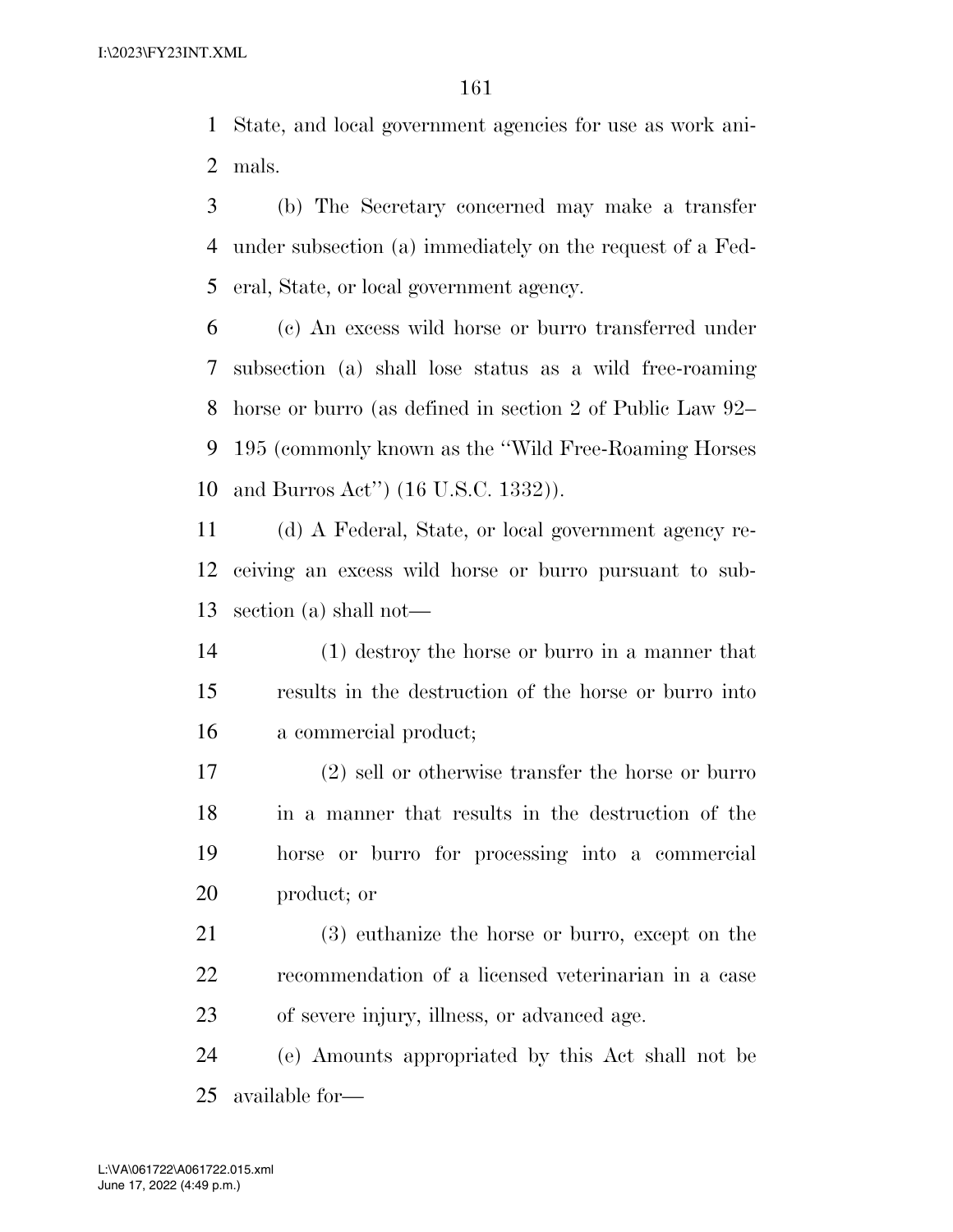| $\mathbf{1}$   | (1) the destruction of any healthy, unadopted,                     |
|----------------|--------------------------------------------------------------------|
| $\overline{2}$ | and wild horse or burro under the jurisdiction of the              |
| 3              | Secretary concerned (including a contractor); or                   |
| $\overline{4}$ | $(2)$ the sale of a wild horse or burro that results               |
| 5              | in the destruction of the wild horse or burro for                  |
| 6              | processing into a commercial product.                              |
| 7              | FOREST SERVICE FACILITY REALIGNMENT AND                            |
| 8              | ENHANCEMENT AUTHORIZATION EXTENSION                                |
| 9              | SEC. 418. Section 503(f) of Public Law 109–54 (16                  |
| 10             | U.S.C. 580d note) shall be applied by substituting "Sep-           |
| 11             | tember 30, 2023" for "September 30, 2019".                         |
| 12             | USE OF AMERICAN IRON AND STEEL                                     |
| 13             | SEC. 419. (a)(1) None of the funds made available                  |
| 14             | by a State water pollution control revolving fund as au-           |
| 15             | thorized by section 1452 of the Safe Drinking Water Act            |
| 16             | $(42 \text{ U.S.C. } 300j-12)$ shall be used for a project for the |
| 17             | construction, alteration, maintenance, or repair of a public       |
| 18             | water system or treatment works unless all of the iron and         |
| 19             | steel products used in the project are produced in the             |
| 20             | United States.                                                     |
| 21             | (2) In this section, the term "iron and steel" products            |
| 22             | means the following products made primarily of iron or             |
| 23             | steel: lined or unlined pipes and fittings, manhole covers         |

and other municipal castings, hydrants, tanks, flanges,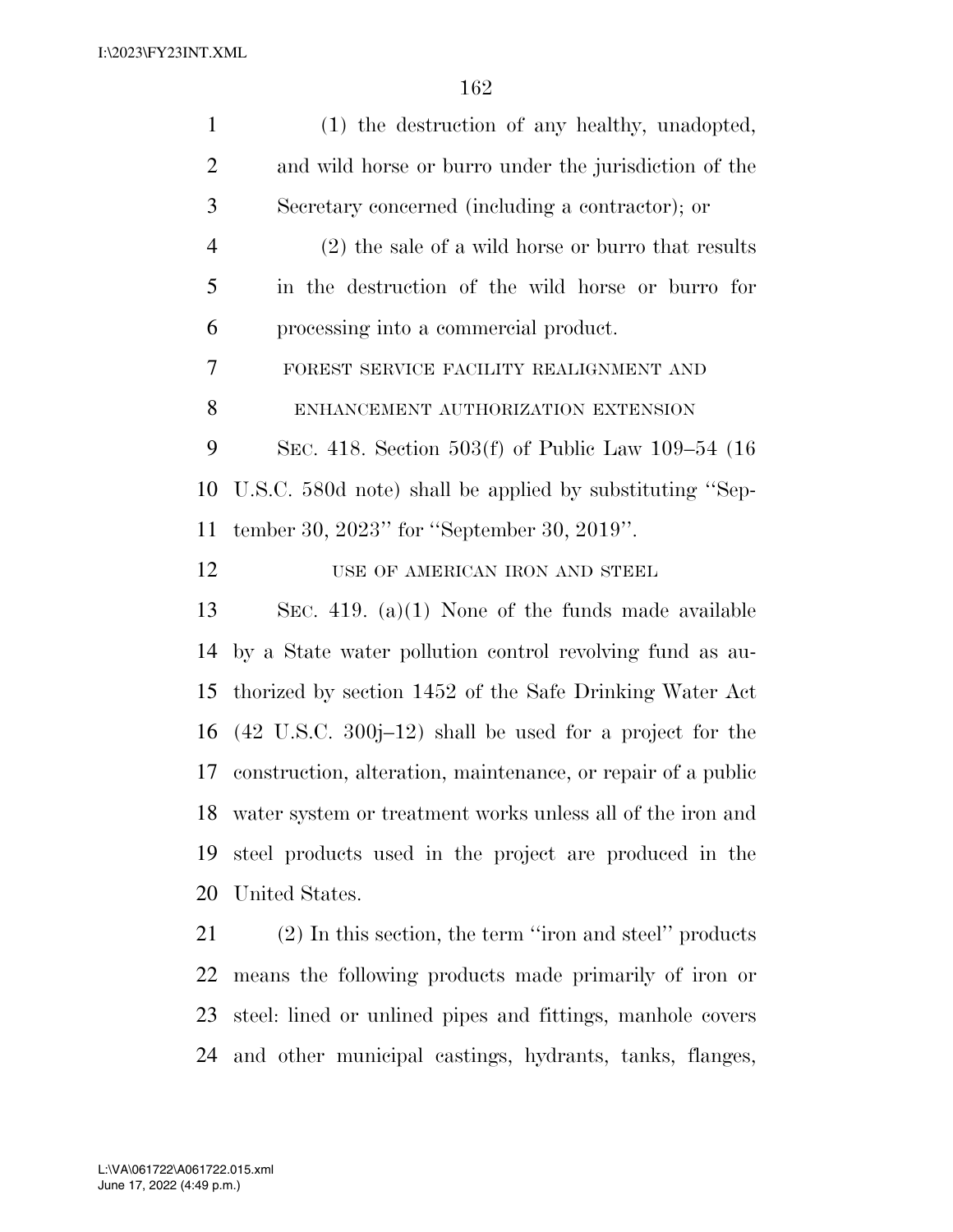pipe clamps and restraints, valves, structural steel, rein- forced precast concrete, and construction materials. (b) Subsection (a) shall not apply in any case or cat- egory of cases in which the Administrator of the Environ- mental Protection Agency (in this section referred to as the ''Administrator'') finds that— (1) applying subsection (a) would be incon- sistent with the public interest; (2) iron and steel products are not produced in the United States in sufficient and reasonably avail- able quantities and of a satisfactory quality; or (3) inclusion of iron and steel products pro- duced in the United States will increase the cost of 14 the overall project by more than 25 percent. (c) If the Administrator receives a request for a waiv- er under this section, the Administrator shall make avail- able to the public on an informal basis a copy of the re- quest and information available to the Administrator con- cerning the request, and shall allow for informal public input on the request for at least 15 days prior to making a finding based on the request. The Administrator shall make the request and accompanying information available by electronic means, including on the official public Inter-net Web site of the Environmental Protection Agency.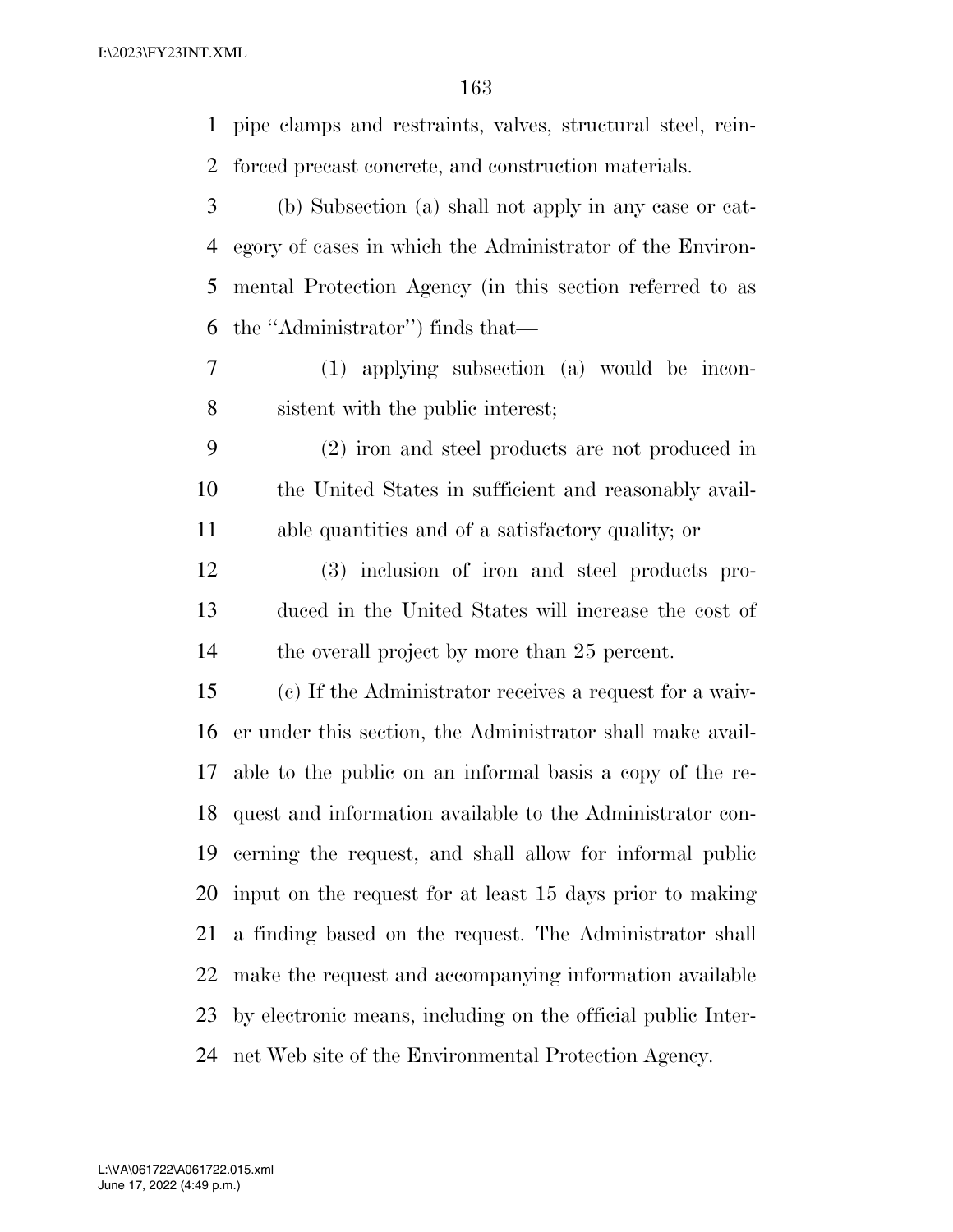(d) This section shall be applied in a manner con- sistent with United States obligations under international agreements.

 (e) The Administrator may retain up to 0.25 percent of the funds appropriated in this Act for the Clean and Drinking Water State Revolving Funds for carrying out the provisions described in subsection (a)(1) for manage- ment and oversight of the requirements of this section. LOCAL COOPERATOR TRAINING AGREEMENTS AND TRANS- FERS OF EXCESS EQUIPMENT AND SUPPLIES FOR WILDFIRES

 SEC. 420. The Secretary of the Interior is authorized to enter into grants and cooperative agreements with vol- unteer fire departments, rural fire departments, rangeland fire protection associations, and similar organizations to provide for wildland fire training and equipment, including supplies and communication devices. Notwithstanding sec- tion 121(c) of title 40, United States Code, or section 521 of title 40, United States Code, the Secretary is further authorized to transfer title to excess Department of the Interior firefighting equipment no longer needed to carry out the functions of the Department's wildland fire man-agement program to such organizations.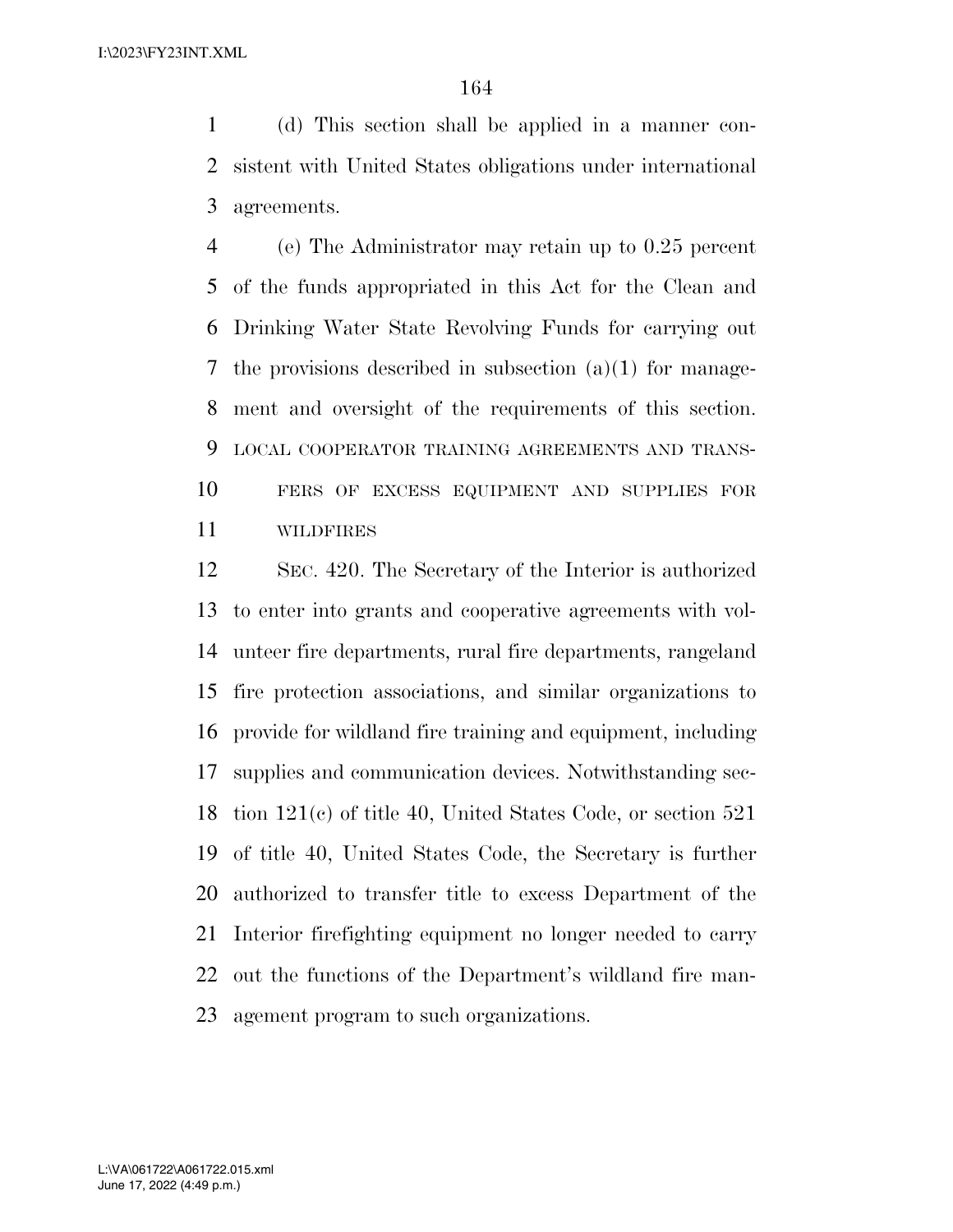1 RECREATION FEES

 SEC. 421. Section 810 of the Federal Lands Recre- ation Enhancement Act (16 U.S.C. 6809) shall be applied by substituting ''October 1, 2024'' for ''September 30, 2019''.

### REPROGRAMMING GUIDELINES

 SEC. 422. None of the funds made available in this Act, in this and prior fiscal years, may be reprogrammed without the advance approval of the House and Senate Committees on Appropriations in accordance with the re- programming procedures contained in the explanatory statement described in section 4 (in the matter preceding division A of this consolidated Act).

LOCAL CONTRACTORS

 SEC. 423. Section 412 of division E of Public Law 112–74 shall be applied by substituting ''fiscal year 2023'' for ''fiscal year 2019''.

SHASTA-TRINITY MARINA FEE AUTHORITY

AUTHORIZATION EXTENSION

 SEC. 424. Section 422 of division F of Public Law 110–161 (121 Stat 1844), as amended, shall be applied by substituting ''fiscal year 2023'' for ''fiscal year 2019''. INTERPRETIVE ASSOCIATION AUTHORIZATION EXTENSION SEC. 425. Section 426 of division G of Public Law 113–76 (16 U.S.C. 565a–1 note) shall be applied by sub-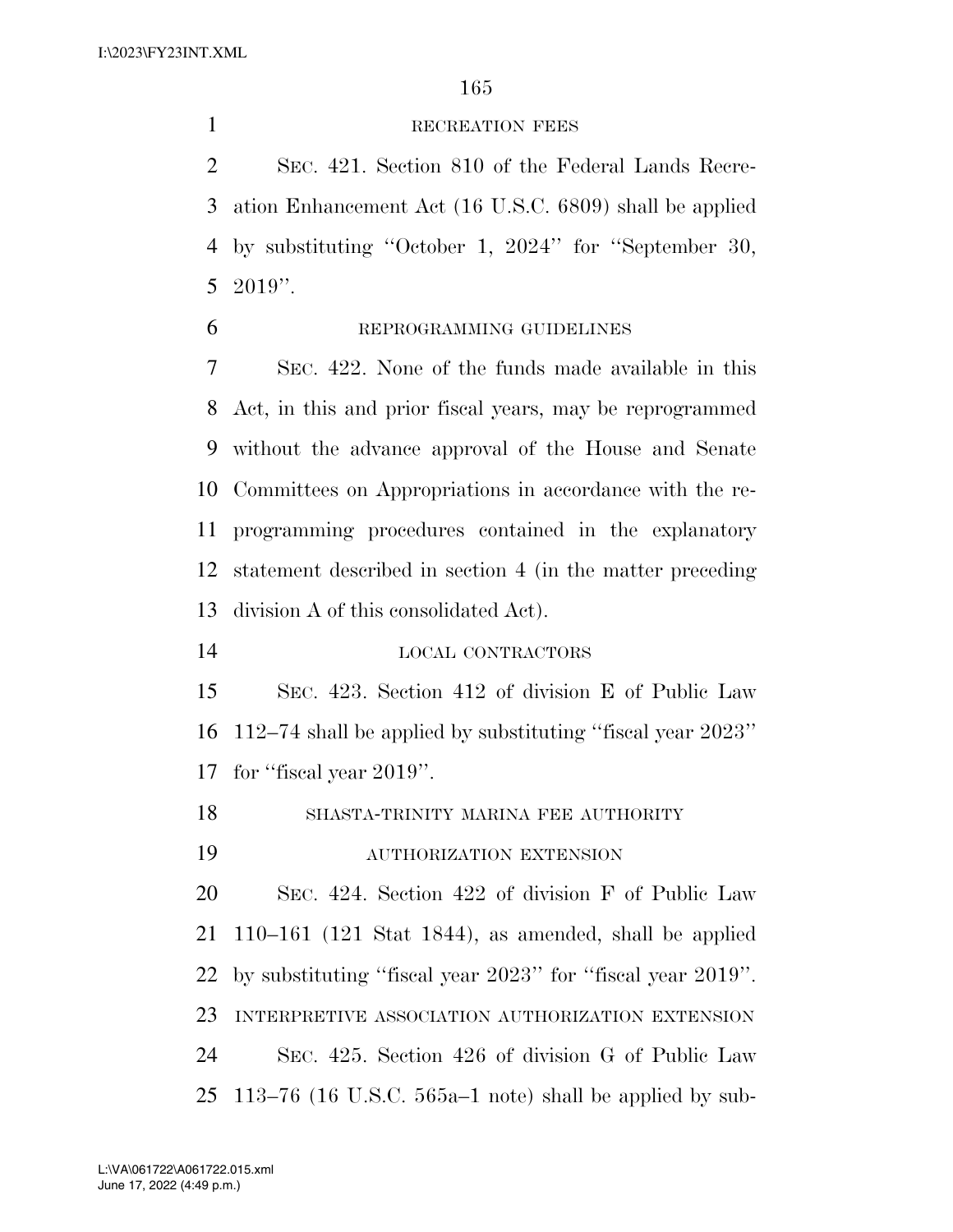stituting ''September 30, 2023'' for ''September 30, 2019''.

PUERTO RICO SCHOOLING AUTHORIZATION EXTENSION

 SEC. 426. The authority provided by the 19th un- numbered paragraph under heading ''Administrative Pro- visions, Forest Service'' in title III of Public Law 109– 54, as amended, shall be applied by substituting ''fiscal year 2023'' for ''fiscal year 2019''.

 FOREST BOTANICAL PRODUCTS FEE COLLECTION AUTHORIZATION EXTENSION

 SEC. 427. Section 339 of the Department of the Inte- rior and Related Agencies Appropriations Act, 2000 (as enacted into law by Public Law 106–113; 16 U.S.C. 528 note), as amended by section 335(6) of Public Law 108– 108 and section 432 of Public Law 113–76, shall be ap- plied by substituting ''fiscal year 2023'' for ''fiscal year 2019''.

#### CHACO CANYON

 SEC. 428. None of the funds made available by this Act may be used to accept a nomination for oil and gas leasing under 43 CFR 3120.3 et seq., or to offer for oil and gas leasing, any Federal lands within the withdrawal area identified on the map of the Chaco Culture National Historical Park prepared by the Bureau of Land Manage-ment and dated April 2, 2019.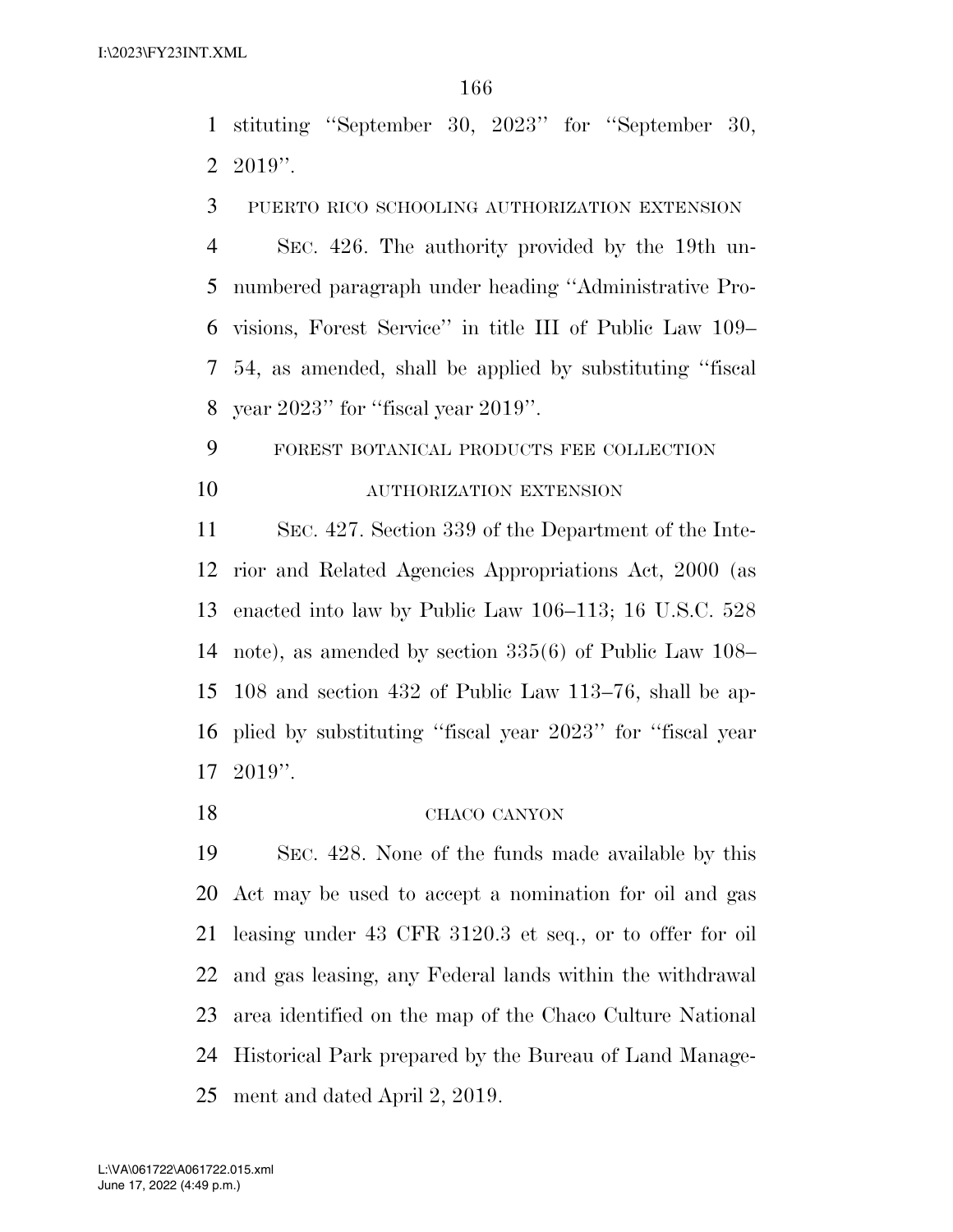#### TRIBAL LEASES

 SEC. 429. Notwithstanding any other provision of law, in the case of any lease under section 105(l) of the Indian Self-Determination and Education Assistance Act (25 U.S.C. 5324(l)), the initial lease term shall commence no earlier than the date of receipt of the lease proposal. FOREST ECOSYSTEM HEALTH AND RECOVERY FUND

 SEC. 430. The authority provided under the heading ''Forest Ecosystem Health and Recovery Fund'' in title I of Public Law 111–88, as amended by section 117 of division F of Public Law 113–235, shall be applied by sub- stituting ''fiscal year 2023'' for ''fiscal year 2020'' each place it appears.

 ALLOCATION OF PROJECTS, NATIONAL PARKS AND PUB- LIC LAND LEGACY RESTORATION FUND AND LAND AND WATER CONSERVATION FUND

 SEC. 431. (a)(1) Within 45 days of enactment of this Act, the Secretary of the Interior shall allocate amounts made available from the National Parks and Public Land Legacy Restoration Fund for fiscal year 2023 pursuant to subsection (c) of section 200402 of title 54, United States Code, and as provided in subsection (e) of such sec- tion of such title, to the agencies of the Department of the Interior and the Department of Agriculture specified, in the amounts specified, for the stations and unit names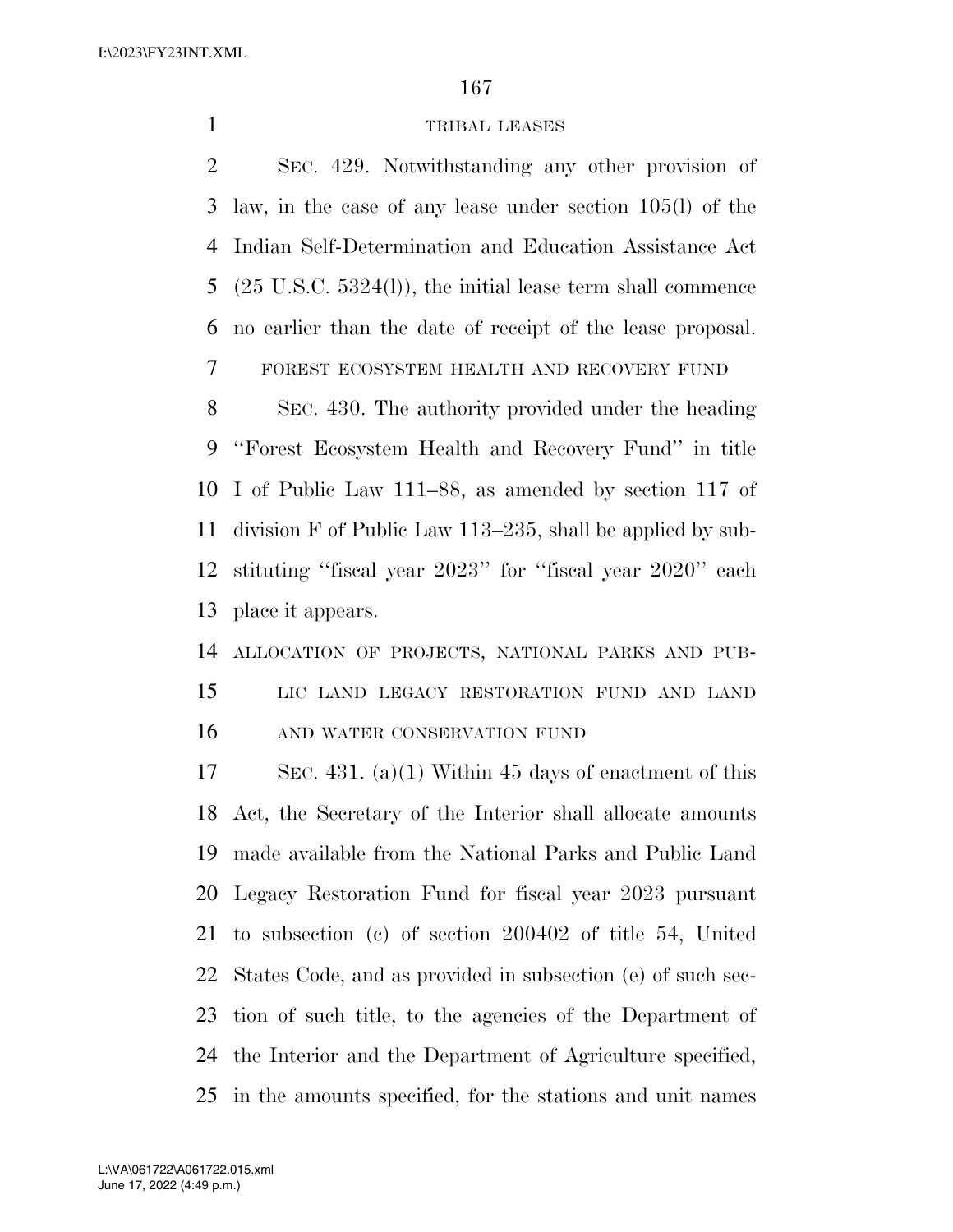specified, and for the projects and activities specified in the table titled ''Allocation of Funds: National Parks and Public Land Legacy Restoration Fund Fiscal Year 2023'' in the report accompanying this Act.

 (2) Within 45 days of enactment of this Act, the Sec- retary of the Interior and the Secretary of Agriculture, as appropriate, shall allocate amounts made available for expenditure from the Land and Water Conservation Fund for fiscal year 2023 pursuant to subsection (a) of section 200303 of title 54, United States Code, to the agencies and accounts specified, in the amounts specified, and for the projects and activities specified in the table titled ''Al- location of Funds: Land and Water Conservation Fund Fiscal Year 2023'' in the report accompanying this Act. (b) Except as otherwise provided by subsection (c) of this section, neither the President nor his designee may allocate any amounts that are made available for any fiscal year under subsection (c) of section 200402 of title 54, United States Code, or subsection (a) of section 200303 of title 54, United States Code, other than in amounts and for projects and activities that are allocated by sub- sections (a)(1) and (a)(2) of this section: *Provided*, That in any fiscal year, the matter preceding this proviso shall not apply to the allocation of amounts for continuing ad-ministration of programs allocated funds from the Na-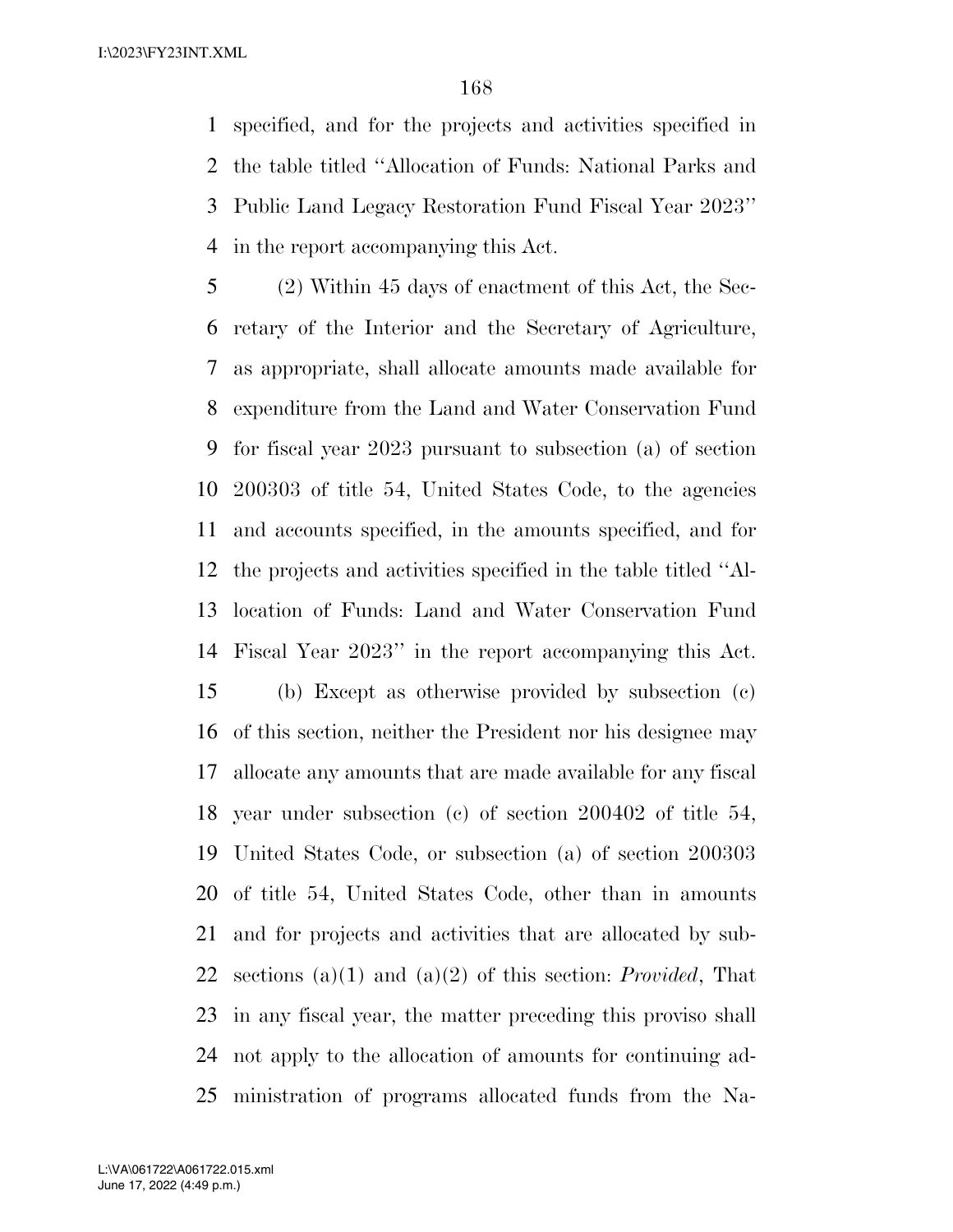tional Parks and Public Land Legacy Restoration Fund or the Land and Water Conservation Fund, which may be allocated only in amounts that are no more than the allocation for such purposes in subsections (a)(1) and 5 (a)(2) of this section.

 (c) The Secretary of the Interior and the Secretary of Agriculture may reallocate amounts from each agency's ''Contingency Fund'' line in the table titled ''Allocation of Funds: National Parks and Public Land Legacy Res- toration Fund Fiscal Year 2023'' to any project funded by the National Parks and Public Land Legacy Restora- tion Fund within the same agency, from any fiscal year, that experienced a funding deficiency due to unforeseen cost overruns, in accordance with the following require-ments:

16 (1) "Contingency Fund" amounts may only be reallocated if there is a risk to project completion re-sulting from unforeseen cost overruns;

 (2) ''Contingency Fund'' amounts may only be reallocated for cost of adjustments and changes within the original scope of effort for projects fund- ed by the National Parks and Public Land Legacy Restoration Fund; and

 (3) The Secretary of the Interior or the Sec-retary of Agriculture must provide written notifica-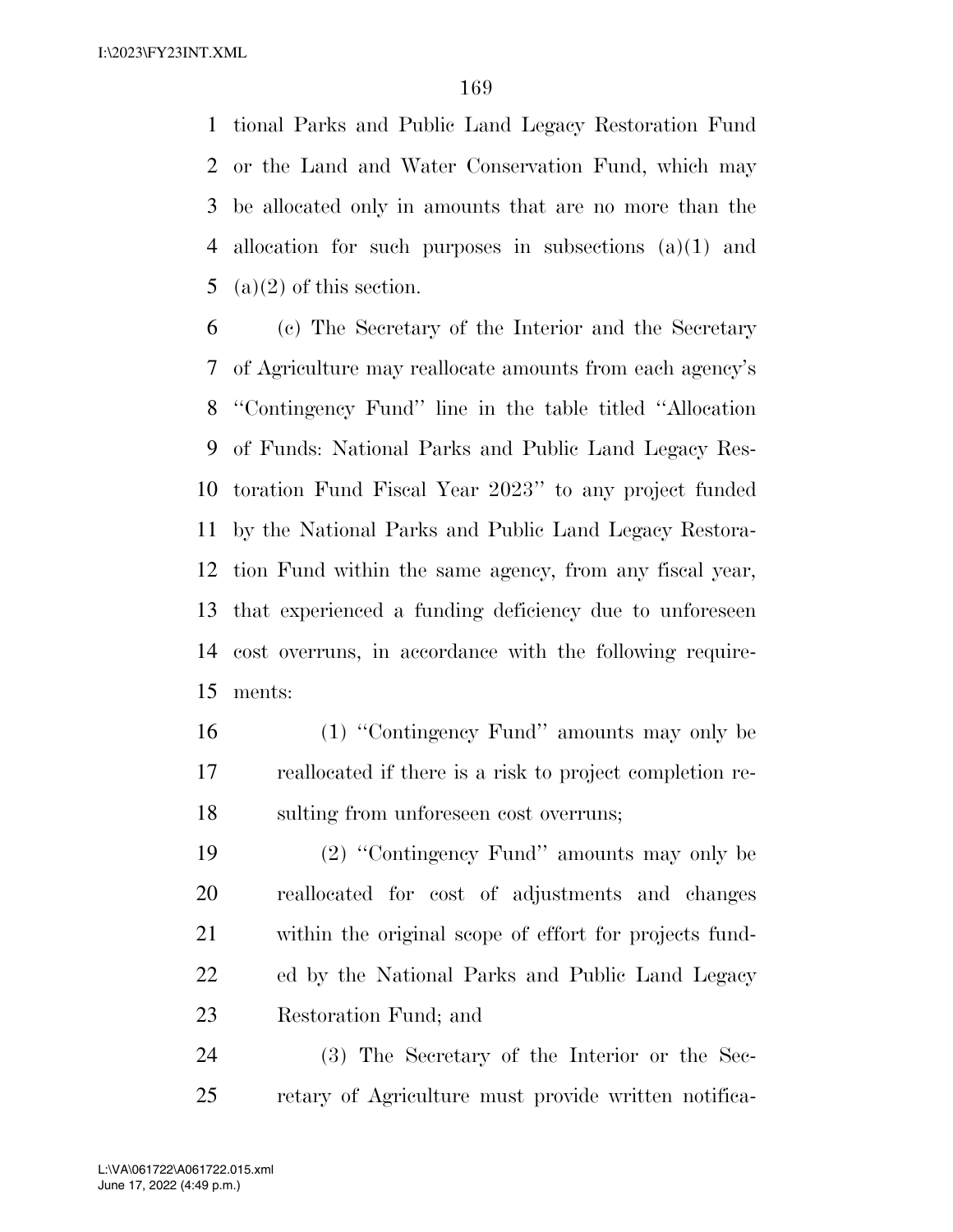| $\mathbf{1}$   | tion to the Committees on Appropriations 30 days              |
|----------------|---------------------------------------------------------------|
| $\overline{2}$ | before taking any actions authorized by this sub-             |
| 3              | section if the amount reallocated from the "Contin-           |
| $\overline{4}$ | gency Fund" line for a project is projected to be 10          |
| 5              | percent or greater than the following, as applicable:         |
| 6              | (A) The amount allocated to that project                      |
| 7              | in the table titled "Allocation of Funds: Na-                 |
| 8              | tional Parks and Public Land Legacy Restora-                  |
| 9              | tion Fund Fiscal Year 2023" in the report ac-                 |
| 10             | companying this Act; or                                       |
| 11             | (B) The initial estimate in the most recent                   |
| 12             | report submitted, prior to enactment of this                  |
| 13             | Act, to the Committees on Appropriations pur-                 |
| 14             | suant to section $434(e)$ of Division G of the                |
| 15             | Consolidated Appropriations Act, 2021 (Public                 |
| 16             | Law $116-260$ .                                               |
| 17             | $(d)(1)$ Concurrent with the annual budget submission         |
| 18             | of the President for fiscal year 2024, the Secretary of the   |
| 19             | Interior and the Secretary of Agriculture shall each sub-     |
| 20             | mit to the Committees on Appropriations of the House          |
| 21             | of Representatives and the Senate project data sheets for     |
| 22             | the projects in the "Submission of Annual List of Projects"   |
| 23             | to Congress" required by section $200402(h)$ of title 54,     |
| 24             | United States Code: <i>Provided</i> , That the "Submission of |
|                | 25 Annual List of Projects to Congress" must include a        |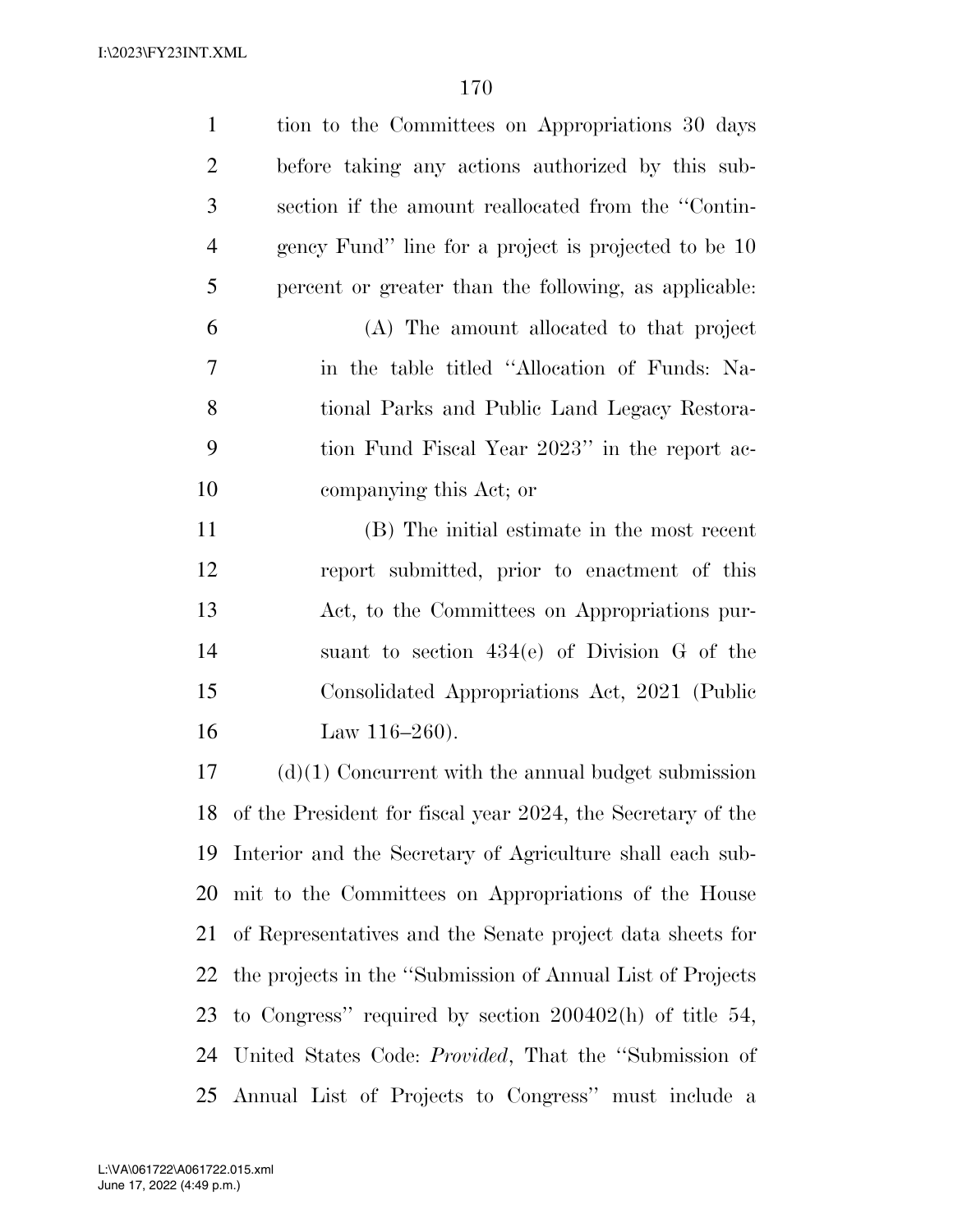''Contingency Fund'' line for each agency within the allo- cations defined in subsection (e) of section 200402 of title 54, United States Code: *Provided further*, That in the event amounts allocated by this Act or any prior Act for the National Parks and Public Land Legacy Restoration Fund are no longer needed to complete a specified project, such amounts may be reallocated in such submission to that agency's ''Contingency Fund'' line: *Provided further*, That any proposals to change the scope of or terminate a previously approved project must be clearly identified in such submission.

 (2)(A) Concurrent with the annual budget sub- mission of the President for fiscal year 2024, the Secretary of the Interior and the Secretary of Agri- culture shall each submit to the Committees on Ap- propriations of the House of Representatives and the Senate a list of supplementary allocations for Fed- eral land acquisition and Forest Legacy Projects at the National Park Service, the U.S. Fish and Wild- life Service, the Bureau of Land Management, and the U.S. Forest Service that are in addition to the ''Submission of Cost Estimates'' required by section  $23 \qquad 200303(c)(1)$  of title 54, United States Code, that are prioritized and detailed by account, program, and project, and that total no less than half the full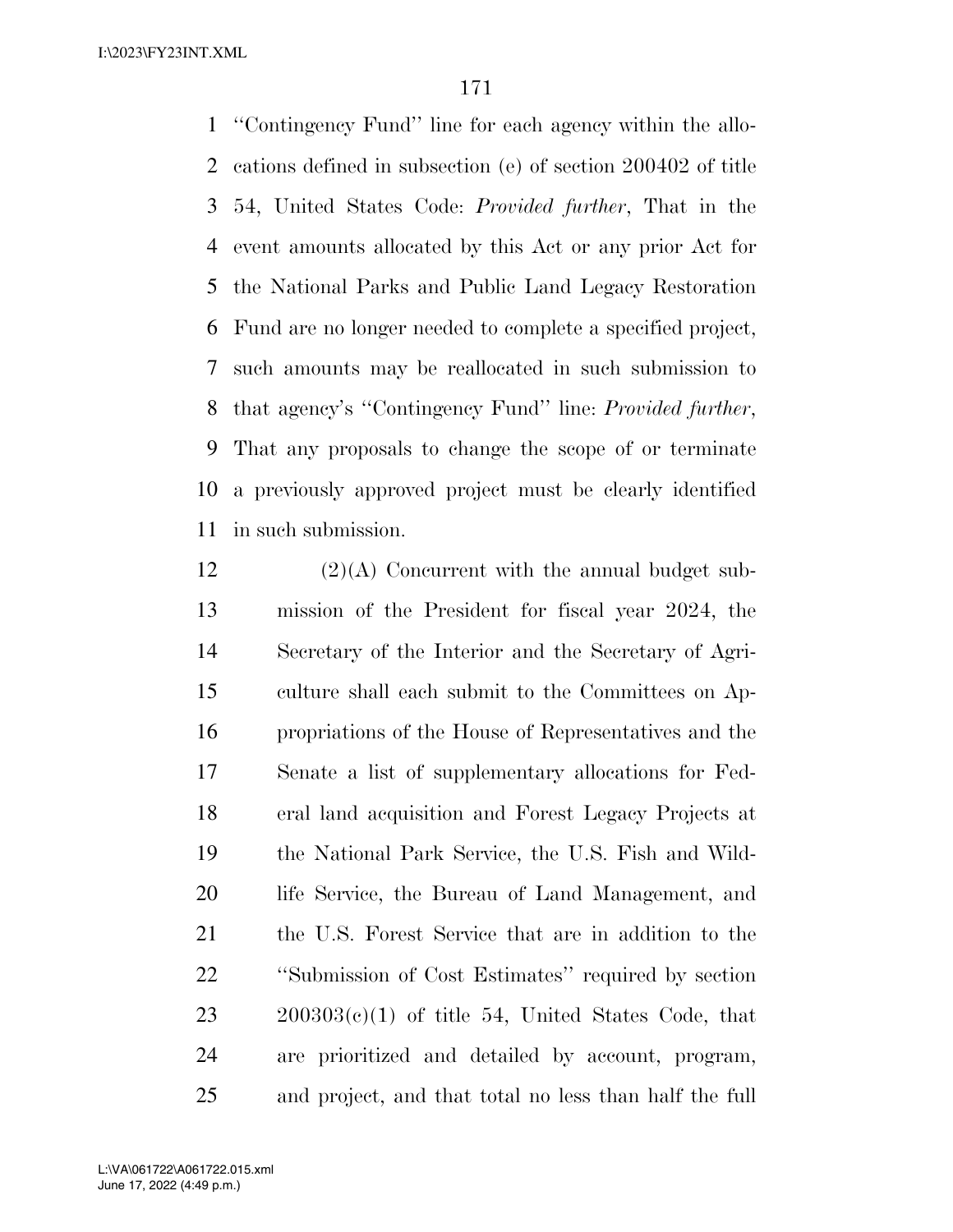amount allocated to each account for that land man- agement Agency under the allocations submitted under section 200303(c)(1) of title 54, United States Code: *Provided*, That in the event amounts allocated by this Act or any prior Act pursuant to subsection (a) of section 200303 of title 54, United States Code are no longer needed because a project has been completed or can no longer be executed, such amounts must be clearly identified if proposed for reallocation in the annual budget submission.

 (B) The Federal land acquisition and Forest Legacy projects in the ''Submission of Cost Esti- mates'' required by section 200303(c)(1) of title 54, United States Code, and on the list of supple- mentary allocations required by subparagraph (A) shall be comprised only of projects for which a will- ing seller has been identified and for which an ap-praisal or market research has been initiated.

 (C) Concurrent with the annual budget submis- sion of the President for fiscal year 2024, the Sec- retary of the Interior and the Secretary of Agri- culture shall each submit to the Committees on Ap- propriations of the House of Representatives and the Senate project data sheets in the same format and containing the same level of detailed information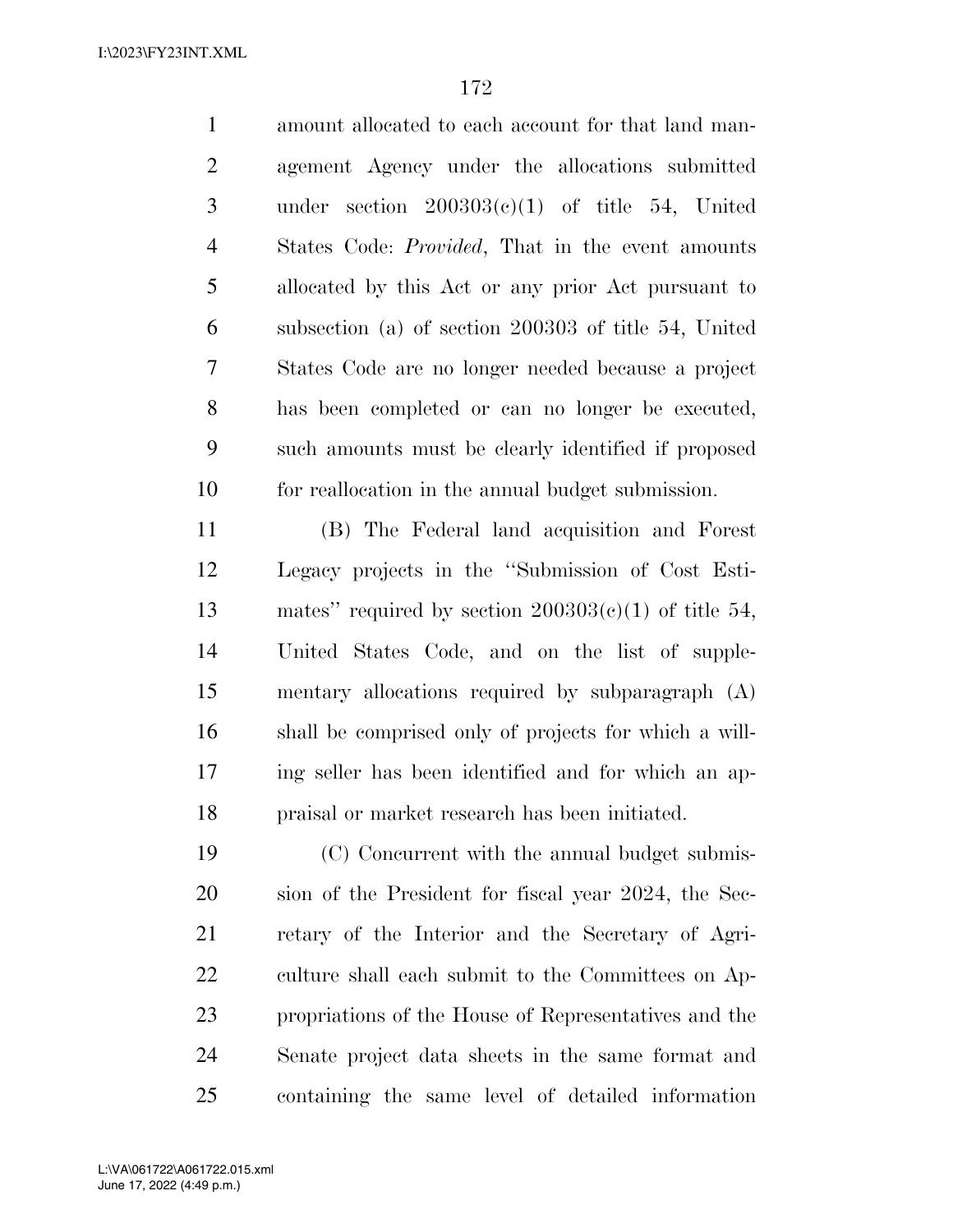that is found on such sheets in the Budget Justifica- tions annually submitted by the Department of the Interior with the President's Budget for the projects in the ''Submission of Cost Estimates'' required by 5 section  $200303(c)(1)$  of title 54, United States Code, and in the same format and containing the same level of detailed information that is found on such sheets submitted to the Committees pursuant to sec- tion 427 of division D of the Further Consolidated Appropriations Act, 2020 (Public Law 116–94) for the list of supplementary allocations required by subparagraph (A).

 (e) The Department of the Interior and the Depart- ment of Agriculture shall provide the Committees on Ap- propriations of the House of Representatives and Senate quarterly reports on the status of balances of projects and activities funded by the National Parks and Public Land Legacy Restoration Fund for amounts allocated pursuant 19 to subsection  $(a)(1)$  of this section and the status of bal- ances of projects and activities funded by the Land and Water Conservation Fund for amounts allocated pursuant 22 to subsection  $(a)(2)$  of this section, including all uncom- mitted, committed, and unobligated funds, and, for amounts allocated pursuant to subsection (a)(1) of this section, National Parks and Public Land Legacy Restora-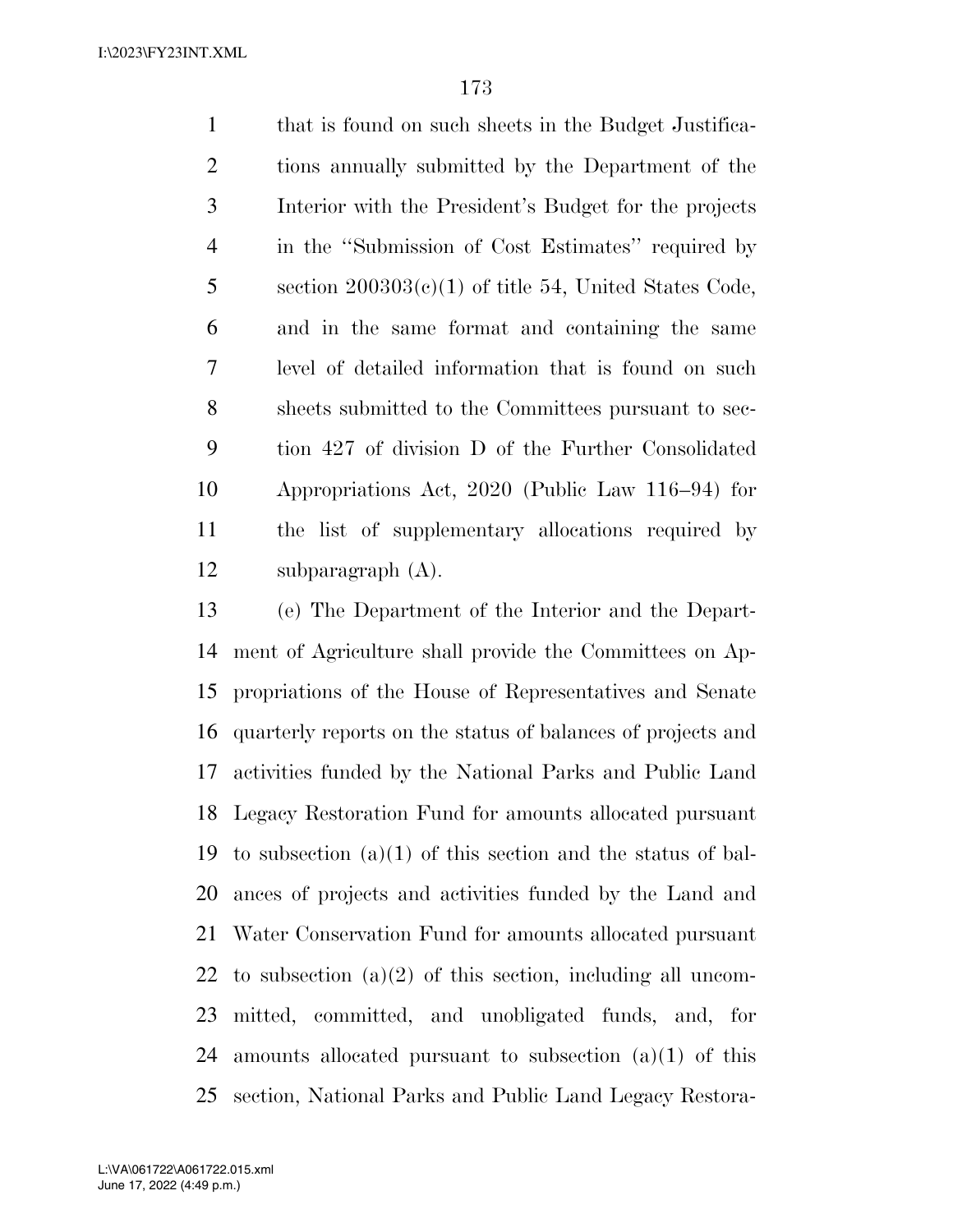tion Fund amounts reallocated pursuant to subsection (c) of this section.

POLICIES RELATING TO BIOMASS ENERGY

 SEC. 432. To support the key role that forests in the United States can play in addressing the energy needs of the United States, the Secretary of Energy, the Secretary of Agriculture, and the Administrator of the Environ- mental Protection Agency shall, consistent with their mis-sions, jointly—

 (1) ensure that Federal policy relating to forest bioenergy—

 (A) is consistent across all Federal depart-ments and agencies; and

 (B) using the best available science, reor- ganizes the benefits of the use of forest biomass for energy, conservation, and responsible forest management; and

 (2) establish clear and simple policies for the use of forest biomass as an energy solution, includ-ing policies that—

 (A) reflect the carbon benefits of forest bioenergy and recognize biomass as a renewable energy source, provided the use of forest bio- mass for energy production does not cause con-version of forests to non-forest use;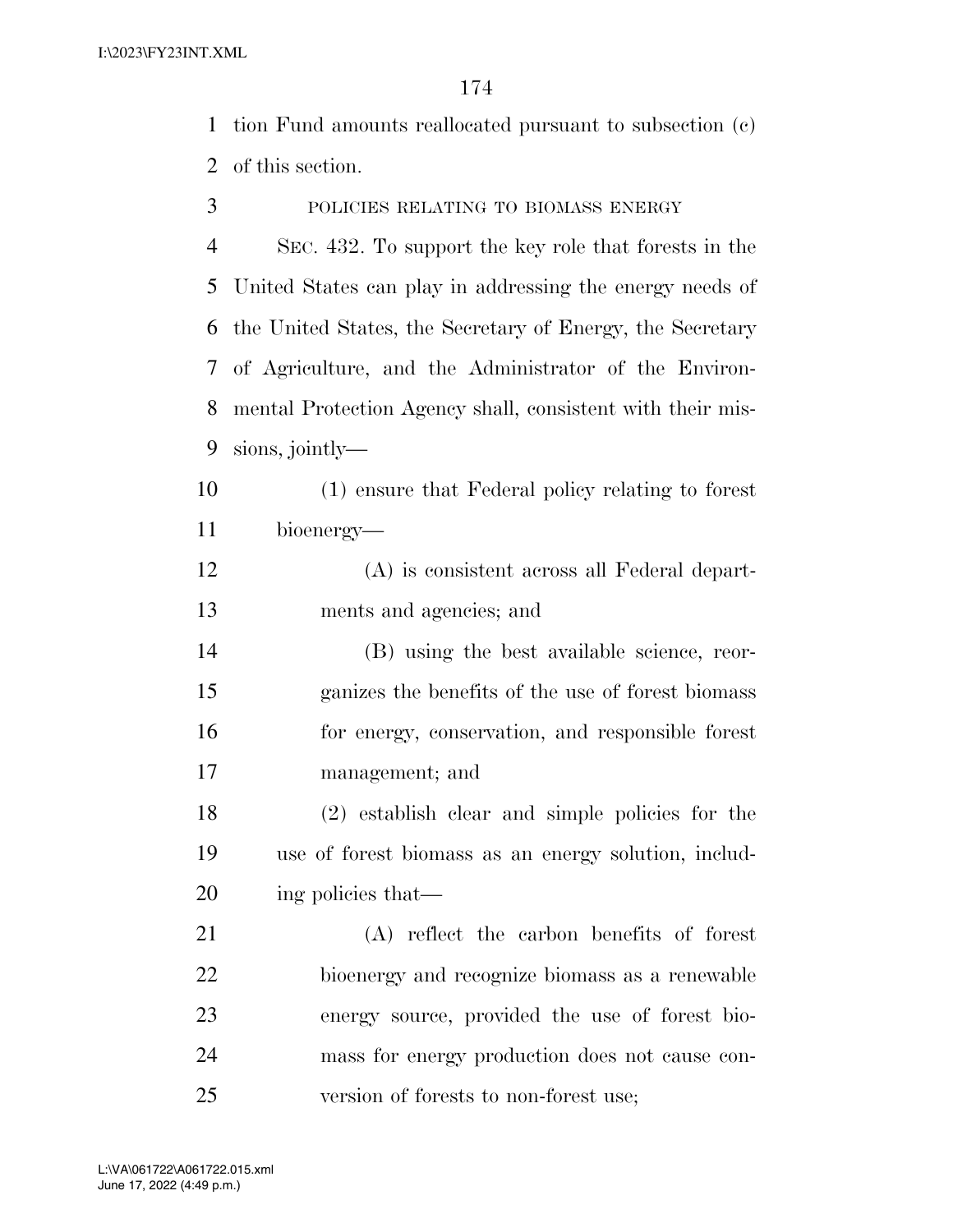| $\mathbf{1}$   | (B) encourage private investment through-                      |
|----------------|----------------------------------------------------------------|
| $\overline{2}$ | out the forest biomass supply chain, including                 |
| 3              | $in-$                                                          |
| $\overline{4}$ | (i) working forests;                                           |
| 5              | (ii) harvesting operations;                                    |
| 6              | (iii) forest improvement operations;                           |
| 7              | (iv) forest bioenergy production;                              |
| 8              | (v) wood products manufacturing; or                            |
| 9              | (vi) paper manufacturing;                                      |
| 10             | (C) encourage forest management to im-                         |
| 11             | prove forest health; and                                       |
| 12             | (D) recognize State initiatives to produce                     |
| 13             | and use forest biomass.                                        |
| 14             | TIMBER SALE REQUIREMENTS                                       |
| 15             | SEC. 433. No timber sale in Alaska's Region 10 shall           |
| 16             | be advertised if the indicated rate is deficit (defined as     |
| 17             | the value of the timber is not sufficient to cover all logging |
| 18             | and stumpage costs and provide a normal profit and risk        |
| 19             | allowance under the Forest Service's appraisal process)        |
| 20             | when appraised using a residual value appraisal. The west-     |
| 21             | ern red cedar timber from those sales which is surplus         |
| 22             | to the needs of the domestic processors in Alaska, shall       |
| 23             | be made available to domestic processors in the contiguous     |
| 24             | 48 United States at prevailing domestic prices. All addi-      |
| 25             | tional western red cedar volume not sold to Alaska or con-     |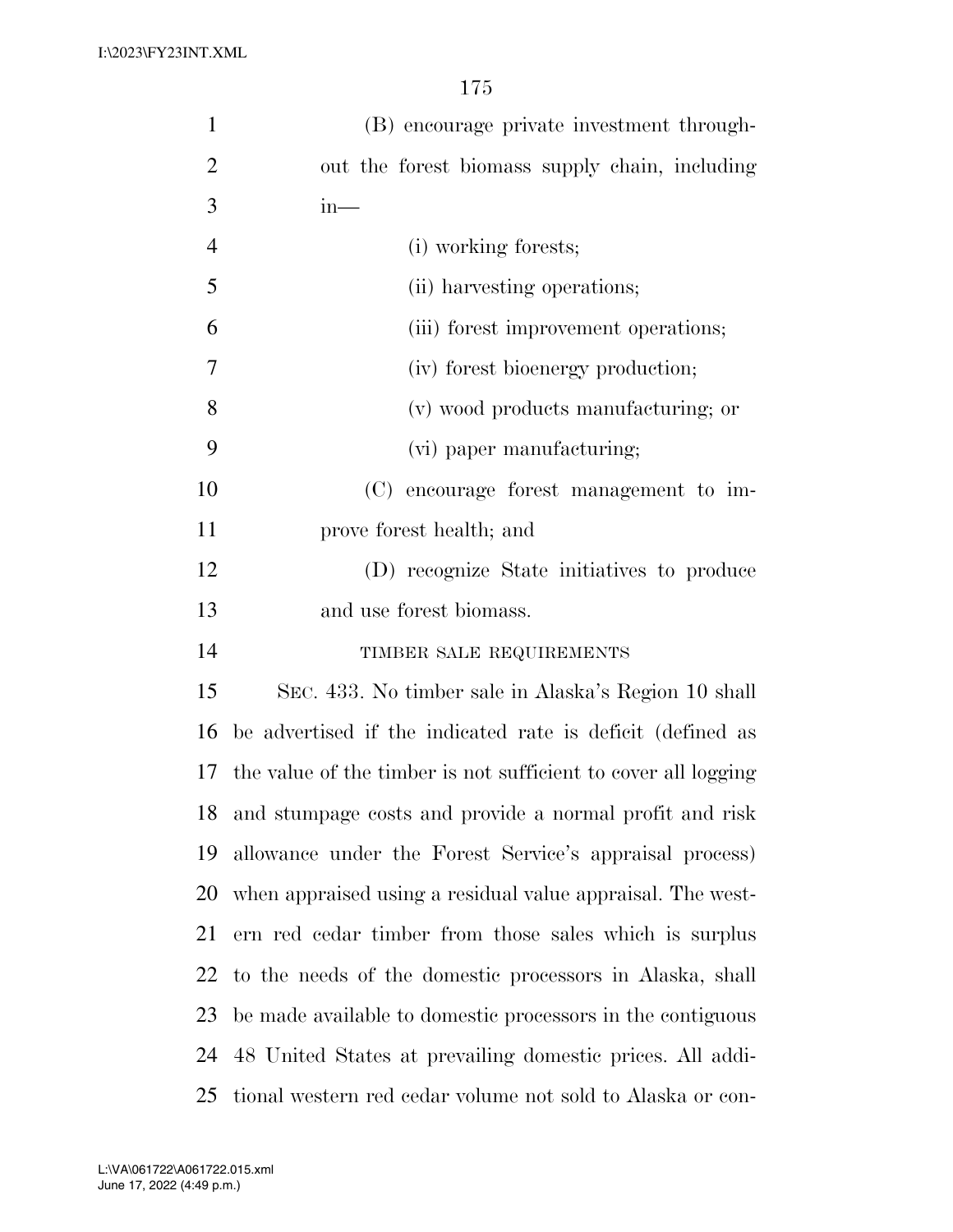tiguous 48 United States domestic processors may be ex- ported to foreign markets at the election of the timber sale holder. All Alaska yellow cedar may be sold at prevailing export prices at the election of the timber sale holder.

 TRANSFER AUTHORITY TO FEDERAL HIGHWAY ADMINIS- TRATION FOR THE NATIONAL PARKS AND PUBLIC LAND LEGACY RESTORATION FUND

 SEC. 434. Funds made available or allocated in this Act to the Department of the Interior or the Department of Agriculture that are subject to the allocations and limi- tations in 54 U.S.C. 200402(e) and prohibitions in 54 U.S.C. 200402(f) may be further allocated or reallocated to the Federal Highway Administration for transportation projects of the covered agencies defined in 54 U.S.C. 200401(2).

**ICE AGE NATIONAL SCENIC TRAIL** 

 SEC. 435. Section 5(a)(10) of the National Trails 18 System Act  $(16 \text{ U.S.C. } 1244(a)(10))$  is amended by strik- ing the third and fourth sentences and inserting ''The trail shall be administered by the Secretary of the Interior as a unit of the National Park System.''.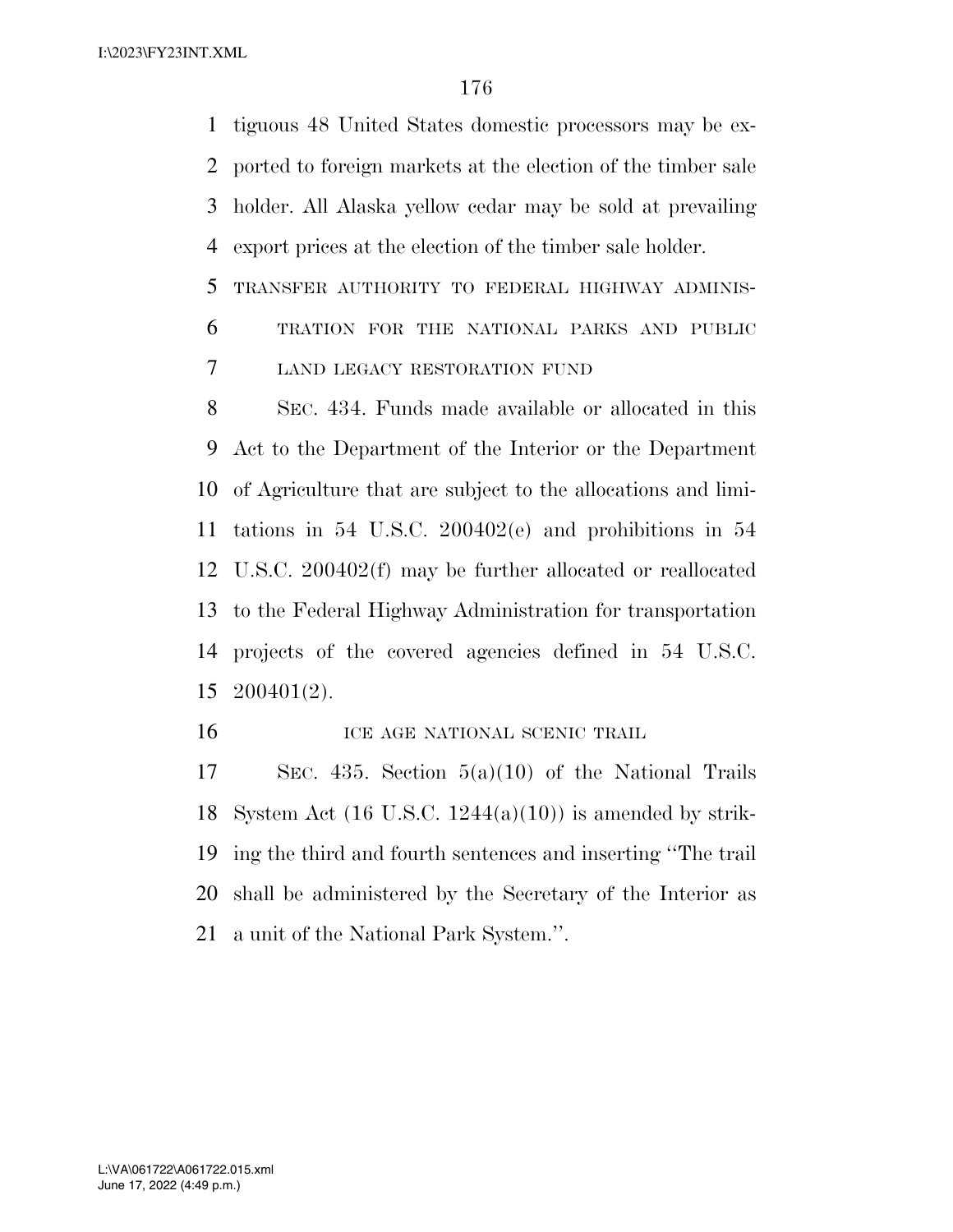FACILITIES RENOVATION FOR URBAN INDIAN ORGANIZA-

2 TIONS TO THE EXTENT AUTHORIZED FOR OTHER

GOVERNMENT CONTRACTORS

 SEC. 436. The Secretary of Health and Human Serv- ices may authorize an urban Indian organization (as de- fined in section 4 of the Indian Health Care Improvement Act (25 U.S.C. 1603) that is awarded a grant or contract under title V of that Act (25 U.S.C. 1651 et seq.)) to use funds provided in such grant or contract for minor renovations to facilities or construction or expansion of fa- cilities, including leased facilities, to assist the urban In- dian organization in meeting or maintaining standards issued by Federal or State governments or by accredita-tion organizations.

TONGASS NATIONAL FOREST

 SEC. 437. None of the funds made available by this Act may be used to plan, design, study, or construct, for the purpose of harvesting timber by private entities or in- dividuals, a forest development road in the Tongass Na-tional Forest.

21 ROAD CONSTRUCTION 22 SEC. 438. Section  $8206(a)(4)(B)(i)$  of the Agricul-23 tural Act of 2014 (16 U.S.C. 2113a(a)(4)(B)(i)) is amended by inserting ''or Bureau of Land Management managed'' after ''National Forest System''.